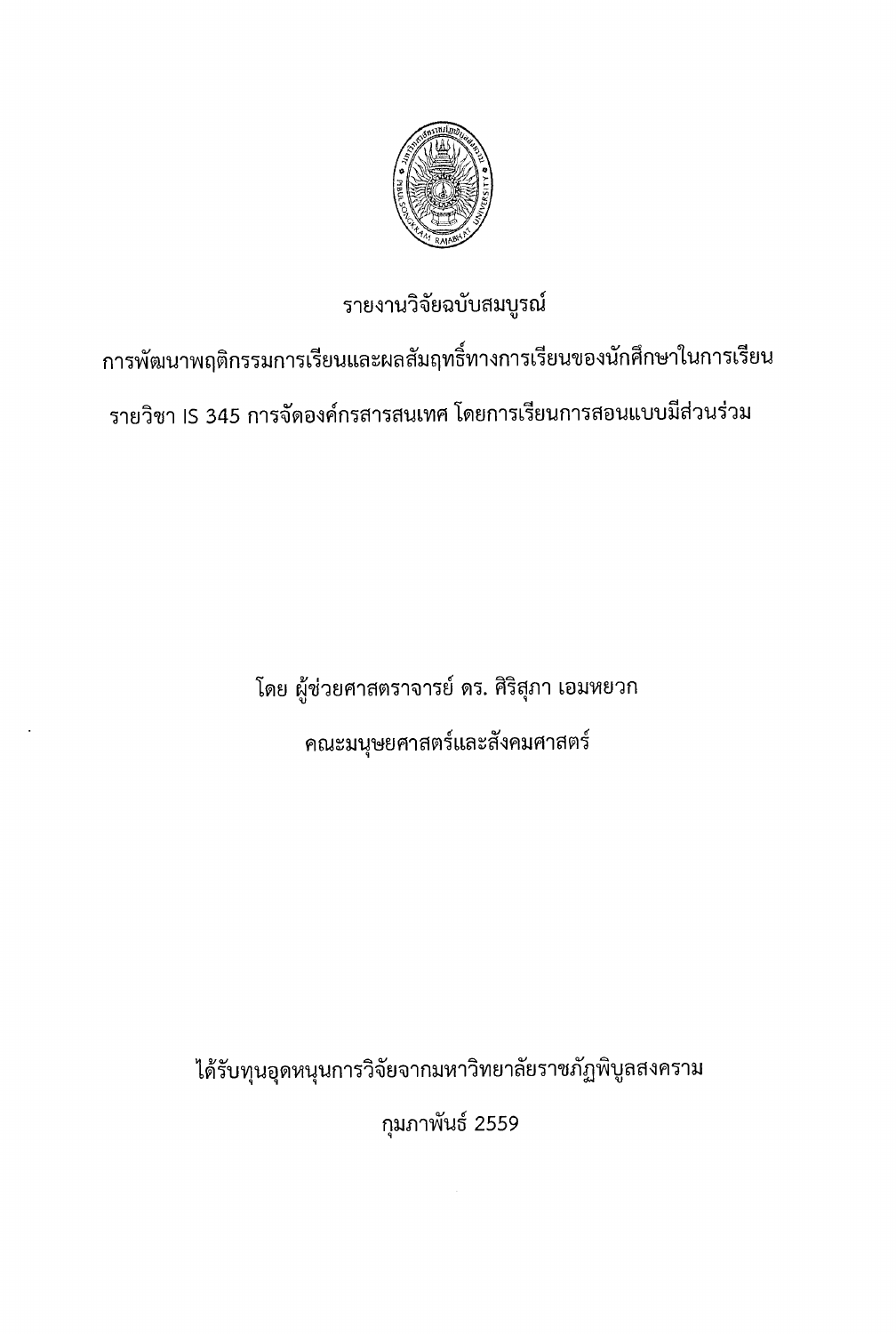### จดม่งหมายของการวิจัย

1. เพื่อศึกษาพฤติกรรมการเรียนและผลสัมฤทธิ์ทางการเรียน รายวิชา IS345 การจัดองค์กร 345 การจัดองค์กรสารสนเทศ ระดับปริญญาตรี สารสนเทศ ของนักศึกษาที่เรียนรายวิชา IS มหาวิทยาลัยราชภัฏ พิบูลสงคราม จากการเรียนการสอนแบบมีส่วนร่วม (Active Learning)

2. เพื่อเปรียบเทียบผลสัมฤทธิ์ทางการเรียนของนักศึกษาที่เรียนรายวิชา IS 345 การจัด ้องค์กรสารสนเทศ ระดับปริญญาตรี มหาวิทยาลัยราชภัฏพิบูลสงคราม ก่อนและหลังการทดลองใช้ การเรียนการสอนแบบมีส่วนร่วม (Active Learning)

3. เพื่อเปรียบเทียบพฤติกรรมการเรียนของนักศึกษาที่เรียนรายวิชา IS 345 การจัดองค์กร สารสนเทศ ระดับปริญญาตรี มหาวิทยาลัยราชภัฏพิบูลสงคราม ก่อนและหลังการทดลองใช้การเรียน การสอนแบบมีส่วนร่วม (Active Learning)

# ระเบียบวิธีวิจัย

ใช้วิธีวิจัยเชิงปฏิบัติการแบบมีส่วนร่วมระหว่างผู้สอนกับ นักศึกษาที่เรียนรายวิชา IS 345 การจัดองค์กรสารสนเทศ ระดับปริญญาตรี มหาวิทยาลัยราชภัฏพิบูลสงคราม ประชากรได้แก่ นักศึกษาที่เรียนรายวิชา IS 345 การจัดองค์กรสารสนเทศ จำนวน 43 คน พื้นที่ศึกษา ได้แก่ ์ พิบูลสงคราม ขอบเขตด้านเนื้อหา รายวิชา IS 345 การจัดองค์กร มหาวิทยาลัยราชภัฏ สารสนเทศ ระดับปริญญาตรี เป็นการ เรียนการสอนแบบมีส่วนร่วม (Active Learning) การ เก็บรวบรวมข้อมูลโดยผู้วิจัยใช้แบบทดสอบ และการสังเกตพฤติกรรม ก่อนหลังเรียน โดยการ วิเคราะห์หลักสูตร เขียนแผนการสอน ออกข้อสอบก่อนและหลังเรียน ให้ผู้เชี่ยวชาญประเมินก่อน นำมาใช้สอนจริง สถิติที่ใช้ในการวิเคราะห์ข้อมูล ได้แก่ ค่าร้อยละค่าเฉลี่ย ค่าส่วนเบี่ยงเบน มาตรธาน และค่าt-test แบบ dependent

# ผลการวิจัย

ผลการวิจัยเรื่องการพัฒนาพฤติกรรมการเรียนและผลสัมฤทธิ์ทางการเรียนของนักศึกษาใน ระดับปริญญาตรี มหาวิทยาลัยราชภัฏ การเรียนรายวิชา IS345 การจัดองค์กรสารสนเทศ พิบูลสงครามโดยการเรียน การสอนแบบมีส่วนร่วม (Active Learning) แบ่งออกเป็น 2 ส่วน ได้แก่ 1. พฤติกรรมการเรียนของนักศึกษาที่เรียนรายวิชา IS 345 การจัดองค์กรสารสนเทศ มี

พฤติกรรมด้านความรับผิดชอบ ความมีวินัย ความกระตือรือรัน และความมีน้ำใจ สูงขึ้น

2. ผลสัมฤทธิ์ทางการเรียนของนักศึกษาที่เรียนรายวิชา IS 345 การจัดองค์กรสารสนเทศ ระดับปริญญาตรี มหาวิทยาลัยราชภัฏพิบูลสงครามโดยการเรียนการสอนแบบมีส่วนร่วม (Active Learning) พบว่าผลสัมฤทธิ์ทางการเรียนสูงกว่าก่อนเรียนอย่างมีนัยสำคัญทางสถิติที่ระดับ 0.01

# ข้อเสนอแนะที่ได้จากการวิจัย

ข้อเสนอแนะสำหรับมหาวิทยาลัยราชภัฏพิบูลสงคราม ได้กระบวนการเรียนการสอนแบบบูรณาการกับงานวิจัย และได้แนวทางการ ประยกต์การเรียนการสอนในรายวิชาอื่นๆ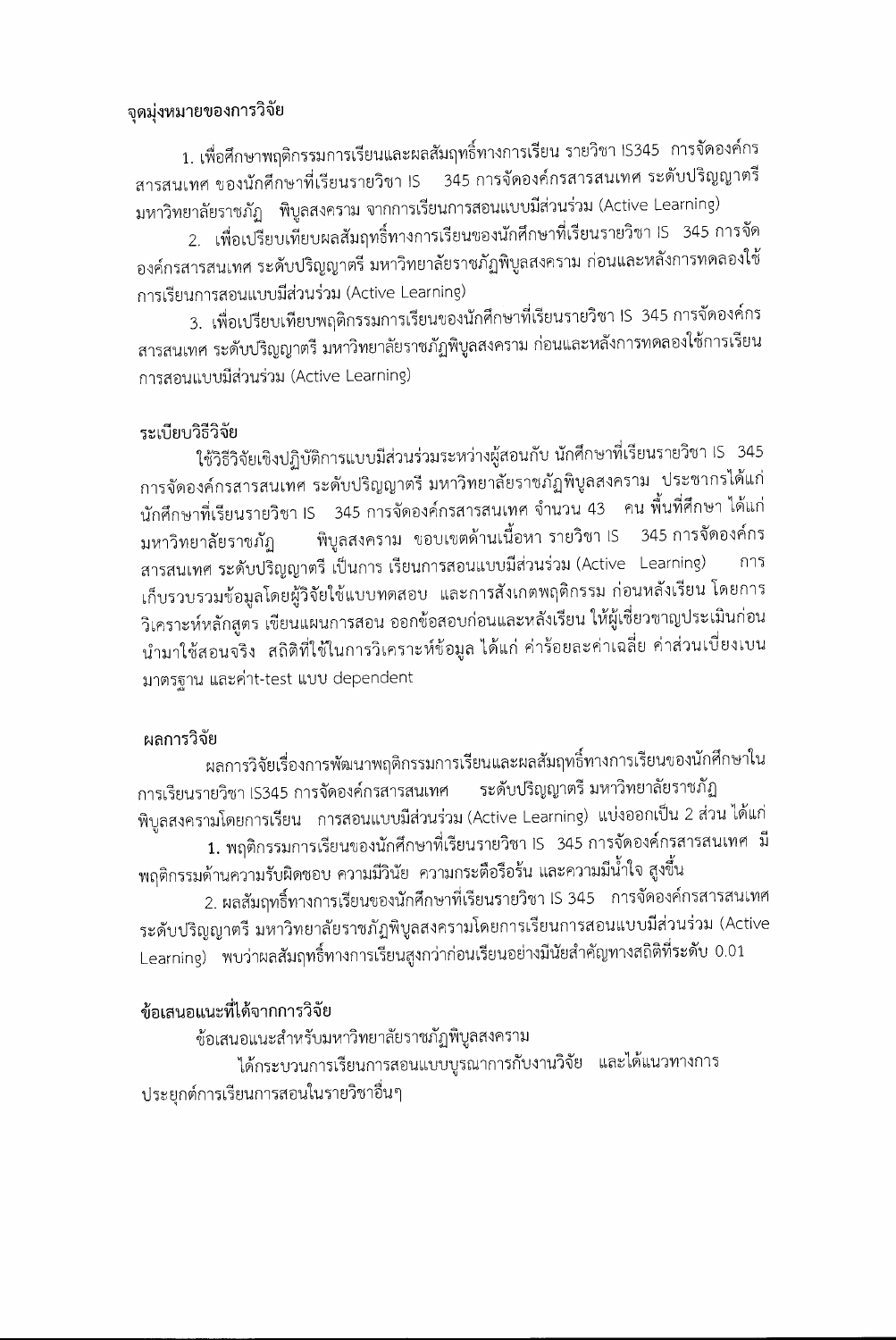| หัวข้องานวิจัยเรื่อง                                                          | การพัฒนาพฤติกรรมการเรียนและผลสัมฤทธิ์ทางการเรียนของนักศึกษา |  |  |  |  |
|-------------------------------------------------------------------------------|-------------------------------------------------------------|--|--|--|--|
| ในการเรียน รายวิชา IS 345 การจัดองค์กรสารสนเทศ โดยการเรียน                    |                                                             |  |  |  |  |
| การสอนแบบมีส่วนร่วม                                                           |                                                             |  |  |  |  |
| ผู้ช่วยศาสตราจารย์ ดร. ศิริสุภา เอมหยวก<br>ชื่อผู้วิจัย                       |                                                             |  |  |  |  |
| คณะมนุษยศาสตร์และสังคมศาสตร์<br>คณะ/สังกัด                                    |                                                             |  |  |  |  |
| ราชภัฏพิบูลสงคราม<br>มหาวิทยาลัย                                              |                                                             |  |  |  |  |
| ได้รับทุนอุดหนุนการวิจัย (ทุนเพื่อพัฒนาการเรียนการสอน) ประจำปี 2558           |                                                             |  |  |  |  |
| จำนวนเงิน<br>10,000 บาท                                                       |                                                             |  |  |  |  |
| ระยะเวลาทำการวิจัย   1 ปี ตั้งแต่ มีนาคม 2558 ถึง กุมภาพันธ์ 2559             |                                                             |  |  |  |  |
| พฤติกรรมการเรียน ผลสัมฤทธิ์ทางการเรียน การเรียนการสอนแบบมีส่วนร่วม<br>คำสำคัญ |                                                             |  |  |  |  |

### บทคัดย่อ

การวิจัยเรื่องนี้มีวัตถุประสงค์ 1).เพื่อศึกษาพฤติกรรมการเรียนและผลสัมฤทธิ์ทางการเรียน การจัดองค์กรสารสนเทศ ของนักศึกษาที่เรียนรายวิชา IS 345 การจัดองค์กร รายวิชา IS345 สารสนเทศ ระดับปริญญาตรี มหาวิทยาลัยราชภัฏพิบูลสงคราม จากการเรียนการสอนแบบมีส่วน ร่วม (Active Learning) 2). เพื่อเปรียบเทียบผลสัมฤทธิ์ทางการเรียนของนักศึกษาที่เรียนรายวิชา IS 345 การจัดองค์กรสารสนเทศ ระดับปริญญาตรี มหาวิทยาลัยราชภัฏพิบูลสงคราม ก่อนและหลัง 3). เพื่อเปรียบเทียบพฤติกรรม การทดลองใช้การเรียนการสอนแบบมีส่วนร่วม (Active Learning) การจัดองค์กรสารสนเทศ ระดับปริญญาตรี การเรียนของนักศึกษาที่เรียนรายวิชา IS 345 ก่อนและหลังการทดลองใช้การเรียนการสอนแบบมีส่วนร่วม มหาวิทยาลัยราชภัฏพิบูลสงคราม (Active Learning) การวิจัยครั้งนี้เป็นการวิจัยเชิงทดลองแบบหนึ่งกลุ่มวัดก่อนหลัง (One Group Pretest-Posttest Design) กลุ่มตัวอย่างเป็น นักศึกษาที่ลงทะเบียนเรียนรายวิชา IS 345 การจัด ระดับปริญญาตรี มหาวิทยาลัยราชภัฏพิบูลสงคราม ในภาคเรียนที องค์กรสารสนเทศ 2/2557 จำนวน 43 คน ได้มาจากการสุ่มแบบเจาะจง เครื่องมือที่ใช้ในการวิจัย ได้แก่ แผนการสอน แบบมีส่วนร่วม (Active Learning) แบบสังเกตพฤติกรรมด้านความรับผิดชอบ ความมีวินัย ความ ระเบียนพฤติการณ์ (Anecdotal) แบบทดสอบวัดความรู้ และความมีน้ำใจ กระตีกรีกลั้น ผลสัมฤทธิ์ทางการเรียนก่อนและหลังทดลองสอนแบบ การวิเคราะห์ข้อมูลโดยการหาค่าร้อยละ ค่าเฉลี่ย ค่าส่วนเบี่ยงเบนมาตรฐาน และค่าt-test ผลการวิจัยพบว่า นักศึกษามีพฤติกรรมการ เรียนด้านความรับผิดชอบ ความมีวินัย ความกระตือรือรัน และความมีน้ำใจสูงขึ้น และพบว่า ผลสัมฤทธิ์ทางการเรียนของนักศึกษาที่สอนโดยการสอนแบบมีส่วนร่วม(Active Learning) หลังการ สอนสงกว่าก่อนเรียนอย่างมีนัยสำคัญทางสถิติที่ระดับ 0.01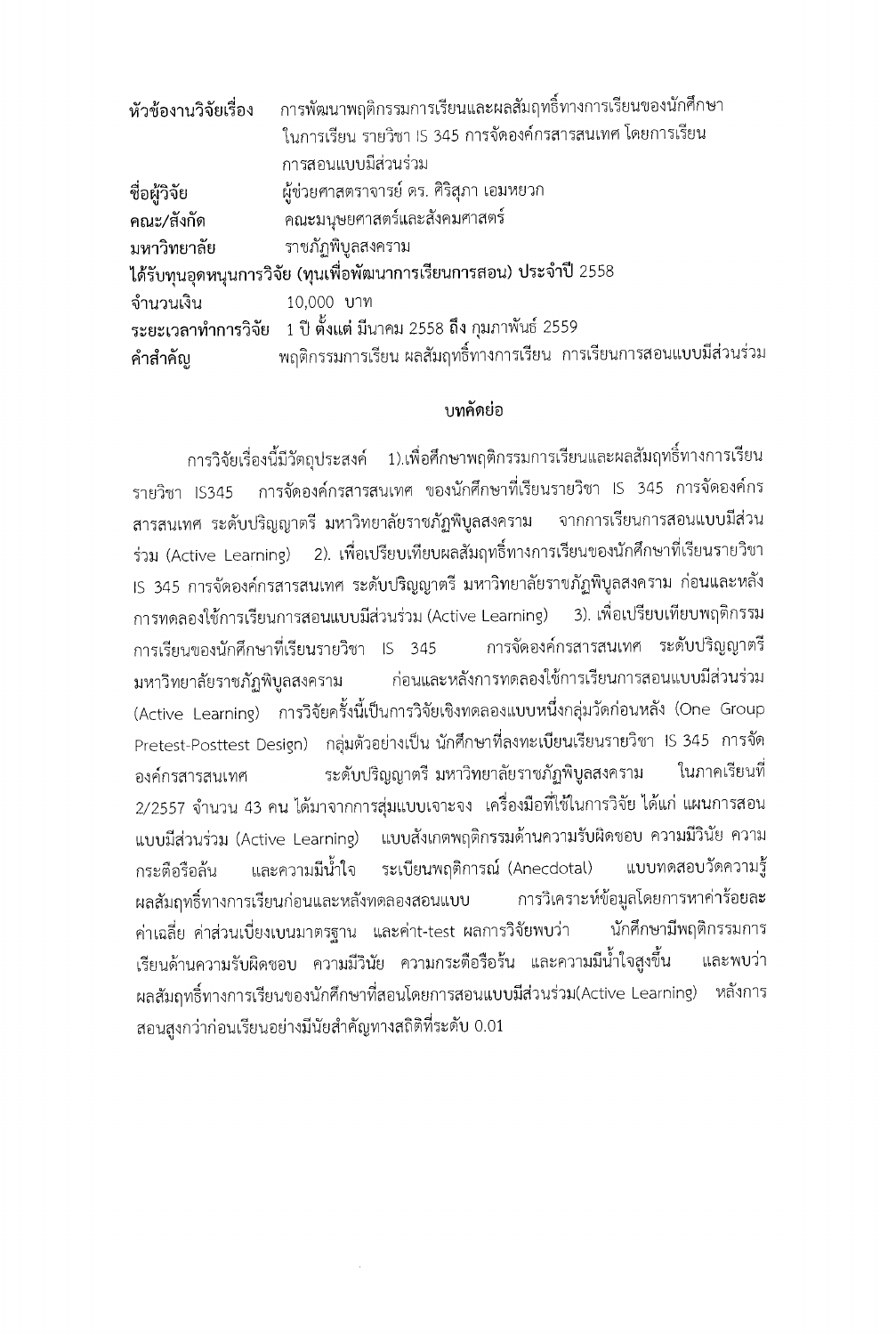|                 | Research Title The Learning Behavioral and Effectiveness Development of Students in |
|-----------------|-------------------------------------------------------------------------------------|
|                 | IS345 Management of Information Center by the Active Learning Technique             |
| Author          | Mrs. Sirisupa Emyuak                                                                |
| Faculty         | Humanities and Social Science                                                       |
| Institute       | Pibulsongkram Rajabhat University                                                   |
| Year            | 2015                                                                                |
| <b>Keywords</b> | earning behavioral, Effectiveness learning, Active learning                         |

#### ABSTRACT

Objectives of this research are 1.) To investigate a learning behavioral and an effectiveness learning in the course 1S345 Management of Information Center by an active learning for undergraduate study Phibulsongkram Ragabhat University. 2.) To compare the effectiveness development between before and after study by the active learning technique of undergraduate Phibulsongkram Rajabhat University students in the course IS345 Management of Information Center. 3.) To compare the learning behavioral of undergraduate Phibulsongkram Rajbhat University students in the course IS345 Management of Information Center between before and after study by using the active learning technique. In this study, an one group pretest-posttest design has been used with 43 undergraduate Phibulsongkram Rajabhat University students in the course 1S345 Management of Information Center semester 2/2557 by purposive sampling technique. The anecdotal, the pretest-posttest design, the analyzing data by using percentage, average, standard deviation and t-test, the behavior observation form of the discipline, responsibilities, energetic and generosity have been used in this study. The result showed that students have a higher learning behavior of discipline, responsibilities, energetic and generosity. Moreover, the students' achievement was significantly higher on the posttest than pretest ( $p < 0.01$ ).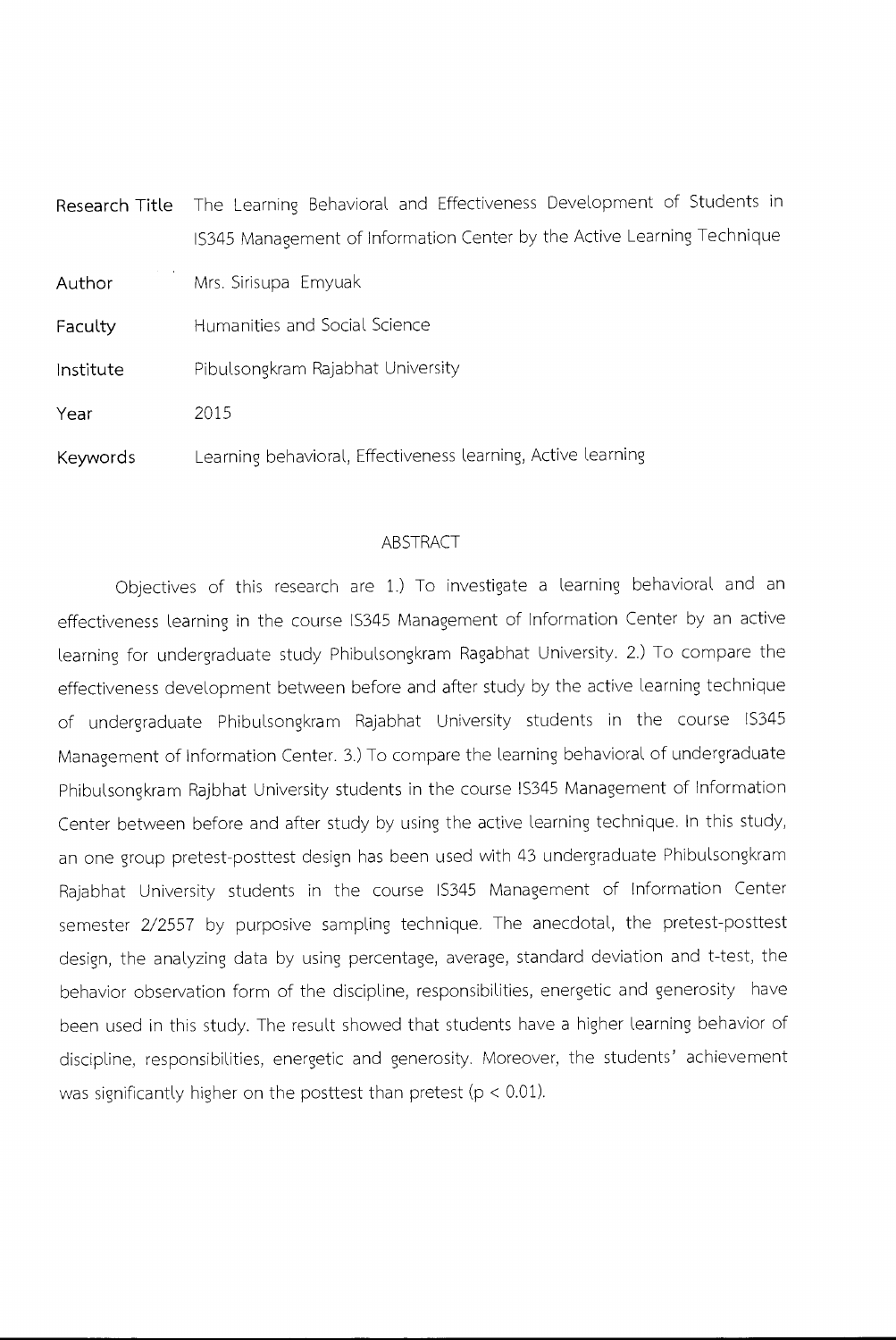# กิตติกรรมประกาศ

รายงานวิจัยในชั้นเรียนฉบับนี้ เป็นรายงานวิจัยในชั้นเรียนที่จัดทำขึ้นด้วยทุนเพื่อพัฒนา การเรียนการสอนประจำปีการศึกษา 2558 ซึ่งมหาวิทยาลัยได้เห็นถึงความสำคัญ ประโยชน์และ เจตคติที่ดีต่อการเรียนการสอนของคณะครูอาจารย์สามารถนำไปใช้ได้จริงในชีวิตประจำวันและปลูกฝัง ความรับผิดชอบผู้วิจัยขอกราบขอบพระคุณ อธิการบดี คณบดี และนักศึกษาที่เรียนรายวิชา IS 345 การจัดองค์กรสารสนเทศ ระดับปริญญาตรี มหาวิทยาลัยราชภัฏพิบูลสงคราม ที่ให้การสนับสนุนและ ข้อเสนอแนะต่อการทำงานวิจัยในชั้นเรียนครั้งนี้

ผู้วิจัยหวังว่า การทำรายงานวิจัยในชั้นเรียนครั้งนี้เป็นประโยชน์ และหากมีข้อบกพร่องประการใด ก็ขอน้อมรับไว้แก้ไขต่อไป

> ศิริสุภา เอมหยวก ผู้วิจัย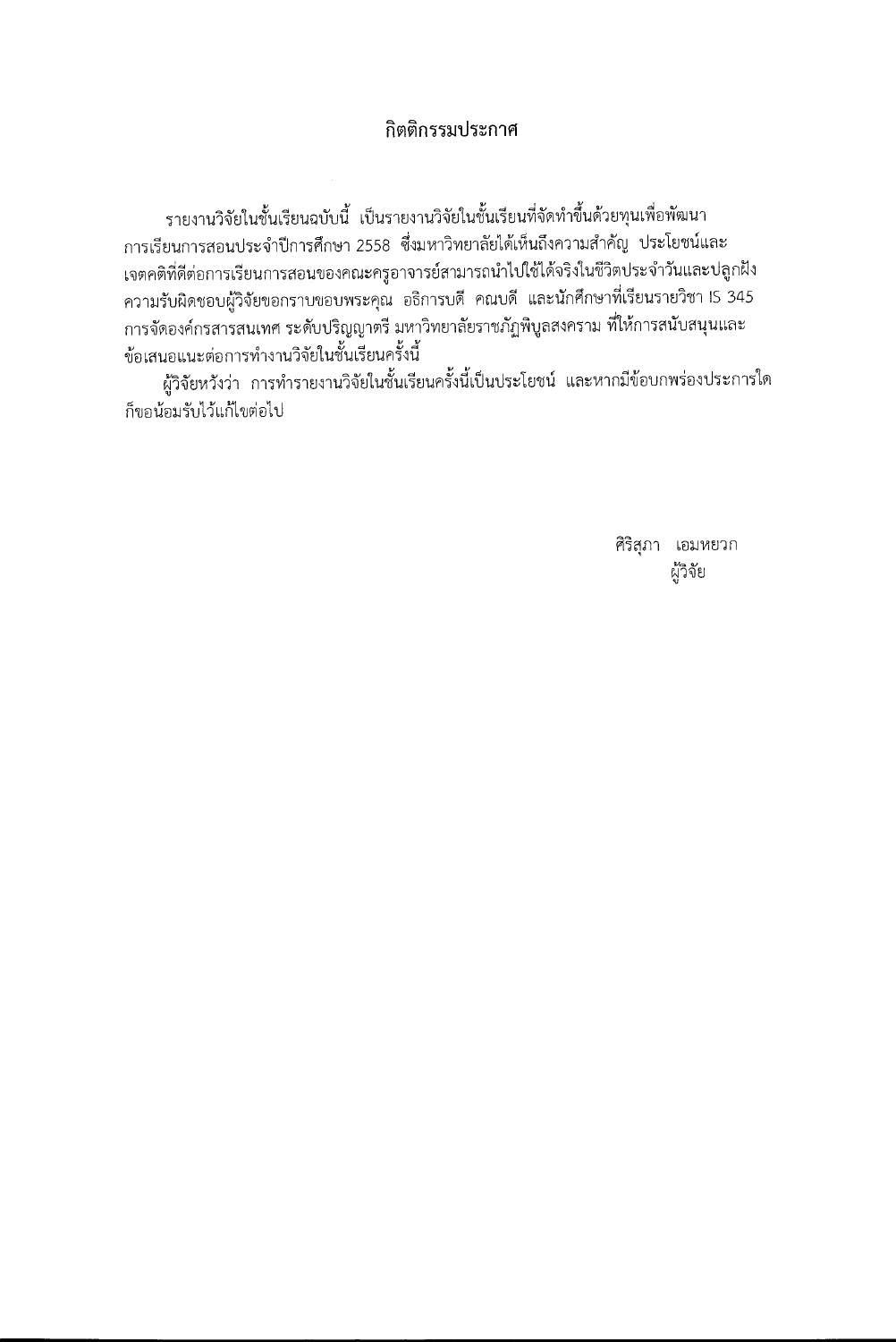# สารบัญ(ต่อ)

| บทที่          |                                                                 | หน้' |
|----------------|-----------------------------------------------------------------|------|
| 3              |                                                                 | 13   |
|                |                                                                 | 13   |
|                |                                                                 | 13   |
|                |                                                                 | 13   |
|                |                                                                 | 14   |
|                |                                                                 | 16   |
|                |                                                                 | 16   |
| $\overline{a}$ |                                                                 | 18   |
|                | ผลการเปรียบเทียบพฤติกรรมการเรียนของนักศึกษารายวิชา IS 345       |      |
|                |                                                                 | 18   |
|                | ผลการเปรียบเทียบผลสัมฤทธิ์ทางการเรียน ของนักศึกษารายวิชา IS 345 |      |
|                |                                                                 | 19   |
| 5              |                                                                 | 21   |
|                |                                                                 | 21   |
|                |                                                                 | 21   |
|                |                                                                 | 23   |
|                |                                                                 | 24   |
|                |                                                                 | 27   |
|                |                                                                 | 28   |
|                |                                                                 | 38   |
|                | ภาคผนวก ค    แบบทดสอบก่อนและหลังเรียน                           | 40   |
|                | ภาคผนวก ง                                                       | 53   |
|                |                                                                 | 63   |
|                |                                                                 | 65   |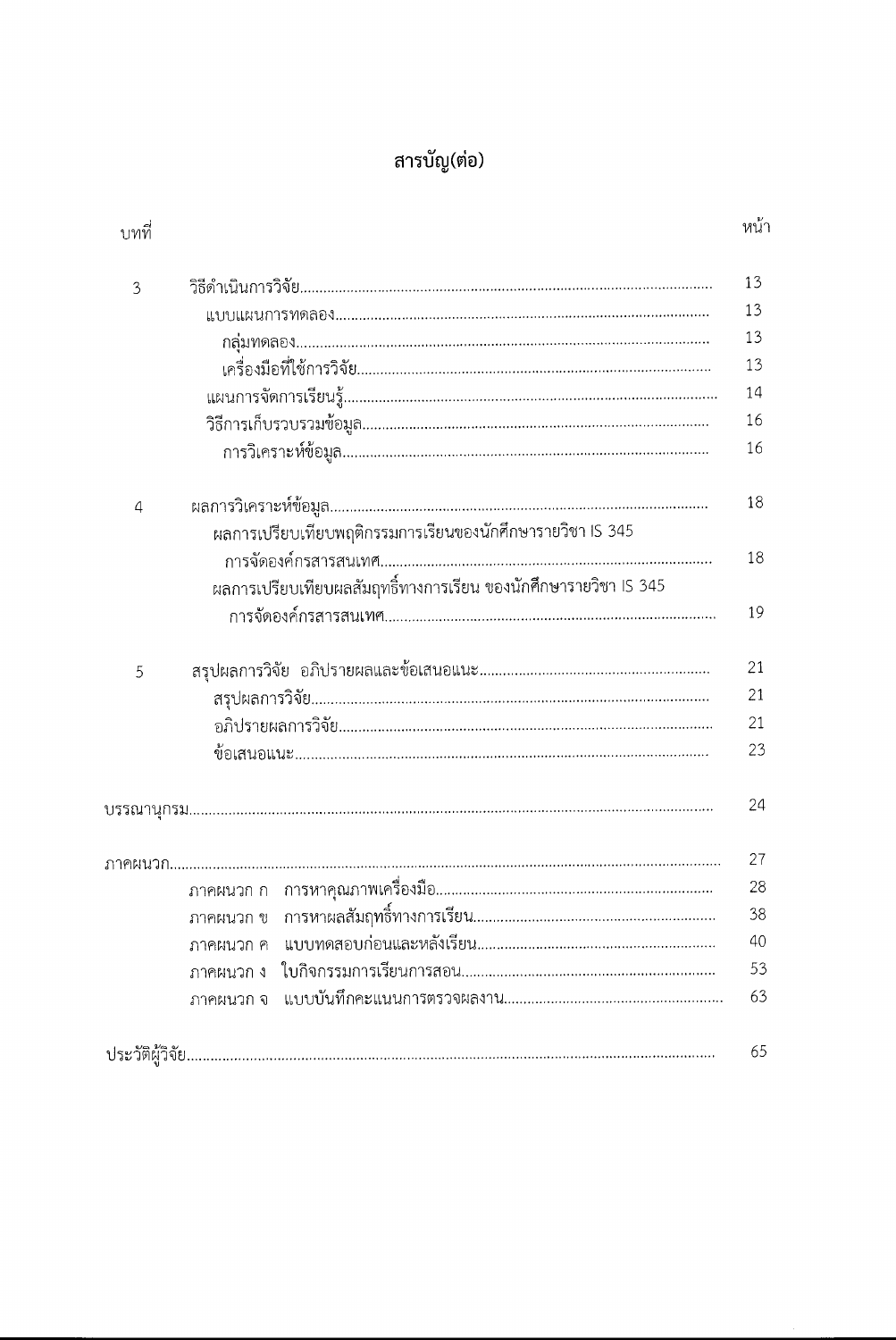# สารบัญตาราง

| ตาราง |                                                                            |  |
|-------|----------------------------------------------------------------------------|--|
|       |                                                                            |  |
|       | ่ ผลการเปรียบเทียบพฤติกรรมการเรียนของนักศึกษารายวิชา IS 345 การจัดองค์กร   |  |
|       |                                                                            |  |
| 3     | ่ ผลการเปรียบเทียบผลสัมฤทธิ์การเรียนของนักศึกษารายวิชา IS 345 การจัดองค์กร |  |
|       |                                                                            |  |

 $\label{eq:2} \mathcal{L} = \mathcal{L} \left( \mathcal{L} \right) \left( \mathcal{L} \right) \left( \mathcal{L} \right)$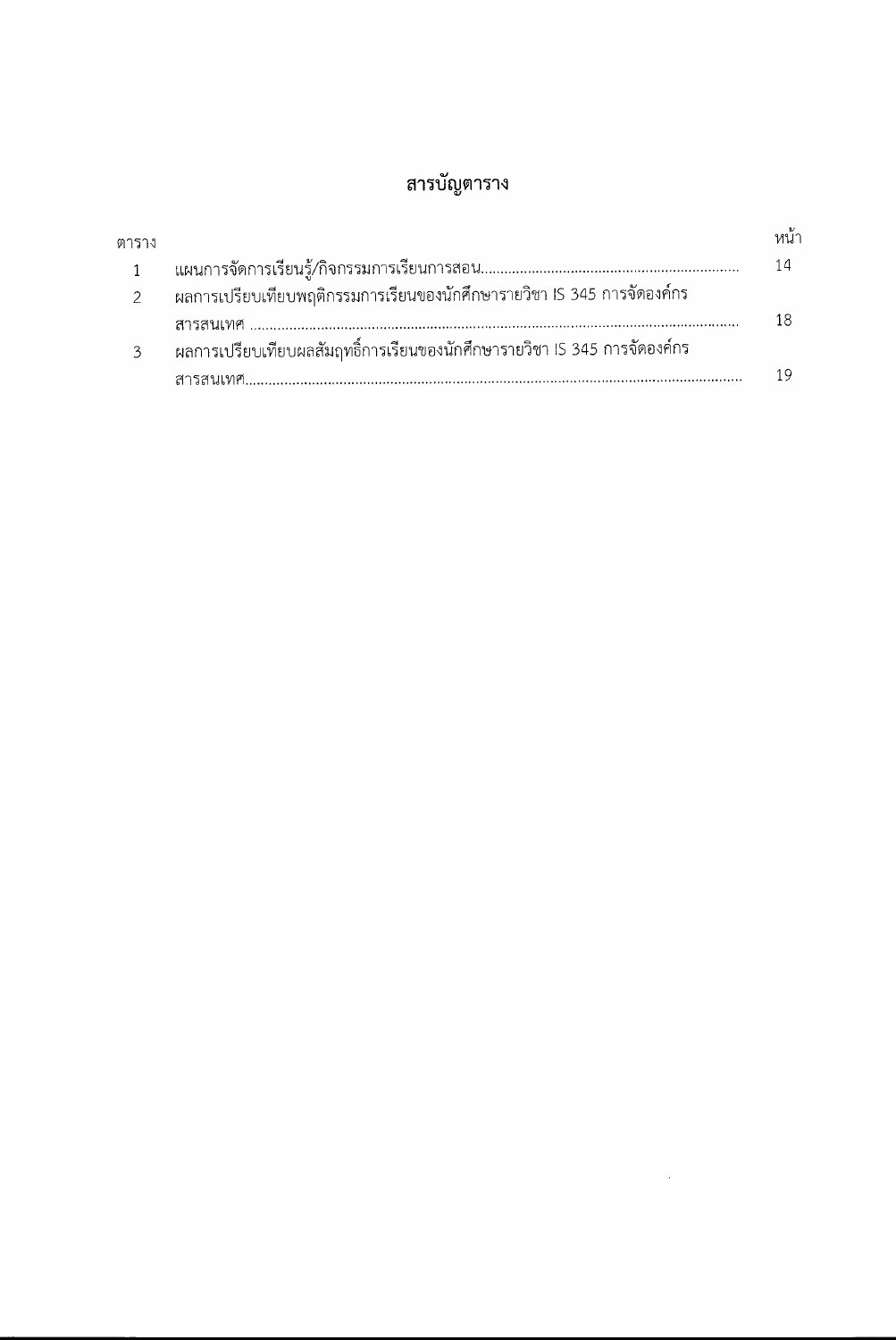# สารบัญภาพ

| ภาพ |     | หนา |
|-----|-----|-----|
|     | ن ۾ |     |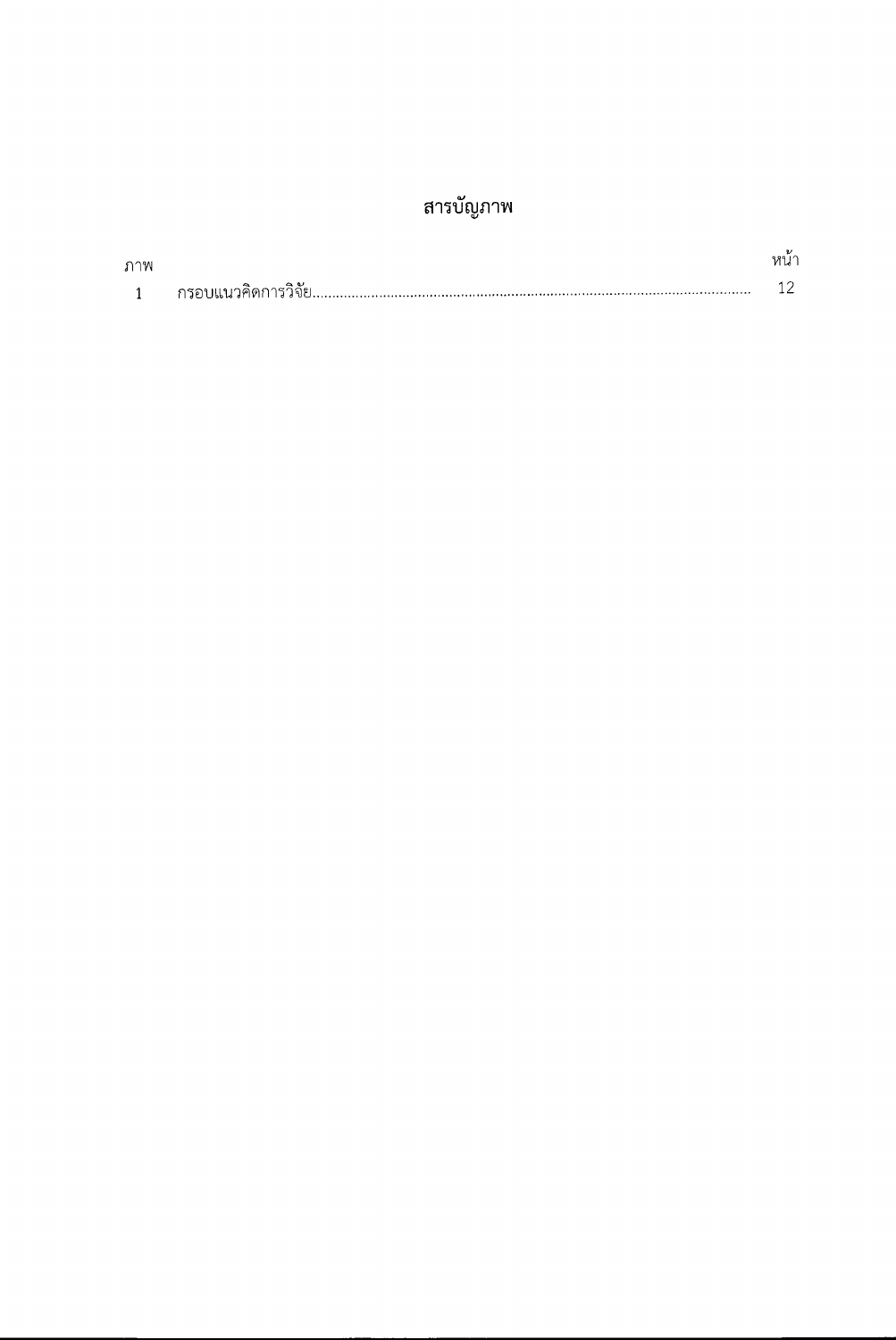# บทที่ 1 บพน้า

# ความเป็นมาและความสำคัญของการวิจัย

พระราชบัญญัติการศึกษาแห่งชาติ พ.ศ.2542 ในบททั่วไปกำหนดความมุ่งหมายและ หลักการในการจัดการศึกษาไว้ว่า ต้องเป็นไปเพื่อพัฒนาคนไทย ให้เป็นมนุษย์ที่สมบูรณ์ทั้งทาง ร่างกายและจิตใจ... จึงถือเป็นพันธกิจที่สำคัญที่จะต้องจัดระบบการเรียนการสอนให้สอดคล้องกับ นโยบายของมหาวิทยาลัย และการเรียนการสอนในปัจจุบัน แม้ผู้สอนจะใช้วิธีการอย่างไรก็ตาม แต่ใน ที่สุดต้องมีเป้าหมายเดียวกันคือ ให้ผู้เรียนเกิดการเรียนรู้ หากมีการเรียนการสอนแบบมีส่วนร่วม (Active Learning) ก็จะเป็นวิธีการเรียนการสอนที่มีประสิทธิภาพ สอดคล้องกับการปฏิรูปการศึกษา ที่เน้นการเรียนการสอนโดยยึดผู้เรียนเป็นสำคัญ

การเรียนการสอนแบบมีส่วนร่วม (Active Learning) เป็นนวัตกรรมการศึกษาที่เน้นการจัดการ เรียนรู้ที่ยึดผู้เรียนเป็นสำคัญ เน้นความสำคัญของการเรียนรู้ว่าเกิดขึ้นภายในตัวผู้เรียนโดยการรับรู้ ความรู้ใหม่จากแหล่งเรียนรู้ต่างๆ เช่นจากครูผู้สอน เพื่อน และสิ่งแวดล้อมโดยผู้เรียนมีส่วนร่วมใน กิจกรรมการเรียนรู้นั้นๆ ด้วยตัวผู้เรียนเองแล้วผสมผสานกับความรู้เดิมที่มีอยู่ เกิดการสร้างมโนทัศน์ ในองค์ความรู้นั้นๆ ขึ้น ผู้เรียนได้มีโอกาสนำความรู้ไปทดลองใช้ ฝึกทักษะ แล้วนำมาเสนอต่อกลุ่มเพื่อ ้ยืนยันความรู้ที่ถูกต้อง กิจกรรมเหล่านี้จะเกิดขึ้นได้ก็ต่อเมื่อผู้สอนเกิดความรู้ ความเข้าใจ เห็นคุณค่า และนำมาใช้ในการจัดกิจกรรมการเรียนรู้ (เทื้อน ทองแก้ว, 2546)

การเรียนรู้ เป็นสิ่งที่เกิดขึ้นในตัวผู้เรียนโดยผู้เรียนเอง ผู้สอนเป็นเพียงผู้ที่จะช่วยให้ผู้เรียนได้เกิด การเรียนรู้และเปลี่ยนแปลงพฤติกรรม การเปลี่ยนแปลงพฤติกรรมของผู้เรียน ผู้สอนสามารถวัดหรือ สังเกตได้โดยการใช้เครื่องมือไปวัดหรือตรวจสอบแล้วแปลความหมายออกมาอีกทีหนึ่ง ส่วน พฤติกรรม หมายถึง การกระทำการแสดงออก อากัปกริยารวมถึงลักษณะสีหน้าท่าทาง ซึ่งบ่งบอกถึง ความรู้สึกภายใน ความชอบหรือไม่ชอบของบุคคล และพฤติกรรมการเรียนรู้ที่สำคัญและต้องการให้ เกิดในผู้เรียน คิดแก้ปัญหาได้ มีความสามารถทางสติปัญญา มีความเฉลี่ยวฉลาดมากขึ้น ความสามารถทางสติปัญญา คือ ความสามารถในการใช้ความรู้ที่มีอยู่ในสมองไปคิดแก้ปัญหาต่างๆ ให้ สำเร็จลุล่วงลงไป เนื่องจากผู้เรียนแต่ละคนมีความรู้ไม่เท่ากัน ทั้งประสบการณ์ในการแก้ปัญหาก็ไม่ เท่ากัน จึงเป็นผลให้ความสามารถทางสติปัญญาของผู้เรียนแตกต่างกันไปด้วย ซึ่งผู้สอนต้องมีหน้าที่ให้ ข้อมูลข่าวสารทั่วไปภายนอกตัวผู้เรียนอย่างเป็นระบบตามหลักการให้เนื้อหา ต้องการให้ผู้เรียน ทำงานได้โดยให้กล้ามเนื้อหรือประสาทสัมผัส ไม่ว่าจะเป็นการมอง การชิม การดม การฟังหรือสัมผัส ร่วมด้วย ความสามารถทางทักษะกล้ามเนื้อ หมายถึง การใช้กล้ามเนื้อทำงานร่วมกับเครื่องมือหรือ อุปกรณ์ตามลักษณะที่ควรจะเป็น แล้วได้ชิ้นงานหรือผลงานที่ถูกต้องภายในเวลาที่เหมาะสม จำนวน และต้องการให้ผู้เรียนเป็นผู้มีกิจนิสัยที่ดีในการทำงาน มีความตระหนักรับผิดชอบต่อหน้าที่ เป็นคน ตรงต่อเวลา ชื่อสัตย์สุจริต กิจนิสัยของบุคคลในการทำงานเป็นการสะท้อนออกจากภาวะจิตใจที่พร้อม จะแสดงให้เห็นถึงความตระหนัก ความรับผิดชอบ ความเอาใจใส่ ฯลฯ ในเรื่องกิจนิสัยเป็นการสร้าง ความรู้เพื่อเป็นข้อมูลในการเปรียบเทียบว่าสิ่งนั้นควรหรือไม่ควรปฏิบัติ

ตามหลักสูตรการศึกษาระดับปริญญาตรีรายวิชา การจัดองค์การสารสนเทศ เป็นวิชาที่หาก ผู้สอนนำวิธีการเรียนการสอนแบบมีส่วนร่วมมาใช้จัดการเรียนการสอนก็อาจทำให้ความสนใจของ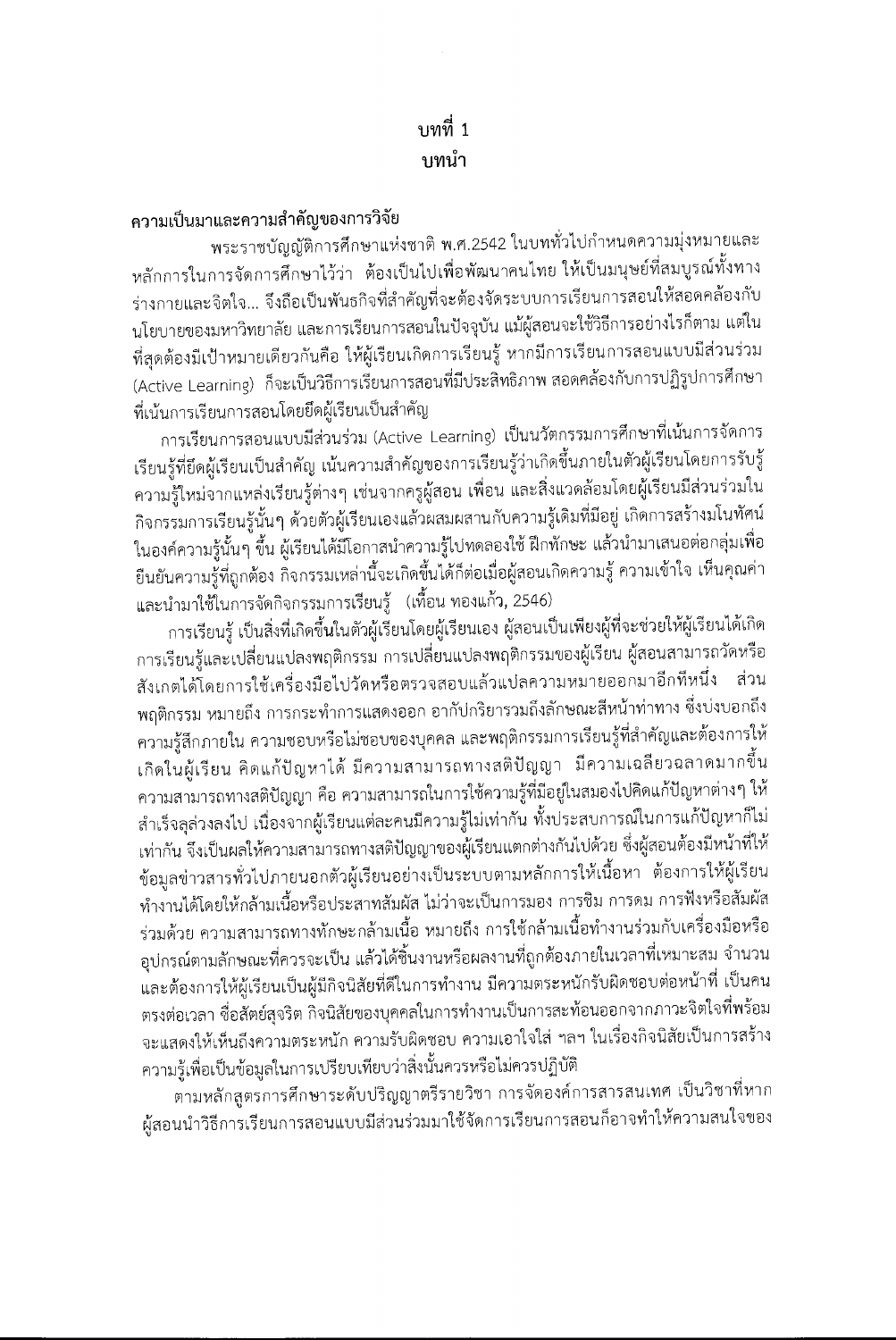ผู้เรียนที่มีต่อบทเรียนมากขึ้น ส่งผลให้ผู้เรียนมีจิตพิสัยที่ดีมากขึ้นได้ นำไปสู่ผลสัมฤทธิ์ทางการเรียนได้ ้อีกด้วย แต่ด้วยการเปลี่ยนแปลงที่ต้องการการยอมรับของผู้เรียนค้องเกิดความร่วมมือของผู้เรียนเป็น พื้นฐานที่สำคัญ ดังนั้นผู้วิจัยจึงทำการวิเคราะห์สภาพปัญหาของนักศึกษา โดยพบว่า การตรวจสอบ บทเรียนและการตรวจสอบผลการเรียนรู้ตามกรอบมาตรฐานผลการเรียนรู้แต่ละด้านของคุณวุฒิระดับ ปริญญาตรีของกรอบมาตรฐานคุณวุฒิระดับอุดมศึกษาแห่งชาติระดับปริญญาตรีที่กำหนดไว้ว่า เนื้อหาวิชา การจัดองค์การสารสนเทศ ซึ่งเป็นรายวิชาที่มุ่งให้นักศึกษามีทักษะในการคิดวิเคราะห์ การสืบหาข้อเท็จจริง การสืบหาข้อค้นพบใหม่ การวิเคราะห์ปัญหาที่ซับซ้อน การสรุปประเด็น ปรากฏว่านักศึกษาส่วนใหญ่ไม่สามารถคิดวิเคราะห์และสรุปประเด็นและแสดงความคิดเห็นต่อเรื่องที่ สืบค้นมาได้ อีกทั้งเรื่องของทักษะความสัมพันธ์ระหว่างบุคคลและความรับผิดชอบในงานที่ได้รับ มอบหมายทั้งรายบุคคลและงานกลุ่ม การวางตน การแสดงความคิดเห็น การรับฟังความคิดเห็นของ ผู้อื่น หากผู้วิจัยนำการเรียนการสอนแบบมีส่วนร่วม (Active Learning )มาใช้ในการจัดการเรียนการ สอนก็อาจทำให้ผู้เรียนให้ความสนใจในบทเรียนมากขึ้น ผู้เรียนมีจิตพิสัยดีขึ้น นำไปสู่การมีผลสัมฤทธิ์ ทางการเรียนดีขึ้น

จากการที่ผู้วิจัยได้วิเคราะห์สภาพการเรียนการสอนแล้วพบว่า นักศึกษาส่วนใหญ่ไม่ให้ ความสำคัญกับการมีพฤติกรรมการเรียนที่ดี นักศึกษาขาดความกระตือรือล้น ไม่เตรียมตัวในการเรียน มาก่อนล่วงหน้า ขาดทักษะในการคิดวิเคราะห์ การสืบหาข้อเท็จจริง ขาดทักษะความสัมพันธ์ระหว่าง บุคคล ขาดความรับผิดชอบในงานที่ได้รับมอบหมาย รวมทั้งขาดทักษะการทำงานร่วมกัน ส่งผลให้ ผู้เรียนมีผลสัมฤทธิ์ทางการเรียนต่ำ ผู้วิจัยซึ่งเป็นผู้สอนรายวิชา การจัดองค์การสารสนเทศ จึงได้ ศึกษาค้นคว้าแนวทางการจัดการเรียนรู้ที่จะช่วยส่งเสริมพฤติกรรมการเรียนให้นักศึกษาเกิดความคิด สร้างสรรค์ และเกิดความเชื่อมั่นในตนเอง โดยการจัดกิจกรรมการเรียนรู้ในรูปแบบการแลกเปลี่ยน ประสบการณ์เรียนรู้ การสร้างองค์ความรู้ร่วมกัน การนำเสนอความรู้ และการประยุกต์ใช้ โดย ผู้วิจัยได้นำเทคนิคการจัดการเรียนสอนแบบมีส่วนร่วม (Active Learning ) มาใช้เป็นเครื่องมือใน ้การเรียนการสอน สร้างวิธีการเรียนการสอนแบบใหม่ขึ้นมาให้น่าเรียน มีชีวิตชีวา กระตุ้นให้ นักศึกษาเกิดพฤติกรรมการเรียนที่ใฝ่รู้ มีความรู้ความสามารถตามกรอบมาตรฐานคุณวุฒิอุดมศึกษา แห่งชาติ มีจิตพิสัยในการเรียนที่ดีขึ้น และนำไปสู่ผลสัมฤทธิ์ทางการเรียนที่สูงขึ้น อีกทั้งยังเป็น แนวทางในการพัฒนาการเรียนการสอนในเรื่องอื่นๆ หรือรายวิชาอื่นต่อไป

# วัตถุประสงค์ของการวิจัย

1. เพื่อศึกษาพฤติกรรมการเรียนและผลสัมฤทธิ์ทางการเรียน รายวิชา IS345 การจัดองค์กร สารสนเทศ ของนักศึกษาที่เรียนรายวิชา IS 345 การจัดองค์กรสารสนเทศ ระดับปริญญาตรี มหาวิทยาลัยราชภัฏพิบูลสงคราม จากการเรียนการสอนแบบมีส่วนร่วม (Active Learning)

2. เพื่อเปรียบเทียบผลสัมฤทธิ์ทางการเรียนของนักศึกษาที่เรียนรายวิชา IS 345 การจัดองค์กร สารสนเทศ ระดับปริญญาตรี มหาวิทยาลัยราชภัฏพิบูลสงคราม ก่อนและหลังการทดลองใช้การเรียน การสอนแบบมีส่วนร่วม (Active Learning)

3. เพื่อเปรียบเทียบพฤติกรรมการเรียนของนักศึกษาที่เรียนรายวิชา IS 345 การจัดองค์กร สารสนเทศ ระดับปริญญาตรี มหาวิทยาลัยราชภัฏพิบูลสงคราม ก่อนและหลังการทดลองใช้การเรียน การสอนแบบมีส่วนร่วม (Active Learning)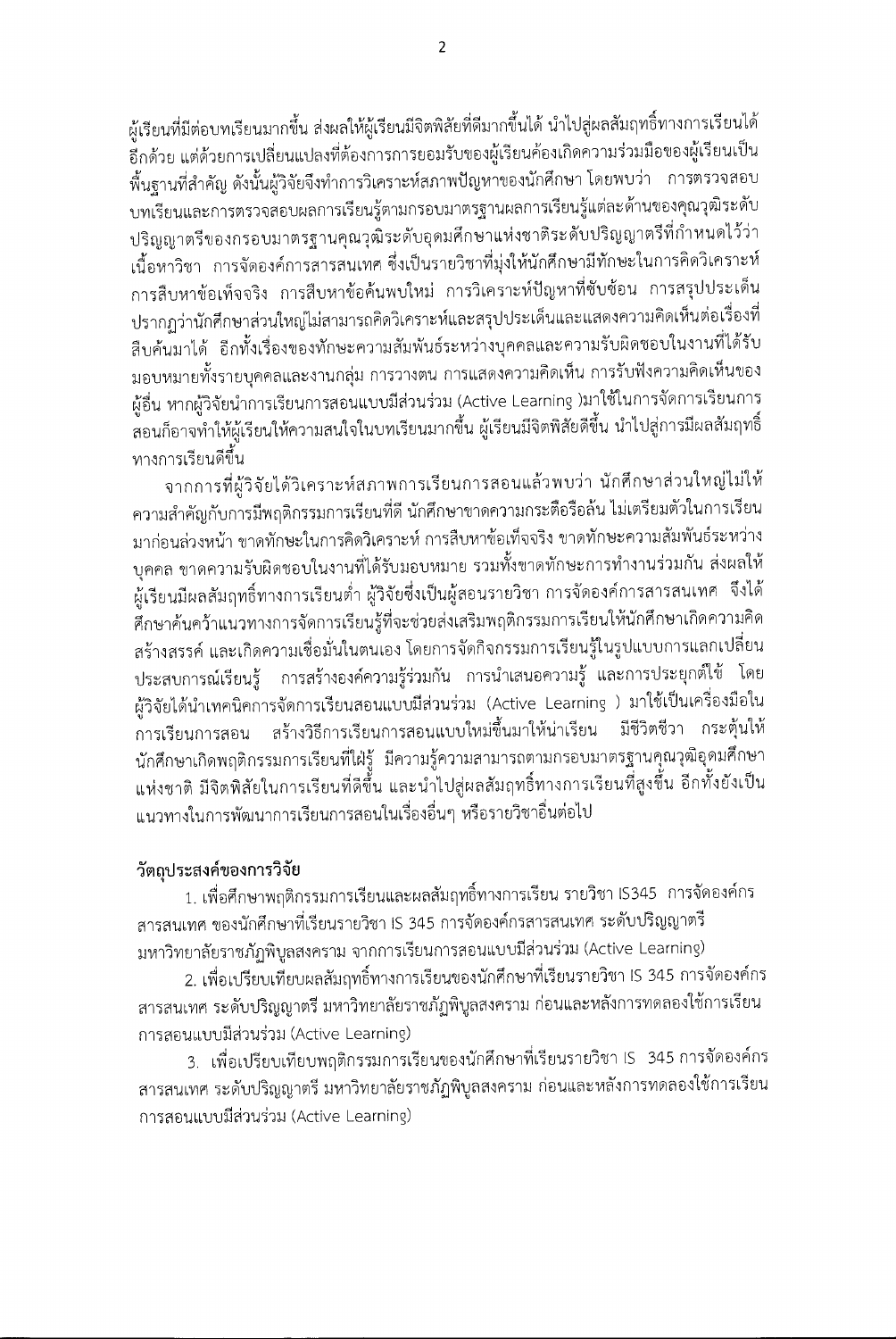#### สมมุติฐานการวิจัย

์ 1. นักศึกษาที่ได้รับการเรียนการสอนแบบมีส่วนร่วม (Active Learning) ในการเรียนรายวิชา IS 345 การจัดองค์การสารสนเทศ มีพฤติกรรมการเรียนสูงขึ้น

2. นักศึกษาที่ได้รับการเรียนการสอนแบบมีส่วนร่วม (Active Learning) ในการเรียนรายวิชา IS 345 การจัดองค์การสารสนเทศ มีผลสัมฤทธิ์ทางการเรียนสูงขึ้น

### ขอบเขตการวิจัย

การพัฒนาพฤติกรรมการเรียนและผลสัมฤทธิ์ทางการเรียนของนักศึกษา ในการเรียน รายวิชา IS 345 การจัดองค์กรสารสนเทศ โดยการเรียนการสอนแบบมีส่วนร่วม มีขอบเขตการวิจัย ดังบี้

# ขอบเขตด้านเนื้อหา

์ศึกษาพฤติกรรมการเรียน และผลสัมฤทธิ์ทางการเรียนเฉพาะรายวิชา IS 345 การจัด องค์กรสารสนเทศ

# ขอบเขตด้านตัวแปร

ตัวแปรต้น ได้แก่ แผนการสอนและวิธีการสอนแบบมีส่วนร่วม (Active Learning) ตัวแปรตาม ได้แก่ พฤติกรรมการเรียน และผลสัมฤทธิ์ทางการเรียนของนักศึกษา ประกอบด้วย คะแนนสอบวัดความรู้ และแบบสังเกตพฤติกรรม ระเบียนพฤติการณ์

### ขอบเขตด้านประชากร

ประชากรและกลุ่มตัวอย่างที่ใช้ในการวิจัย ได้แก่ นักศึกษาภาคปกติที่ลงทะเบียนเรียน 345 การจัดองค์การสารสนเทศ ในภาคเรียนที่ 2/2557 คณมนุษยศาสตร์และ รายวิชา IS สังคมศาสตร์ มหาวิทยาลัยราชภัฏพิบูลสงคราม

### ขอบเขตด้านระยะเวลา

ภาคเรียนที่ 2/2557 ( ระหว่างเดือน มกราคม-เมษายน 2558)

### ขอบเขตด้านสถานที่ในการวิจัย

คณะมนุษยศาสตร์และสังคมศาสตร์ มหาวิทยาลัยราชภัฏพิบูลสงคราม

# นิยามศัพท์เฉพาะ

1. ผลสัมฤทธิ์ทางการเรียน หมายถึง คะแนนที่วัดได้จากแบบทดสอบที่ผู้วิจัยสร้างขึ้น

2. แผนการเรียนการสอนแบบมีส่วนร่วม (Active Learning) หมายถึง แนวการจัดการ เรียนรู้ ตามพระราชบัญญัติการศึกษาแห่งชาติที่ต้องการให้ผู้สอนจัดการเรียนรู้ที่เน้นผู้เรียนเป็นสำคัญ เพื่อสร้างศักยภาพสูงสุดแก่ผู้เรียนให้เกิดความคิดสร้างสรรค์ และพัฒนาความเชื่อมั่นในตนเอง

3. พฤติกรรมการเรียน หมายถึง พฤติกรรมการแสดงออกของผู้เรียนที่พึงประสงค์ให้เป็นไป ตามวัตถุประสงค์การเรียนรู้ที่มุ่งพัฒนาพฤติกรรมด้านจิตพิสัย (Affective Domain) เกี่ยวกับการให้ ความร่วมมือ ความตั้งใจ ความรับผิดชอบ การวางตน ความรู้สึก อารมณ์ และเจตคติ ระดับน้อยที่สุด คือ ใส่ใจบทเรียนหรือแนวคิดต่างๆ ระดับมากที่สุด คือ ยึดมั่นในความคิดหรือค่านิยมและปฏิบัติตาม อย่างเคร่งครัด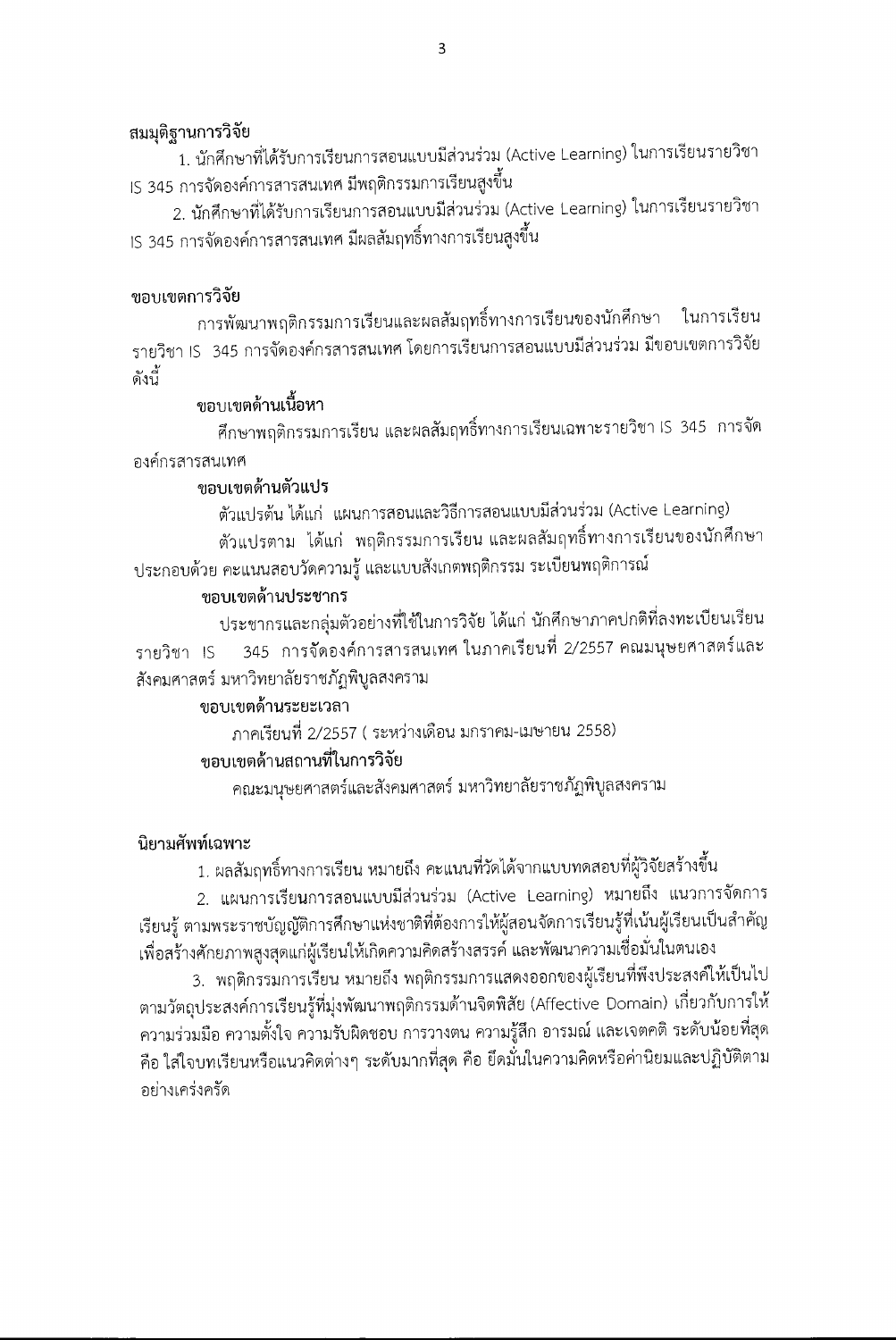# ประโยชน์ที่คาดว่าจะได้รับ

- 1. ด้านความก้าวหน้าด้านวิชาการ
- 2. ได้กระบวนการเรียนการสอนแบบมีส่วนร่วม
- 3. ได้แนวทางการพัฒนาผลสัมฤทธิ์ทางการเรียนของนักศึกษา
- 4. ได้แนวทางการประยุกต์การเรียนการสอนแบบมีส่วนร่วม ในรายวิชาอื่นๆ ต่อไป และ

ได้พัฒนาคุณภาพของการรียนการสอน สื่อ และคุณภาพของผู้เรียน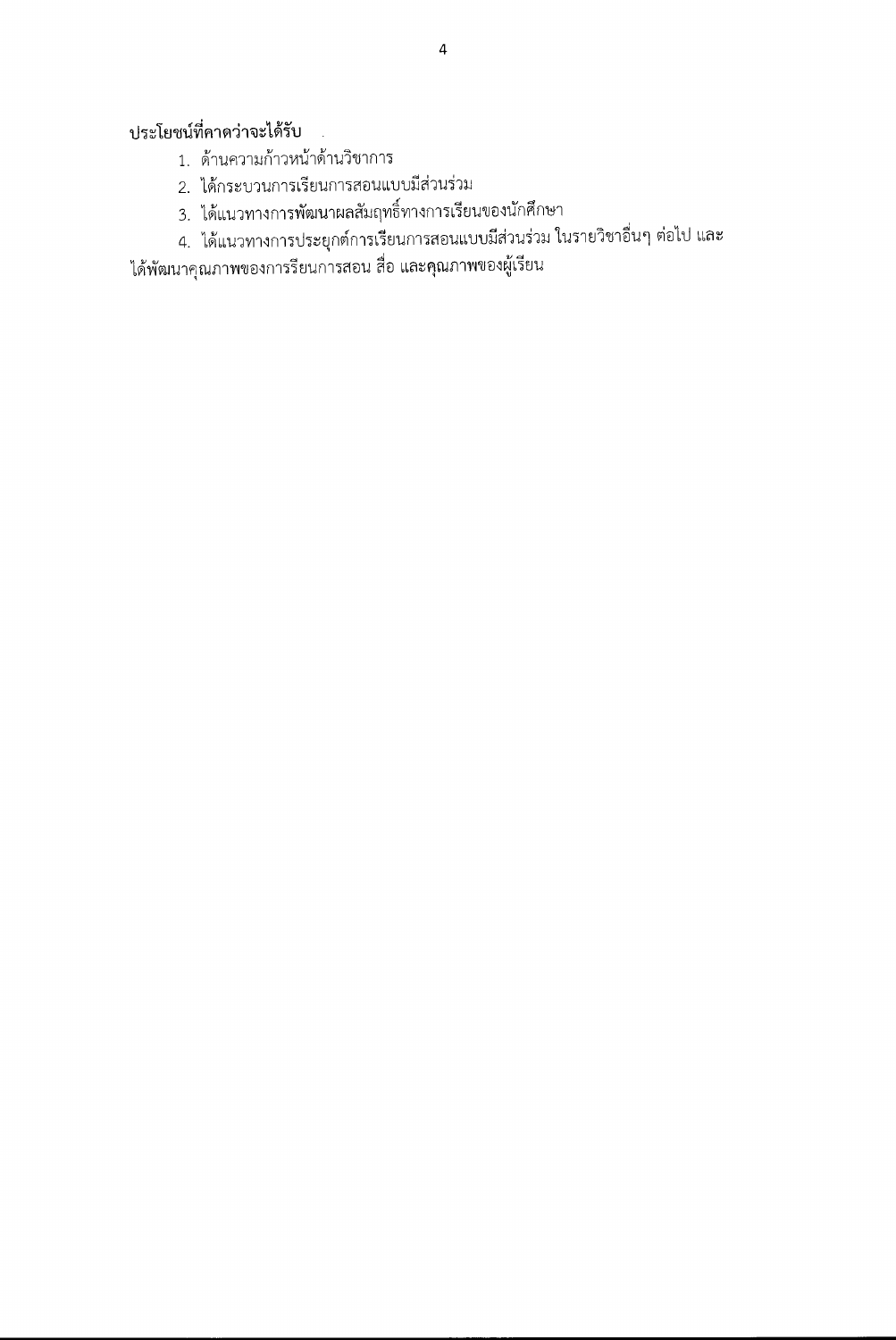# าเทที่ 2 เอกสารและงานวิจัยที่เกี่ยวข้อง

การวิจัยครั้งนี้มีวัตถุประสงค์ 1) เพื่อศึกษาพฤติกรรมการเรียนและผลสัมฤทธิ์ทางการ เรียน รายวิชา IS345 การจัดองค์การสารสนเทศ ของนักศึกษาที่เรียนรายวิชา IS ่ 345 การจัด องค์การสารสนเทศ ระดับปริญญาตรี มหาวิทยาลัยราชภัฏพิบูลสงคราม จากการเรียนการสอนแบบมี ส่วนร่วม (Active Learning) 2) เพื่อเปรียบเทียบผลสัมฤทธิ์ทางการเรียนของนักศึกษาที่เรียนรายวิชา IS 345 การจัดองค์การสารสนเทศ ระดับปริญญาตรี มหาวิทยาลัยราชภัฏพิบูลสงคราม ก่อนและหลัง การทดลองใช้การเรียนการสอนแบบมีส่วนร่วม (Active Learning) 3) เพื่อเปรียบเทียบพฤติกรรมการ เรียนของนักศึกษาที่เรียนรายวิชา IS 345 การจัดองค์การสารสนเทศ ระดับปริญญาตรี มหาวิทยาลัย ราชภัฏพิบูลสงคราม ก่อนและหลังการทดลองใช้การเรียนการสอนแบบมีส่วนร่วม (Active Learning) ผู้วิจัยได้ศึกษาค้นคว้าพร้อมทั้งสืบค้นรวบรวมสาระสำคัญที่เกี่ยวข้องกับการวิจัยครั้งนี้ ทั้งจากเอกสาร ผลงานวิจัยที่เกี่ยวข้องซึ่งจะได้นำเสนอตามหัวข้อดังต่อไปนี้

- 1. แนวคิดและทฤษฎีเกี่ยวกับการสอนแบบมีส่วนร่วม (Active Learning)
- 2. งานวิจัยที่เกี่ยวข้อง
	- 2.1 งานวิจัยในประเทศ
	- 2.2 งานวิจัยต่างประเทศ

# 1. แนวคิดและทฤษฏีเกี่ยวกับการสอนแบบมีส่วนร่วม (Active Learning)

การเรียนการสอนแบบมีส่วนร่วม ( Active Learning ) หมายถึง การสอนที่เน้นให้ผู้เรียนมี ปฏิสัมพันธ์กับการเรียนการสอน กระตุ้นให้ผู้เรียนเกิดกระบวนการคิดขั้นสูง ( Higher -order Thinking ) ไม่เพียงแต่ฟัง ผู้เรียนจะต้องอ่าน เขียน ถามคำถาม อภิปรายร่วมกัน และลงมือปฏิบัติ จริง ทั้งนี้ต้องคำนึงถึงความรู้เดิม และความต้องการของผู้เรียนเป็นสำคัญ ( วัชรี เกษพิชัยณรงค์ และ น้ำค้าง ศรีวัฒนาโรทัย, 2553 : ออนไลน์ )

การเรียนการสอนแบบมีส่วนร่วม (Active Learning)เป็นกระบวนการเรียนการสอนอย่าง หนึ่ง หรือเป็นการเรียนรู้ผ่านการปฏิบัติ หรือ การลงมือทำ ซึ่งความรู้ที่ได้จากประสบการณ์ดังกล่าว จะทำให้ผู้เรียนมีพัฒนาการด้านต่างๆ ทั้งด้านร่างกาย อารมณ์ สังคม และสติปัญญา และจัดเป็นวิธี หนึ่งของการจัดการเรียนการสอนโดยยึดผู้เรียนเป็นศูนย์กลา ( Child -centered ) ( ทิศนา แขมมณี, 2554 : ออนไลน์ )

ไชยยศ เรื่องสุวรรณ ( 2547 ) ได้กล่าวถึงการเรียนการสอนแบบมีส่วนร่วม ( Active Learning ) ว่าเป็นกระบวนการเรียนรู้ที่ทำให้ผู้เรียนมีบทบาทในการแสวงหาความรู้และเรียนรู้อย่าง มีปฏิสัมพันธ์จนเกิดความรู้ ความเข้าใจนำไปประยุกต์ใช้ สามารถวิเคราะห์ สังเคราะห์ ประเมินค่า หรือ สร้างสรรค์สิ่งต่างๆ และพัฒนาตนเองเต็มความสามารถ รวมถึงการจัดประสบการณ์การเรียนรู้ ให้ผู้เรียนได้มีโอกาสร่วมอภิปราย ให้มีโอกาสฝึกทักษะการสื่อสารทำให้ผลการเรียนรู้เพิ่มขึ้น การนำเสนองานทางวิชาการในสถานการณ์จำลอง ทั้งมีการฝึกปฏิบัติในสภาพจริง มีการเชื่อมโยงกับ สถานการณ์ต่างๆ จะทำให้ผลการเรียนรู้เพิ่มขึ้นเช่นกัน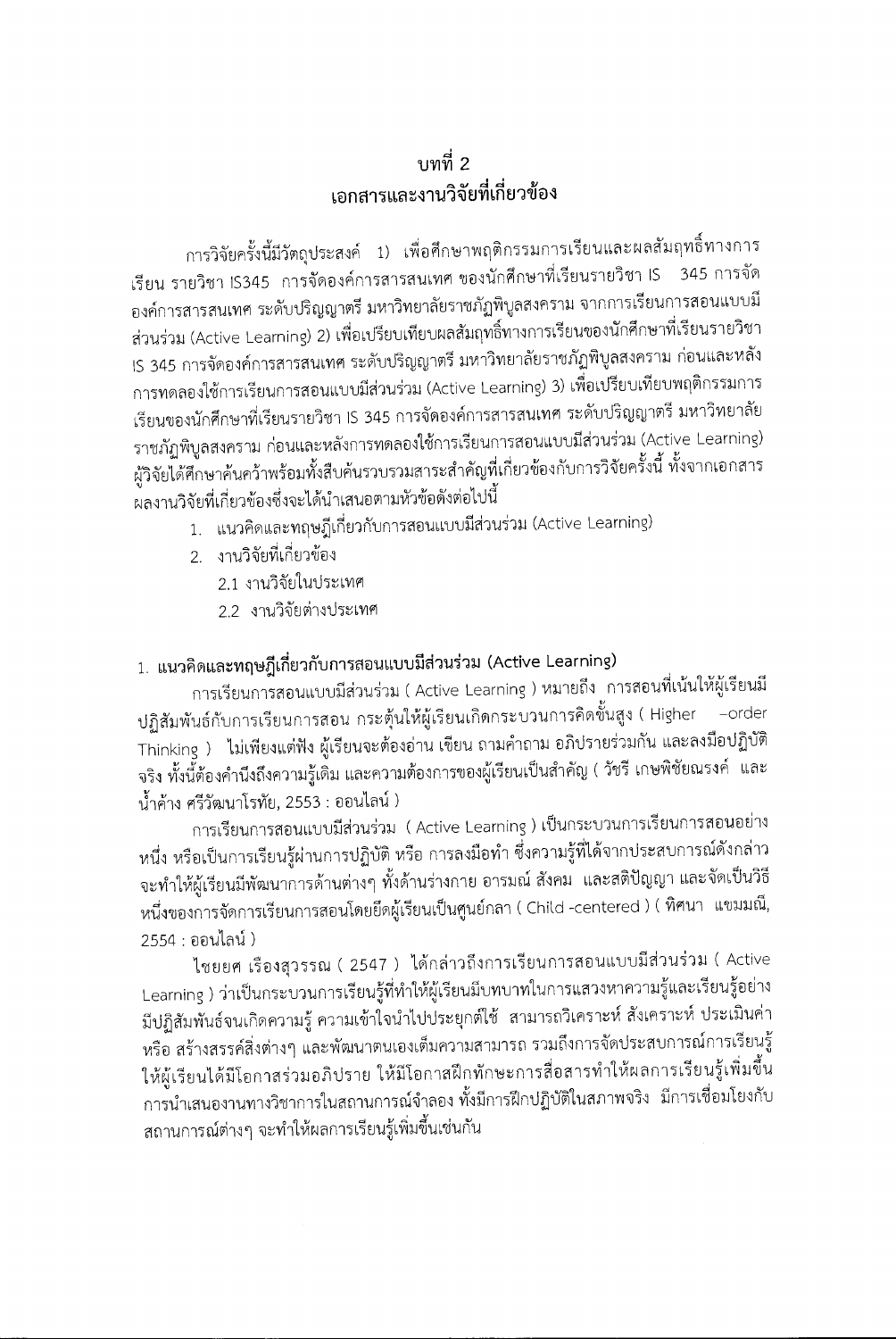องค์ประกอบของการเรียนการสอนแบบมีส่วนร่วม ( Active Learning ) ได้แก่ การพูดและ การฟัง ( Talking and Listening ) การอ่าน ( Reading ) การเขียน ( Writing ) และการสะท้อน ( Reflecing ) ซึ่งทั้งสื่องค์ประกอบเป็นทักษะที่เกิดขึ้นในการสอนทุกวิธี แต่ละวิธีจะเกิดทักษะมาก น้อยแตกต่างกัน เช่น การอภิปราย ( Discussion ) ใช้ทักษะในการพูดและฟัง การทำกรณีศึกษา ( Case Study ) ใช้ทักษะการอ่าน การเขียน และการสะท้อน เป็นต้น

องค์ประกอบของการจัดการเรียนการสอนแบบมีส่วนร่วม มีดังนี้

1. การคุยและฟังเมื่อผู้เรียนพูดถึงเรื่องหนึ่ง ไม่ว่าจะเพื่อตอบคำถามหรืออธิบายประเด็น บางอย่างให้เพื่อนฟัง ผู้สอนมีหน้าที่กระตุ้นความคิดของผู้เรียนให้อยากที่ต้องการค้นหาความรู้เพื่อ ตอบคำถามนั้น

2. การเขียน ทำให้ผู้เรียนได้ประมวลข่าวสารใหม่ๆ ในภาษาของผู้เรียนเอง

3. การอ่าน ช่วยพัฒนาผู้เรียนให้สามารถประมวลสิ่งที่อ่านและช่วยพัฒนาความสามารถใน การจับประเด็น

4. การสะท้อนคิด ช่วยให้ผู้เรียนหยุดคิด และเพิ่มความสามารถในการเก็บกักความรู้ รูปแบบการจัดการเรียนการสอนแบบมีส่วนร่วม ( Active Learning ) มีหลายรูปแบบ ได้แก่

1. การจัดการสอนแบบเน้นประสบการณ์ ( Experiential Learning ) เป็นการสอน ที่ส่งเสริมให้ผู้เรียนเกิดการเรียนรู้จากประสบการณ์ที่เป็นรูปธรรมเพื่อนำไปสู่ความรู้ความเข้าใจเชิง นามธรรม เหมาะกับรายวิชาที่เน้นปฏิบัติ หรือเน้นการฝึกทักษะ สามารถจัดการเรียนการสอนได้ทั้ง เป็นกลุ่ม และเป็นรายบุคคล หลักการสอนคือ ผู้สอนวางแผนจัดสถานการณ์ให้ผู้เรียนมีประสบการณ์ ที่จำเป็นต่อการเรียนรู้ กระตุ้นให้ผู้เรียนสะท้อนคิด อภิปราย สิ่งที่ได้รับจากสถานการณ์ ซึ่งเทคนิค การสอนที่ใช้ในการจัดการเรียนรู้วิธีนี้ คือ เทคนิคการสาธิต และเทคนิคเน้นการฝึกปฏิบัติ

2. การจัดการสอนแบบโครงงาน ( Project Based Learning ) เป็นกิจกรรมกลุ่มหรือ กิจกรรมเดี่ยวก็ได้ โดยให้ผู้เรียนวางแผนดำเนินการ ศึกษาค้นคว้าข้อมูลด้วยตนเองโดยผู้สอนเป็นผู้ให้ คำปรึกษา จากนั้นให้ผู้เรียนนำเสนอแนวคิด การออกแบบชิ้นงาน พร้อมให้เหตุผลประกอบการ ้ค้นคว้า โดยผู้สอนพิจารณาร่วมกับการอภิปรายในชั้นเรียน จากนั้นให้ผู้เรียนลงมือปฏิบัติทำชิ้นงาน และส่งความคืบหน้าตามกำหนด การประเมินผลจะประเมินตามสภาพจริง โดยมีเกณฑ์การประเมิน กำหนดไว้ล่วงหน้า และแจ้งให้ผู้เรียนทราบก่อนลงมือทำโครงการ

3. การจัดการสอนแบบใช้ปัญหาเป็นฐาน ( Problem Based Learning ) เป็นการสอนที่ ส่งเสริมให้ผู้เรียนเกิดการเรียนรู้ตามวัตถุประสงค์ที่กำหนด ด้วยการศึกษาปัญหาที่สมมุติขึ้นจากความ เป็นจริง โดยผู้สอนและผู้เรียนร่วมกันวิเคราะห์ปัญหา เสนอวิธีแก้ปัญหา กระตุ้นให้ผู้เรียนเกิดคำถาม วิเคราะห์ วางแผนกำหนดวิธีแก้ปัญหาด้วยตนเอง ผุ้สอนมีบทบาทในการให้คำแนะนำ สุดท้ายผู้สอน และผู้เรียนร่วมกันสรุปผลการแก้ปัญหา และแลกเปลี่ยนเรียนรู้ถึงสิ่งที่ได้จากการลงมือแก้ปัญหา

4. การจัดการสอนที่เน้นทักษะกระบวนการคิด ( Thinking Based Learning ) เป็น กระบวนการสอนที่ผู้สอนใช้เทคนิควิธีกระตุ้นให้ผู้เรียนคิดเป็นลำดับขั้นแล้วขยายความคิดต่อเนื่องจาก ความคิดเดิม พิจารณาแยกแยะอย่างรอบด้าน ใช้เหตุผลและเชื่อมโยงกับความรู้เดิมที่มี จนสามารถ สร้างสิ่งใหม่หรือตัดสินประเมินหาข้อสรุปแล้วนำไปแก้ปัญหาอย่างมีหลักการ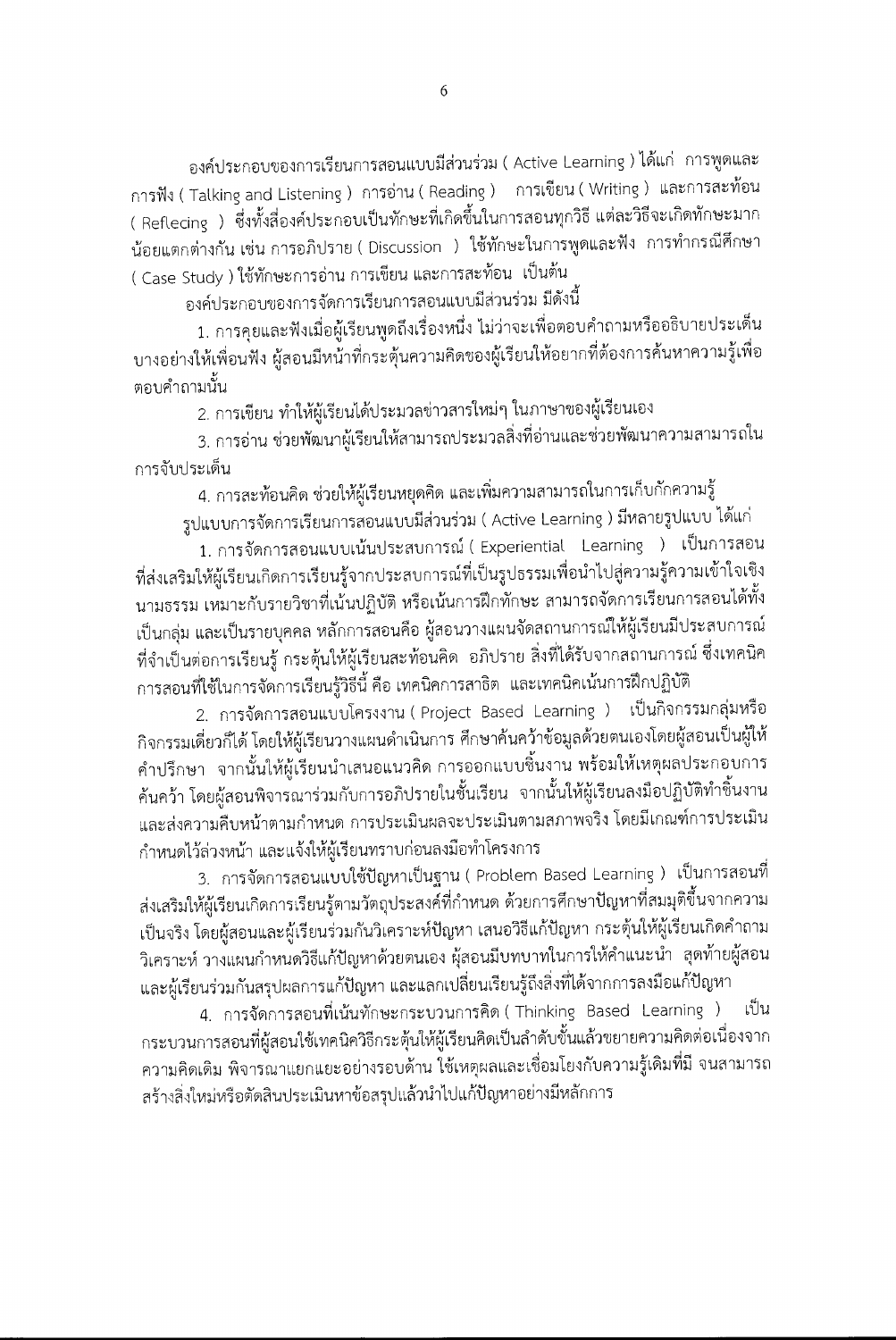5. การจัดการสอนแบบคิดเดี่ยว-คิดคู่-แลกเปลี่ยนเรียนรู้ (Think-pair-share Learning) เป็นกระบวนการที่ผู้สอนตั้งปัญหาให้ผู้เรียนคิดหาคำตอบด้วยตนเองก่อน 4-5 นาที จับคู่กับเพื่อน อภิปรายแลกเปลี่ยนความคิดเห็น แลกเปลี่ยนเรียนรู้ร่วมกันทั้งห้องเรียน

6. การจัดการสอนแบบระดมพลังสมอง (Brainstroming Learning ) เป็นกระบวนการ สอนที่ผู้สอนแบ่งกลุ่มผู้เรียนออกเป็นกลุ่มโดยให้มีสมาชิกกลุ่ม 5-6 คน กำหนดหรือเลือกหัวข้อ ้กำหนดเวลา ผู้เรียนทุกคนนำเสนอแนวคิดของตน และบันทึกทุกแนวคิดที่มีผู้นำเสนอ และอภิปราย เพื่อหาข้อสรุปของกลุ่ม

7. การจัดการสอนแบบบทบาทสมมติ ( Role Playing Learning ) เป็นกระบวนการสอน ที่เป็นการแสดงบทบาทสมมติ ช่วยสอนให้ผู้เรียนได้ฝึกการแสดงออกตามสถานการณ์ที่กำหนดให้เพื่อ เป็นประสบการณ์ที่จะนำไปสู่การแก้ไขปัญหาและสถานการณ์จริงในชีวิต ผู้เรียนจะได้แสดงออก ฝึก การวางแผนการทำงาน และทำงานร่วมกับผู้อื่น

ทฤษฎีการเรียนรู้ของบลูม ( Bloom, 1976) ได้จำแนกจุดมุ่งหมายการเรียนรู้ออกเป็น 3 ด้านคือ

1. ด้านพุทธิพิสัย ( Cognitive Domain )

2. ด้านทักษะพิสัย( Psychomotor Domain )

3. ด้านจิตพิสัย ( Affective Domain )

การเรียนการสอนที่พัฒนาการเรียนรู้ด้านพุทธิพิสัย ( Cognitive Domain )หรือผลสัมฤทธิ์ ทางการเรียน เป็นรูปแบบการเรียนการสอนที่มุ่งช่วยให้ผู้เรียนเกิดความรู้ความเข้าใจในเนื้อหาสาระ ต่างๆ ซึ่งเนื้อหาสาระนั้นอาจอยู่ในรูปของข้อมูล ข้อเท็จจริง มโนทัศน์ หรือความคิดรวบยอด โดย บลูม(Bloom, 1976) ได้แบ่งพฤติกรรมด้านพุทธิพิสัยออกเป็น 6 ระดับ ได้แก่ ความรู้ความจำ ความเข้าใจ การนำความรู้ไปใช้ การวิเคราะห์ การสังเคราะห์ และการประเมินค่า

พุทธิพิสัย (Cognitive Domain) หมายถึง พฤติกรรมทางด้านสมอง เป็นพฤติกรรมเกี่ยวกับ สติปัญญา ความคิด ความสามารถในการคิดเรื่องราวต่างๆ อย่างมีประสิทธิภาพซึ่งพฤติกรรมด้านพุทธิ พิสัยมี 6 ระดับ ได้แก่

1. ความรู้ เป็นความสามารถในการจดจำแนกประสบการณ์ต่างๆ และระลึกเรื่องราว ้นั้นๆ ออกมาได้อย่างถูกต้องแม่นยำ

2. ความเข้าใจ เป็นความสามารถบ่งบอกใจความสำคัญของเรื่อราวโดยการแปล ความ หลัก ตีความได้ สรุปใจความสำคัญได้

3. การนำความรู้ไปประยุกต์ใช้ เป็นความสามารถในการนำหลักการ กฎเกณฑ์และ วิธีดำเนินการต่างๆ ของเรื่องที่ได้รู้มา นำไปใช้แก้ปัญหาในสถานการณ์ใหม่ได้

4. การวิเคราะห์ เป็นความสามารถในการแยกแยะเรื่องราวที่สมบูรณ์ให้กระจายออกเป็น ส่วนย่อยๆ ได้อย่างชัดเจน

5. การสังเคราะห์ เป็นความสามารถในการผสมผสานส่วนย่อยเข้าเป็นเรื่องราวเดียวกัน โดยปรับปรุงของเก่าให้ดีขึ้น และมีคุณภาพสูงขึ้น

6. การประเมินค่า เป็นความสามารถในการวินิจฉัยหรือตัดสินกระทำสิ่งหนึ่งสิ่งใดลงไป การประเมินเกี่ยวข้องกับการใช้เกณฑ์ คือ มาตรฐานในการวัดที่กำหนดไว้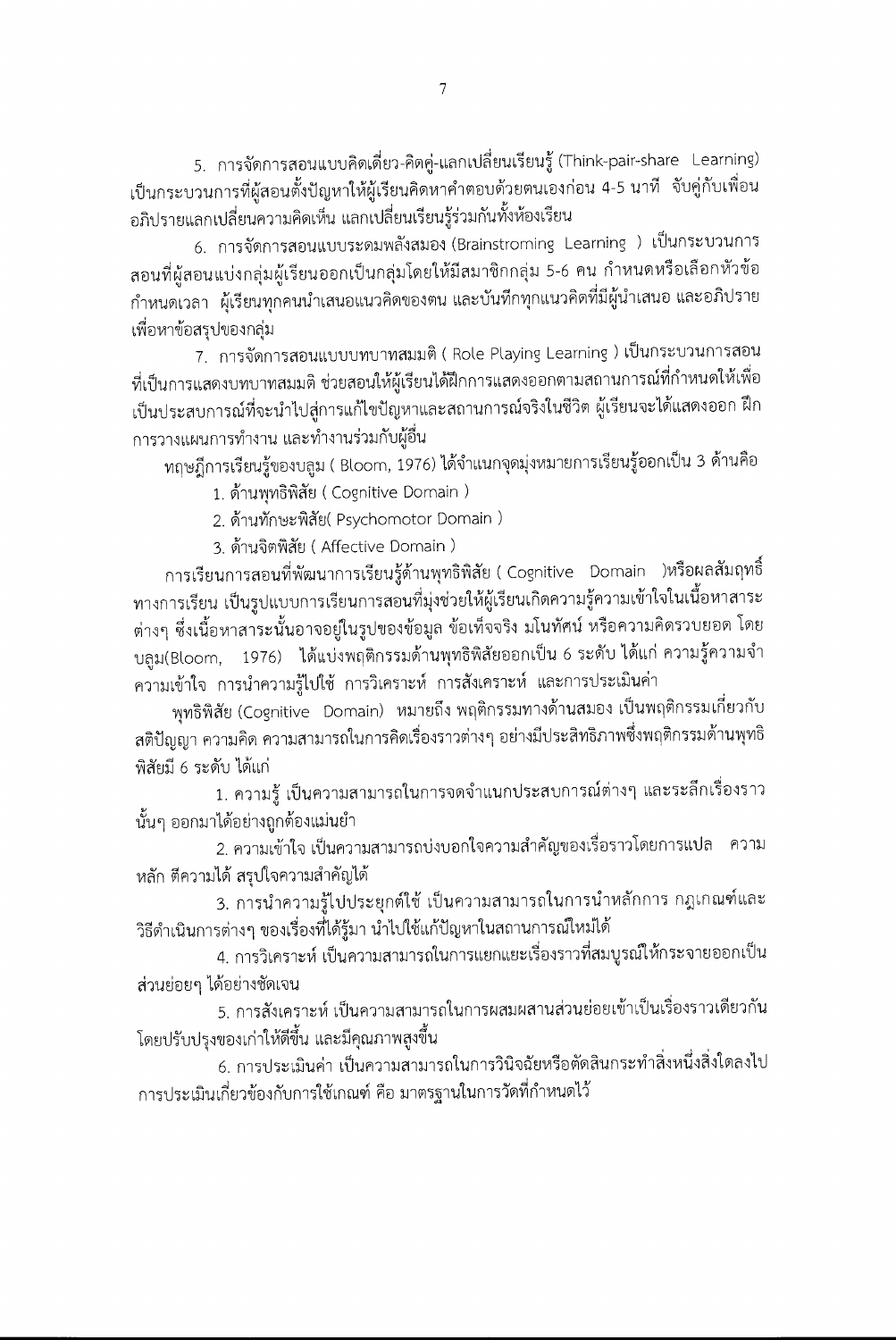การเรียนการสอนที่พัฒนาการเรียนรู้ด้านพุทธิพิสัย ( Cognitive Domain )หรือผลสัมฤทธิ์ ทางการเรียน เป็นรูปแบบการเรียนการสอนที่มุ่งช่วยให้ผู้เรียนเกิดความรู้ความเข้าใจในเนื้อหาสาระ ต่างๆ ซึ่งเนื้อหาสาระนั้นอาจอยู่ในรูปของข้อมูล ข้อเท็จจริง มโนทัศน์ หรือความคิดรวบยอด

การเรียนการสอนที่พัฒนาด้านจิตพิสัย หรือ พฤติกรรมการเรียนรู้ของบลูม (Bloom, 1976) เพื่อพัฒนาพฤติกรรมด้านจิตพิสัย (Affective Domain) ซึ่งหมายถึง การเรียนรู้ทางด้านจิตใจที่แสดง ออกมาในรูปของค่านิยม เจตคติ ความสนใจ ความซาบซึ้ง พฤติกรรมด้านนี้เริ่มจากการรับรู้ สิ่งแวดล้อมและหลังจากนั้นบุคคลจะมีปฏิกริยาโต้ตอบกับสิ่งแวดล้อม เมื่อมีผลออกมาจะนำไปสู่ การสร้างความรู้สึกที่ดีต่อสิ่งนั้น ในที่สุดจะกลายเป็นความคิด อุดมคติ ซึ่งจะทำหน้าที่ควบคุม พฤติกรรม โดยบลูม (Bloom) ได้นำเสนอลำดับขั้นของการเรียนรู้ไว้ 5 ขั้นประกอบด้วย

1. ขั้นการรับรู้ หมายถึง การที่ผู้เรียนได้รับรู้ค่านิยมที่ต้องการจะปลูกฝังในตัวผู้เรียน

2. ขั้นการตอบสนอง หมายถึง การที่ผู้เรียนได้รับประสบการณ์เกี่ยวกับค่านิยมนั้น แล้ว เกิดเห็นคุณค่าของค่านิยมนั้น ทำให้ผู้เรียนมีเจตคติที่ดีต่อค่านิยมนั้น

้3. ขั้นการเห็นคุณค่า เป็นขั้นที่ผู้เรียนได้รับประสบการณ์เกี่ยวกับค่านิยมนั้น แล้วเกิด เห็นคณค่าของค่านิยมนั้น ทำให้ผู้เรียนมีเจตคติที่ดีต่อค่านิยมนั้น

4. ขั้นการจัดระบบ เป็นขั้นที่ผู้เรียนรับค่านิยมที่ตนเห็นคุณค่านั้นเข้ามาอยู่ในระบบค่านิยม ของตน

5. ขั้นการสร้างลักษณะนิสัย เป็นขั้นที่ผู้เรียนปฏิบัติตนตามค่านิยมที่ตนรับมาอย่างสม่ำเสมอ และทำจนกระทั่งเป็นนิสัย

จิตพิสัย (Affective Domain) หมายถึง วัตถุประสงค์การเรียนรู้ เกี่ยวกับความรู้สึก อารมณ์ และเจตคติ

จุดมุ่งหมายการเรียนรู้ด้านจิตพิสัย ( Affective Domain ) ได้แก่ ค่านิยม ความรู้สึก ทัศนคติ ้ดวามเชื่อ ความสนใจและคุณธรรม พฤติกรรมด้านนี้อาจไม่เกิดทันที ดังนั้นการจัดกิจกรรมการเรียน การสอนโดยจัดสภาพแวดล้อมที่เหมาะสม และสอดแทรกสิ่งที่ดีงามอยู่ตลอดเวลา จะทำให้พฤติกรรม ของผู้เรียนเปลี่ยนไปในทางที่พึงประสงค์ได้ ซึ่งด้านจิตพิสัยประกอบด้วยพฤติกรรมย่อยๆ 5 ระดับ ได้แก่ การรับรู้ การตอบสนอง การเกิดค่านิยม การจัดระบบ และบุคลิกภาพ

วัตถุประสงค์การเรียนรู้ด้านจิตพิสัย แบ่งออกเป็น 5 ด้าน ได้แก่ 1). การรับ คือ การใส่ใจ สิ่งแวดล้อมสิ่งใดสิ่งหนึ่ง พร้อมที่จะตอบสนองต่อสิ่งเร้านั้น 2). การตอบสนอง คือ การตอบสนอง ต่อสิ่งเร้าที่ใส่ใจด้วยความเต็มใจ 3). การเห็นคุณค่า คือ การตอบสนองต่อสิ่งเร้าเนื่องจากเห็นคุณค่า และตอบสนองต่อสิ่งเร้านั้นอย่างสม่ำเสมอ 4). การรวบรวมค่านิยม คือ การบูรณาการคุณค่าที่เรียนรู้ ใหม่เข้ากับคุณค่าเดิมที่ยึดถือ 5). การยอมรับค่านิยม คือ การปฏิบัติตามคุณค่าใหม่อย่างเคร่งครัด

พฤติกรรมการเรียนรู้ที่เหมาะสมตามกรอบมาตรฐานคุณวุฒิอุดมศึกษากำหนดและต้อง ครอบคลุมอย่างน้อย 5 ด้านคือ

1. ด้านคุณธรรม จริยธรรม

- 2. ด้านความรู้
- 3. ด้านทักษะทางปัญญา
- 4. ด้านทักษะความสัมพันธ์ระหว่างบุคคลและความรับผิดชอบ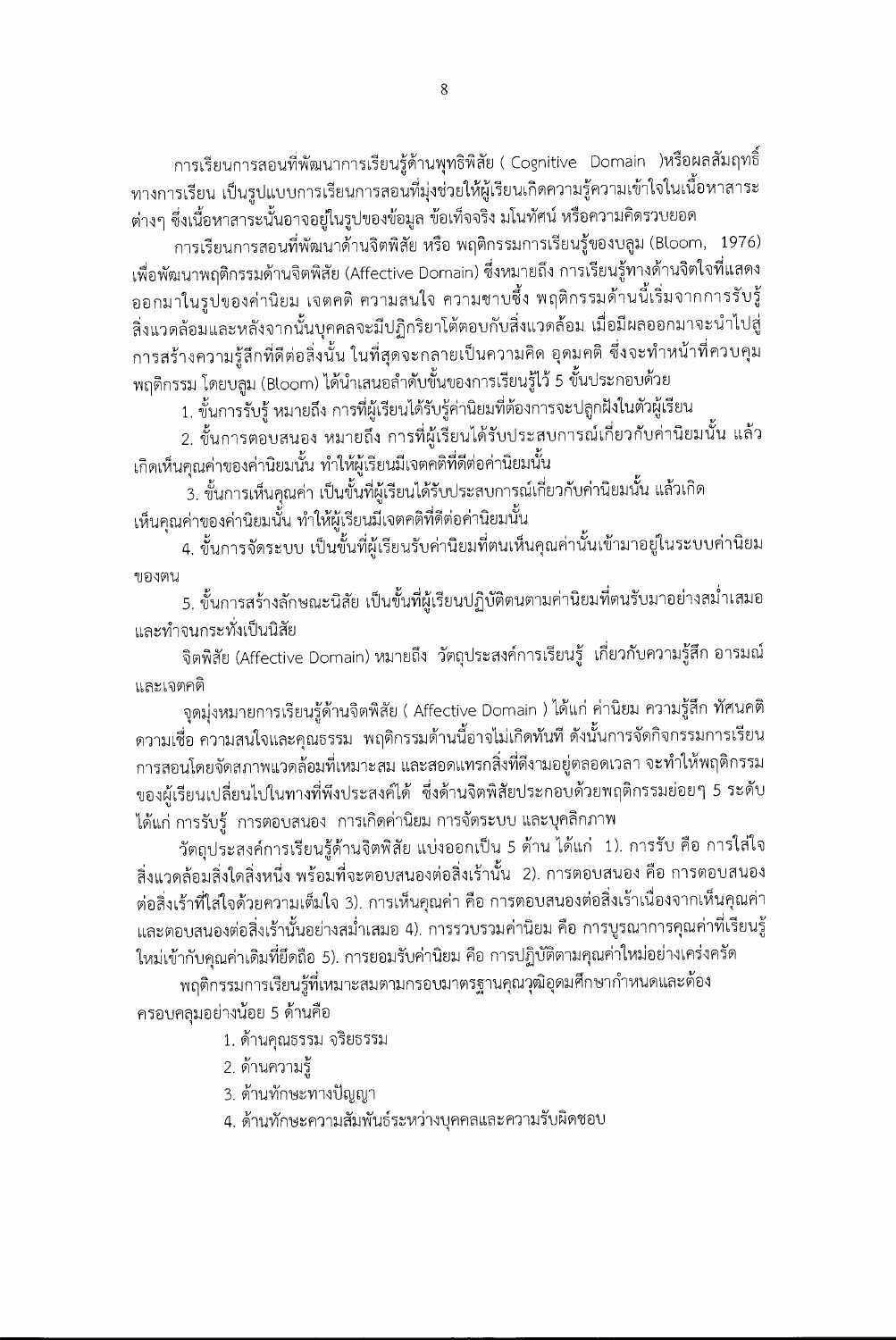5. ด้านทักษะการวิเคราะห์เชิงตัวเลข การสื่อสาร และการใช้เทคโนโลยีสารสนเทศ จากการตรวจสอบบทเรียนและการตรวจสอบผลการเรียนรู้ทั้ง 5 ด้านตามมาตรฐานผล การเรียนรู้ตามมาตรฐานแต่ละด้านของคุณวุฒิระดับปริญญาตรีตามกรอบมาตรฐานคุณวุฒิ ระดับอุดมศึกษาแห่งชาติ ผู้วิจัยพบว่า เนื้อหาวิชา การจัดองค์การสารสนเทศมุ่งให้นักศึกษาได้เรียนรู้ ตามหลักสูตรวิชานี้โดยมีการจัดแบ่งเนื้อหาออกเป็นเรื่องที่นักศึกษาได้พบเห็นมาแล้วในองค์การ สารสนเทศ อาจทำให้นักศึกษาเห็นว่าเป็นเรื่องใกล้ตัว โดยในส่วนเนื้อหาที่เป็นทฤษฎี แนวคิดต่างๆ นักศึกษาจะใช้วิธีการเรียนแบบท่องจำเป็นส่วนใหญ่ ซึ่งปัญหาคือนักศึกษาจะขาดทักษะการคิด วิเคราะห์ การสืบหาข้อเท็จจริง การพูด การเขียน ตลอดจนการรับฟังความคิดเห็นของผู้อื่น ดังนั้น ผู้วิจัยจึงต้องการพัฒนาผลการเรียนรู้ของนักศึกษาในมาตรฐานผลการเรียนรู้แต่ละด้านที่มุ่งหวังและ สอดคล้องกับที่ระบุไว้ในแผนที่แสดงการกระจายความรับผิดชอบต่อมาตรฐานผลการเรียนรู้จาก หลักสูตรสู่รายวิชา (Curriculum Mapping) ดังนี้

1. การพัฒนาคุณธรรม จริยธรรม ด้านการมีวินัยและมีความรับผิดชอบ การมีทัศนคติและ จรรยาบรรณที่ดีต่อวิชาชีพ ประเมินผลจากการเข้าชั้นเรียน การส่งงานตรงตามเวลา ความรับผิดชอบ ในหน้าที่ที่ได้รับมอบหมาย การจัดทำรายงานที่มีการอ้างอิงข้อมูล

2. การพัฒนาความรู้ ความรู้ที่ได้รับด้าน รู้รอบ รู้ลึก บูรณาการ และประยุกต์ใช้ ประเมินผล จากผลสัมฤทธิ์ทางการเรียน ผลงานที่นักศึกษาจัดทำ รวมทั้งการมีส่วนร่วมในกิจกรรมต่างๆ

3. การพัฒนาทักษะทางปัญญา ด้านการคิดเป็น ประเมินผลจากผลสัมฤทธิ์ทางการเรียนของ นักศึกษาโดยการทดสอบกลางภาคเรียนและปลายภาคเรียน การร่วมกิจกรรม การแสดงออกของ ผู้เรียนทางกระบวนการคิด การแก้ไขปัญหา การนำเสนอผลงาน การอภิปราย การโต้ตอบสื่อสาร กับผู้อื่น

4. การพัฒนาทักษะความสัมพันธ์ระหว่างบุคคลและความรับผิดขอบ ด้านการมีความ รับผิดชอบต่อการพัฒนาตนเอง การมีมนุษยสัมพันธ์และการทำงานร่วมกับผู้อื่นได้ และความสามารถ ในการทำงานในแต่ละยริบทได้อย่างเหมาะสม ประเมินผลจากพฤติกรรม และการแสดงออกของ ผู้เรียน

5. การพัฒนาการวิเคราะห์เชิงตัวเลข การสื่อสาร และการใช้เทคโนโลยีสารสนเทศ ด้านการ ใช้เทคโนโลยีสารสนเทศได้อย่างเหมาะสม รวมทั้งความสามารถในการใช้ภาษาในการสื่อสารได้อย่าง เหมาะสม ประเมินผลจากการนำเสนอผลงาน การสื่อสารในการนำเสนอผลงาน

การเรียนการสอนแบบมีส่วนร่วม (Active Learning) เป็นแนวทางการจัดการเรียนรู้ตาม พระราชบัญญัติการศึกษาแห่งชาติ พ.ศ. 2542 ที่เน้นการจัดการเรียนรู้ที่ยึดผู้เรียนเป็นสำคัญ ซึ่ง หมายถึง การจัดกระบวนการเรียนรู้และกิจกรรมการเรียนรู้ที่สอดคล้องกับการนำไปใช้ในชีวิตจริง สามารถนำไปปฏิบัติและประยุกต์ใช้ได้ เป็นกระบวนการเรียนรู้ที่ผู้เรียนมีส่วนร่วมในการปฏิบัติจริง ได้พัฒนากระบวนการคิด วิเคราะห์ ศึกษาค้นคว้า ทดลองและแสวงหาความรู้ด้วยตนเองตามความ ถนัด ความสนใจ ด้วยกระบวนการ และแหล่งเรียนรู้ที่หลากหลายทั้งในและนอกห้องเรียน ส่วน กระบวนการเรียนรู้แบบมีส่วนร่วม (Active Learning) มุ่งเน้นการเรียนรู้โดยมีการจัดกิจกรรมการ เรียนรู้ ได้แก่ การกำหนดผลการเรียนรู้ การออกแบบหรือทำแผนกิจกรรมการเรียนรู้ การสร้างองค์ ความรู้ร่วมกัน การนำเสนอความรู้ และการประยุกต์ใช้ นำเสนอความรู้ต่อกลุ่มในห้องเรียน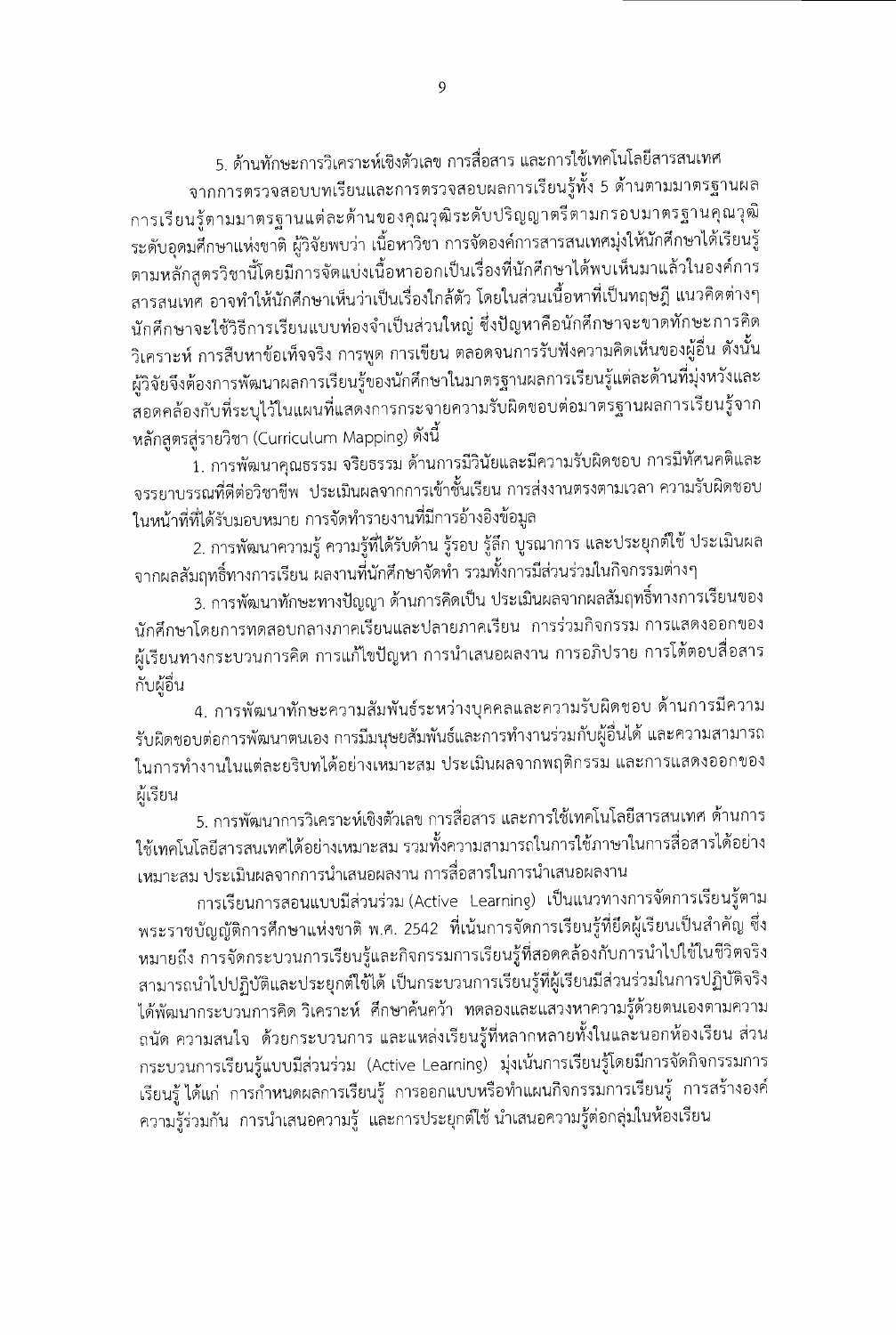้องค์ประกอบของการจัดการเรียนการสอนแบบมีส่วนร่วม มีดังนี้

1. การคุยและฟังเมื่อผู้เรียนพูดถึงเรื่องหนึ่ง ไม่ว่าจะเพื่อตอบคำถามหรืออธิบายประเด็น บางอย่างให้เพื่อนฟัง ผู้สอนมีหน้าที่กระตุ้นความคิดของผู้เรียนให้อยากที่ต้องการค้นหาความรู้เพื่อ ตอบคำถามนั้น

2. การเขียน ทำให้ผู้เรียนได้ประมวลข่าวสารใหม่ๆ ในภาษาของผู้เรียนเอง

3. การอ่าน ช่วยพัฒนาผู้เรียนให้สามารถประมวลสิ่งที่อ่านและช่วยพัฒนาความสามารถ ในการจับประเด็น

4. การสะท้อนคิด ช่วยให้ผู้เรียนหยุดคิด และเพิ่มความสามารถในการเก็บกักความรู้

# 2. งานวิจัยที่เกี่ยวข้อง

### งานวิจัยในประเทศ

ศิริลักษณ์ สุภาจรูญ (2551) ได้วิจัยเรื่อง การเปรียบเทียบผลสัมฤทธิ์และเจตคติทาง การ เรียนเรื่อง หลักการใช้ภาษา กลุ่มสาระการเรียนรู้ภาษาไทยของนักเรียนมัธยมศึกษาปีที่ 4 ระหว่าง รูปแบบการสอนแบบร่วมมือเทคนิคจิกซอว์กับการสอนแบบปกติ โดยมีวัตถุประสงค์การวิจัยเพื่อ .<br>เปรียบเทียบผลสัมฤทธิ์ทางการเรียนเรื่อง หลักการใช้ภาษา กลุ่มสาระการเรียนรู้ภาษาไทยของ นักเรียนมัธยมศึกษาปีที่ 4 ระหว่างรูปแบบการสอนแบบร่วมมือเทคนิคจิกซอว์กับการสอนแบบปกติ และเพื่อเปรียบเทียบเจตคติทางการเรียนของนักเรียนที่มีต่อการเรียนเรื่องหลักการใช้ภาษา กลุ่มสาระ

การเรียนรู้ภาษาไทยของนักเรียนมัธยมศึกษาปีที่ 4 ระหว่างรูปแบบการสอนแบบร่วมมือเทคนิค จิกซอว์กับการสอนแบบปกติ ผลการวิจัยพบว่าผลสัมฤทธิ์ทางการเรียนเรื่อง หลักการใช้ภาษา กลุ่มสาระการเรียนรู้ภาษาไทยของนักเรียนมัธยมศึกษาปีที่ 4 ระหว่างรูปแบบการสอนแบบร่วมมือ จิกซอว์สูงกว่าการสอนแบบปกติอย่างมีนัยสำคัญทางสถิติที่ระดับ .05 และเจตคติทางการ เทคนิค เรียนเรื่อง หลักการใช้ภาษา กลุ่มสาระการเรียนรู้ภาษาไทยของนักเรียนมัธยมศึกษาปีที่ 4 ระหว่าง รูปแบบการสอนแบบร่วมมือเทคนิคจิกซอว์สูงกว่าการสอนแบบปกติอย่างมีนัยสำคัญทางสถิติ ที่ระดับ 05

ศารทูล อารีวรวิทย์กุล (2554) ได้วิจัยเรื่องการศึกษาผลสัมฤทธิ์ทางการเรียนวิทยาศาสตร์ และการคิดอย่างมีวิจารณญาณของนักเรียนชั้นมัธยมศึกษาปีที่ 1 ที่ได้รับการจัดการเรียนรู้แบบ บูรณาการและการจัดการเรียนรู้แบบร่วมมือ โดยมีวัตถุประสงค์เพื่อเปรียบเทียบผลสัมฤทธิ์ทางการ เรียนวิทยาศาสตร์และการคิดอย่างมีวิจารณญาณของนักเรียนชั้นมัธยมศึกษาปีที่ 1 ที่ได้รับการจัดการ เรียนรู้แบบบูรณาการและการจัดการเรียนรู้แบบร่วมมือ พบว่า นักเรียน ชั้นมัธยมศึกษาปีที่ 1 ที่ได้รับ การจัดการเรียนรู้แบบบูรณาการและการจัดการเรียนรู้แบบร่วมมือ มีผลสัมฤทธิ์ทางการเรียน วิทยาศาสตร์แตกต่างกันอย่างมีนัยสำคัญทางสถิติที่ระดับ .01 และนักเรียนชั้นมัธยมศึกษาปีที่ 1 ที่ได้รับการจัดการเรียนรู้แบบบูรณาการมีผลสัมฤทธิ์ทางการเรียนแตกต่างกันอย่างมีนัยสำคัญทางสถิติ ที่ระดับ.01 และนักเรียนชั้นมัธยมศึกษาปีที่ 1 ที่ได้รับการจัดการเรียนรู้แบบร่วมมือมีผลสัมฤทธิ์ ทางการเรียนแตกต่างกันอย่างไม่มีนัยสำคัญทางสถิติ และนักเรียนชั้นมัธยมศึกษาปีที่ 1 ที่ได้รับการ จัดการเรียนรู้แบบบูรณาการและการจัดการเรียนรู้แบบร่วมมือมีการคิดอย่างมีวิจารณญาณแตกต่าง กันอย่างมีนัยสำคัญทางสถิติที่ระดับ.01 และนักเรียนชั้นมัธยมศึกษาปีที่ 1 ที่ได้รับการจัดการเรียนรู้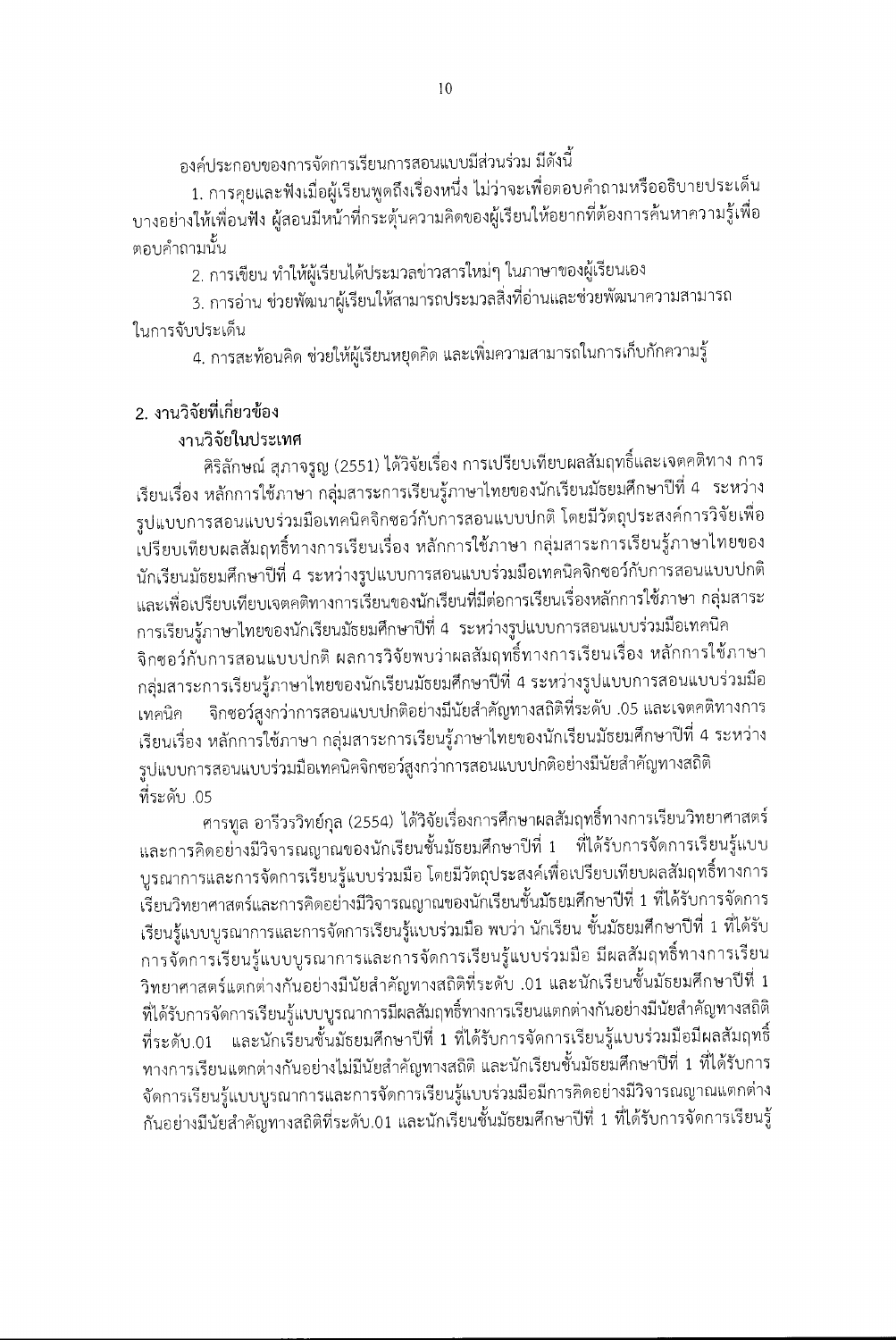แบบบูรณาการมีการคิดอย่างมีวิจารณญาณแตกต่างกัน และนักเรียนชั้นมัธยมศึกษาปีที่ 1 ที่ได้รับการ จัดการเรียนรู้แบบร่วมมือมีการคิดอย่างมีวิจารณญาณแตกต่างกันอย่างไม่มีนัยสำคัญ

พีระพงษ์ เนียมเสวก (2554) ได้วิจัยเรื่อง ผลของการจัดการเรียนแบบใฝ่รู้ (Active Learning) เทคนิคเพื่อนเรียน คิดเดี่ยว-คิดคู่-คิดร่วมกัน และเทคนิคการอภิปรายเป็นทีม ในรายวิชา เคมีอินทรีย์ 1 รหัสวิชา 4222301 เรื่องสารประกอบไฮโดรคาร์บอน ประเภทสารประกอบแอลเคน มีวัตถุประสงค์เพื่อเปรียบเทียบพฤติกรรมการเรียนรู้หลังเรียนรายวิชาเคมีอินทรีย์ 1 รหัสวิชา 4222301 ของนักศึกษาโดยจัดการเรียนแบบใฝ่รู้ (Active Learning) ด้วยเทคนิคเพื่อนเรียน คิด เดี่ยว-คิดคู่-คิดร่วมกัน และเทคนิคการอภิปรายเป็นทีม และเพื่อเปรียบเทียบผลสัมฤทธิ์ทางการเรียน ก่อนเรียนและหลังเรียนของนักศึกษาโดยจัดการเรียนแบบใฝ่รู้ (Active Learning) ด้วยเทคนิคเพื่อน เรียน คิดเดี่ยว-คิดคู่-คิดร่วมกัน และเทคนิคการอภิปรายเป็นทีม และเพื่อเปรียบเทียบผลสัมฤทธิ์ ทางการเรียนก่อนเรียนและหลังเรียนของนักศึกษาโดยจัดการเรียนแบบใฝ่รู้ (Active Learning) กับ เกณฑ์ร้อยละ 60 และเพื่อศึกษาพฤติกรรมการสอนเพื่อพัฒนาการเรียนกการสอนของนักศึกษาโดย จัดการเรียนแบบใฝ่รู้ (Active Learning) และเพื่อศึกษาความพึงพอใจในการเรียนของนักศึกษากลุ่ม ตัวอย่างที่ได้รับการจัดการเรียนแบบใฝ่รู้ (Active Learning) ผลการวิจัยพบว่า พฤติกรรมการเรียนรู้ หลังเรียนของนักศึกษาที่ได้รับการจัดการเรียนแบบใฝ่รู้ (Active Learning) ) ด้วยเทคนิคเพื่อนเรียน คิดเดี่ยว-คิดคู่-คิดร่วมกัน และเทคนิคการอภิปรายเป็นทีมมาประกอบ อยู่ในระดับดีมาก และ ผลสัมฤทธิ์หลังเรียนรายวิชาเคมีอินทรีย์ 1 รหัสวิชา 4222301ที่ได้รับการจัดการเรียนแบบใฝ่รู้ (Active Learning) ด้วยเทคนิคเพื่อนเรียน คิดเดี่ยว-คิดคู่-คิดร่วมกัน และเทคนิคการอภิปรายเป็นทีม มาประกอบ สูงกว่าก่อนเรียนอย่างมีนัยสำคัญทางสถิติที่ระดับ.05 และ ผลสัมฤทธิ์หลังเรียนรายวิชา เคมีอินทรีย์ 1 รหัสวิชา 4222301ที่ได้รับการจัดการเรียนแบบใฝ่รู้ (Active Learning) ) ด้วยเทคนิค เพื่อนเรียน คิดเดี่ยว-คิดคู่-คิดร่วมกัน และเทคนิคการอภิปรายเป็นทีมมาประกอบเท่ากับ ร้อยละ 65.30 ซึ่งสูงกว่าเกณฑ์อย่างมีนัยสำคัญทางสถิติที่ระดับ.05 และนักศึกษาที่ได้รับการจัดการ เรียนแบบใฝ่รู้ (Active Learning) ด้วยเทคนิคเพื่อนเรียน คิดเดี่ยว-คิดคู่-คิดร่วมกัน และเทคนิคการ อภิปรายเป็นทีมมาประกอบมีความพึงพอใจในการเรียนอยู่ในระดับมาก

สายสุนีย์ กลิ่นสุคนธ์ (2545) ได้ศึกษาผลของการใช้เทคนิคการเรียนแบบร่วมแรงร่วมใจ ที่มีความคิดสร้างสรรค์ทางคณิตศาสตร์ของนักเรียนชั้นมัธยมศึกษาปีที่ 2 โรงเรียนป้อนนาคราชสวาท ยานนท์ อำเภอพระสมุทรเจดีย์ จังหวัดสมุทรปราการ พบว่า นักเรียนที่ได้รับการใช้เทคนิคการเรียน แบบ ร่วมแรงร่วมใจ มีความคิดสร้างสรรค์ทางคณิตศาสตร์มากกว่านักเรียนที่ไม่ได้รับการใช้เทคนิค แบบร่วมแรงร่วมใจ อย่างมีนัยสำคัญทางสถิติที่ระดับ .01

### งานวิจัยในต่างประเทศ

แสลนดานนท์ (Salandana, 1976 : 799) ได้ทำการศึกษาความสัมพันธ์ระหว่างแบบการคิด แบบวิเคราะห์กับความคิดสร้างสรรค์ทางคณิตศาสตร์ของนักเรียนเกรด 7 จำนวน 40 คน ผลการวิจัย พบว่า การคิดแบบวิเคราะห์กับความคิดสร้างสรรค์ทางคณิตศาสตร์ มีค่าสัมประสิทธิ์สูงในกลุ่ม นักเรียนปกติ แต่ในกลุ่มนักเรียนปัญญาเลิศคิดแบบสรุปอ้างอิง มีค่าสัมประสิทธิ์สหสัมพันธ์กับ ความคิดสร้างสรรค์ทางคณิตศาสตร์สูงกว่าการคิดแบบวิเคราะห์ และการคิดแบบสัมพันธ์ และ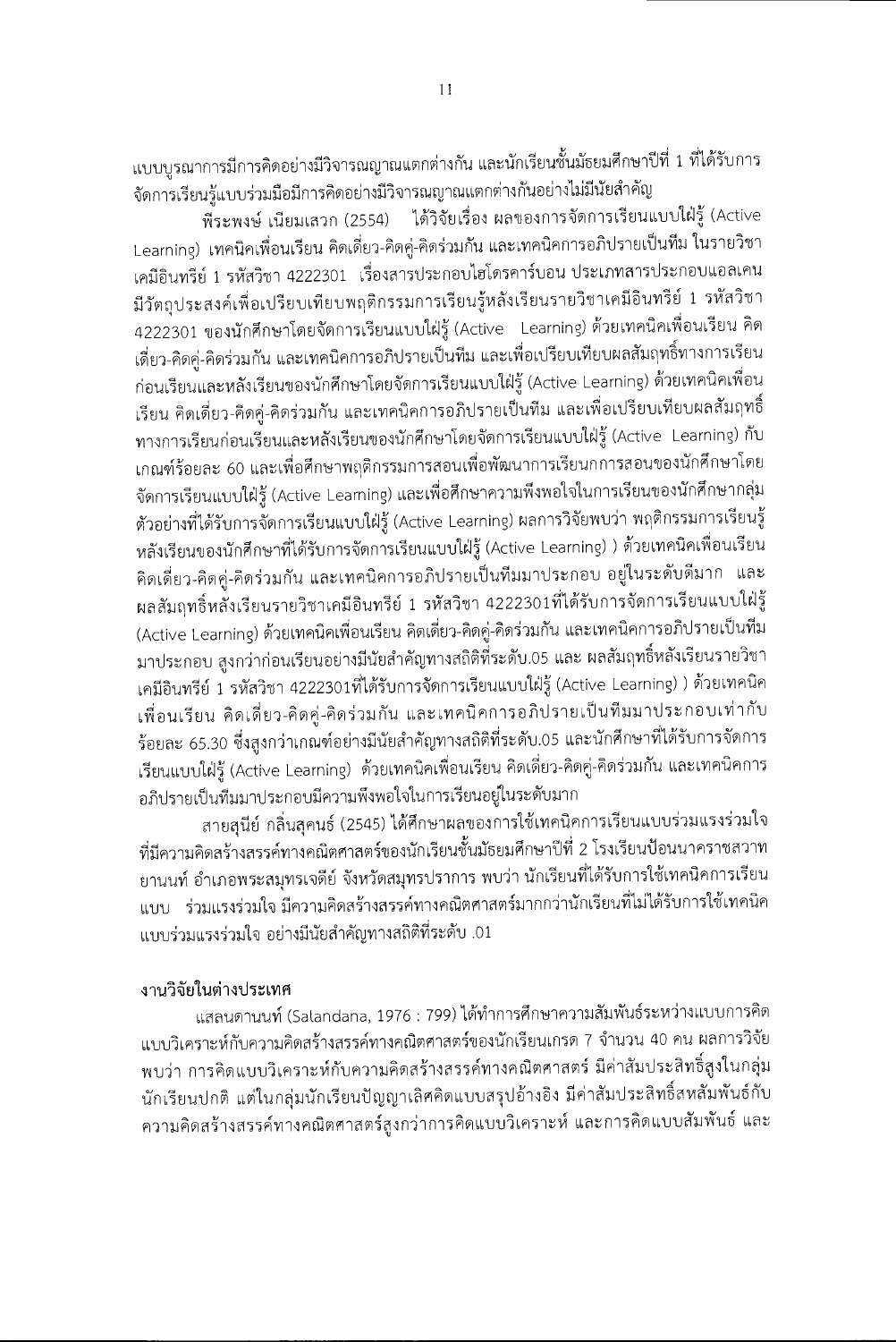จากการพยากรณ์ยังพบว่า การคิดแบบวิเคราะห์สามารถทำนายความคิดสร้างสรรค์ทางคณิตศาสตร์ ได้ถึง 50 เปอร์เซนต์

้จากการทบทวนเอกสารและวรรณกรรมที่เกี่ยวข้อง สรุปได้ว่า ผลสัมฤทธิ์ทางการเรียนโดยการ สอนแบบมีส่วนร่วม (Active Learning) และกิจกรรมที่หลากหลายที่สามารถช่วยกระตุ้นนักศึกษาให้ มีความคิด ลงมือปฏิบัติด้วยตนเองเป็นส่วนใหญ่ของการเรียนในรูปแบบต่างๆ จะมีผลทำให้ผลสัมฤทธิ์ ทางการเรียนสูงขึ้นกว่าก่อนเรียน

# กรอบแนวคิดในการวิจัย

การวิจัยครั้งนี้ผู้วิจัยสนใจที่จะศึกษาการพัฒนาพฤติกรรมการเรียนและผลสัมฤทธิ์ทาง การเรียนของนักศึกษาในการเรียนรายวิชา IS 345 การจัดองค์กรสารสนเทศ โดยการเรียนการสอน แบบมีส่วนร่วม ดังภาพ 1

# กรอบแนวคิดในการวิจัย



ภาพ 1 กรอบแนวคิดในการวิจัย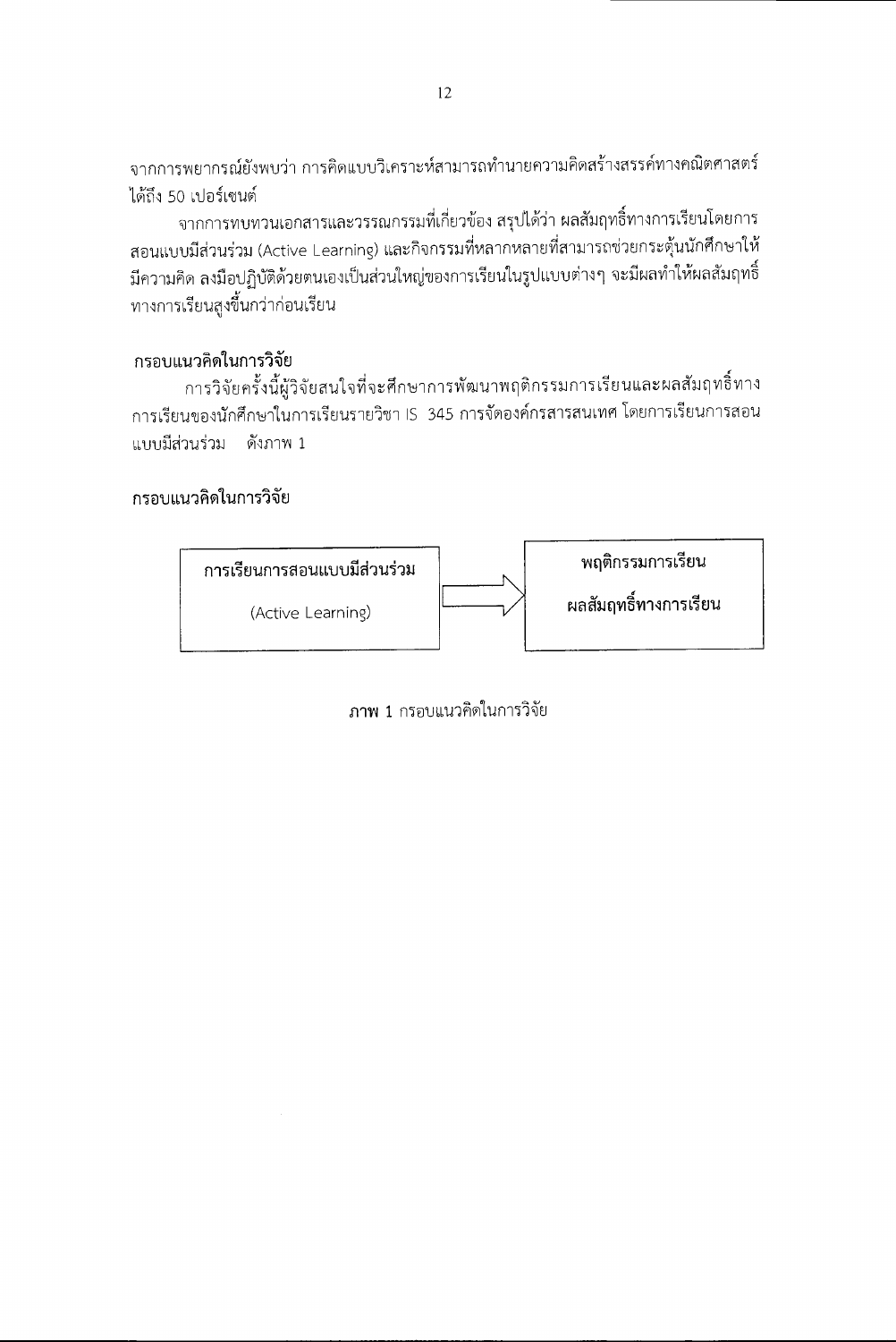# งเทที่ 3 วิธีดำเนินการวิจัย

การวิจัยครั้งนี้ มีวัตถุประสงค์เพื่อศึกษาพฤติกรรมการเรียนและผลสัมฤทธิ์ทางการเรียน รายวิชา IS 345 การจัดองค์กรสารสนเทศ ของนักศึกษาที่เรียนรายวิชา IS 345 การจัดองค์กร สารสนเทศ ระดับปริญญาตรี มหาวิทยาลัยราชภัฏพิบูลสงคราม จากการเรียนการสอนแบบมีส่วนร่วม (Active Learning) เพื่อเปรียบเทียบผลสัมฤทธิ์ทางการเรียนของนักศึกษาที่เรียนรายวิชา IS 345 การ จัดองค์กรสารสนเทศ ระดับปริญญาตรี มหาวิทยาลัยราชภัฏพิบูลสงคราม ก่อนและหลังการทดลองใช้ การเรียนการสอนแบบมีส่วนร่วม (Active Learning) และเพื่อเปรียบเทียบพฤติกรรมการเรียนของ นักศึกษาที่เรียนรายวิชา IS 345 การจัดองค์กรสารสนเทศ ระดับปริญญาตรี มหาวิทยาลัยราชภัฏ พิบูลสงคราม ก่อนและหลังการทดลองใช้การเรียนการสอนแบบมีส่วนร่วม (Active Learning)

#### แบบแผนการทดลอง

เป็นการวิจัยเชิงปฏิบัติการในชั้นเรียน (Action Classroom Research) แบบ 1 กลุ่มสอบวัด ความรู้ผลสัมฤทธิ์ทางการเรียนก่อนและหลังทดลองสอนแบบมีส่วนร่วม (Active Learning)

#### กลุ่มทดลอง

ได้แก่ นักศึกษาภาคปกติที่ลงทะเบียนเรียนรายวิชา IS 345 การจัดองค์กรสารสนเทศ ระดับ ปริญญาตรี มหาวิทยาลัยราชภัฏพิบูลสงคราม ด้วยวิธีการสุ่มแบบเจาะจงมาจำนวน 1 กลุ่มเรียน จำนวน 43 คน

# เครื่องมือที่ใช้ในการวิจัย

การวิจัยครั้งนี้มีเครื่องมือในการวิจัย ดังนี้

1. แผนการสอนแบบมีส่วนร่วม (Active Learning)

- 1.1 กิจกรรมจับคู่อ่าน
- 1.2 กิจกรรมระดมสมอง
- 1.3 กิจกรรมกรณีศึกษา
- 1.4 กิจกรรมบทบาทสมมุติ
- 1.5 กิจกรรมคิดเดี่ยว-คิดคู่-คิดร่วมกัน
- 1.6 กิจกรรมสะท้อนคิด

2. แบบสังเกตพฤติกรรมด้านความรับผิดชอบ ความมีวินัย ความกระตือรือล้น และ ความมีน้ำใจ

3. ระเบียนพฤติการณ์ (Anecdotal)

4. แบบทดสอบวัดความรู้ผลสัมฤทธิ์ทางการเรียนก่อนและหลังทดลองสอนแบบมีส่วนร่วม (Active Learning)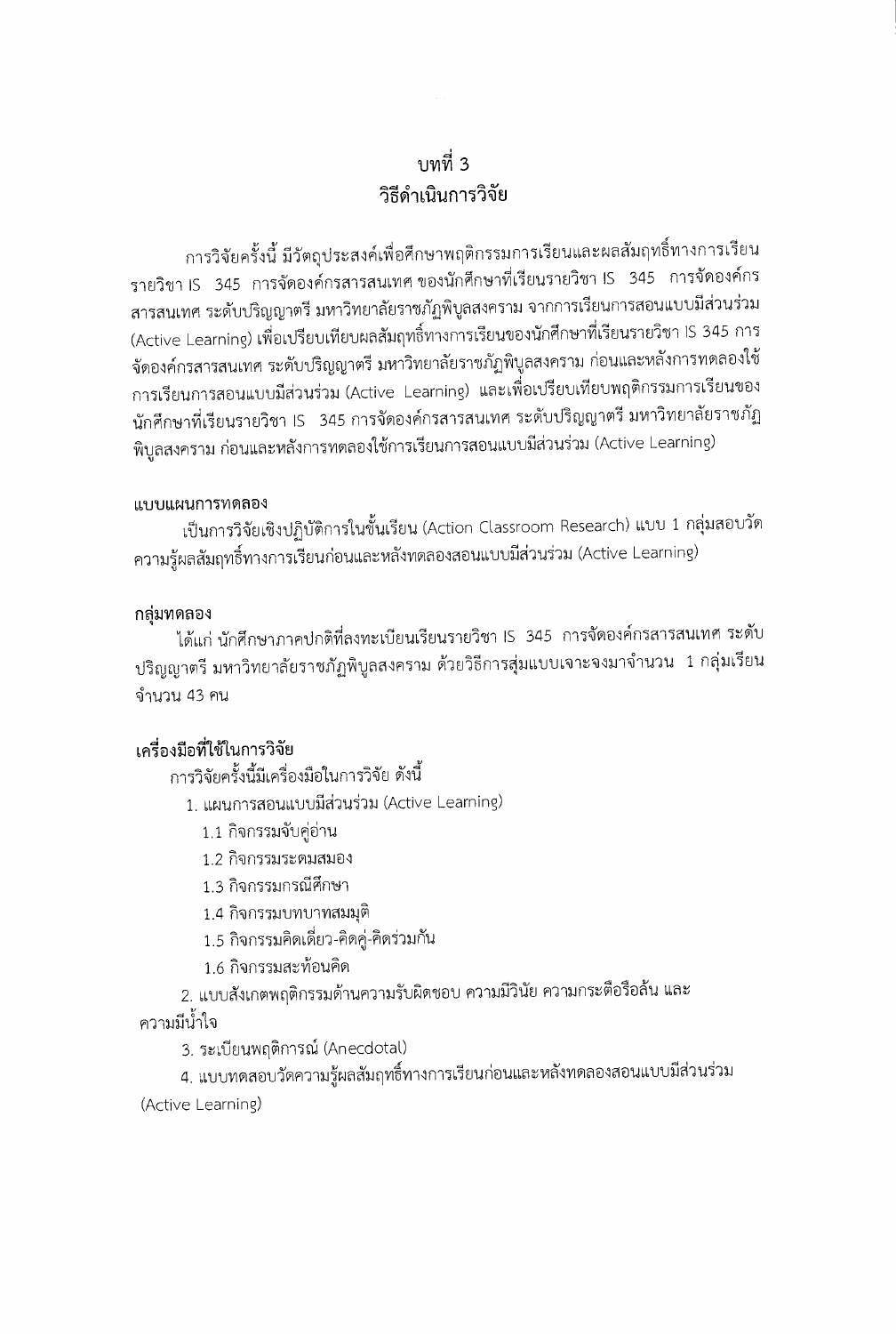| สัปดาห์        |                       | จำนวน          | กิจกรรมการเรียน การสอน/     | การวัดและ        |
|----------------|-----------------------|----------------|-----------------------------|------------------|
| ที่            | หัวข้อ/รายละเอียด     | (ชม.)          | สื่อที่ใช้                  | ประเมินผล        |
| $\mathbf 1$    | หน่วยการเรียนรู้ที่ 1 | $\overline{4}$ | - นักศึกษาทำแบบทดสอบก่อน    | สังเกตการให้     |
|                | เรื่อง ความรู้พื้นฐาน |                | เรียน                       | ความร่วมมือของ   |
|                | เกี่ยวกับองค์การ      |                | – บรรยาย พร้อมยกตัวอย่าง    | ผู้เรียน/การแสดง |
|                |                       |                | ประกอบ โดย สื่อ Power       | ความคิดเห็น      |
|                |                       |                | Point ใบกิจกรรมที่ 1        |                  |
|                |                       |                | จับคู่อ่าน<br>กิจกรรม       |                  |
|                |                       |                | – ตั้งประด็นหัวข้อ และทำ    |                  |
|                |                       |                | กิจกรรม                     |                  |
| $\overline{2}$ | หน่วยการเรียนรู้ที่ 2 | $\overline{a}$ | - บรรยาย พร้อมยกตัวอย่าง    | สังเกตการทำงาน   |
|                | เรื่อง การวางแผนการ   |                | ประกอบ โดย    สื่อ Power    | เป็นกลุ่ม/การ    |
|                | จัดองค์การสารสนเทศ    |                | ใบกิจกรรมที่ 2 ชม<br>Point  | แสดงความคิดเห็น  |
|                |                       |                | วีดิทัศน์                   | ร่วมกันและการ    |
|                |                       |                | - ทำกิจกรรม และสังเกต       | สะท้อนความ       |
|                |                       |                | พฤติกรรม                    | คิดเห็นร่วมกัน   |
| $3 - 4$        | หน่วยการเรียนรู้ที่ 3 | 8              | - บรรยาย พร้อมยกตัวอย่าง    | สังเกตการทำงาน   |
|                | เรื่อง การจัดการของ   |                | ประกอบ โดย สื่อ Power       | เป็นกลุ่ม/ การ   |
|                | องค์การสารสนเทศ       |                | Point ใบกิจกรรมที่ 3        | แสดงความคิดเห็น  |
|                |                       |                | กิจกรรม ระดมพลังสมอง        | ร่วมกัน/การ      |
|                |                       |                | - ทำกิจกรรม                 | วิเคราะห์        |
|                |                       |                | - ใบสังเกตพฤติกรรม          |                  |
| $5-6$          | หน่วยการเรียนรู้ที่ 4 | 8              | - บรรยาย ศึกษารูปแบบการสั่ง | สังเกตการทำงาน   |
|                | การจัดการ<br>เรื่อง   |                | การ พร้อมยกตัวอย่าง         | เป็นกลุ่ม/การ    |
|                | ทรัพยากรมนุษย์ของ     |                | ประกอบ โดยสื่อ Power        | แสดงความคิดเห็น  |
|                | องค์การสารสนเทศ       |                | Point                       | และการสะท้อน     |
|                |                       |                | ใบกิจกรรมที่ 4 กิจกรรม      | ความคิดเห็น      |
|                |                       |                | บทบาทสมมติ                  | ร่วมกัน          |
|                |                       |                | - ตั้งประเด็นปัญหา และทำ    |                  |
|                |                       |                | กิจกรรม                     |                  |

ตาราง 1 แผนการจัดการเรียนรู้/กิจกรรมการเรียนการสอน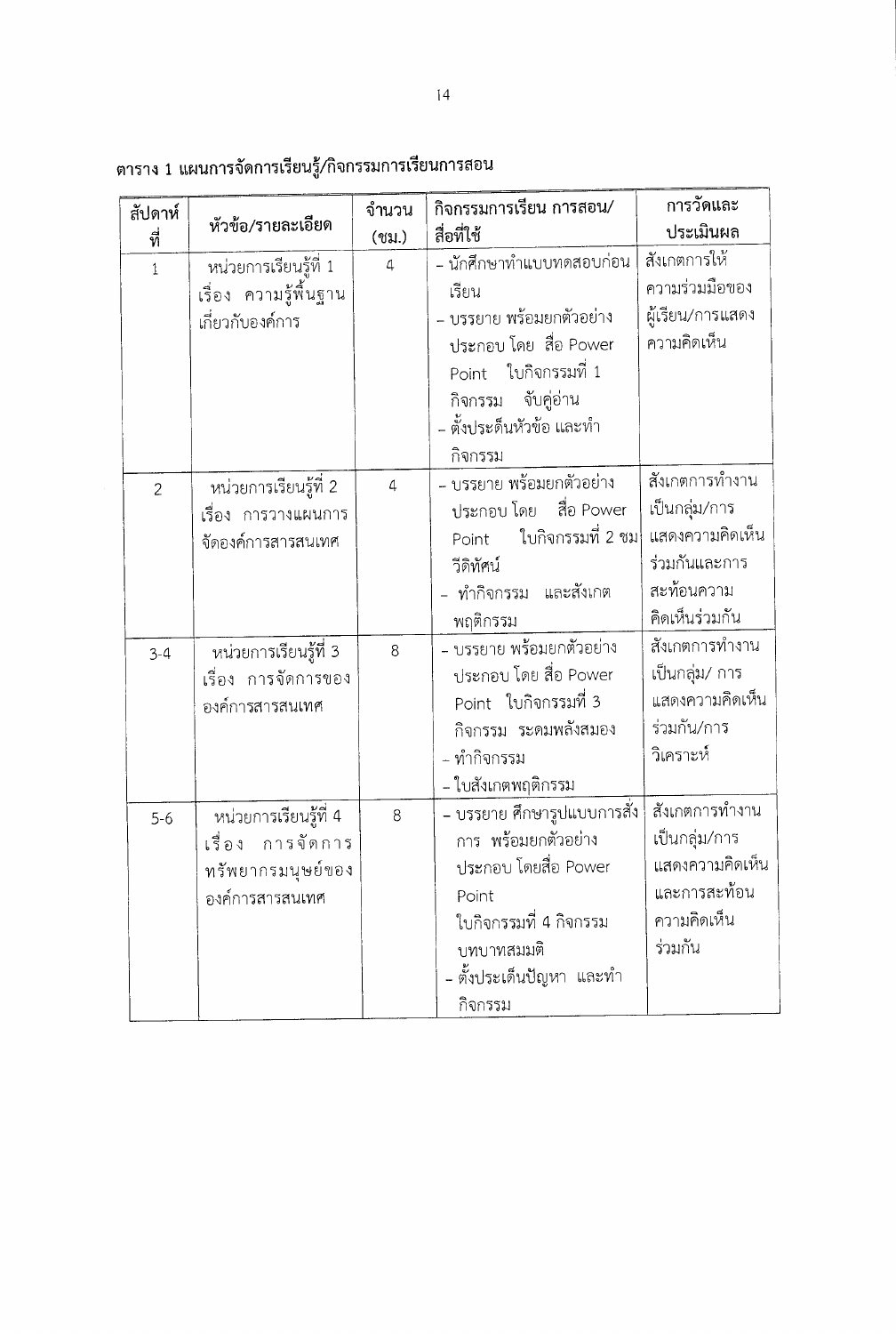ตาราง 1 (ต่อ)

| ปดาห์          |                       | จำนวน          | กิจกรรมการเรียน การสอน/         | การวัดและ       |
|----------------|-----------------------|----------------|---------------------------------|-----------------|
| ที่            | หัวข้อ/รายละเอียด     | (ชม.)          | สื่อที่ใช้                      | ประเมินผล       |
| $\overline{7}$ | สอบกลางภาคเรียน       | $\overline{4}$ | -บรรยาย อภิปราย กิจกรรมที่ 5    | สังเกตการทำงาน  |
|                |                       |                | สะท้อนคิด                       | เป็นกลุ่ม/ การ  |
|                |                       |                |                                 | แสดงความคิดเห็น |
|                |                       |                |                                 | ร่วมกัน/การ     |
|                |                       |                |                                 | วิเคราะห์       |
| $8 - 9$        | หน่วยการเรียนรู้ที่ 5 | 8              | - บรรยาย พร้อมยกตัวอย่าง        | สังเกตการทำงาน  |
|                | เรื่อง การจัดการ      |                | ประกอบ/อภิปราย                  | เป็นกลุ่ม/การ   |
|                | ทรัพยากรการเงินใน     |                | ใบกิจกรรมที่ 6 คิดเดี่ยว คิดคู่ | แสดงความ        |
|                | องค์การสารสนเทศ       |                | คิดร่วมกัน                      | คิดเห็น/การจับ  |
|                |                       |                | - ตั้งประดินหัวข้อ และทำ        | ประเด็นสำคัญ    |
|                |                       |                | กิจกรรม                         | ของเนื้อหา      |
| $10 - 11$      | หน่วยการเรียนรู้ที่ 6 | 8              | - บรรยาย พร้อมศึกษาค้นคว้า      | สังเกตการทำงาน  |
|                | เรื่อง การจัดการงาน   |                | ด้วยตนเอง และทำรายงาน           | ร่วมกัน/การแสดง |
|                | พัสดุขององค์การ       |                | รายบุคคลนำเสนอในชั้นเรียน       | ความคิดเห็น     |
|                | สารสนเทศ              |                | ใบกิจกรรมที่7 กิจกรรม           | ร่วมกันและการ   |
|                |                       |                | สะท้อนคิด                       | สะท้อนคิด       |
|                |                       |                | – นักศึกษารับฟังความรู้และทำ    |                 |
|                |                       |                | กิจกรรม                         |                 |
| $12 - 13$      | หน่วยการเรียนรู้ที่ 7 | 8              | – บรรยาย อภิปราย และใช้สื่อ     | สังเกตการทำงาน  |
|                | เรื่อง การจัดการ      |                | ประสม                           | ร่วมกัน/การแสดง |
|                | อาคารสถานที่ของ       |                | ใบกิจกรรมที่ 8 กิจกรรม          | ความคิดเห็น     |
|                | องค์การสารสนเทศ       |                | กรณีศึกษา                       | ร่วมกันและการ   |
|                |                       |                | - นักศึกษาแบ่งกลุ่มศึกษาและ     | สะท้อนคิด       |
|                |                       |                | ทำกิจกรรม                       |                 |
|                |                       |                | – ใบสังเกตพฤติกรรม              |                 |
| $14 - 15$      | หน่วยการเรียนรู้ที่ 8 | 8              | – บรรยาย อภิปราย และใช้สื่อ     | สังเกตการทำงาน  |
|                | เรื่อง การจัดการ      |                | ประสม                           | ร่วมกัน/การแสดง |
|                | สำนักงานองค์การ       |                | ใบกิจกรรม ที่ 9 กรณีศึกษา       | ความคิดเห็น     |
|                | สารสนเทศ              |                | – นักศึกษาแบ่งกลุ่มทำกิจกรรม    | ร่วมกันและการ   |
|                |                       |                |                                 | สะท้อนคิด       |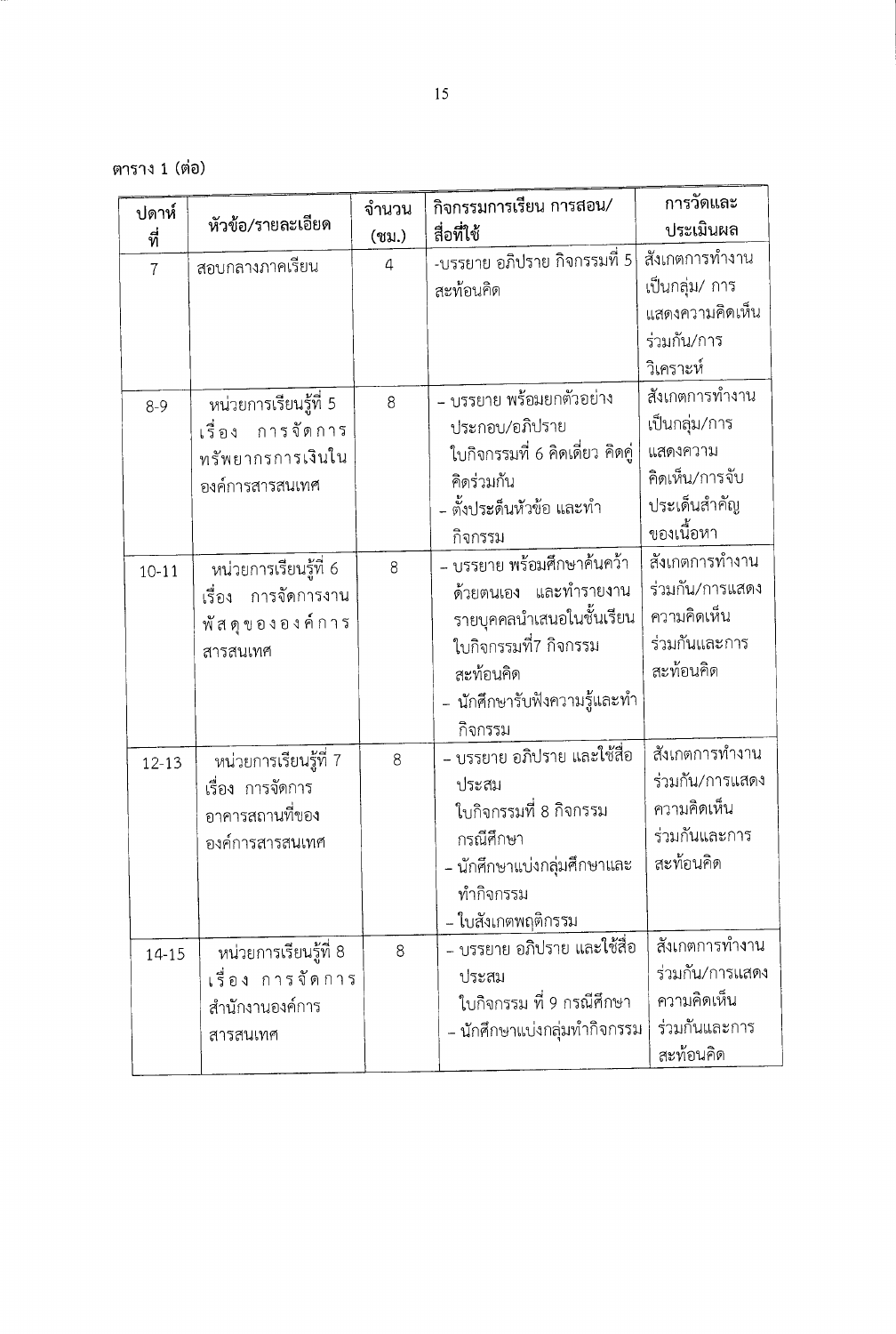ดาราง 1 (ต่อ)

| สัปดาห์<br>ที่ | หัวข้อ/รายละเอียด | จำนวน<br>(ชม.) | กิจกรรมการเรียน การสอน/<br>สื่อที่ใช้ | การวัดและ<br>ประเมินผล |
|----------------|-------------------|----------------|---------------------------------------|------------------------|
|                |                   |                |                                       |                        |
| 16             | สอบปลายภาคเรียน   | 4              | - กิจกรรมแลกเปลี่ยนความคิดเห็น        | สังเกต                 |
|                |                   |                | - นักศึกษาทำแบบทดสอบหลังเรียน         | พฤติกรรม               |
|                |                   |                |                                       | การทำ                  |
|                |                   |                |                                       | แบบทดสอบ               |
|                |                   |                |                                       | เป็น                   |
|                |                   |                |                                       | รายบุคคล/              |
|                |                   |                |                                       | การแสดง                |
|                |                   |                |                                       | ความคิดเห็น            |

### วิธีการเก็บรวบรวมข้อมูล

1. ทดสอบนักศึกษาก่อนเรียน โดยใช้ข้อสอบวัดผลสัมฤทธิ์ทางการเรียนที่ผู้วิจัยสร้างขึ้น กับ กลุ่มทดลองจำนวน 43 คน ข้อสอบมีทั้งหมด 60 ข้อ

2. ผู้วิจัยดำเนินการสอนโดยใช้นวัตกรรมกิจกรรมการเรียนรู้แบบมีส่วนร่วม (Active Learning)

3. หลังจากที่สอนตามแผนการจัดการเรียนรู้แบบมีส่วนร่วมแล้ว ให้นักศึกษากลุ่มทดลอง

จำนวน 43 คนทำการทดสอบโดยใช้ข้อสอบชุดเดิม ซึ่งมีจำนวน 60 ข้อ

- 4. นำกระดาษคำตอบของนักศึกษากลุ่มทดลองมาตรวจให้คะแนน
- 5. ผู้วิจัยดำเนินการสรุปแบบสังเกตพฤติกรรมการเรียนก่อนและหลังทดลองสอน

#### การวิเคราะห์ข้อมูล

นำคะแนนที่ได้จากการทดสอบครั้งแรกและครั้งหลังของกลุ่มทดลองมาวิเคราะห์หาค่าร้อยละ ค่าเฉลี่ย ค่าเบี่ยงเบนมาตรฐาน ค่า t-test แบบ dependent

#### ผลการวิเคราะห์ข้อมูล

ผลการวิเคราะห์ข้อมูลในการวิจัยครั้งนี้ ผู้วิจัยนำผลการทดสอบจากการทดสอบครั้งแรกและ การทดสอบครั้งหลังของกลุ่มทดลองมาวิเคราะห์ ดังนี้

- 1. วิเคราะห์คะแนนผลสัมฤทธิ์ทางการเรียนจากการทดสอบครั้งแรกและครั้งหลัง
- 2. เปรียบเทียบคะแนนเฉลี่ยของการทดสอบทั้งสองครั้ง
- 3. ทดสอบสมมุติฐานที่ 1 ค่าคะแนนพฤติกรรมการเรียนของกลุ่มทดลองสูงกว่าก่อนเรียน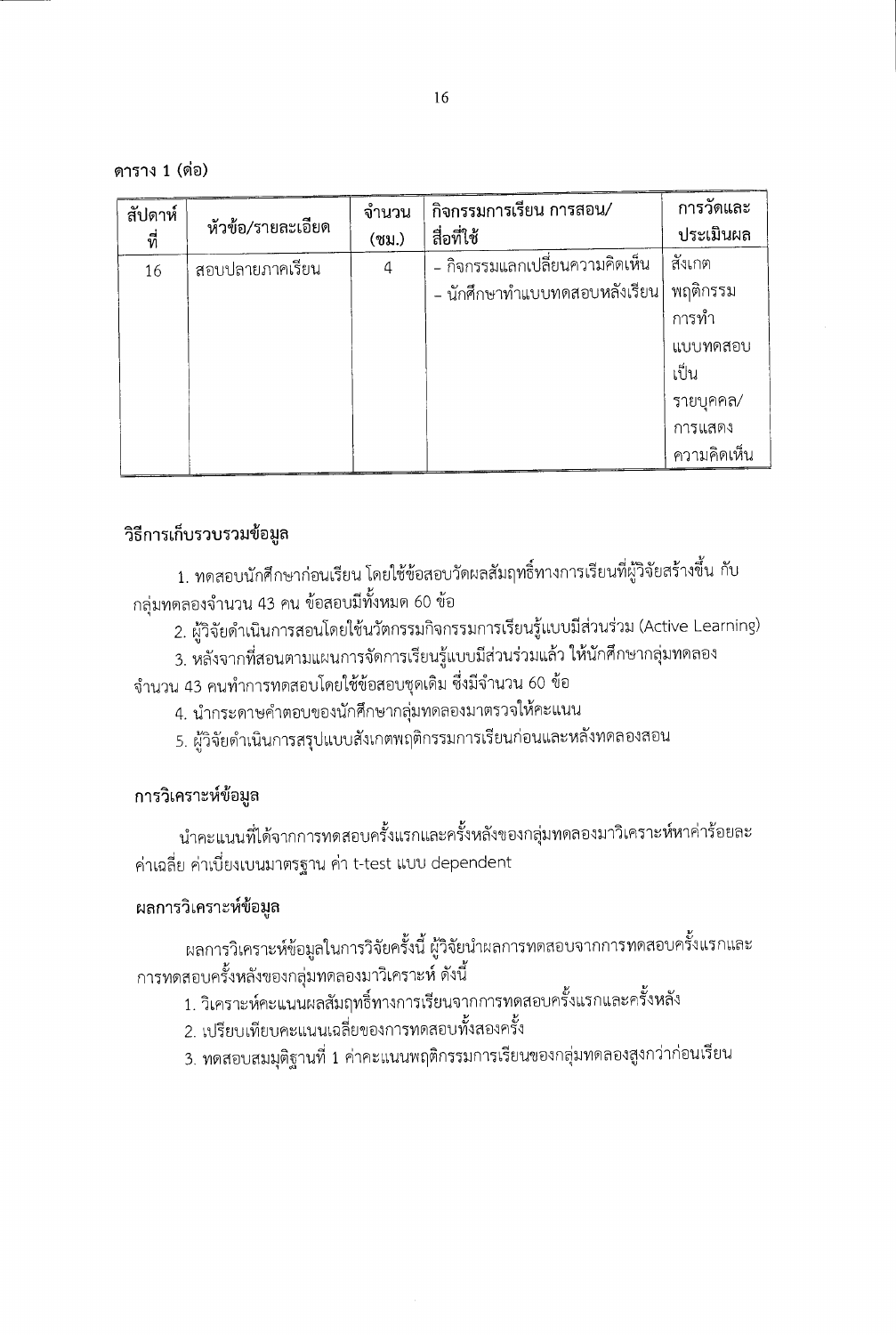4. ทดสอบสมมุติฐานที่ 2 ค่าเฉลี่ยของคะแนนการทดสอบผลสัมฤทธิ์ทางการเรียนของกลุ่ม<br>ทดลอง ผลคะแนนของการทดสอบครั้งหลังสูงกว่าผลการทดสอบครั้งแรกอย่างมีนัยสำคัญทางสถิติ ที่ระดับ 0.01 โดยใช้นวัตกรรมเป็นแนวทางในการแก้ปัญหา ดังกิจกรรมต่อไปนี้

4.1 กิจกรรมจับคู่อ่าน

4.2 กิจกรรมระดมพลังสมอง

4.3 กิจกรรมกรณีศึกษา

4.4 กิจกรรมบทบาทสมมุติ

4.5 กิจกรรมคิดเดี่ยว-คิดคู่-คิดร่วมกัน

4.6 กิจกรรมสะท้อนคิด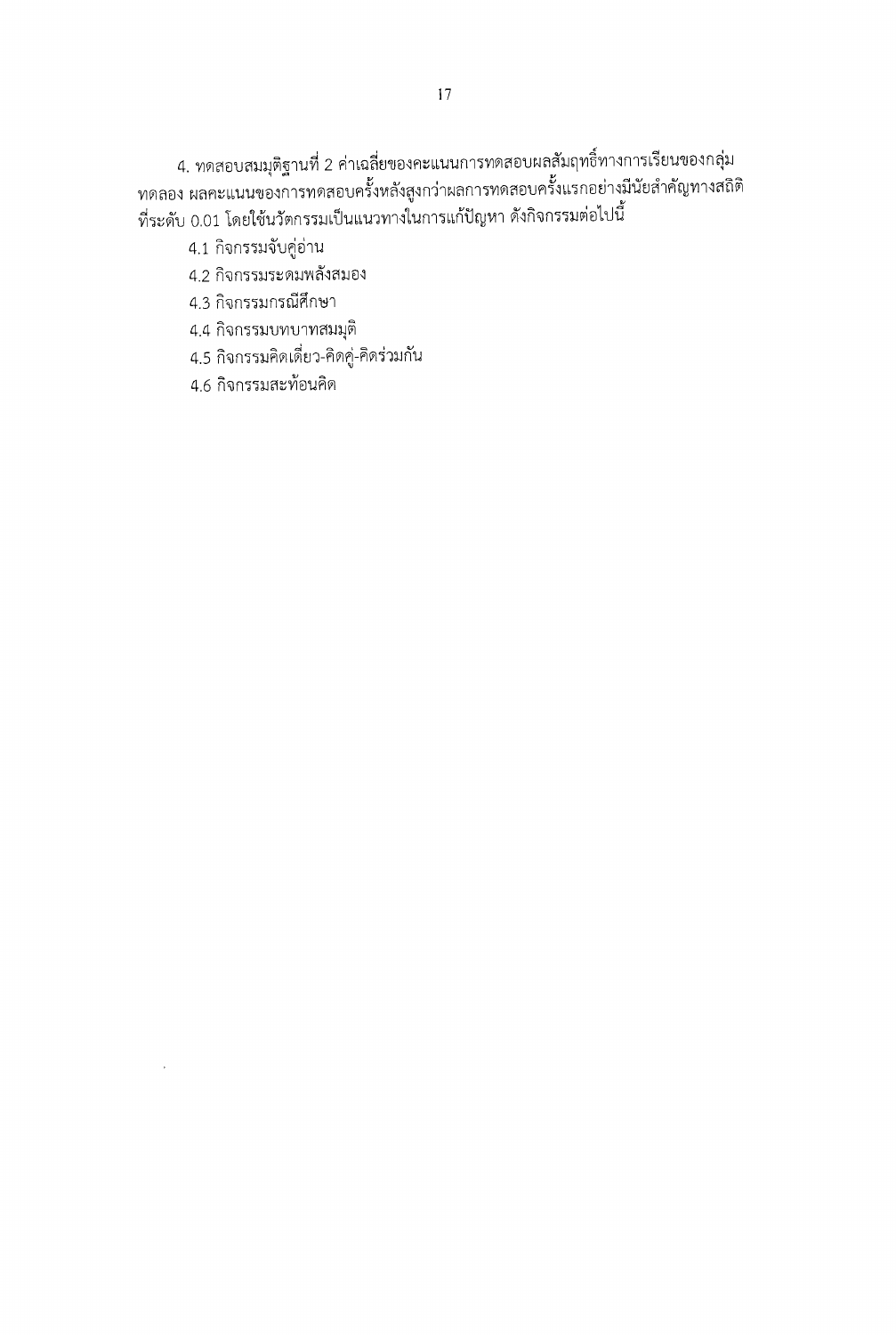# บทที่ 4 ผลการวิเคราะห์ข้อมูล

การพัฒนาพฤติกรรมการเรียนและผลสัมฤทธิ์ทางการเรียนของนักศึกษาในการเรียนรายวิชา IS 345 การจัดองค์กรสารสนเทศ โดยการเรียนการสอนแบบมีส่วนร่วม ในการวิจัยครั้งนี้ ผู้วิจัยนำผล การทดสอบกลุ่มตัวอย่าง คือ นักศึกษาภาคปกติที่ลงทะเบียนเรียนรายวิชา IS 345 การจัดองค์กร สารสนเทศ หลักสูตรบรรณารักษศาสตร์และสารสนเทศศาสตร์ คณะมนุษยศาสตร์และสังคมศาสตร์ มหาวิทยาลัยราชภัฏพิบูลสงคราม ด้วยวิธีเจาะจงมาจำนวน 1 หมู่เรียน ซึ่งมีนักศึกษาจำนวน 43 คน เป็นกลุ่มทดลอง มีขั้นตอนการวิจัย ดังต่อไปนี้

ตาราง 2 ผลการเปรียบเทียบพฤติกรรมการเรียนของนักศึกษารายวิชา IS 345 การจัดองค์กร สารสนเทศ หลักสูตรบรรณารักษศาสตร์และสารสนเทศศาสตร์ คณะมนุษยศาสตร์และสังคมศาสตร์ มหาวิทยาลัยราชภัฏพิบูลสงครามโดยการสอนแบบมีส่วนร่วม (Active Learning) ด้านความ รับผิดชอบ ความมีวินัย ความกระตือรือร้น และความมีน้ำใจ

|                |                             | ก่อนเรียน |          | หลังเรียน |        |          |        |
|----------------|-----------------------------|-----------|----------|-----------|--------|----------|--------|
| ข้อ            | รายการ                      | ทำเป็น    | ทำเป็น   | ไม่เคย    | ทำเป็น | ทำเป็น   | ไม่เคย |
|                |                             | ประจำ     | บางครั้ง | ทำ        | ประจำ  | บางครั้ง | ทำ     |
|                | ความรับผิดชอบ               |           |          |           |        |          |        |
| $\mathbf{1}$   | เอาใจใส่ในการทำงานที่ได้รับ | 11.62     | 7.00     | 81.38     | 46.51  | 34.89    | 18.60  |
|                | มอบหมาย                     |           |          |           |        |          |        |
| $\overline{2}$ | ส่งงานตรงตามเวลาที่กำหนด    | 69.77     | 23.25    | 6.98      | 90.70  | 6.98     | 2.32   |
| 3              | มีความตั้งใจเรียน           | 81.40     | 11.62    | 6.98      | 93.02  | 4.66     | 2.32   |
|                | รวม                         | 54.27     | 13.95    | 31.78     | 76.74  | 15.51    | 7.75   |
|                | ความมีวินัย                 |           |          |           |        |          |        |
| 4              | เข้าเรียนตรงเวลา            | 93.02     | 6.98     | 0.00      | 95.34  | 4.66     | 0.00   |
| 5              | ปฏิบัติงานเรียบร้อยเหมาะสม  | 46.51     | 34.89    | 18.60     | 51.17  | 46.51    | 2.32   |
| 6              | ปฏิบัติตามกฎระเบียบของ      | 69.77     | 23.25    | 6.98      | 90.70  | 9.30     | 0.00   |
|                | มหาวิทยาลัย                 |           |          |           |        |          |        |
|                | รวม                         | 69.77     | 21.71    | 8.52      | 79.07  | 20.16    | 0.77   |
|                | ความกระตือรือร้น            |           |          |           |        |          |        |
| $\overline{7}$ | แสวงหาข้อมูลจากแหล่งการ     | 46.51     | 46.51    | 6.98      | 93.02  | 4.66     | 2.32   |
|                | เรียนรู้ต่างๆ               |           |          |           |        |          |        |
| 8              | แสดงความคิดเห็น และร่วม     | 34.89     | 23.25    | 41.86     | 81.40  | 11.62    | 6.98   |
|                | อภิปราย                     |           |          |           |        |          |        |
| 9              | ทบทวนเนื้อหาที่เรียน        | 23.25     | 46.51    | 30.24     | 69.77  | 30.23    | 0.00   |
|                | รวม                         | 34.88     | 38.76    | 26.36     | 81.40  | 15.50    | 3.10   |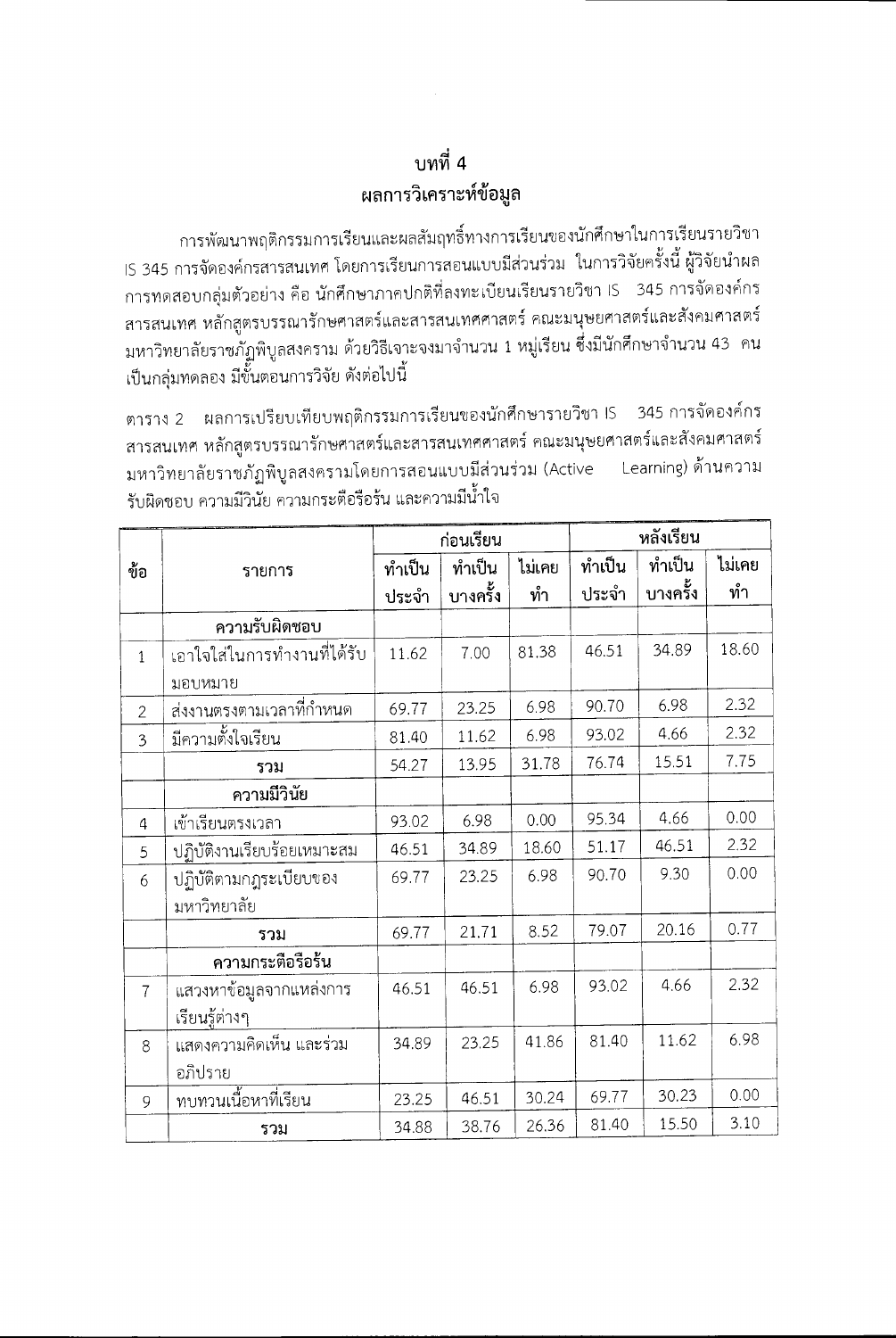ตาราง 2 (ต่อ)

|     |                            | ก่อนเรียน |          |        |        |          |        | หลังเรียน |  |
|-----|----------------------------|-----------|----------|--------|--------|----------|--------|-----------|--|
| ข้อ | รายการ                     | ทำเป็น    | ทำเป็น   | ไม่เคย | ทำเป็น | ทำเป็น   | ไม่เคย |           |  |
|     |                            | ประจำ     | บางครั้ง | ทำ     | ประจำ  | บางครั้ง | ทำ     |           |  |
|     | ความมีน้ำใจ                |           |          |        |        |          |        |           |  |
| 10  | ทำงานที่ได้รับมอบหมายโดย   | 34.89     | 23.25    | 41.86  | 69.77  | 27.91    | 2.32   |           |  |
|     | ไม่เกี่ยงหรือเลือกงาน      |           |          |        |        |          |        |           |  |
| 11  | อาสาช่วยงานโดยไม่หวัง      | 93.02     | 6.98     | 0.00   | 100.00 | 0.00     | 0.00   |           |  |
|     | ผลตอบแทน                   |           |          |        |        |          |        |           |  |
| 12  | เอื้ออาทรและแสดงต่อผู้อื่น | 90.70     | 4.65     | 4.65   | 93.02  | 6.98     | 0.00   |           |  |
|     | ด้วยความสุภาพ              |           |          |        |        |          |        |           |  |
|     | รวม                        | 72.88     | 11.62    | 15.50  | 87.60  | 11.63    | 0.77   |           |  |

จากตาราง 2 ผลการเปรียบเทียบพฤติกรรมนักศึกษาเกี่ยวกับความรับผิดชอบ ความมีวินัย ความกระตือรือร้น และความมีน้ำใจ พบว่า นักศึกษารายวิชา IS 345 การจัดองค์กรสารสนเทศ หลักสูตรบรรณารักษศาสตร์และสารสนเทศศาสตร์ มีพฤติกรรมการเรียนด้านความรับผิดชอบ ความมี วินัย ความกระตือรือร้น และความมีน้ำใจ สูงขึ้น โดยสรุปได้ ดังนี้

- 1. ความรับผิดชอบจำนวนสูงขึ้นพิจารณาจากการทำเป็นประจำมากที่ คิดเป็นร้อยละ 76.74
- 2. ความมีวินัยจำนวนสูงขึ้นพิจารณาจากการทำเป็นประจำ คิดเป็นร้อยละ 79.07
- 3. ความกระตือรือร้นจำนวนสูงขึ้นพิจารณาจากการทำเป็นประจำ คิดเป็นร้อยละ 81.40
- 4. ความมีน้ำใจจำนวนสูงขึ้นพิจารณาจากการทำเป็นประจำ คิดเป็นร้อยละ 87.60
- สรุปได้ว่า นักศึกษามีพฤติกรรมการเรียนด้านความมีน้ำใจสูงขึ้นมากที่สุด และมีความ กระตือรือร้น ความมีวินัยและมีความรับผิดชอบตามลำดับ

ตาราง 3 ผลการเปรียบเทียบผลสัมฤทธิ์ทางการเรียนของนักศึกษา รายวิชารายวิชา IS 345 การจัด ้องค์กรสารสนเทศ หลักสูตรบรรณารักษศาสตร์และสารสนเทศศาสตร์ คณะมนุษยศาสตร์และ สังคมศาสตร์ มหาวิทยาลัยราชภัฏพิบูลสงครามโดยการสอนแบบมีส่วนร่วม (Active Learning)

| คะแนน<br>ทดสอบ | จำนวน<br>ັ<br>ตัวอย่าง | คะแนน<br>เต็ม | คะแนน<br>เฉลีย | ส่วนเบียงเบน | ี ค่า T-TEST |
|----------------|------------------------|---------------|----------------|--------------|--------------|
| ก่อนเรียน      | 43                     | 60            | 23.91          | 6.06         | 62.33        |
| หลังเรียน      | 43                     | 60            | 47.70          | 6.37         |              |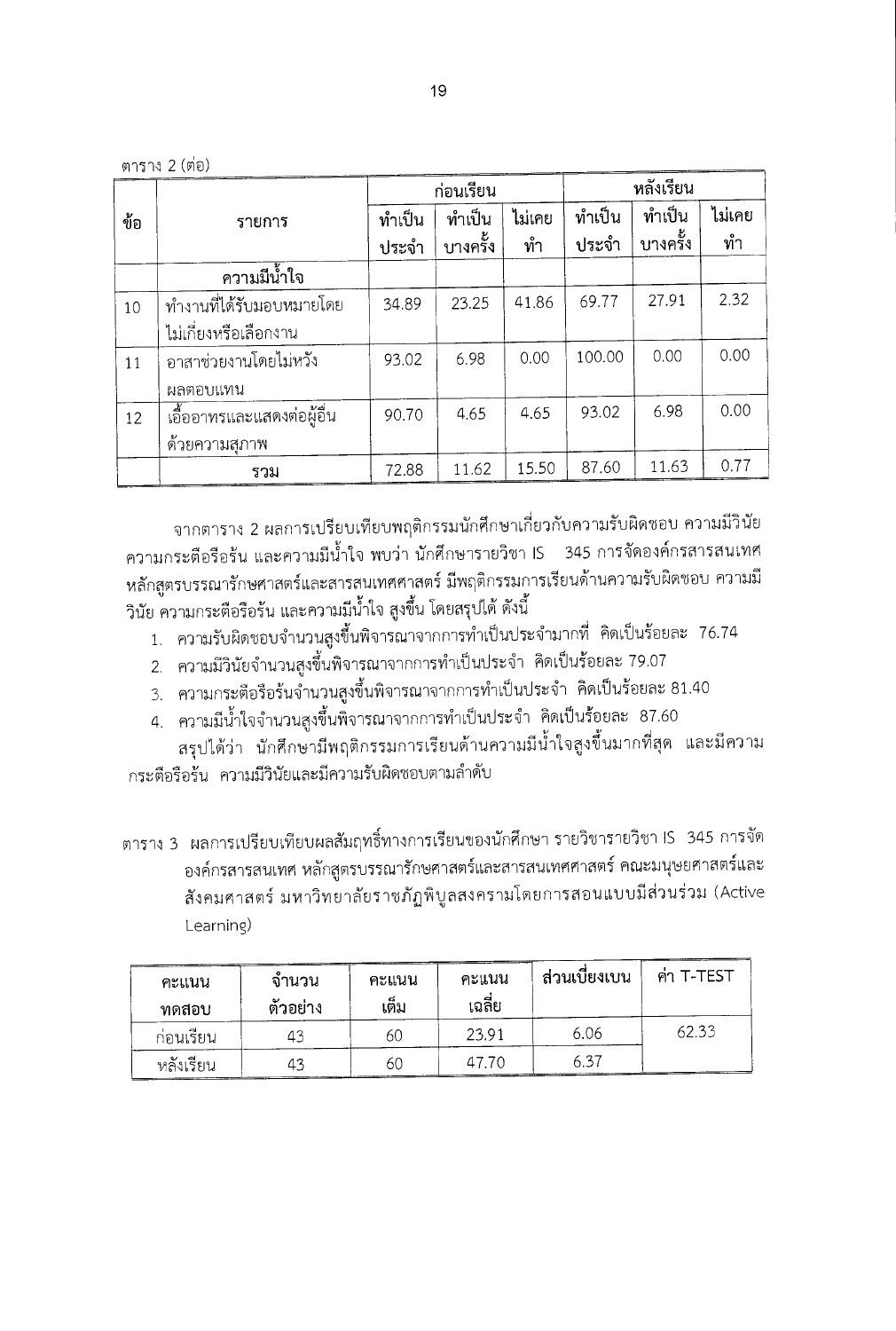จากตาราง 3 นักศึกษาที่ได้รับการสอนแบบมีส่วนร่วม (Active Learning) มีผลสัมฤทธิ์ ทางการเรียนสูงกว่าก่อนเรียนอย่างมีนัยสำคัญทางสถิติที่ระดับ 0.01 ทั้งนี้นักศึกษามีผลสัมฤทธิ์ทาง การเรียนก่อนเรียนเฉลี่ยเท่ากับ 23.91 หลังเรียนเฉลี่ยเท่ากับ 47.70 โดยการวิเคราะห์คะแนน ผลสัมฤทธิ์ทางการเรียนในการทดลองครั้งแรกและครั้งหลังเพื่อเปรียบเทียบคะแนนเฉลี่ยของการ ทดสอบทั้งสองครั้ง ผลคะแนนของการทดสอบครั้งหลังสูงกว่าผลการทดสอบครั้งแรกอย่าง มีนัยสำคัญ ทางสถิติที่ระดับ 0.01 โดยใช้นวัตกรรมเป็นแนวทางในการแก้ปัญหา ดังกิจกรรมจับคู่อ่าน กิจกรรม ระดมพลังสมอง กิจกรรมกรณีศึกษา กิจกรรมบทบาทสมมุติ กิจกรรมคิดเดี่ยว-คิดคู่-คิดร่วมกัน และกิจกรรมสะท้อนคิด สรุปได้ว่า ผลสัมฤทธิ์ทางการเรียนของนักศึกษา รายวิชารายวิชา IS 345 การจัดองค์กรสารสนเทศ หลักสูตรบรรณารักษศาสตร์และสารสนเทศศาสตร์ คณะมนุษยศาสตร์และ สังคมศาสตร์ มหาวิทยาลัยราชภัฏพิบูลสงครามโดยการสอนแบบมีส่วนร่วม (Active Learning) แตกต่างกันอย่างมีนัยสำคัญทางสถิติที่ระดับ 0.01 นักศึกษาที่ได้รับการจัดการเรียนการสอนแบบ ผู้เรียนเป็นสำคัญ มีความรู้ ความเข้าใจและสามารถทำข้อสอบได้คะแนนสูงมากกว่าเดิม ซึ่งยังมิเคย ได้รับการจัดแผนการเรียนรู้แบบมีส่วนร่วมมาก่อน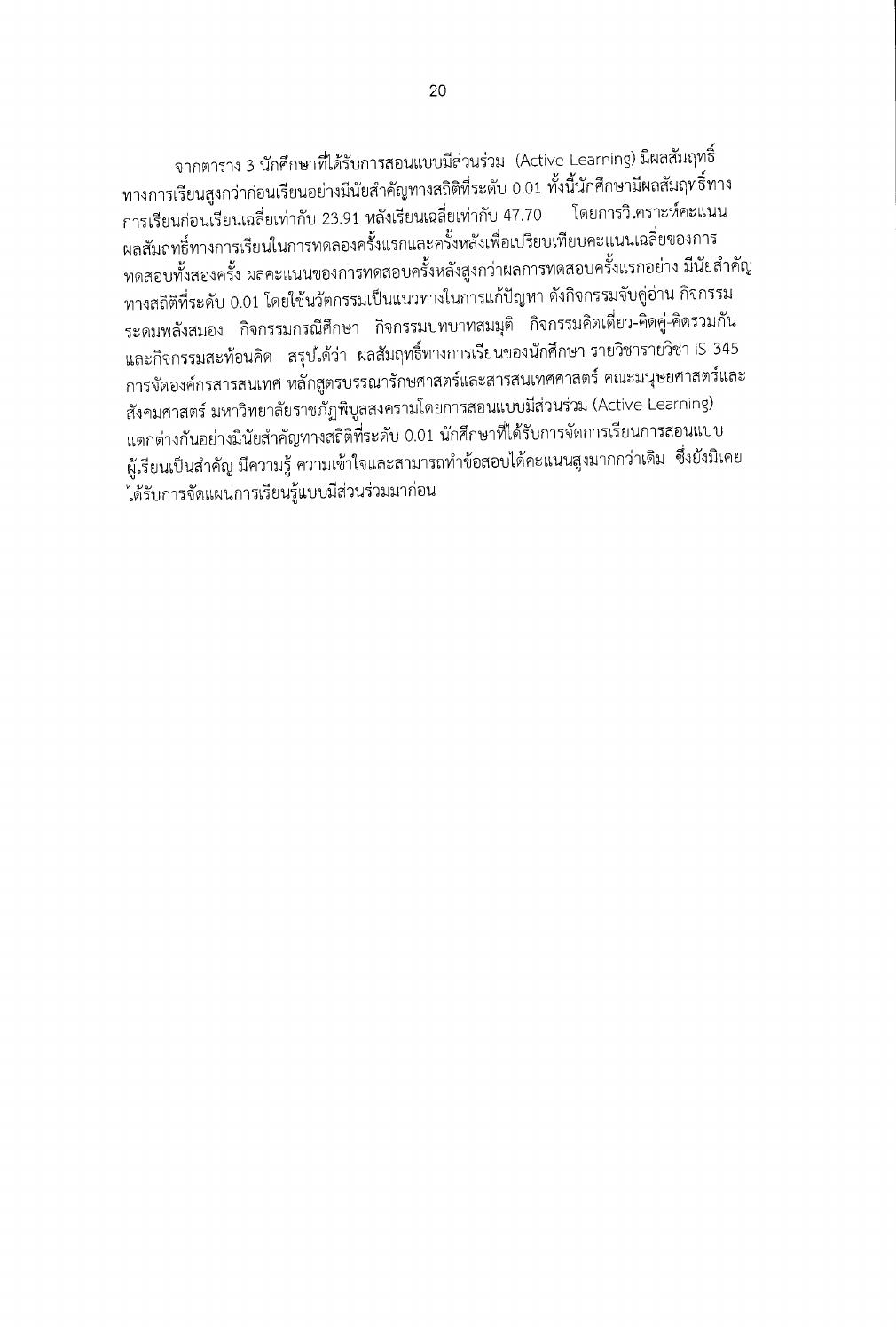# งเทที่ 5 สรุปผลการวิจัย อภิปรายผล และข้อเสนอแนะ

การวิจัยครั้งนี้ เป็นการวิจัยเชิงปฏิบัติการในชั้นเรียน (Action Classroom Research) แบบ 1 กลุ่มสอบวัดความรู้ผลสัมฤทธิ์ทางการเรียนก่อนและหลังทดลองสอนแบบมีส่วนร่วม (Active Learning) โดยมีวัตถุประสงค์เพื่อ ศึกษาพฤติกรรมการเรียนและผลสัมฤทธิ์ทางการเรียน รายวิชา IS345 การจัดองค์กรสารสนเทศ ของนักศึกษาที่เรียนรายวิชา IS 345 การจัดองค์กร สารสนเทศ ระดับปริญญาตรี มหาวิทยาลัยราชภัฏพิบูลสงคราม จากการเรียนการสอนแบบมีส่วนร่วม (Active Learning) เพื่อเปรียบเทียบผลสัมฤทธิ์ทางการเรียนของนักศึกษาที่เรียนรายวิชา IS 345 การ จัดองค์กรสารสนเทศ ระดับปริญญาตรี มหาวิทยาลัยราชภัฏพิบูลสงคราม ก่อนและหลังการทดลองใช้ การเรียนการสอนแบบมีส่วนร่วม (Active Learning) และ เพื่อเปรียบเทียบพฤติกรรมการเรียนของ นักศึกษาที่เรียนรายวิชา IS 345 การจัดองค์กรสารสนเทศ ระดับปริญญาตรี มหาวิทยาลัยราชภัฏ พิบูลสงคราม ก่อนและหลังการทดลองใช้การเรียนการสอนแบบมีส่วนร่วม (Active Learning)

## สรุปผลการวิจัย

1. ผลสัมฤทธิ์ทางการเรียนรายวิชา IS 345 การจัดองค์กรสารสนเทศ ระดับปริญญาตรี มหาวิทยาลัยราชภัฏพิบูลสงครามจากการสอนแบบมีส่วนร่วม (Active Learning) มีผลสัมฤทธิ์ ทางการเรียนสูงกว่าก่อนเรียนอย่างมีนัยสำคัญทางสถิติที่ระดับ 0.01

2. พฤติกรรมการเรียนของนักศึกษารายวิชา IS 345 การจัดองค์กรสารสนเทศ ระดับ ปริญญาตรี มหาวิทยาลัยราชภัฏพิบูลสงครามจากการสอนแบบมีส่วนร่วม (Active Learning) สูงขึ้น กว่าก่อนเรียน

## อภิปรายผลการวิจัย

ผลการวิจัยครั้งนี้แสดงให้เห็นถึงความแตกต่างของผลสัมฤทธิ์ทางการเรียนของนักศึกษาที่ ได้รับการสอนแบบมีส่วนร่วม (Active Learning) ในการเรียน รายวิชา IS 345 การจัดองค์กร สารสนเทศ ระดับปริญญาตรี มหาวิทยาลัยราชภัฏพิบูลสงคราม ซึ่งผู้วิจัยอภิปรายผลจากการ วิเคราะห์ข้อมูลในการวิจัย ดังนี้

1. ผลสัมฤทธิ์ทางการเรียนของนักศึกษาที่ได้รับการสอนแบบมีส่วนร่วม (Active Learning) ในการเรียน รายวิชา IS 345 การจัดองค์กรสารสนเทศ ระดับปริญญาตรี มหาวิทยาลัยราชภัฏพิบูล สงคราม หลังการสอนแบบมีส่วนร่วมสูงกว่าก่อนเรียนอย่างมีนัยสำคัญทางสถิติที่ระดับ 0.01 น่าจะ เนื่องมาจากการจัดการสอนแบบมีส่วนร่วม (Active Learning) ด้วยเทคนิคที่หลากหลายในครั้งนี้ ซึ่ง สอดคล้องกับหลักการจัดการเรียนการสอนแบบมีส่วนร่วม ) ( ทิศนา แขมมณี, 2554 : ออนไลน์ ) และสอดคล้องกับหลักการเรียนแบบร่วมมือที่เน้นผู้เรียนเป็นศูนย์กลางมากกว่าเน้นครูเป็นศูนย์กลาง การเรียนรู้ มีการประเมินร่วมกัน บทบาทของครูเปลี่ยนไปจากการเป็นผู้ให้ความรู้มาเป็นผู้ให้ความ สะดวก ให้คำแนะนำกับผู้เรียน เพื่อให้ผู้เรียนสร้างความรู้ด้วยตนเอง อาทิ การเรียนรู้แบบการแสดง บทบาทสมมุติหรือสถานการณ์จำลอง กรณีศึกษา เป็นต้น นอกจากนั้นยังสอดคล้องกับผลการวิจัย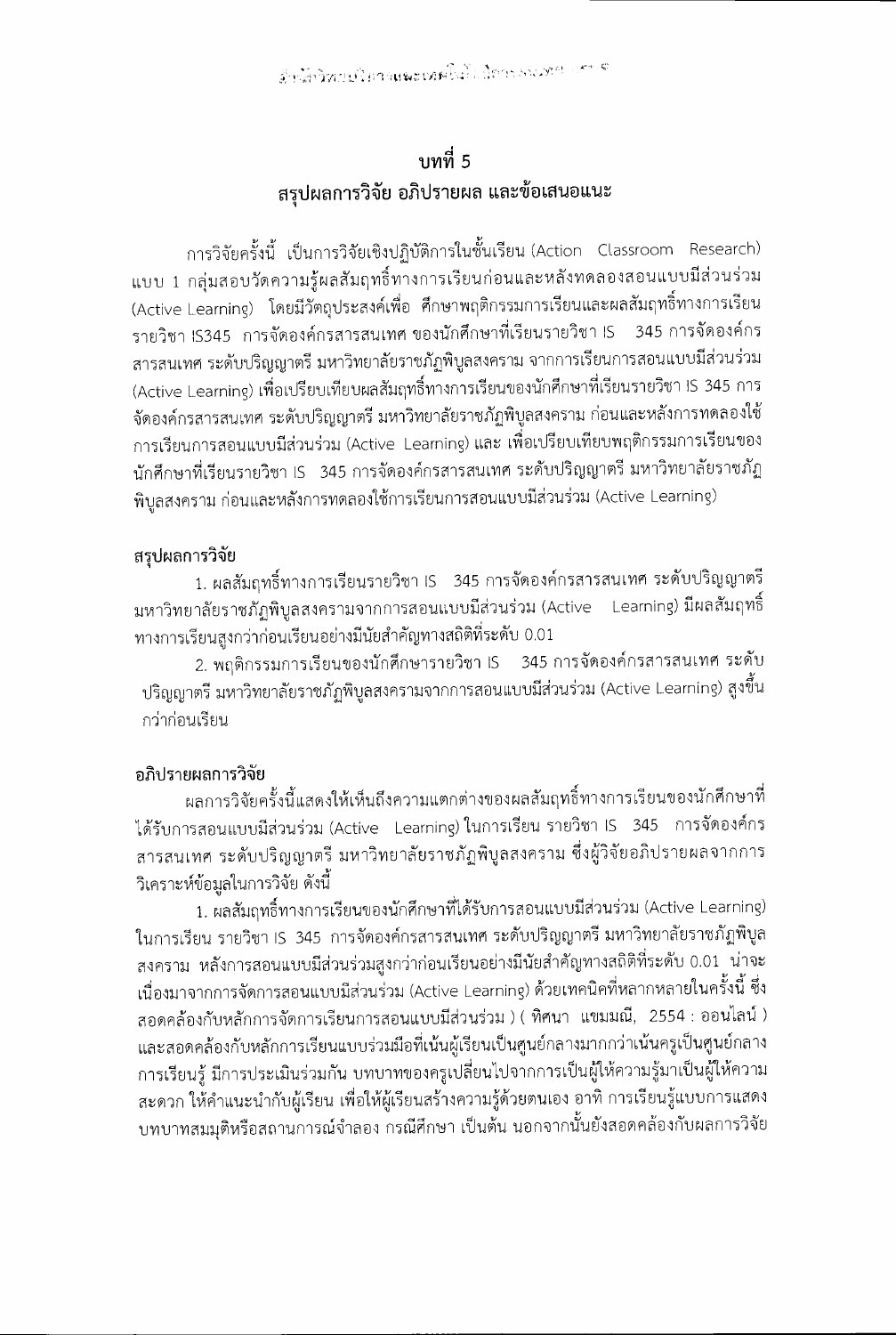ของ พีระพงษ์ เนียมเสวก (2554) ได้วิจัยเรื่อง ผลของการจัดการเรียนแบบใฝ่รู้ (Active Learning) เทคนิคเพื่อนเรียน คิดเดี่ยว-คิดคู่-คิดร่วมกัน และเทคนิคการอภิปรายเป็นทีม ในรายวิชาเคมีอินทรีย์ 1 รหัสวิชา 4222301 เรื่องสารประกอบไฮโดรคาร์บอน ประเภทสารประกอบแอลเคน มีวัตถุประสงค์ เพื่อเปรียบเทียบพฤติกรรมการเรียนรู้หลังเรียนรายวิชาเคมีอินทรีย์ 1 รหัสวิชา 4222301 ของ นักศึกษาโดยจัดการเรียนแบบใฝ่รู้ (Active Learning) ด้วยเทคนิคเพื่อนเรียน คิดเดี่ยว-คิดคู่-คิด ร่วมกัน และเทคนิคการอภิปรายเป็นทีม และเพื่อเปรียบเทียบผลสัมฤทธิ์ทางการเรียนก่อนเรียนและ หลังเรียนของนักศึกษาโดยจัดการเรียนแบบใฝ่รู้ (Active Learning) ด้วยเทคนิคเพื่อนเรียน คิดเดี่ยว-คิดคู่-คิดร่วมกัน และเทคนิคการอภิปรายเป็นทีม และเพื่อเปรียบเทียบผลสัมฤทธิ์ทางการเรียนก่อน เรียนและหลังเรียนของนักศึกษาโดยจัดการเรียนแบบใฝ่รู้ (Active Learning) กับเกณฑ์ร้อยละ 60 และเพื่อศึกษาพฤติกรรมการสอนเพื่อพัฒนาการเรียนกการสอนของนักศึกษาโดยจัดการเรียนแบบใฝ่รู้ (Active Learning) และเพื่อศึกษาความพึงพอใจในการเรียนของนักศึกษากลุ่มตัวอย่างที่ได้รับการ จัดการเรียนแบบใฝ่รู้ (Active Learning) ผลการวิจัยพบว่า พฤติกรรมการเรียนรู้หลังเรียนของ นักศึกษาที่ได้รับการจัดการเรียนแบบใฝ่รู้ (Active Learning) ) ด้วยเทคนิคเพื่อนเรียน คิดเดี่ยว-คิดคู่-คิดร่วมกัน และเทคนิคการอภิปรายเป็นทีมมาประกอบ อยู่ในระดับดีมาก และผลสัมฤทธิ์หลังเรียน รายวิชาเคมีอินทรีย์ 1 รหัสวิชา 4222301ที่ได้รับการจัดการเรียนแบบใฝ่รู้ (Active Learning) ) ด้วย เทคนิคเพื่อนเรียน คิดเดี่ยว-คิดคู่-คิดร่วมกัน และเทคนิคการอภิปรายเป็นทีมมาประกอบ สูงกว่าก่อน เรียนอย่างมีนัยสำคัญทางสถิติที่ระดับ.05 และ ผลสัมฤทธิ์หลังเรียนรายวิชาเคมีอินทรีย์ 1 รหัสวิชา 4222301ที่ได้รับการจัดการเรียนแบบใฝ่รู้ (Active Learning) ด้วยเทคนิคเพื่อนเรียน คิดเดี่ยว-คิดคู่-คิดร่วมกัน และเทคนิคการอภิปรายเป็นทีมมาประกอบเท่ากับร้อยละ 65.30 ซึ่งสูงกว่าเกณฑ์อย่างมี นัยสำคัญทางสถิติที่ระดับ.05 และนักศึกษาที่ได้รับการจัดการเรียนแบบใฝ่รู้ (Active Learning) ด้วย เทคนิคเพื่อนเรียน คิดเดี่ยว-คิดคู่-คิดร่วมกัน และเทคนิคการอภิปรายเป็นทีมมาประกอบมีความพึง พอใจในการเรียนอยู่ในระดับมาก

2. พฤติกรรมทางการเรียนของนักศึกษาที่ได้รับการสอนแบบมีส่วนร่วม (Active Learning) ในการเรียน รายวิชา IS 345 การจัดองค์กรสารสนเทศ ระดับปริญญาตรี มหาวิทยาลัยราชภัฏ พิบูลสงครามมีพฤติกรรมการเรียนด้านความรับผิดชอบ ความมีวินัย ความกระตือรือร้น และความมี น้ำใจสูงขึ้นในทุกด้าน น่าจะเนื่องมาจากการจัดการสอนแบบมีส่วนร่วม (Active Learning) ด้วย เทคนิคที่หลากหลายครั้งนี้ การออกแบบกิจกรรมการสอนแบบมีส่วนร่วมนี้สอดคล้องกับหลักการสอน แบบมีส่วนร่วม (Active Learning) หมายถึง กระบวนการเรียนการสอนอย่างหนึ่ง หรือเป็นการ เรียนรู้ผ่านการปฏิบัติ หรือ การลงมือทำ ซึ่งความรู้ที่ได้จากประสบการณ์ดังกล่าวจะทำให้ผู้เรียนมี พัฒนาการด้านต่างๆ ทั้งด้านร่างกาย อารมณ์ สังคม และสติปัญญา และจัดเป็นวิธีหนึ่งของการ จัดการเรียนการสอนโดยยึดผู้เรียนเป็นศูนย์กลาง ( Child -centered ) ( ทิศนา แขมมณี, 2554 : ออนไลน์ ) และสอดคล้องกับผลการวิจัยของ พีระพงษ์ เนียมเสวก (2554) ได้วิจัยเรื่อง ผลของการ จัดการเรียนแบบใฝ่รู้ (Active Learning) เทคนิคเพื่อนเรียน คิดเดี่ยว-คิดคู่-คิดร่วมกัน และเทคนิค การอภิปรายเป็นทีม ทำให้ผู้เรียนมีพฤติกรรมการเรียนและผลสัมฤทธิ์ทางการเรียนสูงขึ้น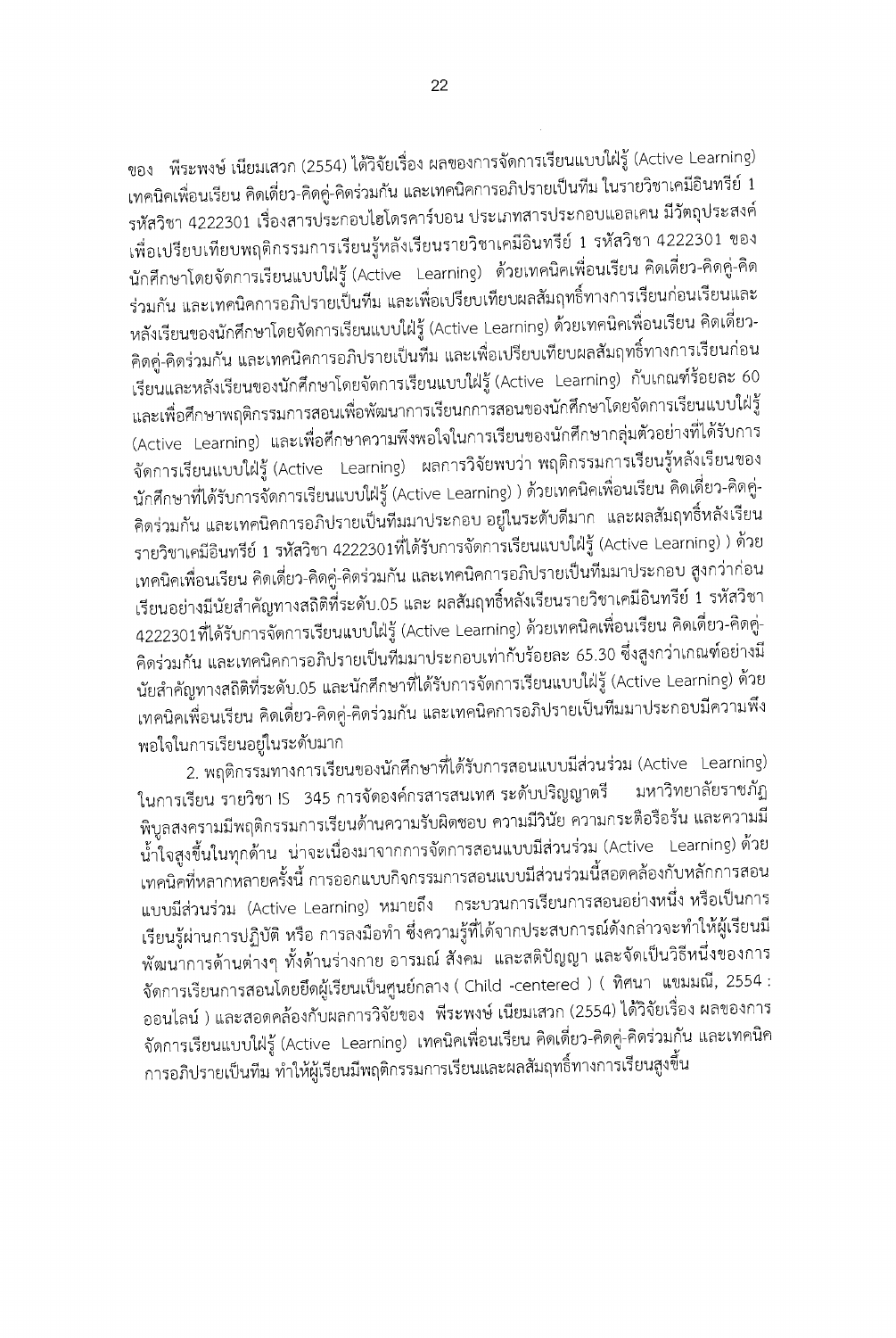## ข้อเสนอแนะ

ข้อเสนอแนะด้านการวิจัยในชั้นเรียน

จากผลการวิจัยพบว่าพฤติกรรมการเรียนและผลสัมฤทธิ์ทางการเรียนของนักศึกษาที่เรียน รายวิชา IS 345 การจัดองค์กรสารสนเทศ ระดับปริญญาตรี มหาวิทยาลัยราชภัฏพิบูลสงคราม จาก ิ การเรียนการสอนแบบมีส่วนร่วม (Active Learning) สูงขึ้นแสดงว่า แผนการสอนแบบมีส่วนร่วมมีผล ต่อพฤติกรรมและผลสัมฤทธิ์ทางการเรียนของนักศึกษา ดังนั้นจึงควรนำการเรียนแบบมีส่วนร่วม (Active Learning) ไปใช้เป็นแนวทางเพื่อการพัฒนาการเรียนการสอนในรายวิชาอื่นๆ ต่อไป

ข้อเสนอแนะเพื่อการวิจัย

1. ควรทำวิจัยพัฒนาการสอนแบบมีส่วนร่วม (Active Learning) ผ่านเครือข่ายอินเทอร์เน็ท

2. ควรทำวิจัยเปรียบเทียบผลสัมฤทธิ์ทางการเรียนของนักศึกษาระหว่างการเรียนการสอนแบบ มีส่วนร่วม (Active Learning) กับวิธีการสอนแบบอื่น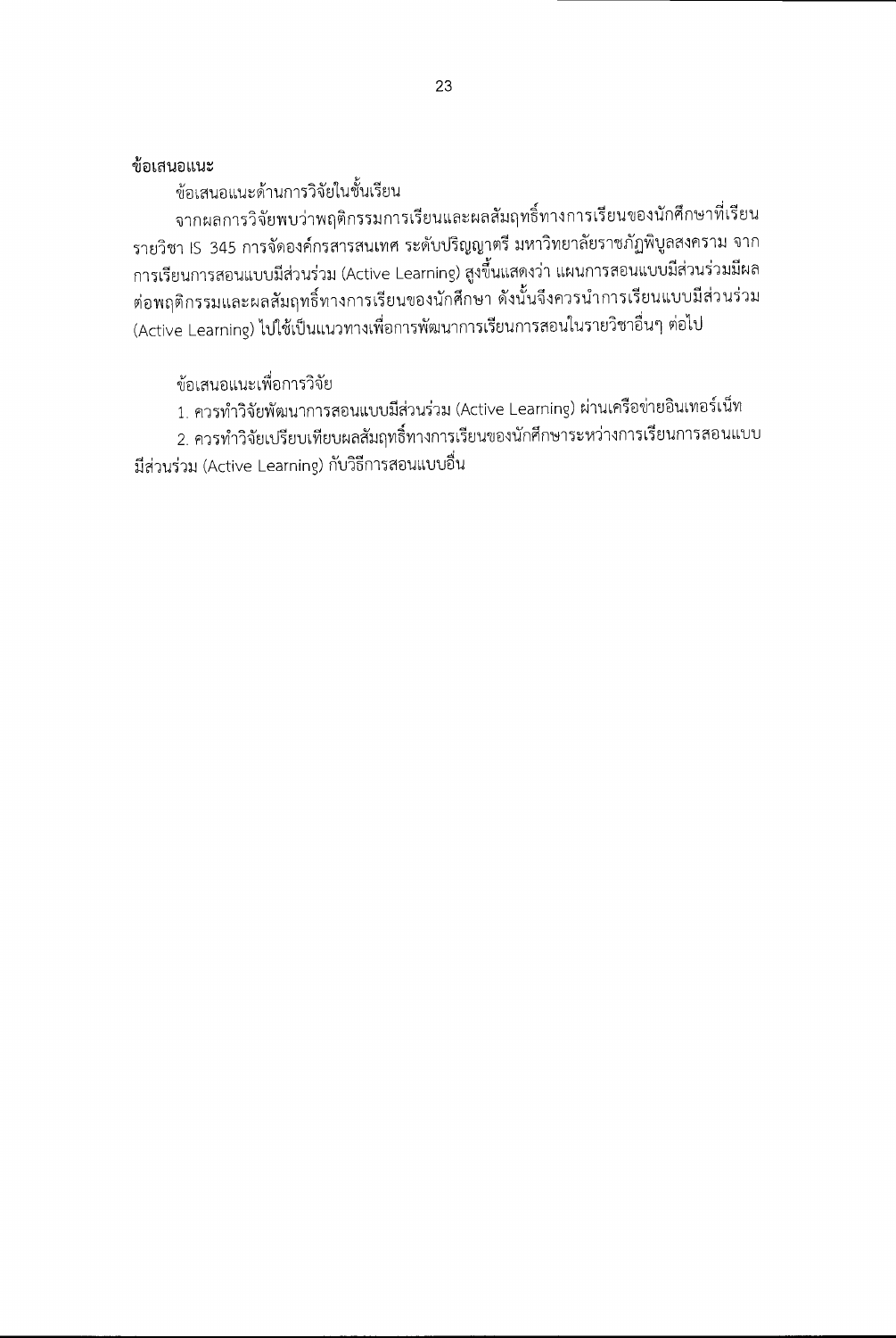บรรณานุกรม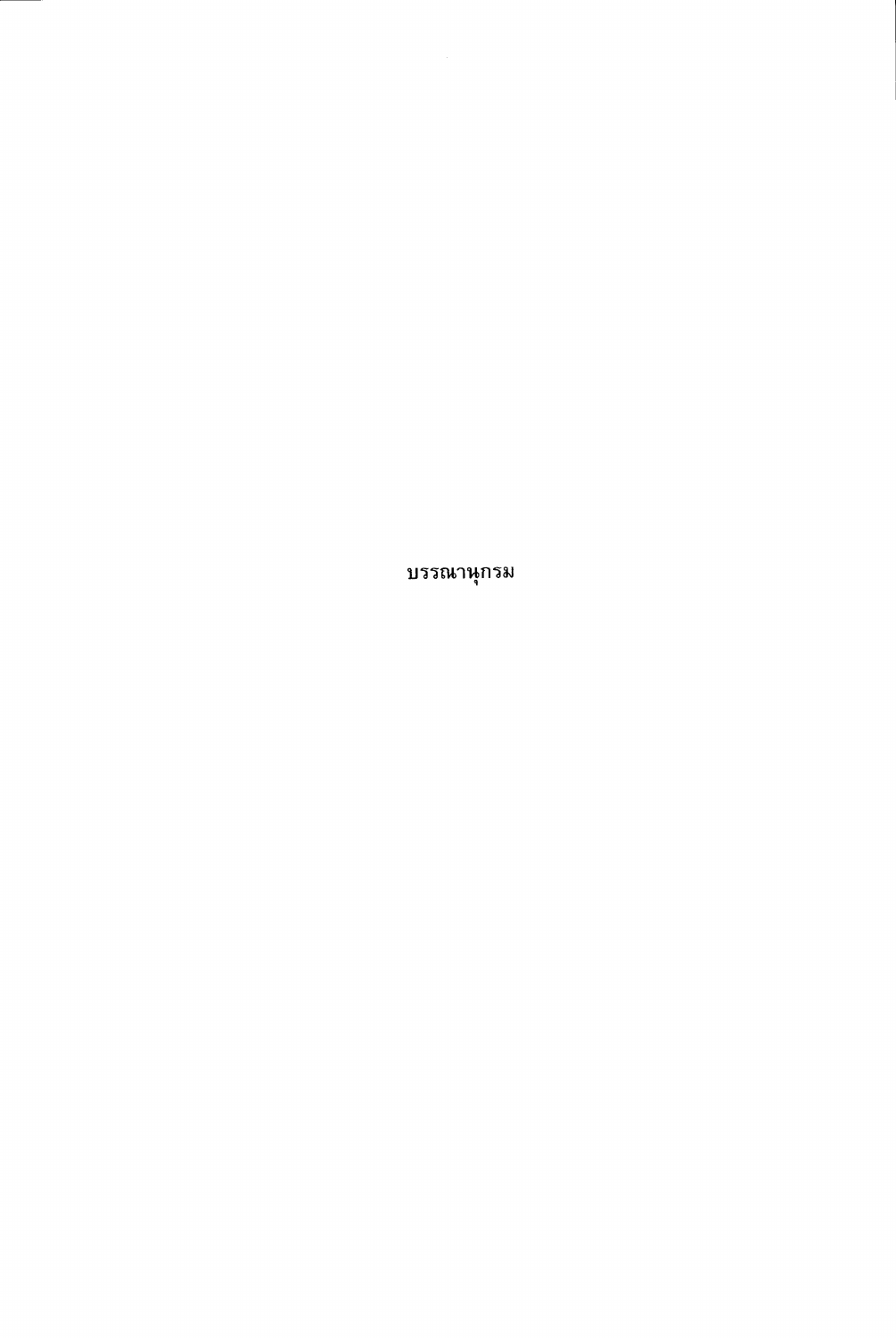#### บรรณานุกรม

- เกษมบัณฑิต, มหาวิทยาลัย. ( 2553 ). **องค์ความรู้จากการแลกเปลี่ยนเรียนรู้ เรื่อง การเรียนรู้เชิงลึก.** แหล่งที่มา: http://active-learning.wu.ac.th. ( สืบค้นข้อมูลเมื่อ 5 ธันวาคม 2557 ).
- ไชยยศ เรืองสุวรรณ. ( 2547 ). **แผนการจัดการความรู้ที่เน้นผู้เรียนเป็นศูนย์กลาง.** กรุงเทพฯ : วัฒนาพานิช.
- ศาสตร์การสอนองค์ความรู้เพื่อจัดกระบวนการเรียนรู้ที่มีประสิทธิภาพ. ทิศนา แขมมณี. (2548 ). กรุงเทพฯ : สำนักพิมพ์แห่งจุฬาลงกรณ์มหาวิทยาลัย.
- --------. ( 2554 ). รูปแบบการเรียนการสอน : ทางเลือกที่หลากหลาย. (พิมพ์ครั้งที่ 7). กรุงเทพฯ :<br>สำนักพิมพ์แห่งจุฬาลงกรณ์มหาวิทยาลัย.
- เทื้อน ทองแก้ว. (2546). **การเรียนรู้แบบมีส่วนร่วม.** กรุงเทพฯ : สถาบันราชภัฏจันทรเกษม.
- พิสณุ ฟองศรี. ( 2545). **การสร้างและพัฒนาเครื่องมือวิจัย** กรุงเทพฯ : ด่านสุทธาการพิมพ์.
- พีระพงษ์ เนียมเสวก. (2554). ผลของการจัดการเรียนแบบใฝ่รู้ (Active Learning) เทคนิคเพื่อน เรียน คิดเดี่ยว-คิดคู่-คิดร่วมกัน และเทคนิคการอภิปรายเป็นทีม ในรายวิชาเคมีอินทรีย์ 1 รหัสวิชา 4222301 เรื่องสารประกอบไฮโดรคาร์บอน ประเภทสารประกอบแอลเคน. นครสวรรค์ : มหาวิทยาลัยราชภัฏนครสวรรค์.

.<br>ล้วน สายยศ และ อังคณา สายยศ. ( 2545). **การวัดด้านจิตพิสัย.** กรุงเทพฯ : สุวีริยาสาส์น.

-------. ( 2545). เทคนิคการวิจัยทางการศึกษา. กรุงเทพฯ : ศูนย์ส่งเสริมวิชาการ.

- วัชรี เกษพิชัยณรงค์ และ น้ำค้าง ศรีวัฒนาโรทัย. **การเรียนเชิงรุกและเทคนิควิธีการจัดการเรียนการ** สอนที่เน้นการเรียนเชิงรุก. แหล่งที่มา: <u>http://qu.bu.ac.th</u>. ( สืบค้นข้อมูลเมื่อ 5 ธันวาคม 2557 ).
- สุขแก้ว คำสอน. (2549). **หลักการวัดและประเมินผลการศึกษา.** พิษณุโลก : คณะครุศาสตร์ มหาวิทยาลัยราชภัฏพิบูลสงคราม.
- สุรางค์ โคว้ตระกูล. (2553). **จิตวิทยาการศึกษา.** กรุงเทพฯ:สำนักพิมพ์แห่งจุฬาลงกรณ์ มหาวิทยาลัย.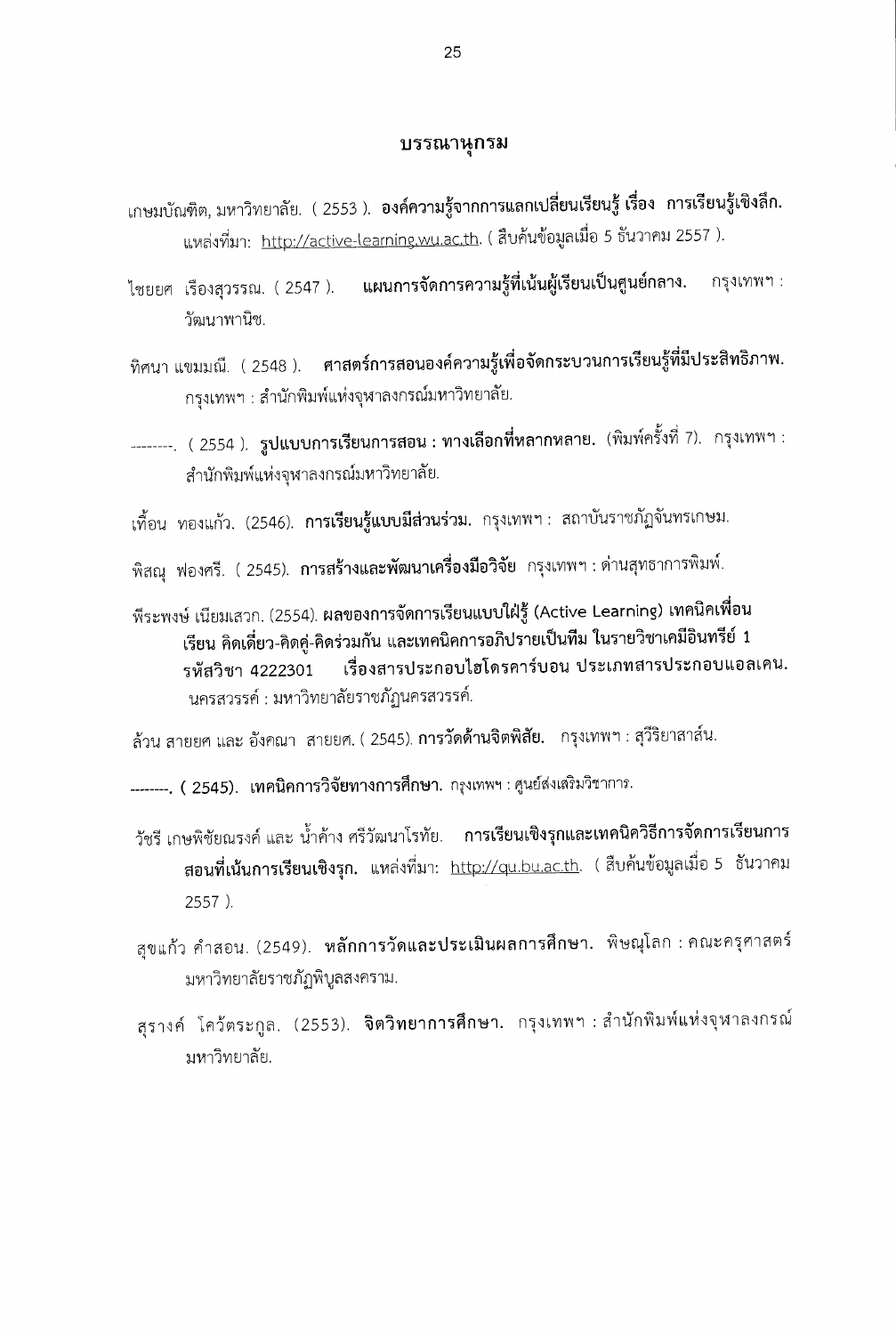- หัวเฉียวเฉลิมพระเกียรติ, มหาวิทยาลัย.(2554 ). การแลกเปลี่ยนเรียรู้ภายใต้โครงการพัฒนาอาจารย์ ด้านการจัดการเรียนการสอนและวัดผล. แหล่งที่มา: http://academic.hcu.ac.th. (สืบค้น ข้อมูลเมื่อ 5 ธันวาคม 2557 ).
- Bloom, B. (1976). Human Characteristics and School Learning. New York: McGraw-Hill.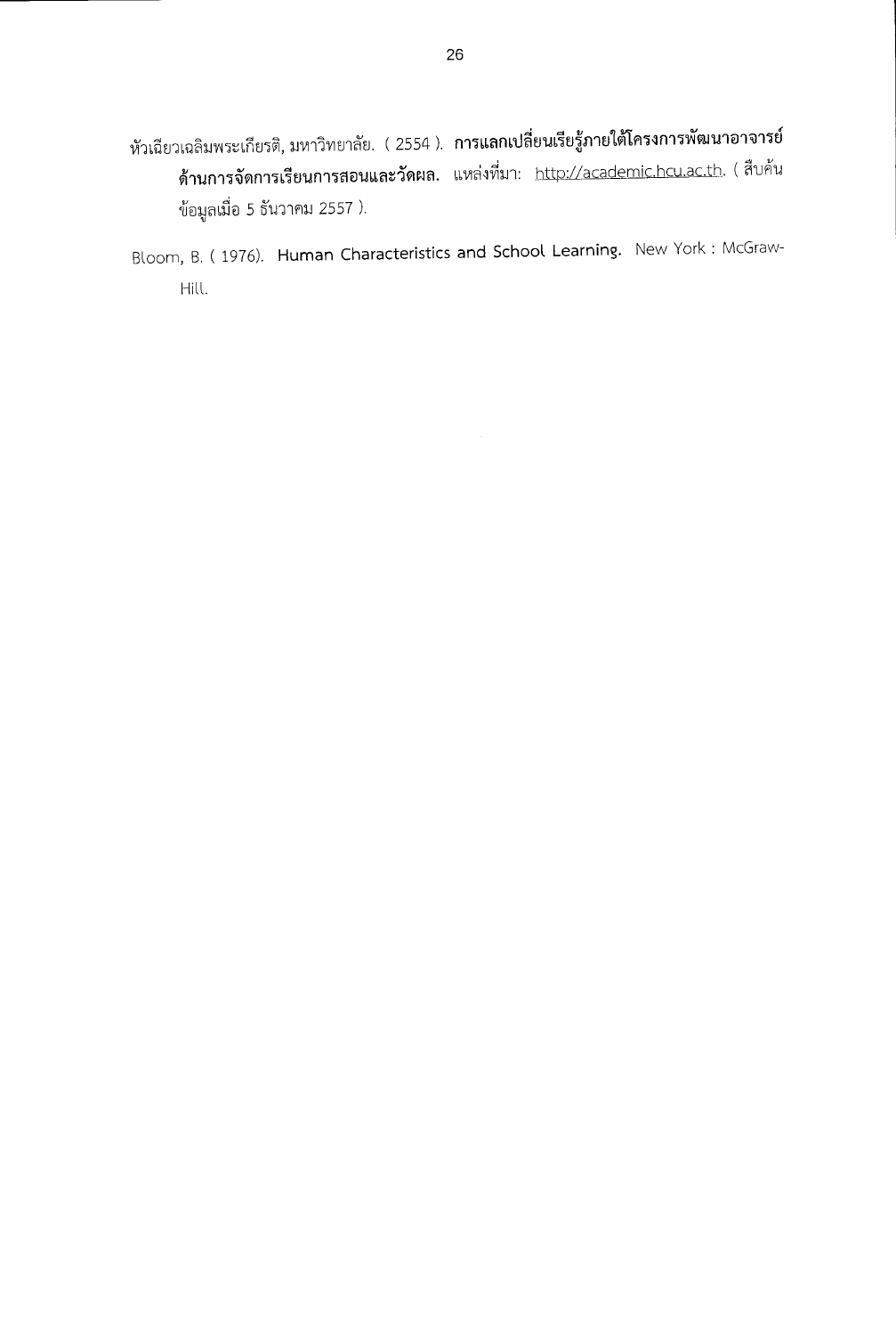ภาคผนวก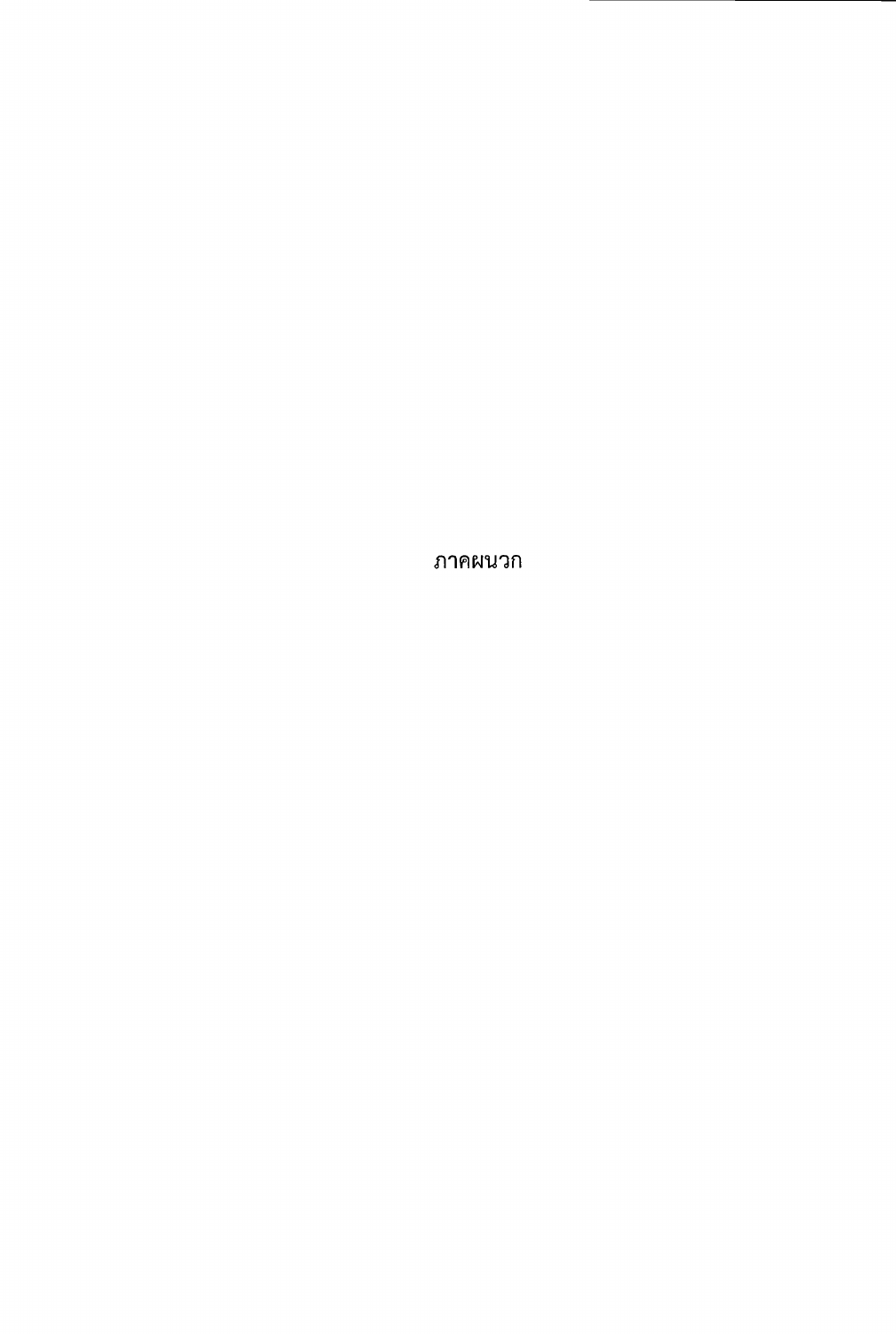ภาคผนวก ก การหาคุณภาพเครื่องมือ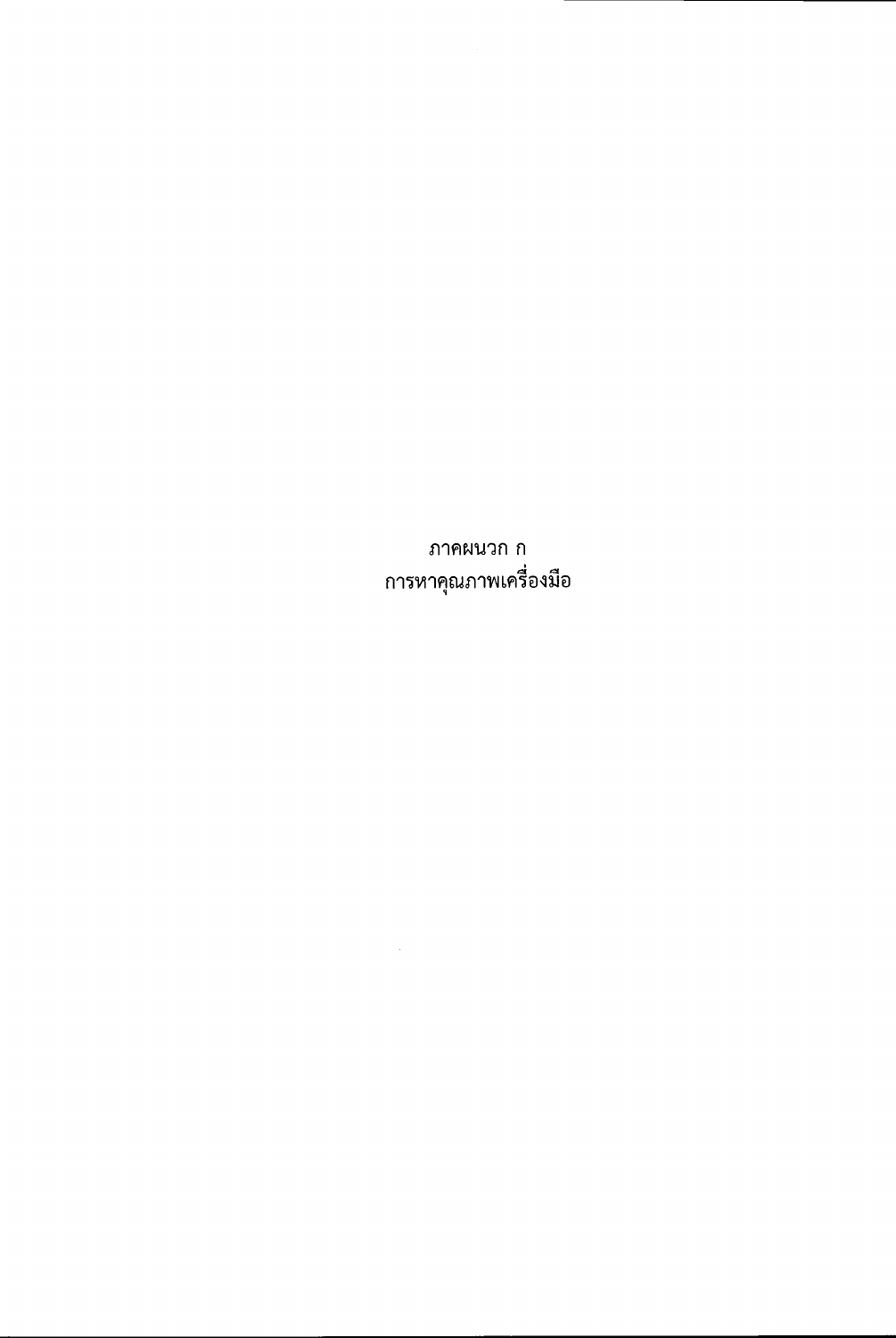### ค่าดัชนีความสอดคล้องและการแปลความหมายของแบบทดสอบ กับจุดประสงค์การเรียนรู้

|                                                                                                                      | ความคิดเห็น  |              |      |                |            |          |  |  | ความ |
|----------------------------------------------------------------------------------------------------------------------|--------------|--------------|------|----------------|------------|----------|--|--|------|
| รายการประเมิน                                                                                                        |              | ของ          |      | รวม            | <b>IOC</b> | หมาย     |  |  |      |
|                                                                                                                      |              | ผู้เชี่ยวชาญ |      |                |            |          |  |  |      |
|                                                                                                                      | $\mathbf{1}$ | $\mathbf{2}$ | 3    |                |            |          |  |  |      |
| 1. บอกความหมายขององค์การได้<br>-- องค์การ หมายถึงข้อใด                                                               | $+1$         | $+1$         | $+1$ | 3              | 1.0        | สอดคล้อง |  |  |      |
| ่ 2. สรุปความสำคัญขององค์การได้<br>-- ข้อใด ไม่ใช่ ความสำคัญขององค์การ                                               | $+1$         | $+1$         | $+1$ | 3              | 1.0        | สอดคล้อง |  |  |      |
| 3. บอกลักษณะของความสัมพันธ์ภายในองค์การได้<br>--ข้อใดเป็นองค์การทุติยภูมิ (secondary organization)                   | $+1$         | $+1$         | $+1$ | 3              | 1.0        | สอดคล้อง |  |  |      |
| 4. จำแนกประเภทขององค์การตามเป้าหมายได้<br>--ข้อใด คือประเภทองค์การจำแนกตามเป้าหมายหรือ<br>วัตถุประสงค์องค์การ        | $+1$         | $+1$         | $+1$ | 3              | 1.0        | สอดคล้อง |  |  |      |
| 5.ระบุองค์ประกอบขององค์การได้<br>---ข้อใด คือประเภทองค์การจำแนกตามความสัมพันธ์กับ                                    |              |              |      |                |            |          |  |  |      |
| สภาพแวดล้อม                                                                                                          | $+1$         | $+1$         | $+1$ | 3              | 1.0        | สอดคล้อง |  |  |      |
| 6.บอกแนวคิดองค์การในฐานะระบบได้<br>---ข้อใด ไม่ใช่ แนวคิดระบบทั่วไป                                                  | $+1$         | $+1$         | $+1$ | 3              | 1.0        | สอดคล้อง |  |  |      |
| 7.อธิบายองค์ประกอบที่สำคัญขององค์การได้<br>--ข้อใด เป็นปัจจัยนำเข้า ขององค์การในฐานะองค์การระบบ<br>เปิดในสภาพแวดล้อม | $+1$         | $+1$         | $+1$ | $\mathfrak{Z}$ | 1.0        | สอดคล้อง |  |  |      |
|                                                                                                                      |              |              |      |                |            |          |  |  |      |

### <u>หน่วยที่ 1 ความรู้พื้นฐานเกี่ยวกับองค์การ</u>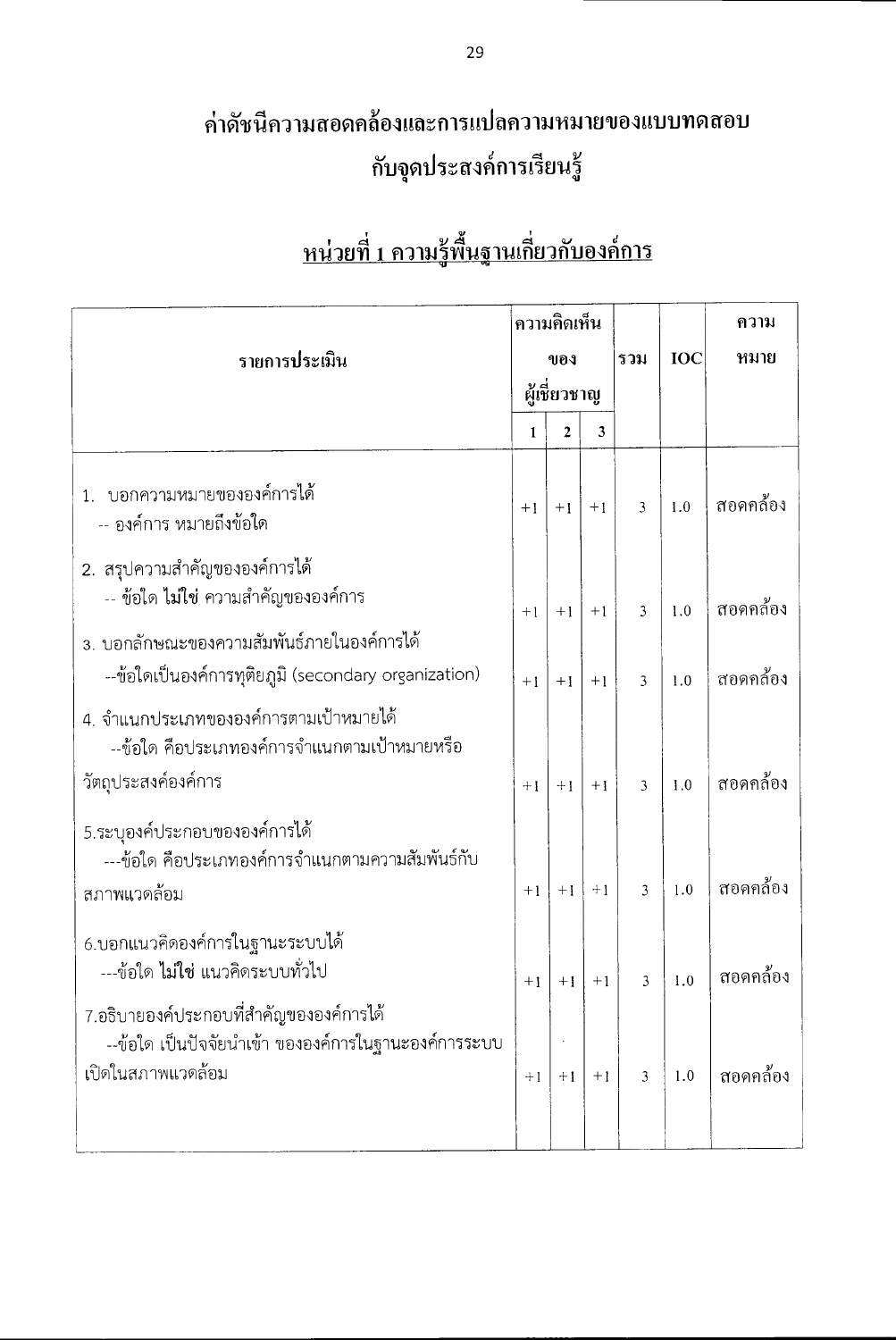|                                                                                                                                                                 | ความคิดเห็นของ |          |          |                |                |             |  | ความ |
|-----------------------------------------------------------------------------------------------------------------------------------------------------------------|----------------|----------|----------|----------------|----------------|-------------|--|------|
| รายการประเมิน                                                                                                                                                   | ผู้เชี่ยวชาญ   |          |          | ุรวม           | <b>IOC</b>     | หมาย        |  |      |
|                                                                                                                                                                 | 1              | 2        | 3        |                |                |             |  |      |
| 8.อธิบายการจัดโครงสร้างขององค์การได้<br>--ข้อใด ไม่ใช่ ความสำคัญของโครงสร้างขององค์การ                                                                          | $+1$           | $\theta$ | $-1$     | $\Omega$       | $\theta$       | ไม่สอดคล้อง |  |      |
| --การจัดองค์การมีความสำคัญหลายประการยกเว้นข้อใด                                                                                                                 | $+1$           | $+1$     | $+1$     | 3              | 1.0            | สอดคล้อง    |  |      |
| --การจัดโครงสร้างองค์การที่เน้นการปล่อยอิสระ กระจาย<br>ความรับผิดชอบคือการจัดโครงสร้างแบบใด                                                                     | $+1$           | $-1$     | $\theta$ | $\Omega$       | $\overline{0}$ | ไม่สอดคล้อง |  |      |
| 9.บอกปัจจัยสภาพแวดล้อมของงานภายนอกองค์การได้<br>---ข้อใด ไม่ใช่ ปัจจัยสภาพแวดล้อมของงานภายนอก<br>องค์การ                                                        | $+1$           | $+1$     | $+1$     | 3              | 1.0            | สอดคล้อง    |  |      |
| 10.อธิบายขั้นตอนของกระบวนการวางรูปแบบองค์การได้<br>--ข้อใด คือ  ขั้นตอนแรกของกระบวนการวางรูปแบบองค์การ                                                          | $+1$           | $+1$     | $+1$     | 3              | 1.0            | สอดคล้อง    |  |      |
| 11.บอกวิธีการแก้ปัญหาภายในองค์การได้<br>--หากในองค์การพบว่ามีปัญหาภายในองค์การ ได้แก่ ปัญหา<br>พฤติกรรมบกพร่องควรปรับปรุงองค์การอย่างไร                         | $+1$           | $+1$     | $+1$     | $\overline{3}$ | 1.0            | สอดคล้อง    |  |      |
| 12.บอกวิธีการปรับปรุงองค์การแต่ละแบบได้<br>--การรวมงานหรือกิจกรรมที่เหมือนกันไว้ในกลุ่มเดียวกัน<br>ภายใต้ความเชี่ยวชาญเฉพาะด้าน เป็นการปรับปรุงองค์การ<br>แบบใด | $+1$           | $+1$     | $+1$     | 3              | 1.0            | สอดคล้อง    |  |      |
|                                                                                                                                                                 |                |          |          |                |                |             |  |      |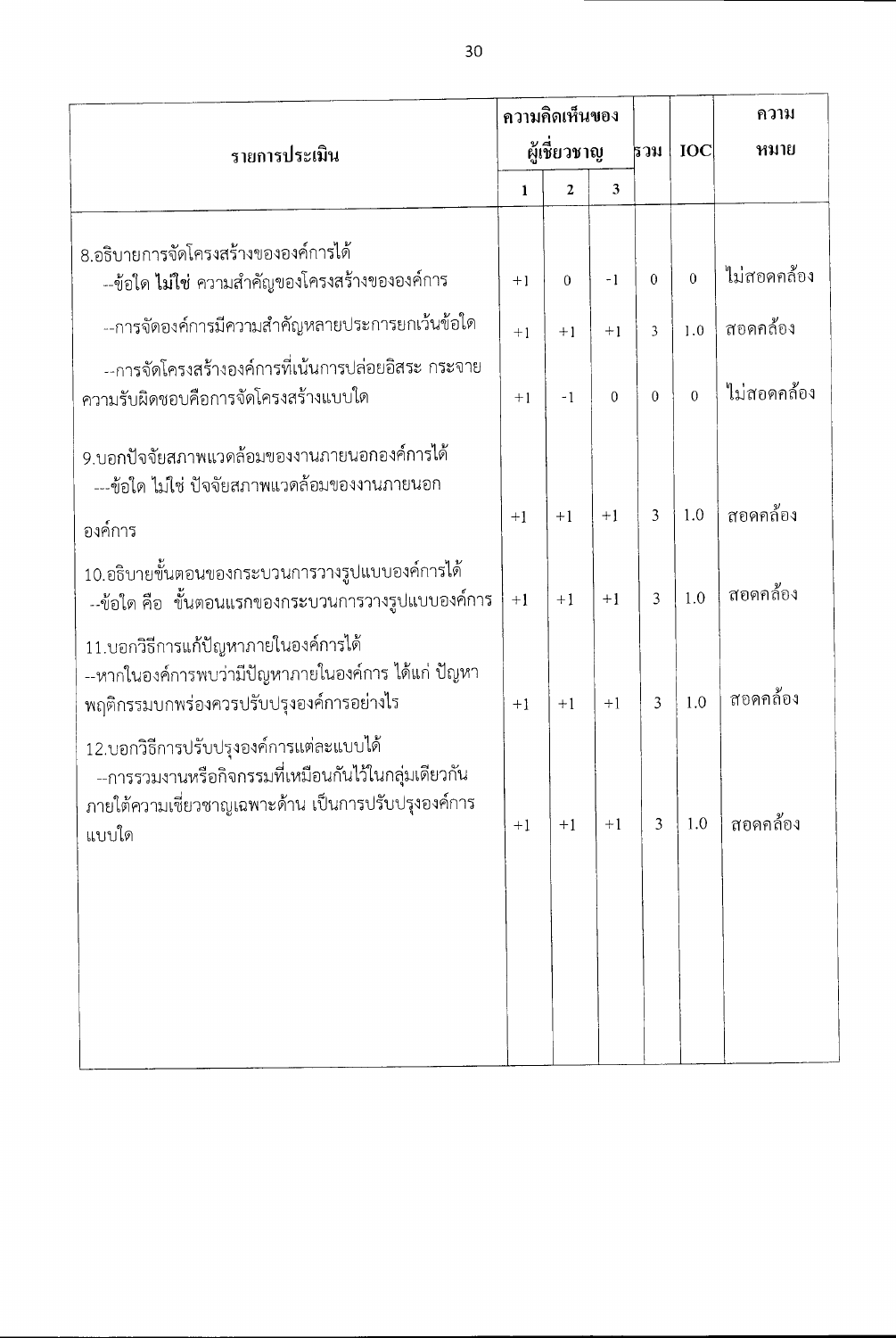| ความคิดเห็นของ                                                                                                                                                  |              |      |      |                |     | ความ     |     |            |      |
|-----------------------------------------------------------------------------------------------------------------------------------------------------------------|--------------|------|------|----------------|-----|----------|-----|------------|------|
| รายการประเมิน                                                                                                                                                   | ผู้เชี่ยวชาญ |      |      |                |     |          | รวม | <b>IOC</b> | หมาย |
|                                                                                                                                                                 | 1            | 2    | 3    |                |     |          |     |            |      |
| 1.อธิบายความหมายขององค์การสารสนเทศได้<br>--ข้อใด ไม่ใช่ ความหมายขององค์การสารสนเทศ<br>2.บอกปัจจัยที่มีผลต่อการจัดองค์การสารสนเทศได้                             | $+1$         | $+1$ | $+1$ | 3              | 1.0 | สอดคล้อง |     |            |      |
| --ข้อใด ไม่ใช่ ปัจจัยที่มีผลต่อการจัดองค์การสารสนเทศ<br>3.บอกแนวปฏิบติที่องค์การกำหนดขึ้นได้<br>--กรอบความคิดหรือขอบข่ายหรือแนวปฏิบัติที่องค์การหรือผู้มี       | $+1$         | $+1$ | $+1$ | $\overline{3}$ | 1.0 | สอดคล้อง |     |            |      |
| อำนาจได้กำหนดขึ้นอย่างกว้างๆ เรียกว่า<br>4.อธิบายเกี่ยวกับ นโยบายในการพัฒนาบุคลากรได้                                                                           | $+1$         | $+1$ | $+1$ | 3              | 1.0 | สอดคล้อง |     |            |      |
| --นโยบายในการพัฒนาบุคลากร ถ้าจำแนกนโยบายตาม<br>ลักษณะการเกิด จัดเป็น                                                                                            | $+1$         | $+1$ | $+1$ | 3              | 1.0 | สอดคล้อง |     |            |      |
| 5.บอกขั้นตอนของกระบวนการกำหนดนโยบายได้<br>--กระบวนการกำหนดนโยบายขั้นตอนใด เป็นกระบวนการนำ<br>ข้อมูลที่ได้วิเคราะห์แล้วมายกร่างนโยบายเบื้องต้น                   | $+1$         | $+1$ | $+1$ | 3              | 1.0 | สอดคล้อง |     |            |      |
| 6.อธิบายความสัมพันธ์ของกลุ่มงานได้<br>--กลุ่มงานหรือโครงการที่มีความสัมพันธ์และสนับสนุนซึ่งกัน<br>และกัน เรียกว่า                                               | $+1$         | $+1$ | $+1$ | 3              | 1.0 | สอดคล้อง |     |            |      |
| 7.ยกตัวอย่างองค์ประกอบที่สนับสนุนแผนกลวิธี<br>--แผนระดับต้นที่สนับสนุนความสำเร็จของแผนกลวิธี ซึ่ง<br>รับผิดชอบโดยผู้บริหารระดับต้น เรียกว่า                     | $+1$         | $+1$ | $+1$ | 3              | 1.0 | สอดคล้อง |     |            |      |
| 8.วิเคราะห์สภาพแวดล้อมขององค์การสารสนเทศได้<br>--ข้อใดจัดเป็นโอกาส ในการวิเคราะห์สภาพแวดล้อมของ<br>องค์การสารสนเทศ (SWOT analysis)                              | $+1$         | $+1$ | $+1$ | 3              | 1.0 | สอดคล้อง |     |            |      |
| 9.อธิบายองค์ประกอบของแผนได้<br>--องค์ประกอบของแผนในส่วนใดที่ให้ข้อมูล เกี่ยวกับ<br>สถานภาพและสภาพแวดล้อมของงานในแผนที่จะดำเนินการทั้ง<br>ในปัจจุบันและที่ผ่านมา | $+1$         | $+1$ | $+1$ | 3              | 1.0 | สอดคล้อง |     |            |      |

### <u>หน่วยที่ 2 การวางแผนองค์การสารสนเทศ</u>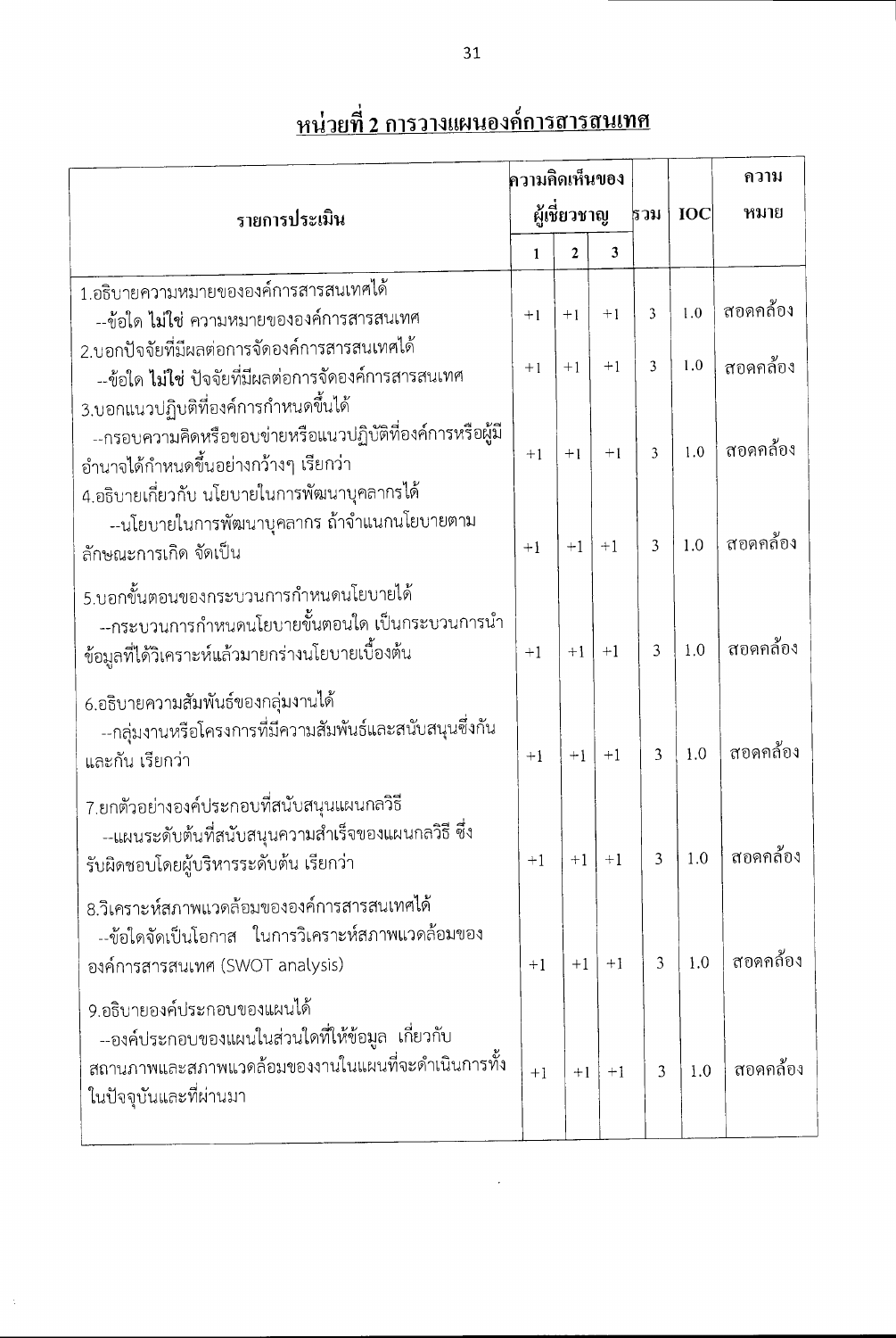|                                                                                                                                                      | ความคิดเห็น |                |      |                |     |                        |  | ความ |  |  |  |            |      |
|------------------------------------------------------------------------------------------------------------------------------------------------------|-------------|----------------|------|----------------|-----|------------------------|--|------|--|--|--|------------|------|
| รายการประเมิน                                                                                                                                        | ของ         |                |      |                |     |                        |  | ธวม  |  |  |  | <b>IOC</b> | หมาย |
|                                                                                                                                                      |             | ผู้เชี่ยวชาญ   |      |                |     |                        |  |      |  |  |  |            |      |
|                                                                                                                                                      | 1           | $\overline{2}$ | 3    |                |     |                        |  |      |  |  |  |            |      |
| 1.อธิบายความหมายของการจัดองค์การได้<br>--ข้อใด ไม่ใช่ ความหมายของการจัดองค์การ                                                                       | $+1$        | $+1$           | $+1$ | 3              | 1.0 | สอดคล้อง               |  |      |  |  |  |            |      |
| 2.บอกการนำการจัดองค์การมาใช้ประโยชน์ได้<br>--ข้อใด ไม่ใช่ ความสำคัญของการจัดองค์การ                                                                  | $+1$        | $+1$           | $+1$ | 3              | 1.0 | สอดคล้อง               |  |      |  |  |  |            |      |
| 3.ยกตัวอย่างปัจจัยเกี่ยวกับการจัดองค์การสารสนเทศ<br>--ปัจจัยที่ข้อใด ไม่เกี่ยวข้อง กับการจัดองค์การสารสนเทศ                                          | $+1$        | $+1$           | $+1$ | 3              | 1.0 | สอดคล้อง               |  |      |  |  |  |            |      |
| 4.บอกขอบเขตของงาน และความรับผิดชอบได้<br>-- ช่วงการควบคุม หมายถึงข้อใด                                                                               | $+1$        | $+1$           | $+1$ | $\overline{3}$ | 1.0 | สอดคล้อง               |  |      |  |  |  |            |      |
| 5.อธิบายรูปแบบของการกำหนดช่วงการควบคุมได้ถูกต้อง<br>--ข้อใด คือ ข้อดี ของการกำหนดช่วงการควบคุมแบบใดที่<br>สามารถจะติดตามงานได้อย่างใกล้ชิดและทั่วถึง | $+1$        | $+1$           | $+1$ | 3              | 1.0 | สอดคล้อง               |  |      |  |  |  |            |      |
| 6.อธิบายกระบวนการกระจายอำนาจของผู้บริหารได้<br>---กระบวนการกระจายอำนาจหน้าที่ให้ผู้บริหารระดับล่างสามารถ<br>ตัดสินใจได้ในระดับหนึ่ง หมายถึงข้อใด     | $+1$        | $+1$           | $+1$ | $\overline{3}$ | 1.0 | สอดคล้อง               |  |      |  |  |  |            |      |
| 7.บอกความแตกต่างของโครงสร้างองค์การได้<br>--การแบ่งโครงสร้างองค์การตามเนื้อหาวิชา หมายถึงข้อใด                                                       | $+1$        | $+1$           | $+1$ |                |     | $3   1.0   \text{non}$ |  |      |  |  |  |            |      |
| 8.บอกประโยชน์ของการแบ่งโครงสร้างองค์การแต่ละแบบได้<br>--การแบ่งโครงสร้างแบบใดที่มี ข้อดี คือ สามารถนำบุคลากรที่มี                                    |             |                |      |                |     |                        |  |      |  |  |  |            |      |
| ความรู้ความสามารถเฉพาะด้านมาช่วยงาน ก่อให้เกิดประสิทธิภาพ                                                                                            |             |                |      |                |     |                        |  |      |  |  |  |            |      |
| ในการทำงาน และลดค่าใช้จ่ายในการจ้างผู้เชี่ยวชาญเฉพาะทาง                                                                                              | $+1$        | $+1$           | $+1$ | $\mathfrak{Z}$ | 1.0 | สอดคล้อง               |  |      |  |  |  |            |      |

## <u>หน่วยที่ 3 การจัดองค์การขององค์การสารสนเทศ</u>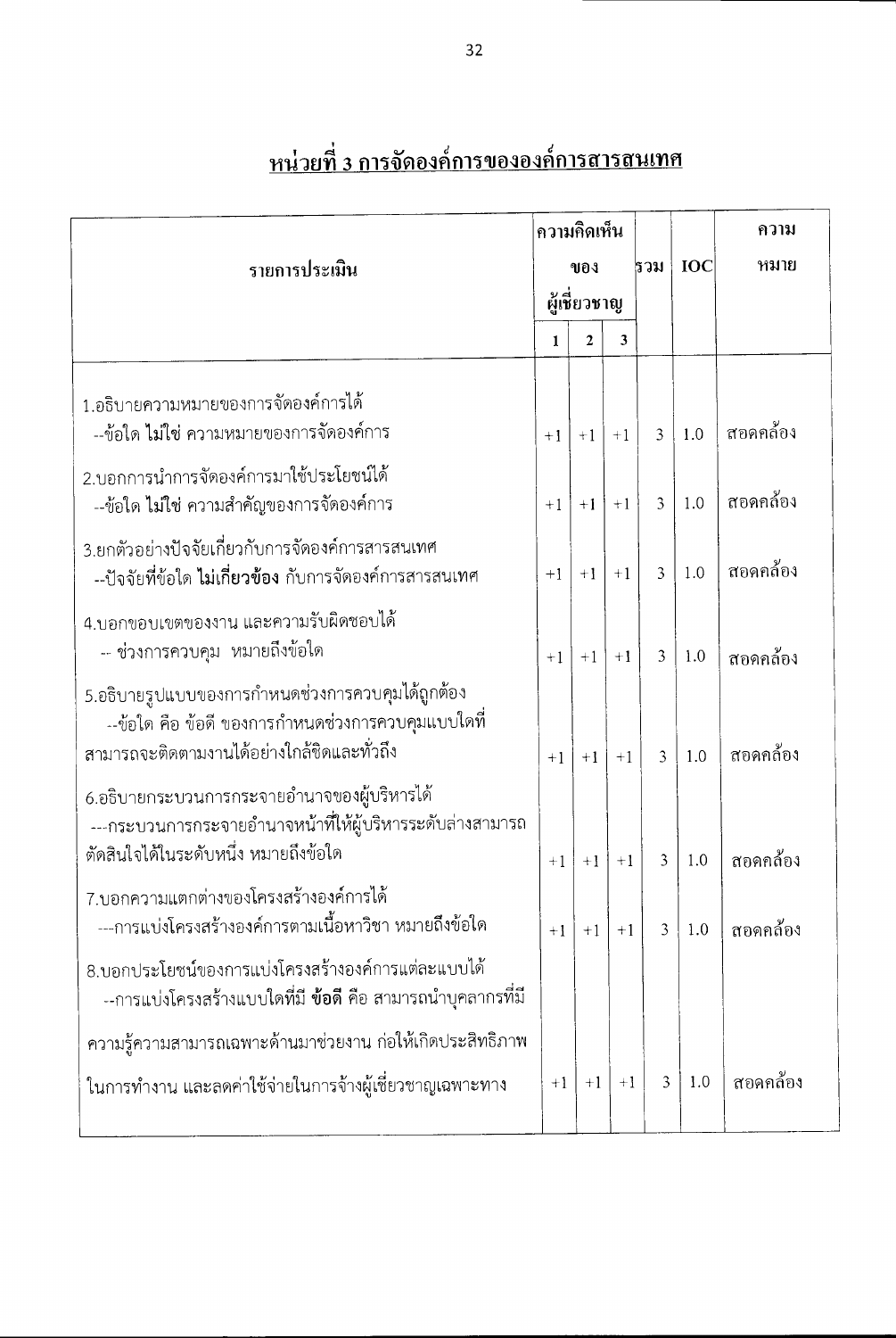|                                                                                                                       | ความคิดเห็น |              |      |                |            | ความ     |
|-----------------------------------------------------------------------------------------------------------------------|-------------|--------------|------|----------------|------------|----------|
| รายการประเมิน                                                                                                         |             | ของ          |      | รวม            | <b>IOC</b> | หมาย     |
|                                                                                                                       | ผู้เชียวชาญ |              |      |                |            |          |
|                                                                                                                       | 1           | $\mathbf{2}$ | 3    |                |            |          |
| 1.บอกความสำคัญของทรัพยากรในการจัดการองค์การสารสนเทศ<br>ได้                                                            |             |              |      |                |            |          |
| --ในการจัดการองค์การสารสนเทศ ท่านคิดว่าทรัพยากรใดเป็น<br>ทรัพยากรที่มีคุณค่าที่สุด                                    | $+1$        | $+1$         | $+1$ | 3              | 1.0        | สอดคล้อง |
| 2.อธิบายขั้นตอนของกระบวนการจัดการทรัพยากรมนุษย์ได้<br>--ข้อใด จัดเป็นขั้นตอนแรก ของกระบวนการจัดการทรัพยากร<br>มนุษย์  | $+1$        | $+1$         | $+1$ | 3              | 1.0        | สอดคล้อง |
| 3.อธิบายเกี่ยวกับการสรรหาทรัพยากรมนุษย์ได้<br>--การกำหนดเป้าหมายในการสรรหาทรัพยากรมนุษย์ จัดเป็น<br>กระบวนการในขั้นใด | $+1$        | $+1$         | $+1$ | $\overline{3}$ | 1.0        | สอดคล้อง |
| 4.บอกขั้นตอนการบรรจุบุคลากรใหม่ได้<br>--การบรรจุบุคลากรหลังจากที่ตัดสินเลือกบุคคลใหม่ที่ต้องการ<br>แล้ว ขั้นต่อไปคือ  | $+1$        | $+1$         | $+1$ | $\overline{3}$ | 1.0        | สอดคล้อง |
| 5.อธิบายเกี่ยวกับการประเมินผลการปฏิบัติงานได้<br>--ข้อใด ไม่ใช่ ประโยชน์ของการประเมินผลการปฏิบัติงาน                  | $+1$        | $+1$         | $+1$ | $\overline{3}$ | 1.0        | สอดคล้อง |
|                                                                                                                       |             |              |      |                |            |          |
|                                                                                                                       |             |              |      |                |            |          |

# <u>หน่วยที่ 4 การจัดการทรัพยากรมนุษย์ขององค์การสารสนเทศ</u>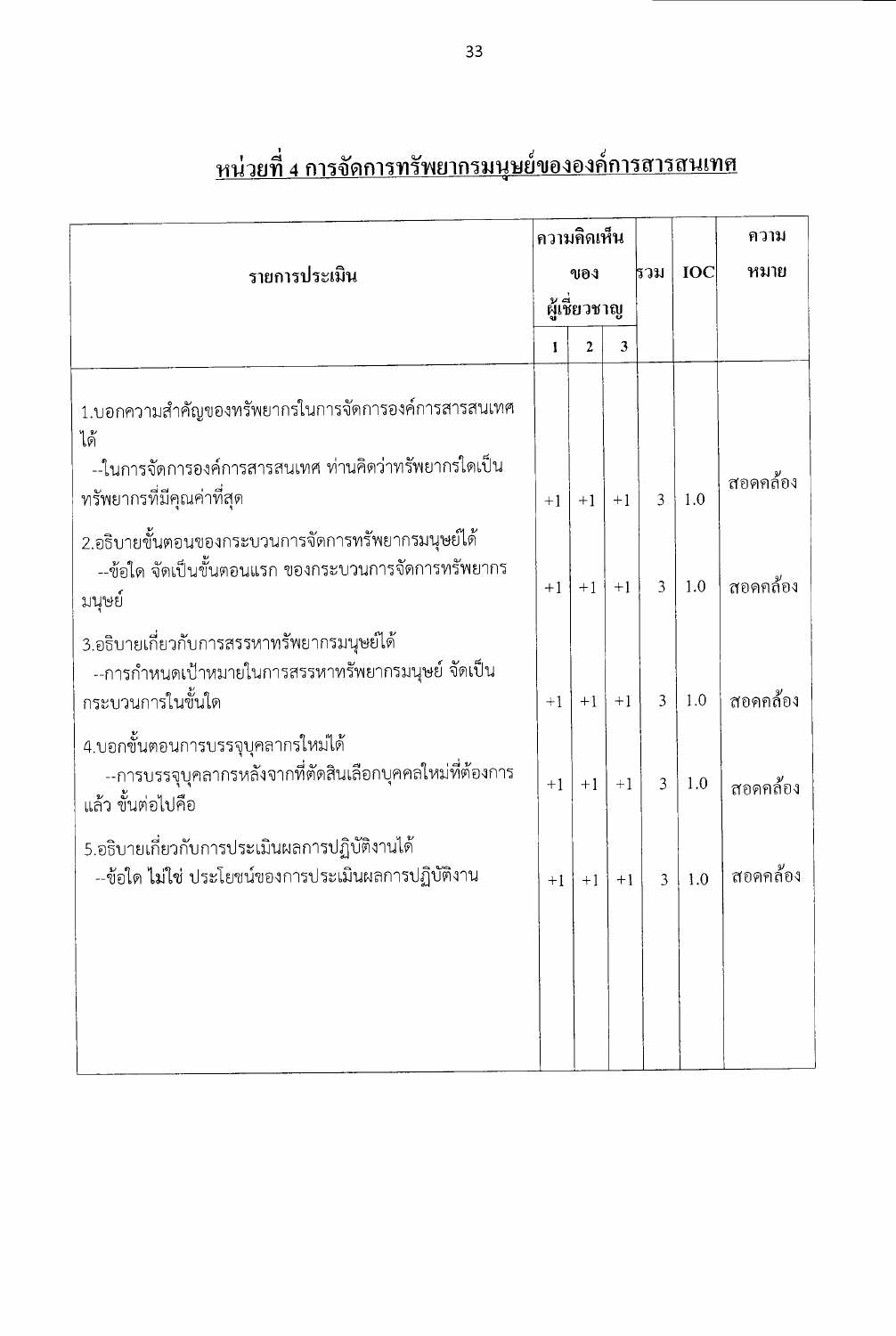|             |                                                                                                                                                                              |      | ความคิดเห็น  |                 |                |            | ความ             |
|-------------|------------------------------------------------------------------------------------------------------------------------------------------------------------------------------|------|--------------|-----------------|----------------|------------|------------------|
|             | รายการประเมิน                                                                                                                                                                | ของ  |              |                 | ธวม            | <b>IOC</b> | หมาย             |
|             |                                                                                                                                                                              |      | ผู้เชี่ยวชาญ |                 |                |            |                  |
|             |                                                                                                                                                                              | 1    | $\mathbf{2}$ | 3               |                |            |                  |
|             | 1.บอกความหมายของการทำงบประมาณได้<br>--งบประมาณแบบใด ที่มี ข้อเสีย คือ หากจัดทำงบประมาณไม่<br>ครอบคลุมทุกรายการที่จำเป็น อาจส่งผลให้งานไม่บรรลุเป้าหมาย                       | $+1$ | $+1$         | $+1$            | $\overline{3}$ | 1.0        | สอดคล้อง         |
| ของกิจกรรม  | 2.อธิบายการแบ่งประเภทของงบประมาณได้<br>--ข้อใด คือ การแบ่งประเภทของงบประมาณตามความยืดหยุ่น                                                                                   | $+1$ | $+1$         | $+1$            | $\overline{3}$ | 1.0        | สอดคล้อง         |
| สารสนเทศได้ | 3.บอกแหล่งที่มาและกระบวนการงบประมาณขององค์การ<br>--ค่านำส่งสารสนเทศให้แก่ผู้ใช้ตามความต้องการ จัดเป็น                                                                        | $+1$ | $+1$         | $+1$            | $\overline{3}$ | 1.0        | สอดคล้อง         |
|             | 4.บอกขั้นตอนของกระบวนการงบประมาณได้<br>--การพิจารณาคำของบประมาณจากหน่วยงานต่างๆ ที่ได้เสนอไว้<br>แล้ว จัดเป็นขั้นตอนใด                                                       | $+1$ | $+1$         | $+1$            | $\overline{3}$ | 1.0        | สอดคล้อง         |
|             | 5.อธิบายเกี่ยวกับกระบวนการงบประมาณได้<br>--ข้อใด <b>ไม่ใช</b> ่ กระบวนการงบประมาณขององค์การสารสนเทศทั้ง<br>ภาครัฐและภาคเอกชน<br>6.อธิบายขั้นตอนการเบิกจ่ายงบประมาณได้ถูกต้อง | $+1$ | $+1$         | $+1$            | $\overline{3}$ | 1.0        | สอดคล้อง         |
|             | --ข้อใด ไม่ใช่ การจัดทำรายงานการใช้จ่ายงบประมาณ                                                                                                                              | $+1$ |              | $+1$   $+1$   3 |                |            | $1.0$   สอดคล้อง |
|             |                                                                                                                                                                              |      |              |                 |                |            |                  |
|             |                                                                                                                                                                              |      |              |                 |                |            |                  |
|             |                                                                                                                                                                              |      |              |                 |                |            |                  |

# <u>หน่วยที่ 5 การจัดการทรัพยากรการเงินในองค์การสารสนเทศ</u>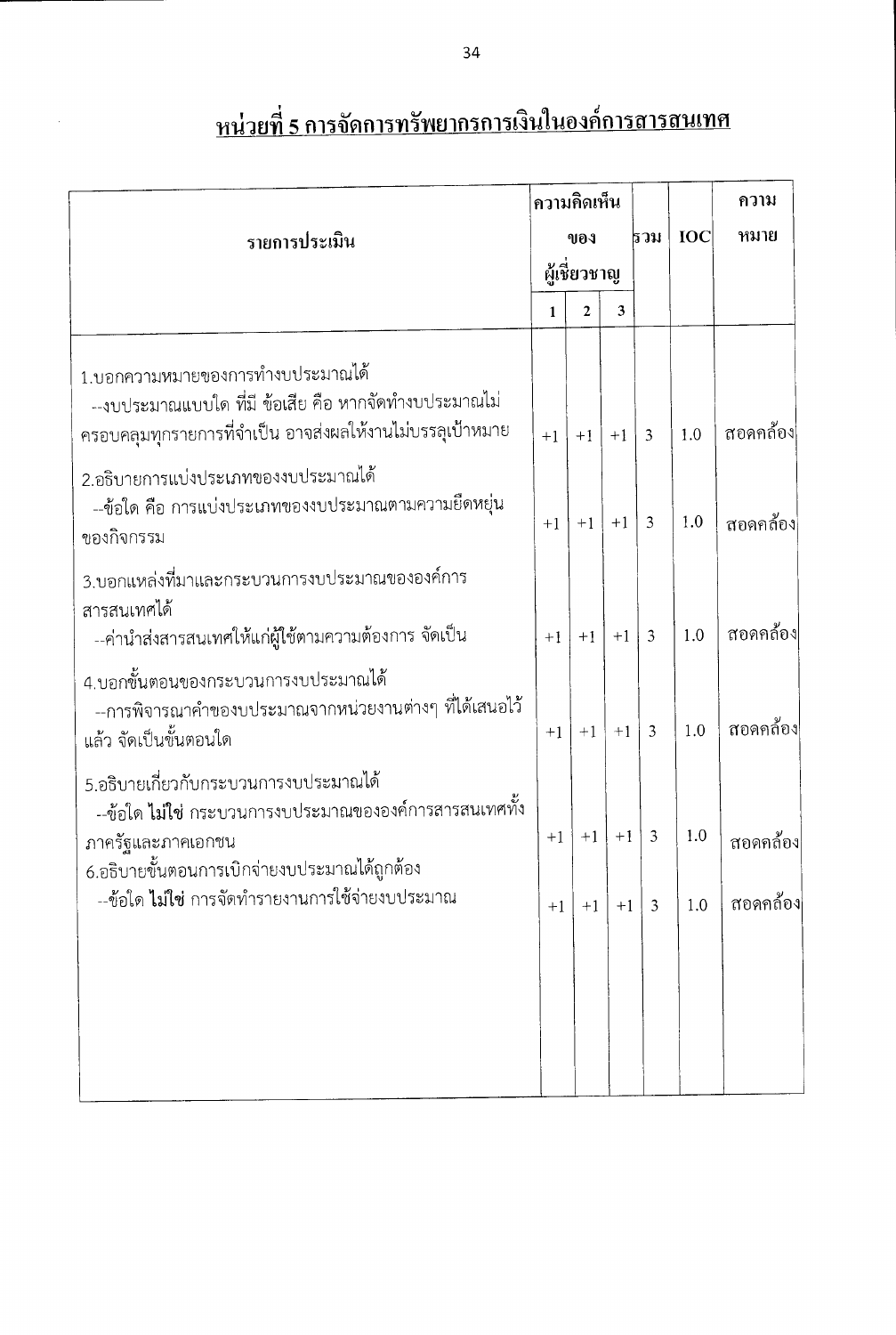|                                                                                                                                                                                                                       | ความคิดเห็น |              |                |                |     | ความ     |
|-----------------------------------------------------------------------------------------------------------------------------------------------------------------------------------------------------------------------|-------------|--------------|----------------|----------------|-----|----------|
| รายการประเมิน                                                                                                                                                                                                         | ของ         |              |                | รวม            | IOC | หมาย     |
|                                                                                                                                                                                                                       |             | ผู้เชี่ยวชาญ |                |                |     |          |
|                                                                                                                                                                                                                       | 1           | $\mathbf{2}$ | $\mathfrak{Z}$ |                |     |          |
| 1.ยกตัวอย่างประเภทของพัสดุได้<br>--ข้อใด จัดเป็นครุภัณฑ์                                                                                                                                                              | $+1$        | $+1$         | $+1$           | $\overline{3}$ | 1.0 | สอดคล้อง |
| 2.อธิบายการจัดการพัสดุขององค์การสารสนเทศได้<br>--ข้อใด ไม่ใช่ การจัดการพัสดุ                                                                                                                                          | $+1$        | $+1$         | $+1$ 3         |                | 1.0 | สอดคล้อง |
| 3.บอกขั้นตอนของการจัดการงานพัสดุขององค์การสารสนเทศได้<br>--ค่านิยมสินค้าที่มียี่ห้อเป็นที่นิยมหรือรู้จักกันในวงกว้าง ทำให้ผู้ใช้<br>ไม่สนใจแหล่งขายอื่น ถือเป็นภาวะแวดล้อมที่มีผลกระทบต่อการ<br>จัดการงานพัสดุในข้อใด | $+1$        | $+1$         | $+1$           | $\overline{3}$ | 1.0 | สอดคล้อง |
| 4.อธิบายขอบเขตของการจัดการงานพัสดุขององค์การสารสนเทศได้<br>--ข้อใดคือ ประโยชน์ของการกำหนดความต้องการใช้พัสดุ                                                                                                          | $+1$        | $+1$         | $+1$           | $\overline{3}$ | 1.0 | สอดคล้อง |
| 5.บอกขั้นตอนการจัดหาพัสดุได้<br>--กลยุทธ์ใด ไม่เหมาะสำหรับการจัดหาพัสดุทั่วไป                                                                                                                                         | $+1$        | $+1$         | $+1$           | 3              | 1.0 | สอดคล้อง |
| 6.อธิบายการตรวจรับพัสดุได้<br>--วิธีการตรวจรับพัสดุโดยการตรวจความถูกต้องของรูบ่ทรง ขนาด<br>น้ำหนัก ฯลฯ จัดเป็นการตรวจรับพัสดุแบบใด                                                                                    | $+1$        | $+1$         | $+1$           | $\mathfrak{Z}$ | 1.0 | สอดคล้อง |
| 7.บอกประเภทของการดูแลบำรุงรักษาพัสดุได้<br>--การซ่อมโดยการจัดทำอะไหล่ขึ้นมาใหม่ จัดเป็นการซ่อมวิธีใด                                                                                                                  | $+1$        | $+1$         | $+1$           | $\overline{3}$ | 1.0 | สอดคล้อง |
| 8.บอกวิธีการจำหน่ายพัสดุขององค์การสารสนเทศได้<br>--การจำหน่ายพัสดุเพื่อแยกชิ้นส่วนอุปกรณ์ไว้เป็นอะไหล่ ใน<br>กรณีนี้ต้องจำหน่ายพัสดุด้วยวิธีใด                                                                        | $+1$        | $+1$         | $+1$           | 3              | 1.0 | สอดกล้อง |
|                                                                                                                                                                                                                       |             |              |                |                |     |          |

## <u>หน่วยที่ 6 การจัดการงานพัสดุขององค์การสารสนเทศ</u>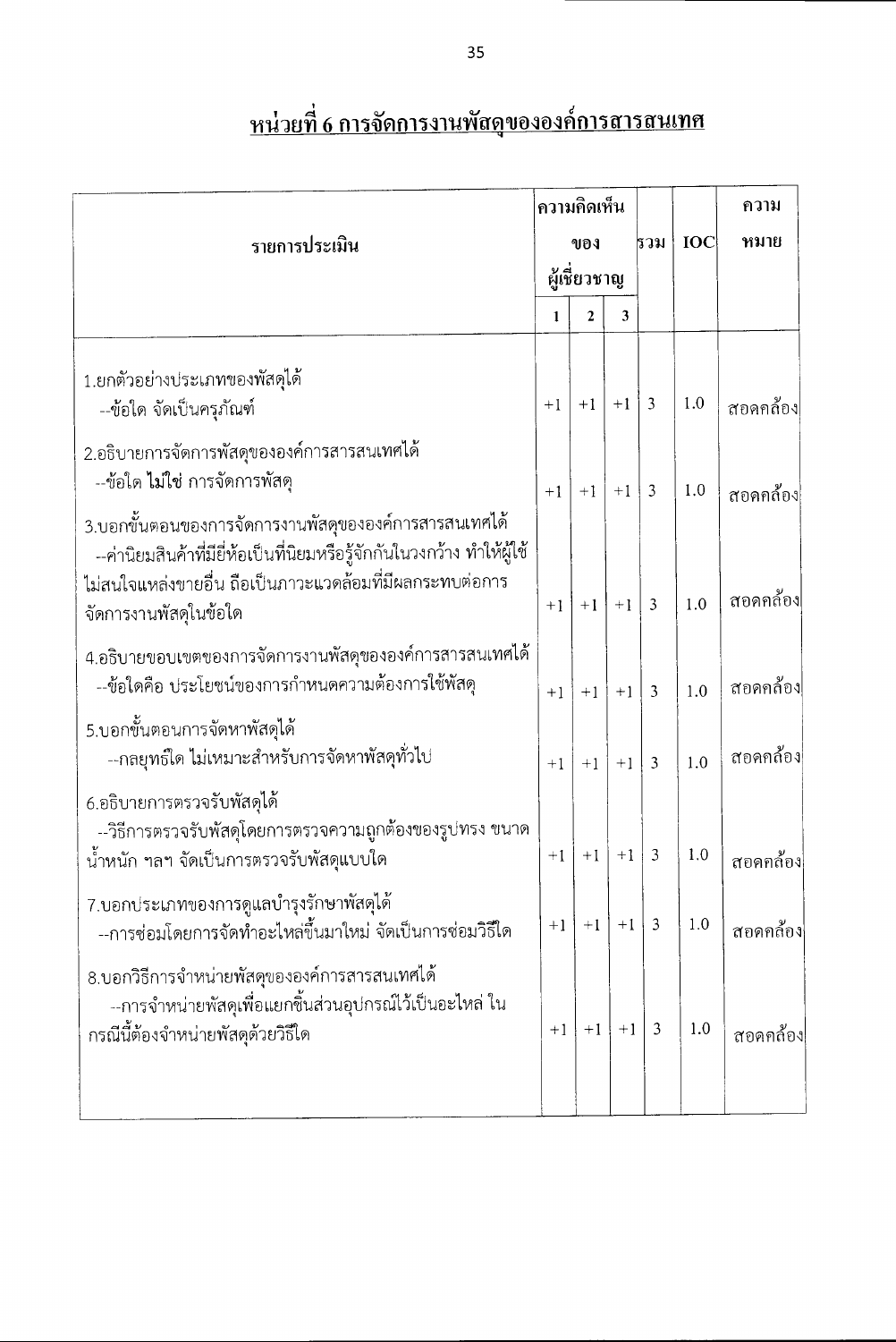|                                                                                                                                                                                                                                | ความคิดเห็น |              |          |                |                   |             |  | ความ |
|--------------------------------------------------------------------------------------------------------------------------------------------------------------------------------------------------------------------------------|-------------|--------------|----------|----------------|-------------------|-------------|--|------|
| รายการประเมิน                                                                                                                                                                                                                  |             | ของ          |          | รวม            | <b>IOC</b>        | หมาย        |  |      |
|                                                                                                                                                                                                                                |             | ผู้เชี่ยวชาญ |          |                |                   |             |  |      |
|                                                                                                                                                                                                                                | 1           | 2            | 3        |                |                   |             |  |      |
| 1. บอกรูปแบบทางกายภาพของอาคารได้<br>--ข้อใด <u>ไม่ใช่รู</u> ปแบบทางกายภาพของอาคาร<br>2. บอกการจัดวางผังการจัดกิจกรรมในองค์การสารสนเทศได้<br>--บริเวณใดในองค์การสารสนเทศที่ควรจัดให้อยู่ก่อนที่จะถึงห้อง                        | $+1$        | $+1$         | $+1$     | $\overline{3}$ | 1.0               | สอดกล้อง    |  |      |
| อ่านหนังสือเฉพาะที่มีผู้ใช้บริการน้อย                                                                                                                                                                                          | $+1$        | $+1$         | $+1$     | $\overline{3}$ | 1.0               | สอดคล้อง    |  |      |
| 3. อธิบายการจัดพื้นที่ภายในอาคารองค์การสารสนเทศได้<br>--ในการกำหนดรูปทรงของโต๊ะอ่านหนังสือสำหรับผู้ใหญ่ใน<br>อาคารองค์การสารสนเทศ ควรเลือกใช้โต๊ะ<br>รูปทรงใด<br>4. บอกการเลือกใช้วัสดุที่ใช้ตกแต่งพื้นอาคารองค์การสารสนเทศได้ | $+1$        | $+1$         | $+1$     | $\overline{3}$ | 1.0               | สอดคล้อง    |  |      |
| --ข้อใด คือ ข้อเสียของการใช้ไม้ปาร์เก้สำหรับปูพื้น                                                                                                                                                                             | $+1$        | $+1$         | $+1$     | $\overline{3}$ | 1.0               | สอดกล้อง    |  |      |
| --สีภายในอาคารสีใด จัดเป็นสีน่าประทับใจ                                                                                                                                                                                        | $-1$        | $+1$         | $\theta$ | $\overline{0}$ | $\theta$          | ไม่สอดคล้อง |  |      |
| 5. บอกการจัดสภาพแวดล้อมของอาคารสารสนเทศด้านอุณหภูมิได้<br>--อุณหภูมิภายในอาคารองค์การสารสนเทศควรมีอุณหภูมิไม่ต่ำ<br>กว่ากืองศาเซนเซียส                                                                                         | $+1$        | $+1$         | $+1$     | $\overline{3}$ | 1.0               | สอดกล้อง    |  |      |
| 6. บอกการออกแบบป้ายในองค์การสารสนเทศได้<br>--ป้ายที่มีลักษณะเป็นรูปโทรศัพท์ จัดเป็นป้ายประเภทใด                                                                                                                                |             | $+1$ +1      |          | $+1$ 3         | $\vert 1.0 \vert$ | สอดคล้อง    |  |      |
| 7. บอกการจัดภูมิทัศน์ประกอบองค์การสารสนเทศได้<br>--การจัดภูมิทัศน์ประกอบอาคารองค์การสารสนเทศ                                                                                                                                   | $+1$        | $+1$         | $+1$     | 3              | 1.0               | สอดกล้อง    |  |      |

# <u>หน่วยที่ 7 การจัดการอาคารสถานที่ขององค์การสารสนเทศ</u>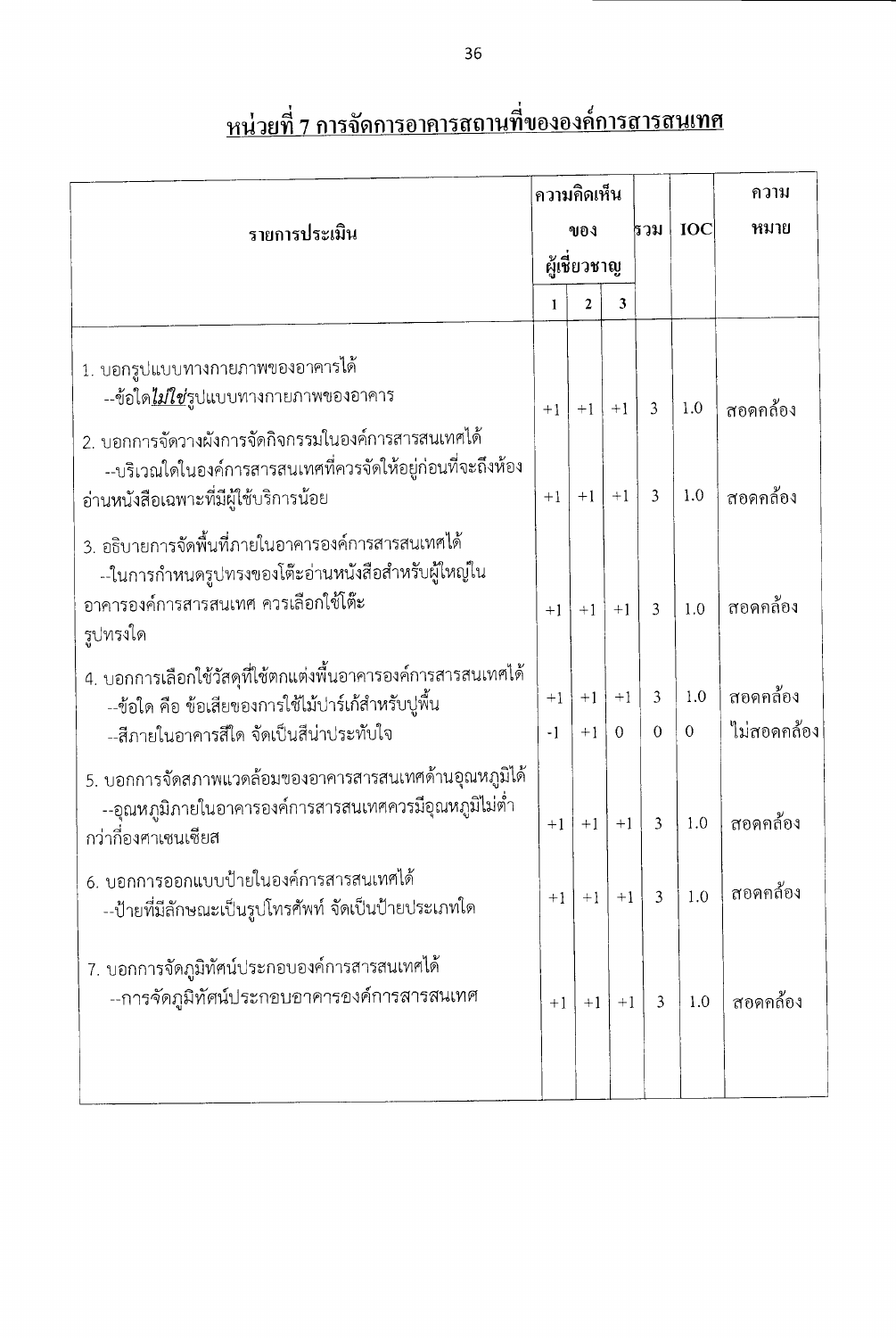|                                                                                                                                                     | ความคิดเห็น<br>ของ |              |      |                |                |             |  | ความ |
|-----------------------------------------------------------------------------------------------------------------------------------------------------|--------------------|--------------|------|----------------|----------------|-------------|--|------|
| รายการประเมิน                                                                                                                                       |                    |              | ธวม  | <b>IOC</b>     | หมาย           |             |  |      |
|                                                                                                                                                     |                    | ผู้เชี่ยวชาญ |      |                |                |             |  |      |
|                                                                                                                                                     | 1                  | $\mathbf{2}$ | 3    |                |                |             |  |      |
| 1. บอกลักษณะสำคัญของงานสำนักงานในองค์การสารสนเทศได้<br>--ข้อใด <u>ไม่ใช่</u> ลักษณะสำคัญของงานสำนักงานในองค์การ                                     |                    |              |      |                |                |             |  |      |
| สารสนเทศ                                                                                                                                            | $+1$               | $+1$         | $+1$ | $\overline{3}$ | 1.0            | สอดคล้อง    |  |      |
| 2. บอกระดับของสำนักงานองค์การสารสนเทศได้<br>--ข้อใด <u>ไม่ใช่</u> งานระดับปฏิบัติการของสำนักงานองค์การสนเทศ                                         | $+1$               | $+1$         | $+1$ | $\mathbf{3}$   | 1.0            | สอดคล้อง    |  |      |
| 3. อธิบายการจัดการสำนักงานขององค์การสารสนเทศได้<br>--งานจัดหาเครื่องมือเครื่องใช้ที่จำเป็นในหน่วยงาน และ<br>ควบคุมดูแลการเบิกจ่ายพัสดุ จัดเป็นงานใด | $+1$               | $+1$         | $+1$ | 3              | 1.0            | สอดคล้อง    |  |      |
| 4. บอกประเภทของสารสนเทศสำนักงานได้<br>--ข้อใด จัดเป็น สารสนเทศสำนักงานภายนอกสำนักงาน                                                                | $+1$               | $+1$         | $+1$ | $\overline{3}$ | 1.0            | สอดคล้อง    |  |      |
| 5. อธิบายการจัดการงานทรัพยากรมนุษย์ของสำนักงานองค์การ<br>สารสนเทศได้<br>--ข้อใดคือการกำหนดลักษณะงานให้เป็นไปตามรายละเอียด                           |                    |              |      |                |                |             |  |      |
| ของตำแหน่ง(Job Description)<br>ข้อใด คือ แผนการเงินเพื่อการจัดหาและการใช้                                                                           | $-1$               | 0            | $+1$ | $\overline{0}$ | $\Omega$       | ไม่สอดคล้อง |  |      |
| ทรัพยากรของสำนักงาน                                                                                                                                 | $+1$               | $+1$         | $+1$ | 3              | 1.0            | สอดคล้อง    |  |      |
| -- ข้อใด คือ หน้าที่ของสำนักงานองค์การสารสนเทศในด้าน<br>การจัดการการเงินขององค์การสารสนเทศ                                                          | $\overline{0}$     | $+1$         | $-1$ | $\overline{0}$ | $\overline{0}$ | ไม่สอดคล้อง |  |      |

### <u>หน่วยที่ 8 การจัดการสำนักงานขององค์การสารสนเทศ</u>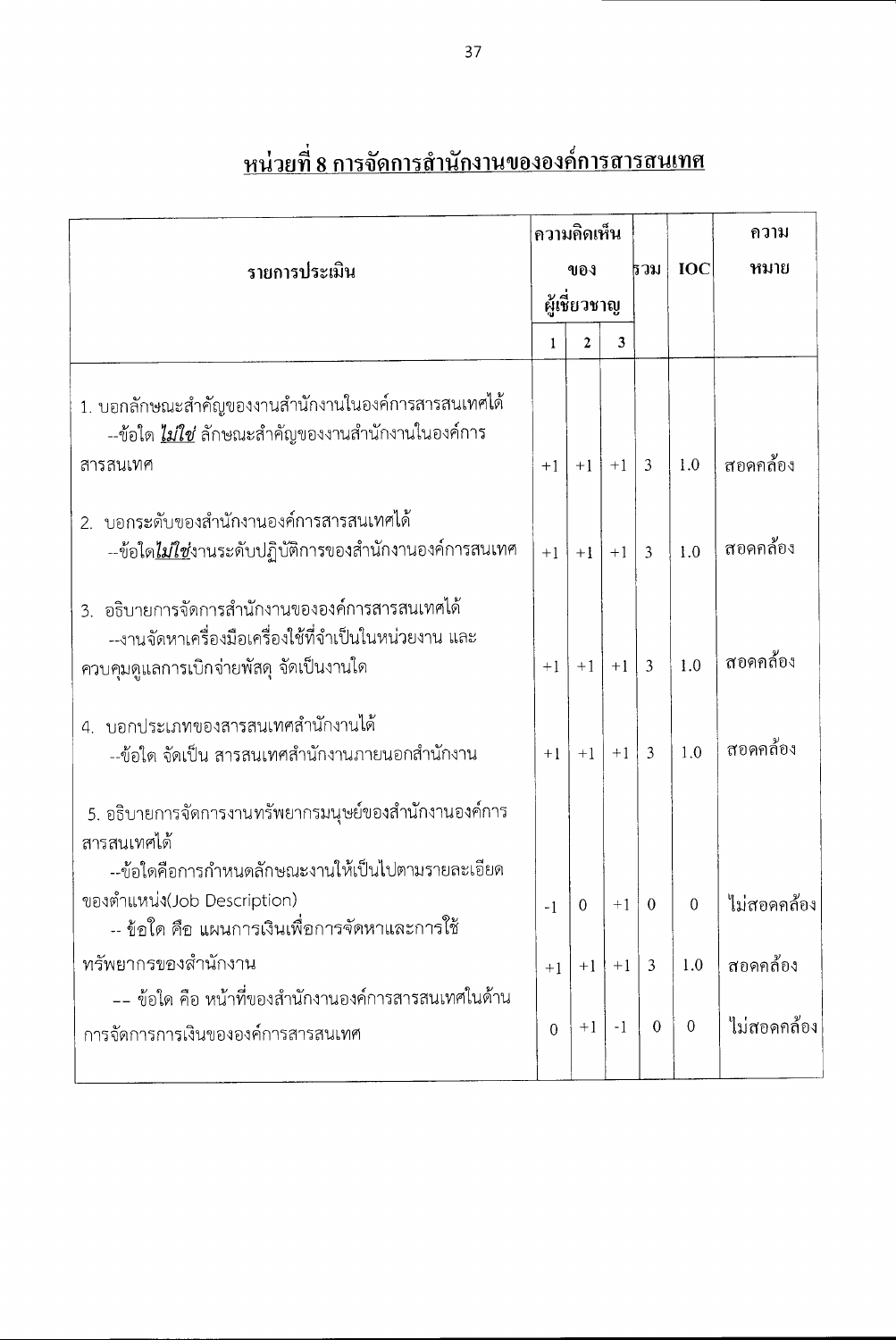ภาคผนวก ข การหาผลสัมฤทธิ์ทางการเรียน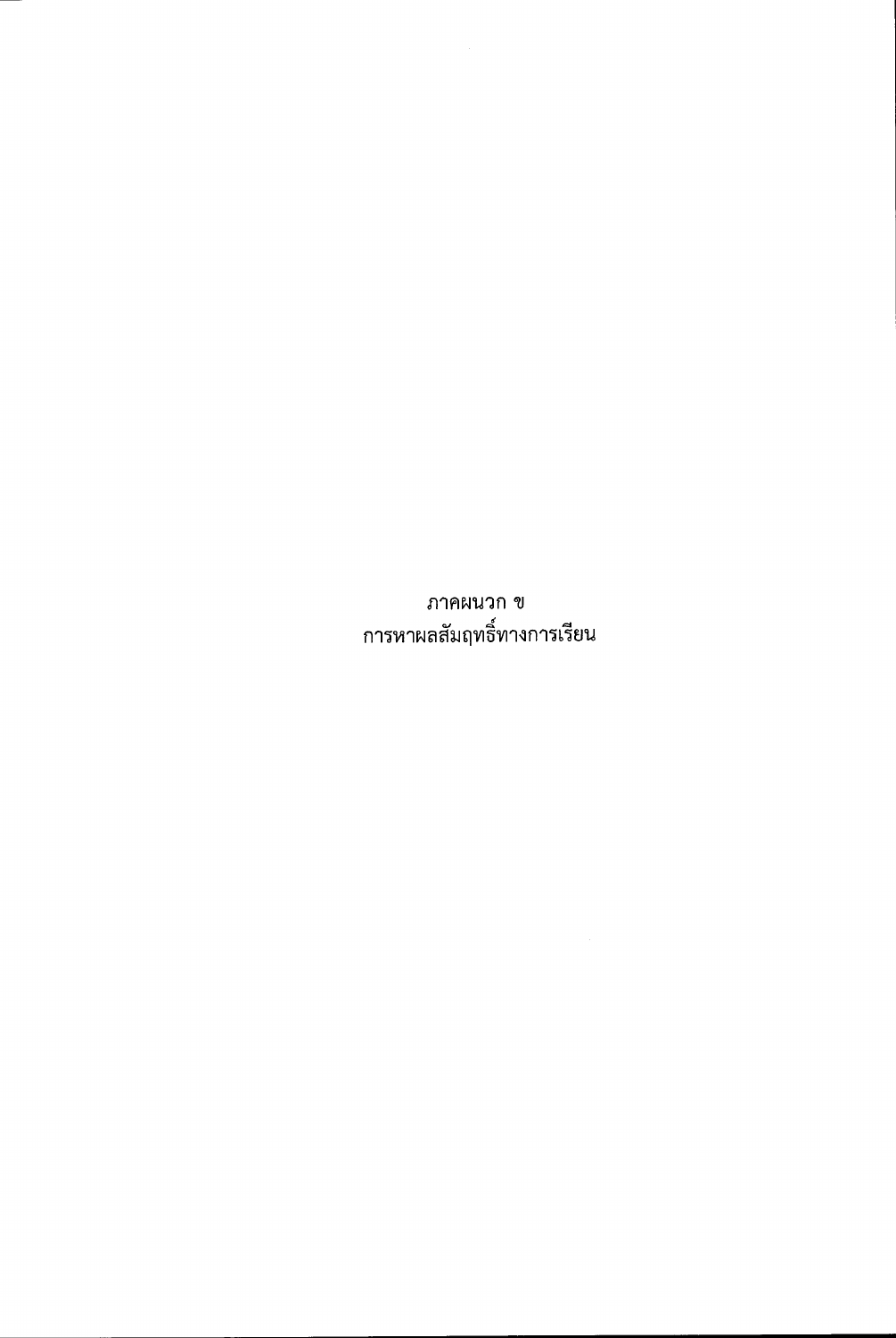| คนที่      | คะแนนก่อนเรียน | คะแนนหลังเรียน          | D     | D <sup>^2</sup> |  |  |  |
|------------|----------------|-------------------------|-------|-----------------|--|--|--|
| 1          | 25             | 50                      | 25    | 625             |  |  |  |
| $\sqrt{2}$ | 24             | 49                      | 25    | 625             |  |  |  |
| 3          | 30             | 55                      | 25    | 625             |  |  |  |
| 4          | 35             | 58                      | 23    | 529             |  |  |  |
| 5          | 24             | 49                      | 25    | 625             |  |  |  |
| 6          | 22             | 47                      | 25    | 625             |  |  |  |
| 7          | 37             | 57                      | 20    | 400             |  |  |  |
| 8          | 20             | 42                      | 22    | 484             |  |  |  |
| 9          | 27             | 52                      | 25    | 625             |  |  |  |
| 10         | 20             | 45                      | 25    | 625             |  |  |  |
| 11         | 15             | 35                      | 20    | 400             |  |  |  |
| 12         | 21             | 46                      | 25    | 625             |  |  |  |
| 13         | 15             | 38                      | 23    | 529             |  |  |  |
| 14         | 34             | 55                      | 21    | 441             |  |  |  |
| 15         | 27             | 52                      | 25    | 625             |  |  |  |
| 16         | 35             | 57                      | 22    | 484             |  |  |  |
| 17         | 32             | 53                      | 21    | 441             |  |  |  |
| 18         | 25             | 50                      | 25    | 625             |  |  |  |
| 19         | 22             | 45                      | 23    | 529             |  |  |  |
| 20         | 24             | 49                      | 25    | 625             |  |  |  |
| 21         | 30             | 55                      | 25    | 625             |  |  |  |
| 22         | 20             | 43                      | 23    | 529             |  |  |  |
| 23         | 21             | 46                      | $25+$ | 625             |  |  |  |
| 24         | 20             | 42                      | 22    | 484             |  |  |  |
| 25         | 15             | 35                      | 20    | 400             |  |  |  |
| 26         | 27             | 52                      | 25    | 625             |  |  |  |
| 27         | 26             | 51                      | 25    | 625             |  |  |  |
| 28         | 20             | 45                      | 25    | 625             |  |  |  |
| 29         | 23             | 48                      | 25    | 625             |  |  |  |
| 30         | 18             | 41                      | 23    | 529             |  |  |  |
| 31         | 27             | 52                      | 25    | 625             |  |  |  |
| 32         | 21             | 44                      | 23    | 529             |  |  |  |
| 33         | 20             | 44                      | 24    | 576             |  |  |  |
| 34         | 24             | 49                      | 25    | 625             |  |  |  |
| 35         | 19             | 41                      | 22    | 484             |  |  |  |
| 36         | 26             | 51                      | 25    | 625             |  |  |  |
| 37         | 39             | 59                      | 20    | 400             |  |  |  |
| 38         | 17             | 40                      | 23    | 529             |  |  |  |
| 39         | 18             | 41                      | 23    | 529             |  |  |  |
| 40         | 26             | 51                      | 25    | 625             |  |  |  |
| 41         | 21             | 46                      | 25    | 625             |  |  |  |
| 42         | 15             | 35                      | 20    | 400             |  |  |  |
| 43         | 21             | 56                      | 35    | 1225            |  |  |  |
| ค่าเฉลี่ย  | 23.91          | 47.70                   |       |                 |  |  |  |
| ค่าร้อยละ  | 39.84          | 79.50                   |       |                 |  |  |  |
| ค่า SD     | 6.06           | 6.37                    |       |                 |  |  |  |
|            |                | ผลรวมค่า D              | 1023  |                 |  |  |  |
|            |                | ผลรวมค่า D^2            |       | 24601           |  |  |  |
|            |                | T<br>$\equiv$           | 62.33 |                 |  |  |  |
|            |                |                         |       |                 |  |  |  |
|            |                | มีนัยสำคัญที่ระดับ 0.01 |       |                 |  |  |  |

### การทดสอบความก้าวหน้าในการเรียน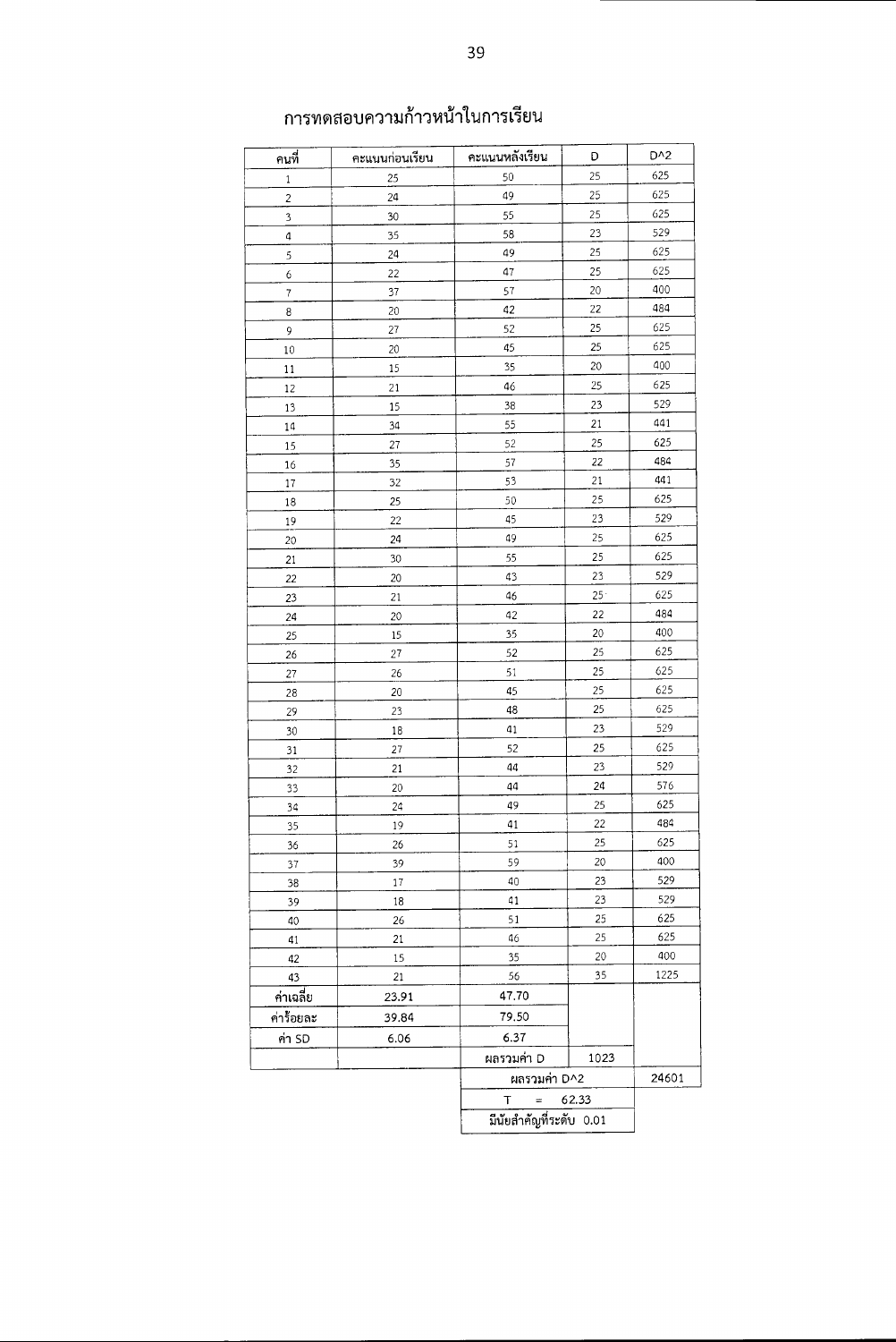ภาคผนวก ค แบบทดสอบก่อนและหลังเรียน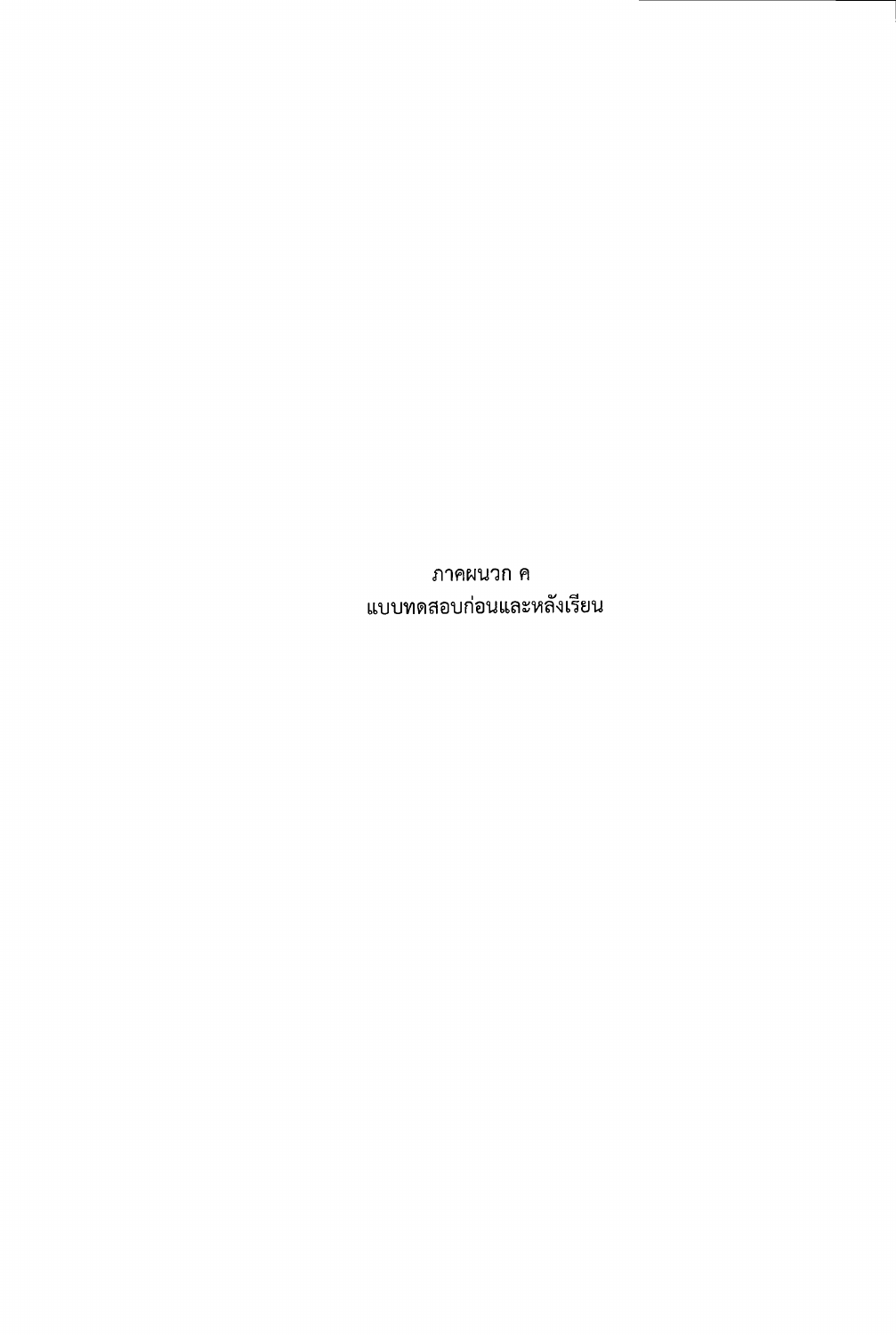

#### แบบทดสลบก่อนเรียนและหลังเรียน รายวิชา การจัดการองค์การสารสนเทศ ( IS 345 ) ึคณะมนุษยศาสตร์และสังคมศาสตร์ สาขาวิชาบรรณารักษศาสตร์และสารสนเทศศาสตร์ มหาวิทยาลัยราชภัฏพิบูลสงคราม

<u>คำชี้แจง</u> 1. จงทำเครื่องหมาย / ลงในกระดาษคำตอบในข้อที่ท่านเห็นว่าถูกต้องที่สุดเพียงข้อเดียว

- 2. ข้อสอบมีทั้งหมด 60 ข้อๆ ละ 1 คะแนน รวมทั้งสิ้น 60 คะแนน
- 3. ใช้เวลาทำข้อสอบทั้งหมด 1 ชั่วโมง 30 นาที

#### 1. องค์การ หมายถึงข้อใด

ก. ศูนย์รวมกลุ่มบุคคลหรือกิจการที่ประกอบกันขึ้นเป็นหน่วยงานเดียวกันเพื่อดำเนินกิจการตามวัตถุประสงค์ ที่กำหบด

- ข. การรวมตัวของบุคคลไม่เกินสองคนเพื่อการดำเนินกิจกรรมร่วมกันอันที่จะบรรลุวัตถุประสงค์ที่กำหนด
- ึค. สิ่งที่มีอยู่ในสังคมหนึ่ง ไม่จำเป็นต้องเป็นบุคคลสองคนขึ้นไป โดยมุ่งเน้นการบรรลุวัตถุประสงค์ที่กำหนดไว้
- กลุ่มบุคคลตั้งแต่สองคนขึ้นไปที่มารวมตัวกัน แต่ไม่มีปฏิสัมพันธ์ต่อกัน  $\mathcal{L}$
- ส่วนประกอบย่อยของหน่วยใหญ่หรือระบบใหญ่ จ.
- 2. ข้อใด ไม่ใช่ ความสำคัญขององค์การ
	- ึก. ช่วยเพิ่มขีดความสามารถในการแข่งขัน
	- ข. ช่วยตอบสนองต่อการแก้ไขปัญหาของมนุษย์
	- ค. ช่วยรองรับการปรับเปลี่ยนองค์การให้สอดคล้องกับสถานการณ์ที่แปรเปลี่ยนไป
	- ึง. ช่วยตอบสนองความต้องการของมนุษย์
	- ช่วยรองรับสถานการณ์ยุคโลกาภิ จ.

3. ข้อใดเป็นองค์การทุติยภูมิ (secondary organization)

- ก. ครอบครัว
- ข. ร้านค้า
- ค. กลุ่ม
- ง สังคม
- จ. ชุมชน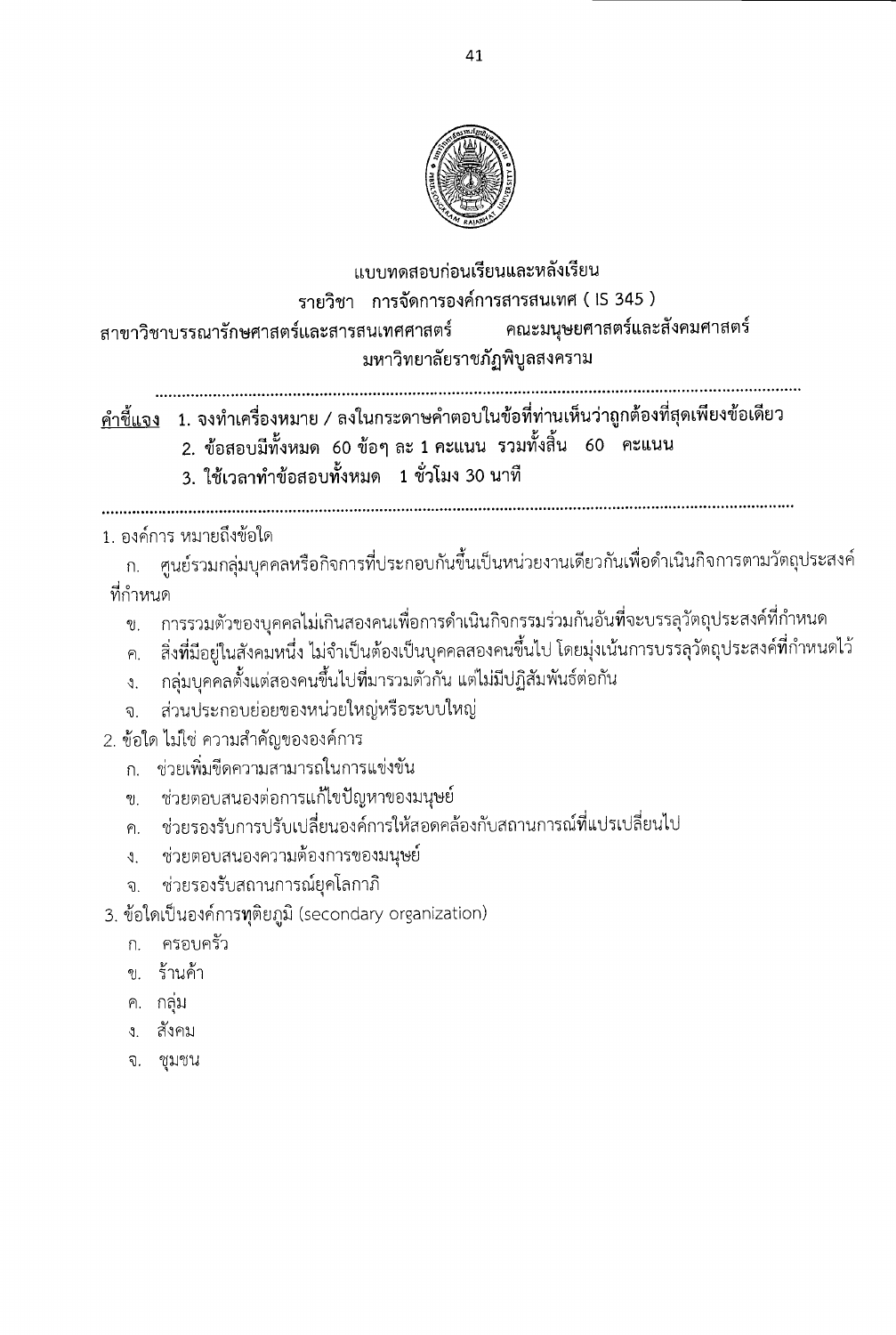- 4. ข้อใด คือประเภทองค์การจำแนกตามเป้าหมายหรือวัตถุประสงค์องค์การ
	- ึก. องค์การทุติยภูมิ
	- ข. องค์การแบบเป็นทางการ
	- ค. องค์การทางการเมือง
	- ง. องค์การบริการ
	- ้จ. องค์การแบบเปิด
- 5. ข้อใด คือประเภทองค์การจำแนกตามความสัมพันธ์กับสภาพแวดล้อม
	- ึก. องค์การทุติยภูมิ
	- ข. องค์การแบบเป็นทางการ
	- ค. องค์การทางการเมือง
	- ง. องค์การบริการ
	- จ. องค์การแบบเปิด
- 6. ข้อใด ไม่ใช่ แนวคิดระบบทั่วไป
	- ก. ระบบกายภาพ
	- ข. ระบบชีววิทยา
	- ค. ระบบมนุษย์และสังคม
	- ง. ระบบจิตวิทยา
	- จ. ระบบตรรกะ
- 7. ข้อใด เป็นปัจจัยนำเข้า ขององค์การในฐานะองค์การระบบเปิดในสภาพแวดล้อม
	- ก. ประสิทธิผล
	- ข ประสิทธิภาพ
	- ค. การเมือง
	- ง. คู่แข่ง
	- จ. วิธีการจัดการ
- 8. ข้อใด ไม่ใช่ ความสำคัญของโครงสร้างขององค์การ
	- ก. เป็นเครื่องมือบรรลุวัตถุประสงค์ขององค์การ
	- ข. เป็นเครื่องมือบริหารองค์การสู่ความได้เปรียบในการแข่งขัน
	- ึค. แสดงให้เห็นถึงตำแหน่งงาน
	- ึง. แสดงให้เห็นระบบเชื่อมโยงการวางแผนและการควบคุม
	- จ. แสดงให้เห็นถึงวงเงินงบประมาณที่องค์การจะได้รับจัดสรร
- 9. การจัดองค์การ มีความสำคัญหลายประการ ยกเว้น ช้อใด
	- ึก. ช่วยตรวจสอบและประเมินผลการปฏิบัติงานของแผนกต่างๆ
	- ข. ช่วยสนับสนุนการจัดองค์การสารสนเทศให้บรรลุตามนโยบายและวัตถุประสงค์
	- ค. ช่วยประหยัดงบประมาณในการจัดองค์การสารสนเทศ
	- ึง. แสดงตำแหน่งงานท ขอบเขตความรับผิดชอบ และอำนาจหน้าที่
	- จ. แสดงตำแหน่งงานเป็นกลุ่มหรือการจัดกลุ่มงาน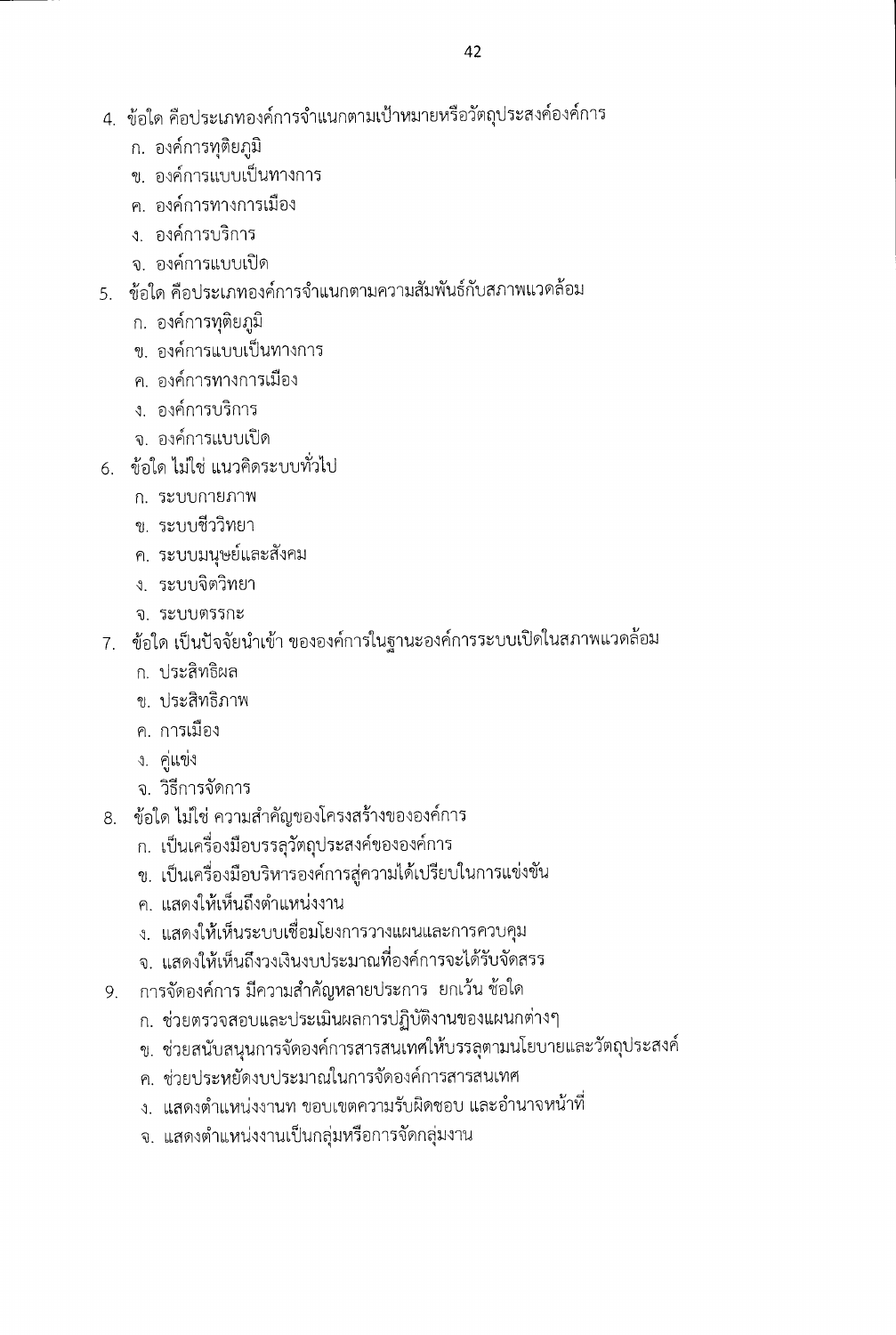- 10. การจัดโครงสร้างองค์การที่เน้นการปล่อยอิสระ กระจายความรับผิดชอบ คือการจัดโครงสร้างแบบใด
	- ึก การจัดโครงสร้างแบบขอบข่ายแคบ
	- ข การจัดโครงสร้างแบบขอบข่ายกว้าง
	- ค. การจัดโครงสร้างแบบผสม
	- ึง การจัดโครงสร้างแบบเมทริกซ์
	- จ การจัดโครงสร้างแนวนอน
- 11. ข้อใด ไม่ใช่ ปัจจัยสภาพแวดล้อมของงานภายนอกองค์การ
	- ก. คู่แข่ง
	- ข. ลูกค้า
	- ค. ผู้ป้อนวัตถุดิบ
	- ง. สังคม
	- ้จ. ผู้ควบคุม
- 12. ข้อใดคือ ขั้นตอนแรกของกระบวนการวางรูปองค์การ
	- ก. การศึกษาปัญหาองค์การ
	- ข. การวิเคราะห์สาเหตุของปัญหาองค์การ
	- ้ค. การกำหนดทางเลือกเพื่อแก้ไขปัญหา
	- ึง. การเก็บรวบรวมข้อมูล
	- จ. การตัดสินใจปรับโครงสร้างและกระบวนการดำเนินงาน
- 13. หากในองค์การพบว่ามีปัญหาภายในองค์การ ได้แก่ ปัญหาพฤติกรรมบกพร่อง ควรปรับปรุงองค์การอย่างไร
	- ก. ปรับปรุงองค์การใหม่ (reorganization)
	- ข. ปรับโครงสร้างองค์การใหม่ (restructuring)
	- ค. พัฒนาองค์การ (organization development)
	- ง. สร้างองค์การใหม่ให้มีสมรรถนะสูงขึ้น (organization renewal)
	- จ. ยุบหรือปิดองค์การ (close organization)
- 14. การรวมงานหรือกิจกรรมที่เหมือนกันไว้ในกลุ่มเดียวกันภายใต้ความเชี่ยวชาญเฉพาะด้าน เป็นการปรับปรุง องค์การแบบใด
	- ก. ปรับปรุงองค์การใหม่ (reorganization)
	- ข. ปรับโครงสร้างองค์การใหม่ (restructuring)
	- ค. พัฒนาองค์การ (organization development)
	- ึง. สร้างองค์การใหม่ให้มีสมรรถนะสูงขึ้น (organization renewal)
	- จ. ยุบหรือปิดองค์การ (close organization)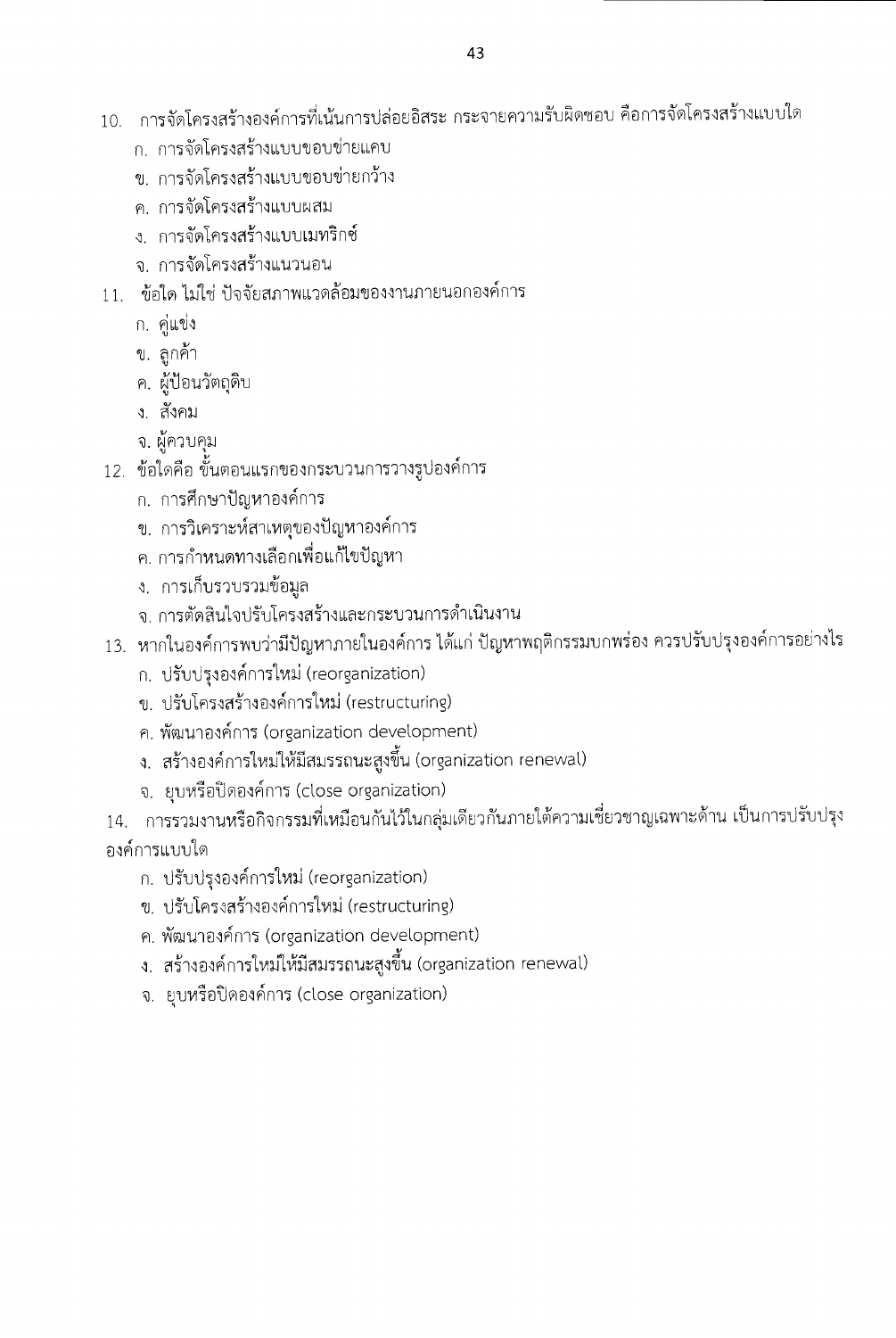- 15. ข้อใด ไม่ใช่ ความหมายขององค์การสารสนเทศ
	- ก. ตัวกลางเชื่อมโยงและนำส่งสารสนเทศให้แก่ผู้ใช้
	- ข. เป็นหน่วยงานบริการที่มุ่งให้ผู้ใช้สามารถค้นหาและเข้าถึงสารสนเทศด้วยตนเอง
	- ค. ตัวกลางที่เชื่อมโยงระหว่างผู้ใช้กับสารสนเทศ
	- ง. รับผิดชอบงานบริการสารสนเทศในระดับวิชาชีพ
	- ึจ. มีงานหลักด้านโครงสร้างพื้นฐานด้านเทคโนโลยีสารสนเทศ
- 16. ข้อใด ไม่ใช่ ปัจจัยที่มีผลต่อการจัดองค์การสารสนเทศ
	- ก. สังคม
	- ข. ผู้มีส่วนได้ส่วนเสีย
	- ค. เศรษฐกิจ
	- ึง. เทคโนโลยีสารสนเทศ
	- จ. ความสามรถของผู้ให้บริการ
- 17. กรอบความคิดหรือขอบข่ายหรือแนวปฏิบัติที่องค์การหรือผู้มีอำนาจได้กำหนดขึ้นอย่างกว้างๆ เรียกว่า
	- ก. แผน
	- ข. แผนงาน
	- ค. โครงการ
	- ง. กิจกรรม
	- จ. นโยบาย
- 18. นโยบายในการพัฒนาบุคลากร ถ้าจำแนกนโยบายตามลักษณะการเกิด จัดเป็น
	- ึก, นโยบายภายนอก
	- ข. นโยบายภานใน
	- ี ค. นโยบายขั้นพื้นฐาน
	- ง. นโยบายทั่วไป
	- จ. นโยบายเฉพาะแผนกงาน
- 19. กระบวนการกำหนดนโยบายขั้นตอนใด เป็นกระบวนการนำข้อมูลที่ได้วิเคราะห์แล้วมายกร่างนโยบาย เบื้องต้น
	- ึก. ขั้นตอนการวิเคราะห์ข้อมูลและสภาพแวดล้อม
	- ข. ขั้นตอนการกำหนดและพัฒนานโยบาย
	- ึค. ขั้นตอนการประกาศใช้และดำเนินตามนโยบาย
	- ง. ขั้นตอนการประเมินนโยบาย
	- ึจ. ขั้นตอนการรายงานผลการดำเนินตามนโยบาย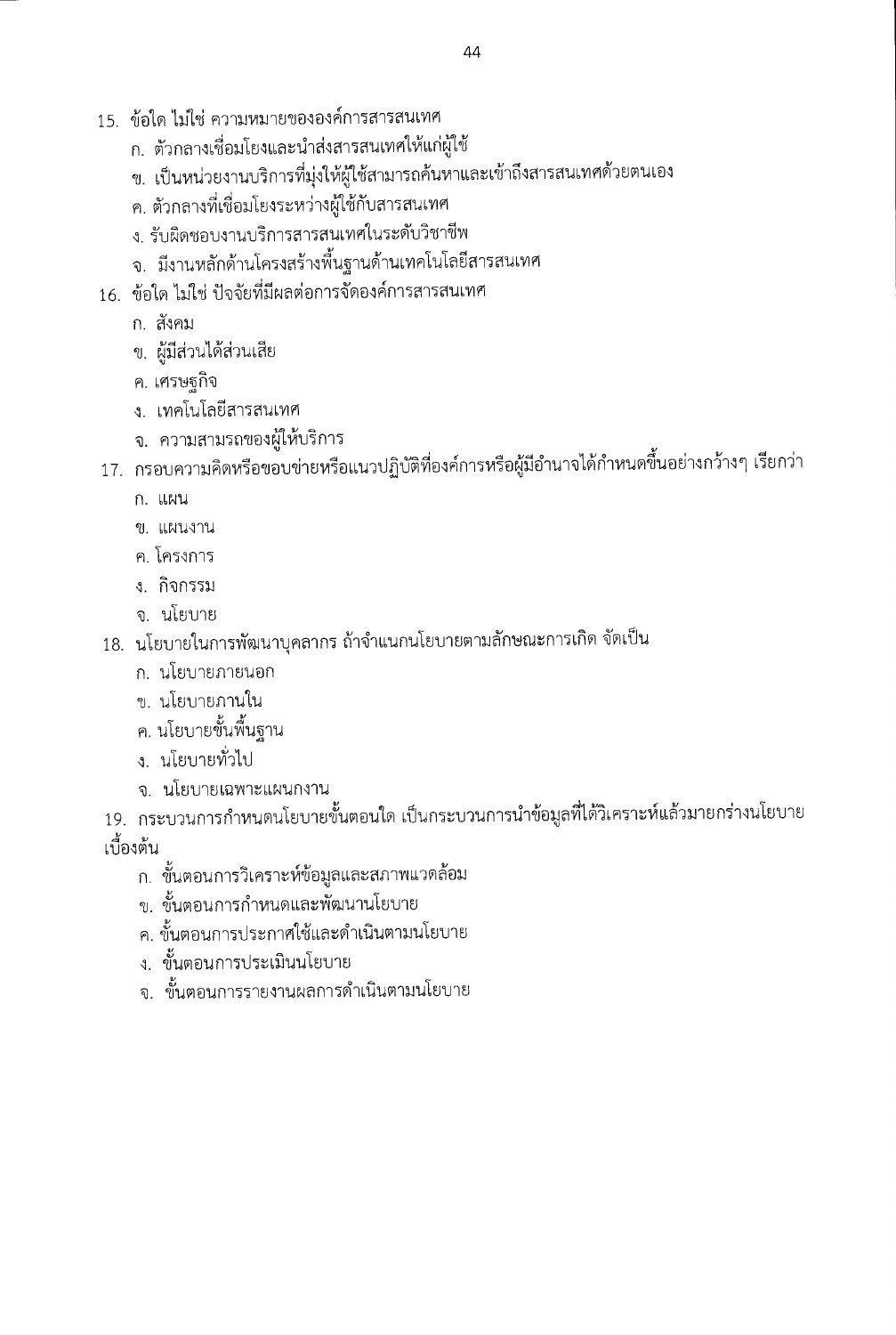- ก แผบ
- ข. แผนงาน
- ค. โครงการ
- ง. กิจกรรม
- จ. นโยบาย
- 21. แผนระดับต้นที่สนับสนุนความสำเร็จของแผนกลวิธี ซึ่งรับผิดชอบโดยผู้บริหารระดับต้น เรียกว่า
	- ก. แผนปฏิบัติการ
	- ข. แผนกลยุทธ์
	- ค. แผนยุทธศาสตร์
	- ง. แผนยุทธวิธี
	- ิจ. แผนระยะสั้น
- 22. ข้อใดจัดเป็นโอกาส ในการวิเคราะห์สภาพแวดล้อมขององค์การสารสนเทศ (SWOT analysis)
	- ก. มีผู้ใช้มากขึ้นตามลำดับ
	- ข. มีผู้ใช้อีกจำนวนหนึ่งที่ยังไม่มีทักษะที่จำเป็นในการเข้าถึงทรัพยากรสารสนเทศ
	- ค. มีหนังสือภาษาไทยค่อนข้างน้อย
	- ง. มีสารสนเทศทางวิชาการที่มีคุณภาพและเผยแพร่ในระบบเปิดมากขึ้น
	- จ. ฐานข้อมูลภาษาอังกฤษมีราคาสูงขึ้นอย่างมาทุกปี
- 23. องค์ประกอบของแผนในส่วนใดที่ให้ข้อมูล เกี่ยวกับ สถานภาพและสภาพแวดล้อมของงานในแผน ที่จะ ดำเนินการทั้งในปัจจุบันและที่ผ่านมา
	- ึก. ชื่อแผน
	- ข. ชื่อผู้รับผิดชอบและผู้อนุมัติ
	- ค. สถานภาพและปัญหา
	- ง. แนวทางและมาตรการ
	- ิจ. ผลที่คาดว่าจะได้รับ
- 24. ข้อใด ไม่ใช่ ความหมายของการจัดองค์การ
	- ก. เป็นภาระงานของผู้บริหารต้องปฏิบัติ หลังจากที่ได้มีการวางแผนแล้ว
	- ข. เป็นหน้าที่ที่ผู้บริหารต้องดำเนินการต่อจากการวางแผน
	- ค. เป็นกระบวนการที่ผู้บริหารใช้ในการกำหนดโครงสร้างความสัมพันธ์ของงาน
	- ง. เป็นการจัดระเบียบบกิจกรรมให้เป็นกลุ่ม
	- ึจ เป็นการจัดระบบทรัพยากรในองค์การ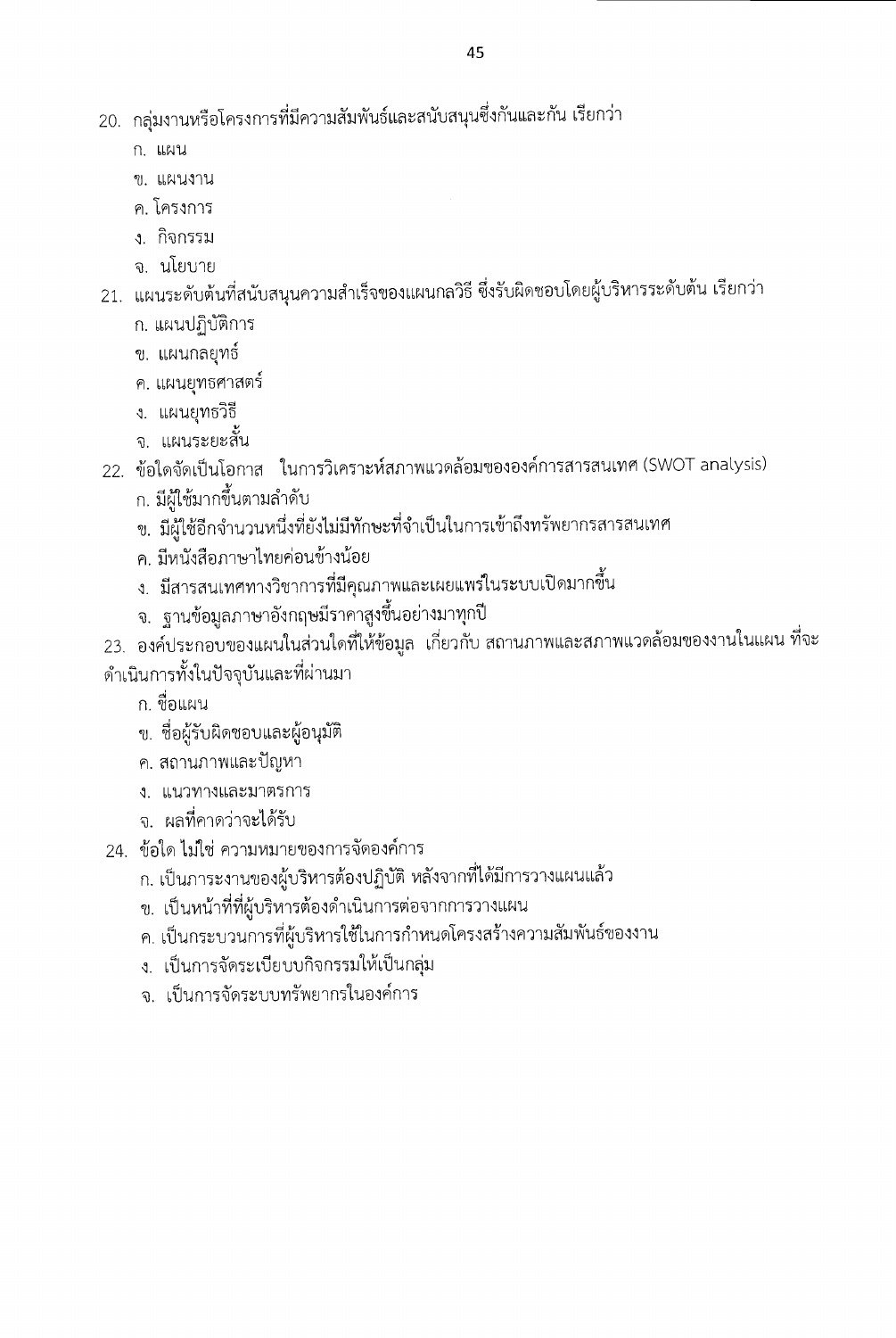- 25. ข้อใด ไม่ใช่ ความสำคัญของการจัดองค์การ
	- n. ช่วยสนับสนุนองค์การให้บรรลุตามนโยบายและวัตถุประสงค์
	- ึ ข. ช่วยในการแบ่งงานหรือจัดกลุ่มงาน
	- ค. ช่วยในการตรวจสอบงาน
	- ง. ช่วยในการประเมินผลการปฏิบัติงานแผนกต่างๆ
	- จ. ช่วยในการประหยัดงบประมาณขององค์การ
- 26. ปัจจัยที่ข้อใด ไม่เกี่ยวข้อง กับการจัดองค์การสารสนเทศ
	- ก. กลยุทธ์ขององค์การ
	- ข. สภาพแวดล้อมขององค์การ
	- ิ ค. เทคโนโลยีสารสนเทศ
	- ง. ขนาดขององค์การสารสนเทศ
	- ิจ. นโยบายขององค์การสารสนเทศ
- 27. ช่วงการควบคุม
	- n. การกำหนดความรับผิดชอบของบุคลากร
	- ข. การกำหนดจำนวนผู้ใต้บังคับบัญชาที่ขึ้นตรงต่อผู้บริหารแต่ละคน
	- n-15n5rAnugnlidtun-15kScilk11)1'nrAn11,214n1
	- ึง. การกำหนดลำดับชั้นในการบังคับบัญชาในองค์การ
	- ่ จ. การสื่อสารตามลำดับขั้นการบังคับบัญชาในองค์การ
- 28. ข้อใด คือ ข้อดี ของการกำหนดช่วงการควบคุมแบบใดที่สามารถจะติดตามงานได้อย่างใกล้ชิดและทั่วถึง
	- n. ช่วงการควบคุมในองค์การแบบแนวราบ
	- ข. ช่วงการควบคุมในองค์การแบบแนวสูง
	- ี ค. ช่วงการควบคุมในองค์การแบบเมทริกซ์
	- ง. ช่วงการควบคุมในองค์การแบบผสม
	- ่ จ. ช่วงการควบคุมในองค์การแบบประสาน
- 29. กระบวนการกระจายอำนาจหน้าที่ให้ผู้บริหารระดับล่างสามารถตัดสินใจได้ในระดับหนึ่ง หมายถึงข้อใด
	- n.
	- ๆ การประสานงาน
	- ค. การมอบหมายอำนาจหน้าที่
	- ง. ช่วงการควบคุม
	- จ. สายการบังคับบัญชา
- 30. การแบ่งโครงสร้างองค์การตามเนื้อหาวิชา หมายถึงข้อใด
	- ก. ห้องสมุดคณะนิติศาสตร์ ห้องสมุดคณะครุศาสตร์
	- ข. ห้องสมุดศูนย์วิทยพัฒนาจังหวัดสุโขทัย ยะลา ลำปาง
	- ค. สื่อโสตทัศน์ สิ่งพิมพ์รัฐบาล สิ่งพิมพ์ต่อเนื่อง
	- ง. เด็กและเยาวชน ผู้บกพร่องทางการได้ยิน ผู้พิการทางสายตา
	- . นักศึกษาระดับปริญญาตริและบัณฑิตศึกษา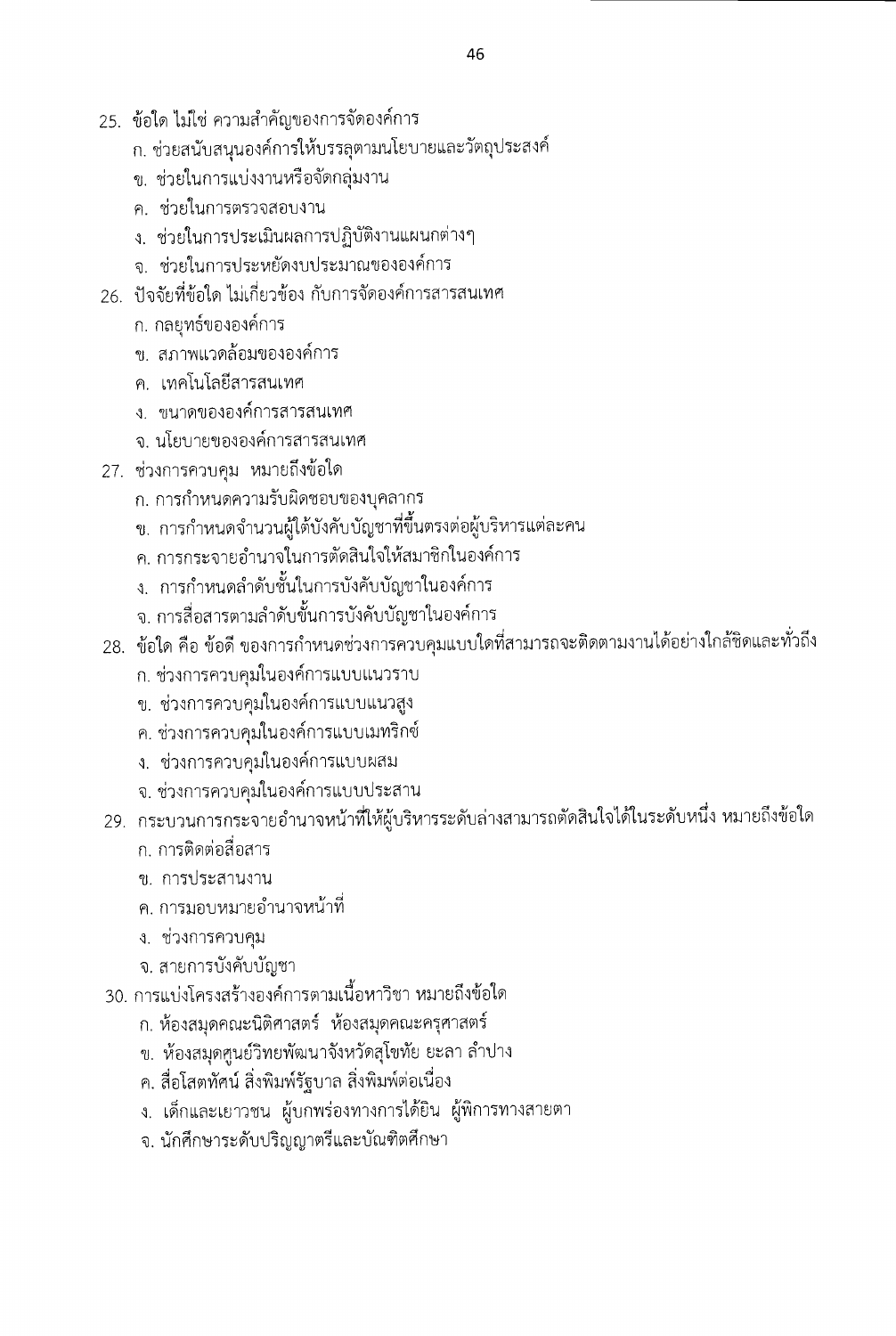31. การแบ่งโครงสร้างแบบใดที่มี ข้อดี คือ สามารถนำบุคลากรที่มีความรู้ความสามารถเฉพาะด้านมาช่วยงาน ก่อให้เกิดประสิทธิภาพในการทำงาน และลดค่าใช้จ่ายในการจ้างผู้เชี่ยวชาญเฉพาะทาง

- ก. การแบ่งโครงสร้างตามพื้นที่
- ข. การแบ่งโครงสร้างตามกลุ่มผู้ใช้บริการ
- ค. การแบ่งโครงสร้างตามเนื้อหาวิชา
- ง. การแบ่งโครงสร้างแบบผสม
- ึจ. การแบ่งโครงสร้างแบบเมทริกซ์
- 32. ในการจัดการองค์การสารสนเทศ ท่านคิดว่าทรัพยากรใดเป็นทรัพยากรที่มีคุณค่าที่สุด
	- ึก. เทคโนโลยี
	- ข. เครื่องจักร
	- ค. วัตถุดิบ
	- ง. เงินทุน
	- จ. มนุษย์
- 33. ข้อใด จัดเป็นขั้นตอนแรก ของกระบวนการจัดการทรัพยากรมนุษย์
	- ึก. การสรรหาทรัพยากรมนุษย์
	- ข. การเลือกสรรทรัพยากรมนุษย์
	- ค. การวางแผนทรัพยากรมนุษย์
	- ง. การจัดโครงสร้างเงินเดือน
	- ิจ. การสัมภาษณ์เพื่อหาข้อเท็จจริง
- 34. การกำหนดเป้าหมายในการสรรหาทรัพยากรมนุษย์ จัดเป็นกระบวนการในขั้นใด
	- ึก. การพัฒนากลยุทธ์การสรรหาทรัพยากรมนุษย์
	- ึข. การเลือกสรรทรัพยากรมนุษย์
	- ค. การวางแผนทรัพยากรมนุษย์
	- ง. การประเมินผลการสรรหาทรัพยากรมนุษย์
	- จ. การโฆษณาการรับสมัคร
- 35. การบรรจุบุคลากรหลังจากที่ตัดสินเลือกบุคคลใหม่ที่ต้องการแล้ว ขั้นต่อไปคือ
	- ึก. การแนะนำตัวเข้าทำงาน
	- ข. การสัมภาษณ์
	- ค. การตรวจสุขภาพ
	- ง. การสอบประวัติ
	- จ. การปฐมนิเทศ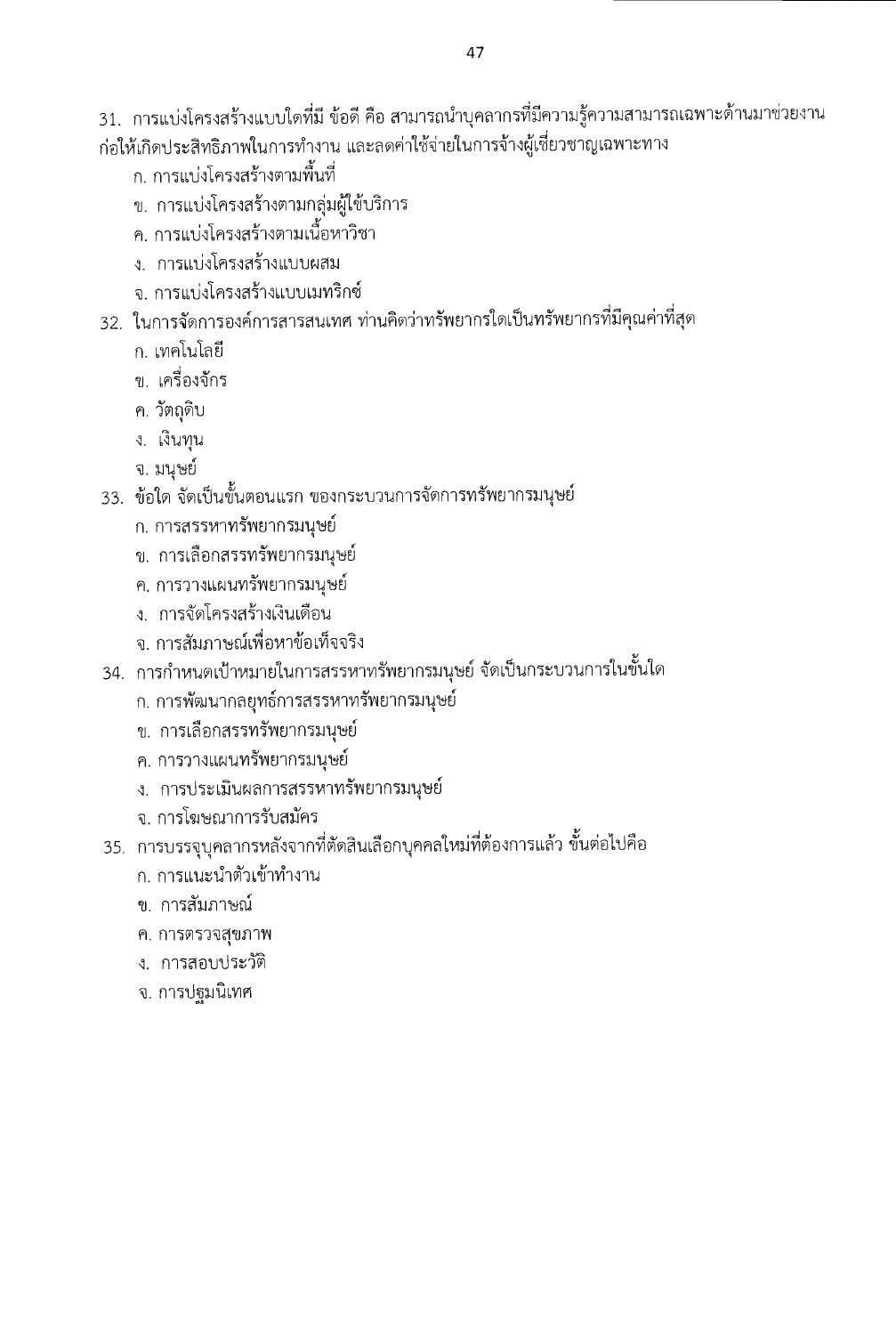- 36. ข้อใด ไม่ใช่ ประโยชน์ของการประเมินผลการปฏิบัติงาน
	- ก. เป็นข้อมูลในการทำแผนพัฒนาทรัพยากรมนุษย์
	- ข. เป็นข้อมูลในการมอบหมายงาน
	- ค. เป็นข้อมูลในการวางแผนทรัพยากรมนุษย์
	- ึง. เป็นข้อมูลในการจัดโครงสร้างองค์การ
	- จ. เป็นข้อมูลในการพัฒนาระบบงาน

37. งบประมาณแบบใด ที่มี ข้อเสีย คือ หากจัดทำงบประมาณไม่ครอบคลุมทุกรายการที่จำเป็น อาจส่งผลให้งาน ไม่บรรลุเป้าหมาย

- ก. งบประมาณแบบแสดงรายการ
- ข. งบประมาณแบบสูตรสำเร็จ
- ค. งบประมาณแบบแสดงแผนงาน
- ง. งบประมาณแบบแสดงแผนงานโครงการ
- จ. งบประมาณแบบมุ่งเน้นผลงาน
- 38. ข้อใด คือ การแบ่งประเภทของงบประมาณตามความยืดหยุ่นของกิจกรรม
	- ก. งบประมาณขาดดุล
	- ข. งบประมาณผันแปร
	- ค. งบประมาณตามแผนระยะยาว
	- ง. งบประมาณการลงทุน
	- จ. งบประมาณขาดดุล
- 39. ค่านำส่งสารสนเทศให้แก่ผู้ใช้ตามความต้องการ จัดเป็น
	- ึก. งบประมาณที่องค์การต้นสังกัดจัดสรรให้
	- ข. งบประมาณเงินผลประโยชน์จากดอกผลกองทุนที่จัดตั้ง
	- ค. งบประมาณเงินรายได้ที่องค์การสารสนเทศจัดหาเอง
	- ง งบประมาณเงินบริจาค
	- จ. งบประมาณแผ่นดิน
- 40. การพิจารณาคำของบประมาณจากหน่วยงานต่างๆ ที่ได้เสนอไว้แล้ว จัดเป็นขั้นตอนใด
	- ึก. การจัดทำแผนงบประมาณ
	- ข. การจัดสรรงบประมาณ
	- ค. การใช้จ่ายและการทำรายงานการใช้จ่ายงบประมาณ
	- ง. การติดตามประเมินผลการใช้จ่ายงบประมาณ
	- จ. การขออนุมัติงบประมาณ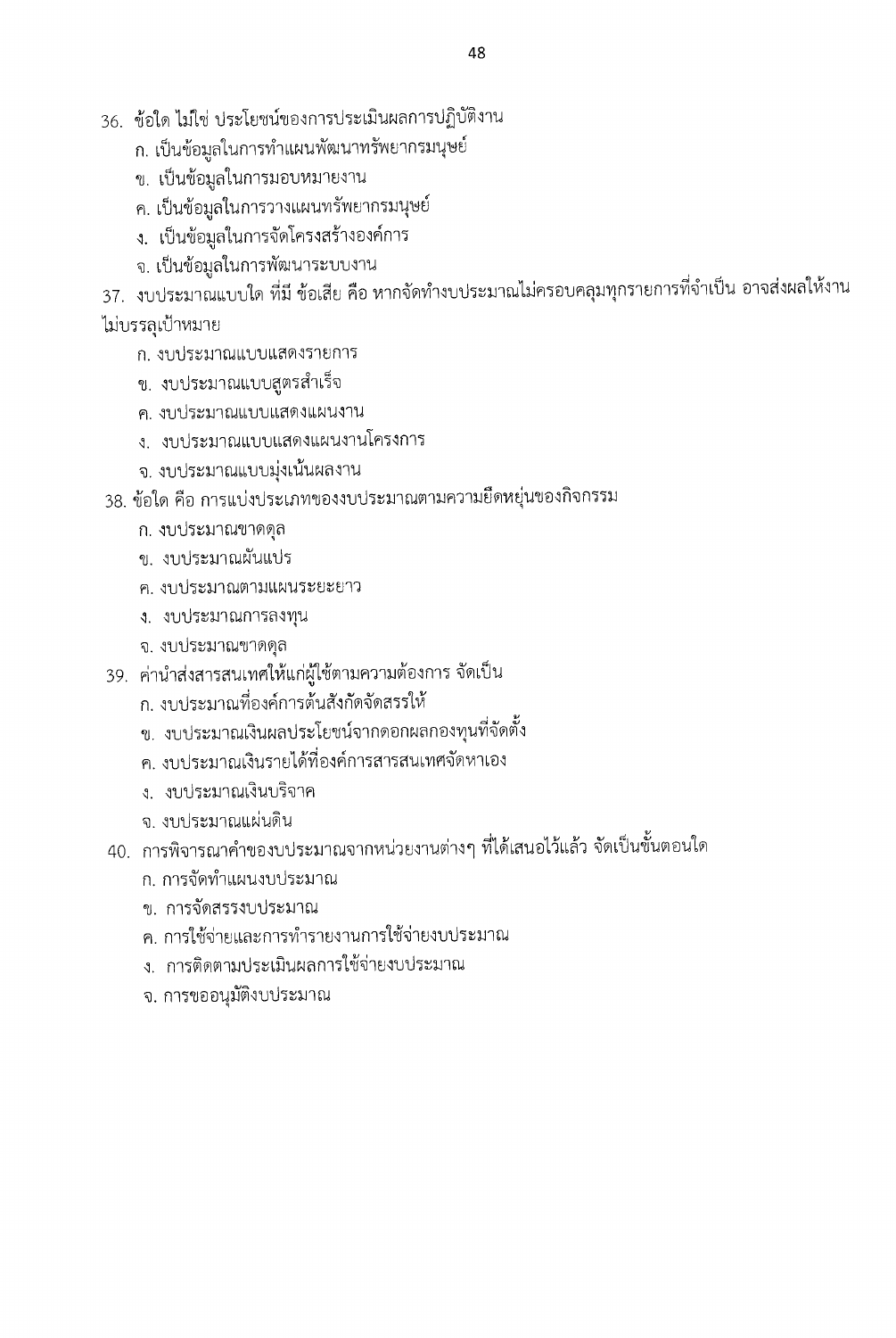- 41. ข้อใด ไม่ใช่ กระบวนการงบประมาณขององค์การสารสนเทศทั้งภาครัฐและภาคเอกชน
	- ก. การจัดทำแผนงบประมาณ
	- ๆ การจัดสรรงบประมาณ
	- ค. การใช้จ่ายและการทำรายงานการใช้จ่ายงบประมาณ
	- ง. การติดตามประเมินผลการใช้จ่ายงบประมาณ
	- จ. การแบ่งประเภทของบประมาณออกเป็นหมวดหมู่ตามลักษณะต่างๆ
- 42. ข้อใด ไม่ใช่ การจัดทำรายงานการใช้จ่ายงบประมาณ
	- ก. รายงานการใช้จ่ายงบประมาณเป็นแหล่งข้อมูลในการวางแผนทรัพยากรการเงินในอนาคต
	- ข. รายงานการใช้จ่ายงบประมาณเป็นบทความตีพิมพ์ในวารสารวิชาการของหน่วยงานต้นสังกัด
	- ค. รายงานการใช้จ่ายงบประมาณต้องมีความเป็นมาตรฐานตามรูปแบบที่กำหนด
	- ง. รายงานการใช้จ่ายงบประมาณเป็นเครื่องมือควบคุมการดำเนินงานใช้จ่ายงบประมาณ
	- จ. รายงานการใช้จ่ายงบประมาณต้องมีความสม่ำเสมอในการนำเสนอตามช่วงเวลาที่กำหนด
- 43. ข้อใด จัดเป็นครุภัณฑ์
	- ึก. ชั้นวางหนังสือราคาชุดละ 4,950 บาท
	- ข. เครื่องเย็บกระดาษ ราคาเครื่องละ 5,000 บาท
	- ึค. โปรแกรมคอมพิวเตอร์ ราคาชุดละ 19,000 บาท
	- ง. รถเข็นหนังสือ ราคาคันละ 20,050 บาท
	- จ. เครื่องตอกเลข ราคาเครื่องละ 5,000 บาท
- 44. ข้อใด ไม่ใช่ การจัดการพัสดุ
	- ก. การควบคุม
	- ข. การจำหน่ายพัสดุ
	- ี ค. การบำรุงรักษาพัสดุ
	- ง. การตรวจรับพัสดุ
	- จ. การแจกจ่ายพัสดุ

45. ค่านิยมสินค้าที่มียี่ห้อเป็นที่นิยมหรือรู้จักกันในวงกว้าง ทำให้ผู้ใช้ไม่สนใจแหล่งขายอื่น ถือเป็นภาวะแวดล้อม ที่มีผลกระทบต่อการจัดการงานพัสดุในข้อใด

- ก. นโยบายด้านการจัดการงานพัสดุ
- ข. ระเบียบและวิธีปฏิบัติที่เกี่ยวข้องกับการจัดการงานพัสดุ
- ค. วัฒนธรรมที่เกี่ยวข้องกับการจัดการงานพัสดุ
- ง. ทรัพยากรเพื่อการจัดการงานพัสดุ
- จ. ภาวะแวดล้อมทางเศรษฐกิจของประเทศ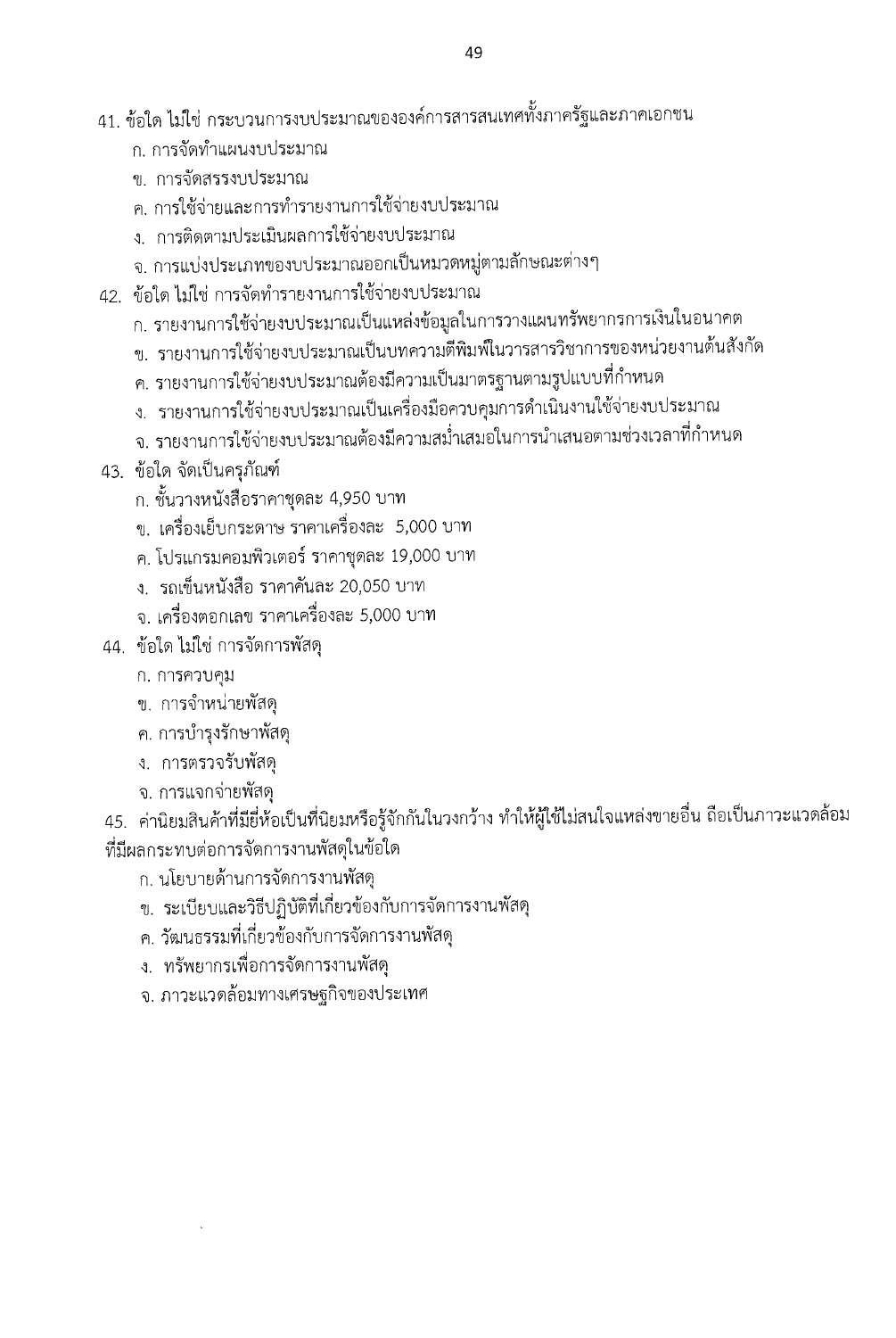- 46. ข้อใดคือ ประโยชน์ของการกำหนดความต้องการใช้พัสดุ
	- ก. การวางแผนการผลิต
	- ข. การวางแผนการเก็บรักษา
	- ค. การวางแผนสำรองพัสดุคงคลัง
	- ง. การวางแผนการจัดสรรงบประมาณ
	- จ การวางแผนการจัดหา
- 47. กลยุทธ์ใด ไม่เหมาะสำหรับการจัดหาพัสดุทั่วไป
	- ึก. จัดหาเมื่อคาดว่าราคาจะสูง
	- ข. จัดหาล่วงหน้า
	- ค. จัดหาเมื่อพัสดุหมด
	- ง. จัดหาเมื่อต้องการใช้
	- ึจ. จัดหาเมื่อคาดว่าพัสดุจะขาดแคลน
- 48. วิธีการตรวจรับพัสดุโดยการตรวจความถูกต้องของรูปทรง ขนาด น้ำหนัก ฯลฯ จัดเป็นการตรวจรับพัสดุ แบบใด
	- ก. การตรวจพินิจ
	- ข. การตรวจทดลองสมรรถนะการทำงาน
	- ค. การตรวจคุณภาพของพัสดุ
	- ง. การตรวจนับแบบสุ่มตัวอย่าง
	- จ. การตรวจนับแบบหมุนเวียน
- 49. การซ่อมโดยการจัดทำอะไหล่ขึ้นมาใหม่ จัดเป็นการซ่อมวิธีใด
	- ก. การซ่อมแซม
	- ข. การซ่อมสร้าง
	- ค. การซ่อมใหญ่
	- ง. การดัดแปลง
	- จ. การยุบรวม
- 50. การจำหน่ายพัสดุเพื่อแยกชิ้นส่วนอุปกรณ์ไว้เป็นอะไหล่ ในกรณีนี้ต้องจำหน่ายพัสดุด้วยวิธีใด
	- ก. การขาย
	- ข. การโอน
	- ิ ค. การแลกเปลี่ยน
	- ง. การแปรสภาพ
	- จ. การบริจาค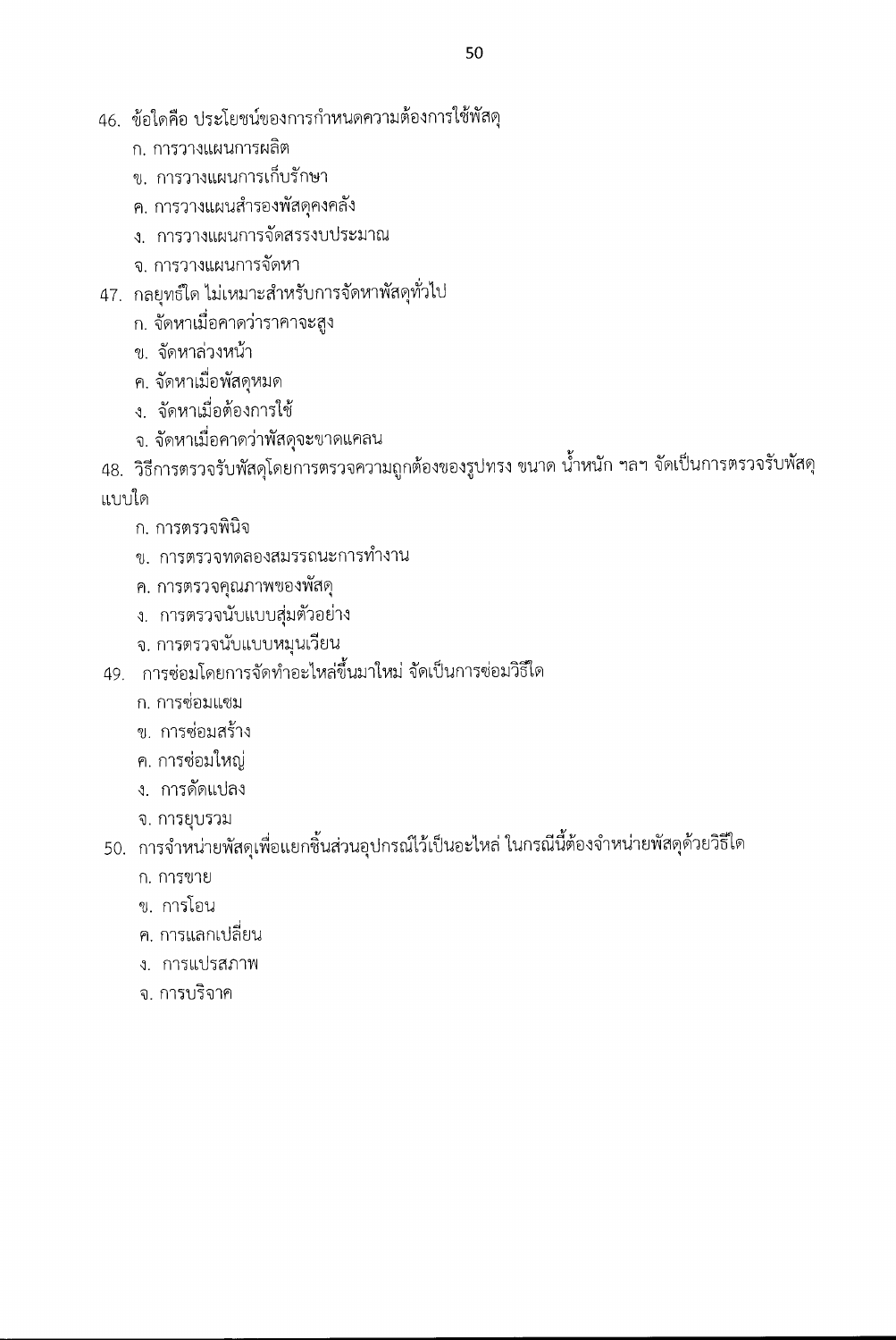- 51. ข้อใดเป็นองค์ประกอบในพื้นที่ส่วนบริการด้านเทคนิค
	- ก. ส่วนงานธุรการ
	- ข. ส่วนประชาสัมพันธ์
	- ค. ส่วนห้องสัมมนา
	- ง. ส่วนพัฒนาทรัพยากรสารสนเทศ
	- จ. ส่วนบริการยืมคืน
- 52. ในการกำหนดรูปทรงของโต๊ะอ่านหนังสือสำหรับผู้ใหญ่ในอาคารองค์การสารสนเทศ ควรเลือกใช้โต๊ะ รูปทรงใด
	- ก. วงกลม
	- ข. สี่เหลี่ยมจัตุรัส
	- ค. สี่เหลี่ยมผืนผ้า
	- ึง หกเหลี่ยม
	- จ. วงรี
- 53. ข้อใด คือ ข้อเสียของการใช้ไม้ปาร์เก้สำหรับปูพื้น
	- ก. ไม่ทนทานต่อการขูดขีด
	- ข. สะท้อนแสงเข้าตา
	- ค. เสี่ยงต่อการลื่นล้ม
	- ง. เก็บเสียงได้ดี
	- จ. ดูแลรักษายาก และมีเสียงดังเวลาเดิน
- 54. สีภายในอาคารสึใด จัดเป็นสีน่าประทับใจ
	- ก สีแดง
	- ข. สีฟ้าอ่อน
	- ค. สีเขียวผสมสีขาว
	- ง. สีน้ำทะเลอ่อน
	- จ. สีเหลืองเข้ม
- 55. ป้ายที่มีลักษณะเป็นรูปโทรศัพท์ จัดเป็นป้ายประเภทใด
	- ก. ป้ายบอกข้อมูล
	- ข. ป้ายบอกทิศทาง
	- ค. ป้ายสื่อความหมาย
	- ึง. ป้ายระบุสถานที่
	- จ. ป้ายสัญลักษณ์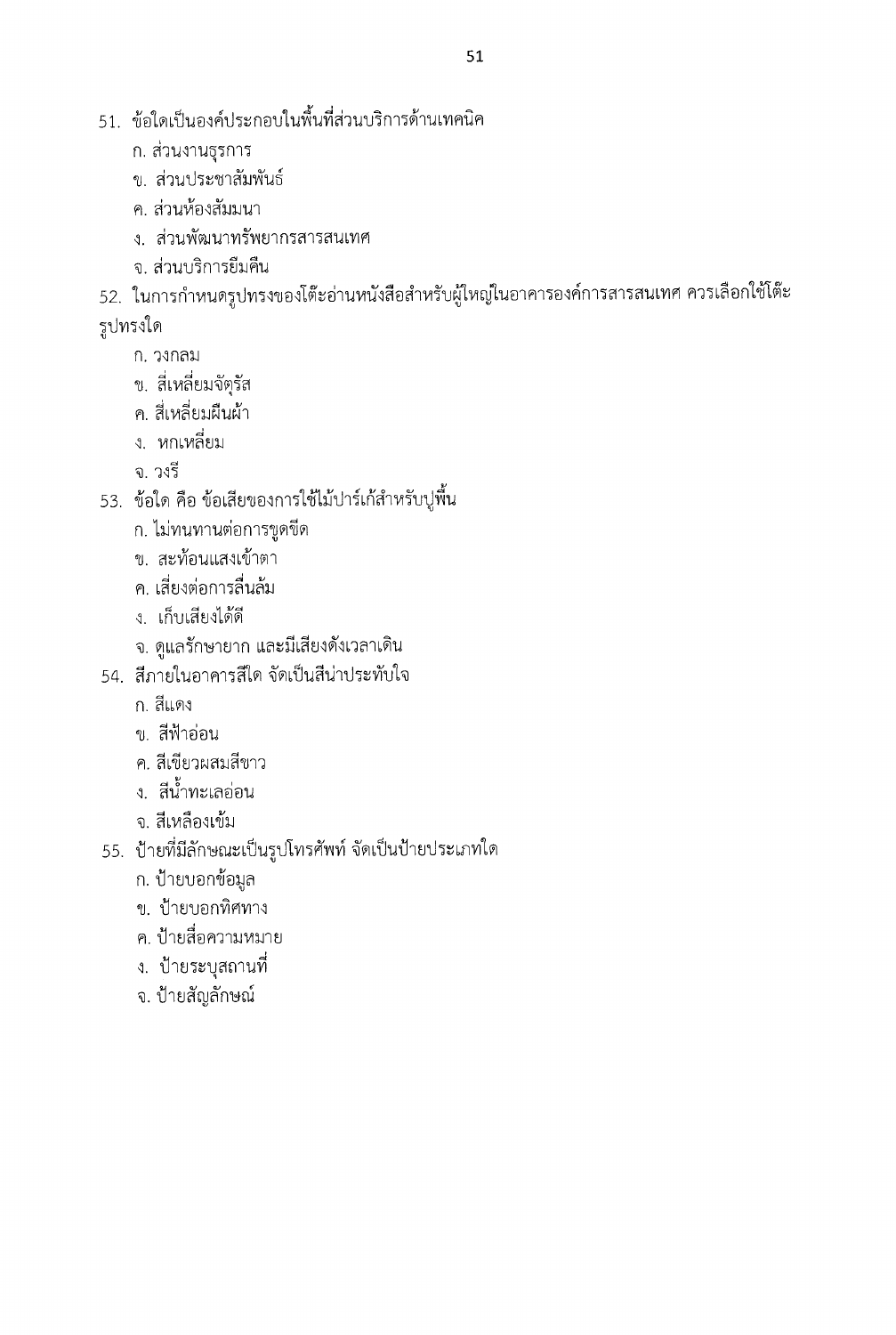- 56. ข้อใด ไม่ใช่ ลักษณะสำคัญของงานสำนักงานในองค์การสารสนเทศ
	- ึก. เป็นงานที่มีลักษณะธุรการ
	- ข. เป็นงานที่หากำไรได้โดยตรง
	- ค. เป็นงานที่ให้บริการ ช่วยอำนวยการ
	- ึง. เป็นงานที่มีลักษณะงานบางอย่างเป็นการควบคุมจัดการ
	- จ. เป็นงานที่แทรกอยู่ในงานหลักขององค์การสารสนเทศ
- 57. งานจัดหาเครื่องมือเครื่องใช้ที่จำเป็นในหน่วยงาน และควบคุมดูแลการเบิกจ่ายพัสดุ จัดเป็นงานใด
	- ึก. งานจัดการบุคลากร
	- ์ข งานจัดการสารสนเทศสำนักงาน
	- ค. งานจัดการเงิน
	- ึง. งานบริการสิ่งอำนวยความสะดวก
	- ึจ. งานจัดการอาคารสถานที่
- 58. ข้อใด จัดเป็น สารสนเทศสำนักงานภายนอกสำนักงาน
	- ก. รายงานการประชุม
	- ๆ หนังสือเวียน
	- ค. คำสั่ง
	- ง. ใบเสร็จรับเงินที่สำนักงานสั่งซื้อสินค้า
	- ิจ. จดหมายข่าวขององค์การ
- 59. ข้อใด คือ แผนการเงินเพื่อการจัดหาและการใช้ทรัพยากรของสำนักงาน
	- ก. งบประมาณ
	- ข. การตรวจสอบการใช้งบประมาณ
	- ค. การใช้จ่ายงบประมาณ
	- ง. การรวบรวมเอกสาร
	- จ. การจัดทำงบประมาณ
- 60. ข้อใด คือ หน้าที่ของสำนักงานองค์การสารสนเทศในด้านการจัดการการเงินขององค์การสารสนเทศ
	- ก. จัดทำงบประมาณของหน่วย/ฝ่ายต่างๆ ภายในองค์การสารสนเทศ
	- ี ข. วางแผนการจัดทำงบประมาณขององค์การสารสนเทศทั้งหมด
	- ิ ค. ประมาณการใช้และของบประมาณจากองค์การต้นสังกัด
	- ึง. วางแผน จัดทำ และนำเสนองบประมาณต่อองค์การต้นสังกัด
	- จ. ประสานการจัดทำงบประมาณ และควบคุมการใช้งบประมาณ

#### ขอให้โชคดี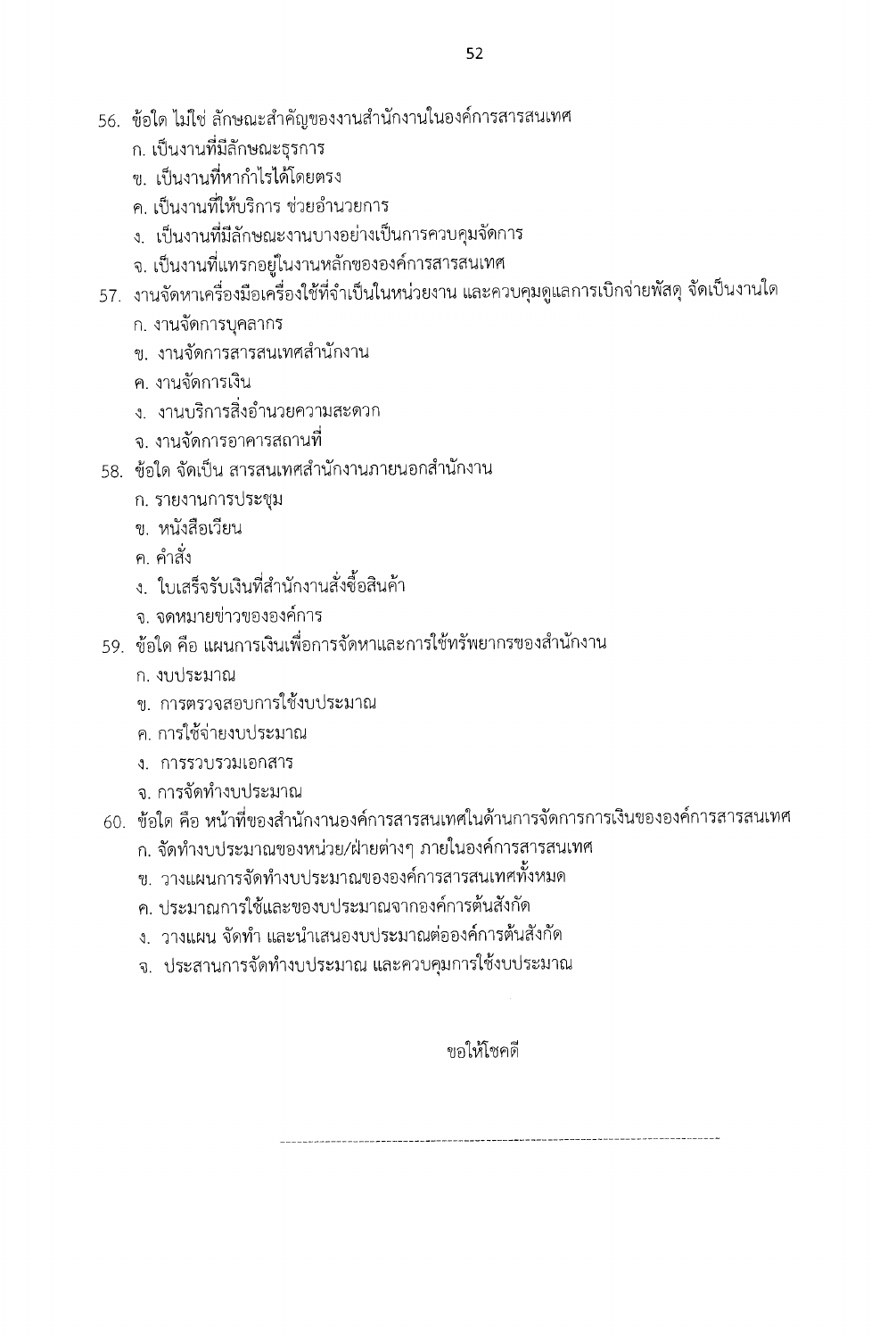ภาคผนวก ง ใบกิจกรรมการเรียนการสอน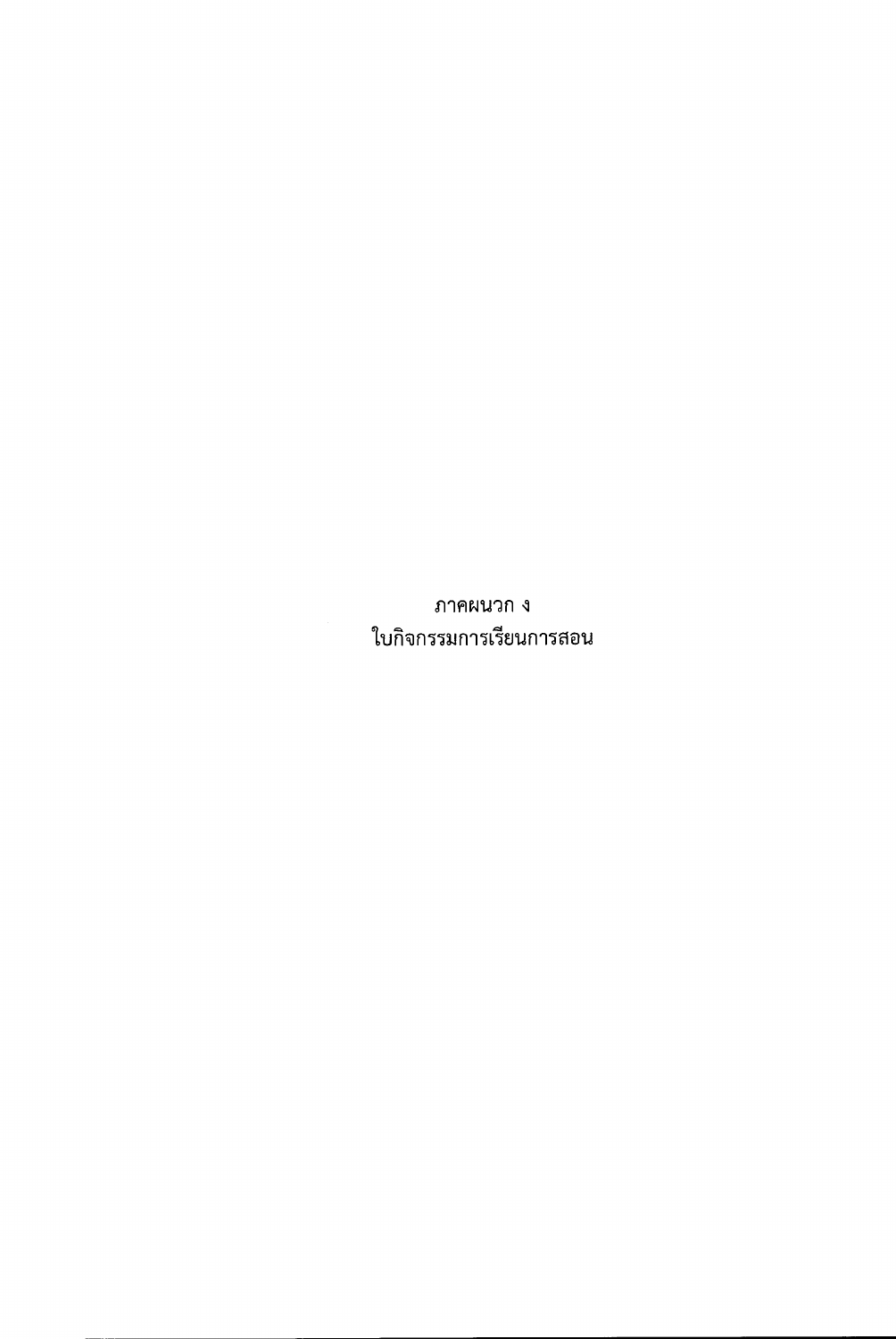#### ใบกิจกรรมที่ 1 กิจกรรมจับคู่อ่าน หน่วยที่ 1 ความรู้พื้นฐานเกี่ยวกับองค์การ

#### จุดประสงค์

เพื่อให้นักศึกษา มีความรู้ ความเข้าใจ ความหมาย องค์ประกอบและกระบวนการวางรูปแบบขององค์การมากขึ้น

#### วิธีการทำกิจกรรม

- 1. นักศึกษาอ่านใบความรู้หน่วยที่ 1 เรื่องความรู้พื้นฐานเกี่ยวกับองค์การ
- 2. นักศึกษาจับคู่เพื่อวิเคราะห์เรื่องที่อ่านว่าได้รับรู้อะไรบ้าง
- 3. นักศึกษาเขียนองค์ความรู้ที่ได้เรื่องต่อไปนี้
	- 3.1 ความหมายขององค์การ
	- 3.2 องค์ประกอบขององค์การ
	- 3.3 กระบวนการวางรูปแบบขององค์การ
- 4. นักศึกษาเปลี่ยนกันตรวจ

#### เกณฑ์การให้คะแนน

- 1. ความถูกต้องของเนื้อหา
	- 3คะแนน = มีเนื้อหาสาระสำคัญครบถ้วน ขัดเจนและยกตัวอย่างประกอบ
	- 2คะแนน = เขียนตรงเนื้อหาสาระแต่ไม่ละเอียดไม่มีตัวอย่างประกอบ
	- 1คะแนน = มีเนื้อหาสาระสำคัญไม่ชัดเจน และไม่ครบถ้วน
- 2. มืองค์ความรู้
	- 3 คะแนน = เชียนมาอ่านง่ายมีองค์ความรู้วางรูปแบบเรียบร้อยเหมาะสม
	- 2 คะแนน = เชียนมาอ่านง่าย วางรูปแบบไม่สมดุล ไม่มีการแบ่งแยกชัดเจน
	- 1 คะแนน = เขียนไม่สวยงาม อ่านยาก เนื้อหาไม่สมบูรณ์
- 3. ความร่วมมือ
	- 3 คะแนน = แสดงความคิดเห็น มีการปรึกษากัน และ เชียนด้วยตนเอง
	- 2 คะแนน = มีการปรึกษากัน ร่วมมือกัน เขียนเหมือนกัน
	- 1 คะแนน = ไม่มีการปรึกษากัน ต่างคนต่างเขียน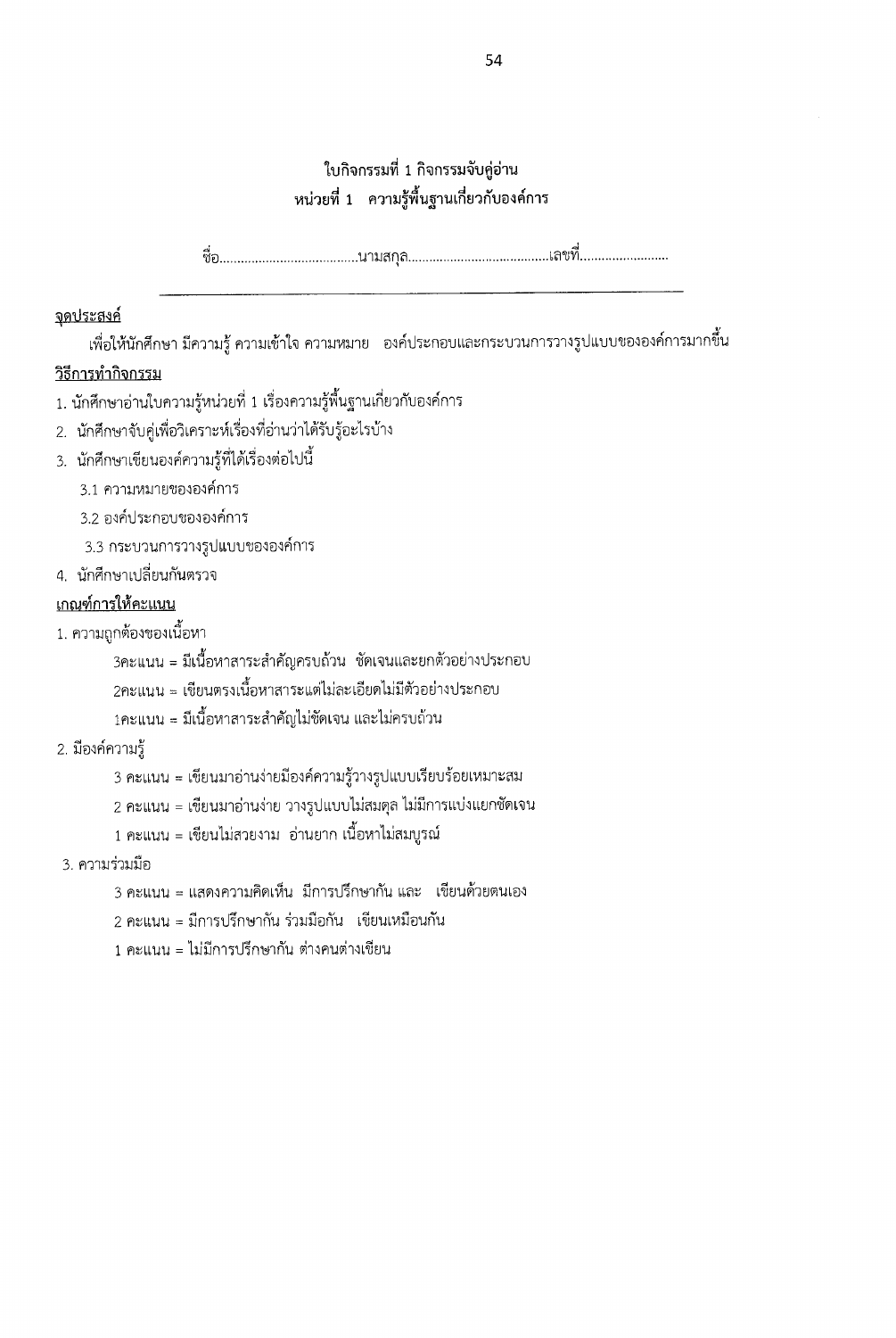#### ใบกิจกรรมที่ 2 กิจกรรมดูวีติทัศน์ หน่วยที่ 2 การวางแผนองศ์การสารสนเทศ

#### จุดประสงค์

เพื่อให้นักศึกษา มีความรู้ ความเข้าใจ ความหมาย และการจัดการองค์การสนเทศมากขึ้น

#### <u>วิธีการทำกิจกรรม</u>

- 1. นักศึกษาดอ่านใบความรู้หน่วยที่ 2 เรื่องการวางแผนองค์การสารสนเทศ
- 2. นักศึกษาดูวีดิทัศน์ เรื่อง การวางแผนองค์การสารสนเทศ
- 3. ให้นักศึกษาคิดวิเคราะห์ แล้วเขียนองค์ความรู้ที่ได้เรื่องต่อไปนี้
	- 3.1 ความหมายขององค์การสารสนเทศ
	- 3.2 การจัดองค์การสารสนเทศ
	- 3.3 กระบวนการกำหนดนโยบาย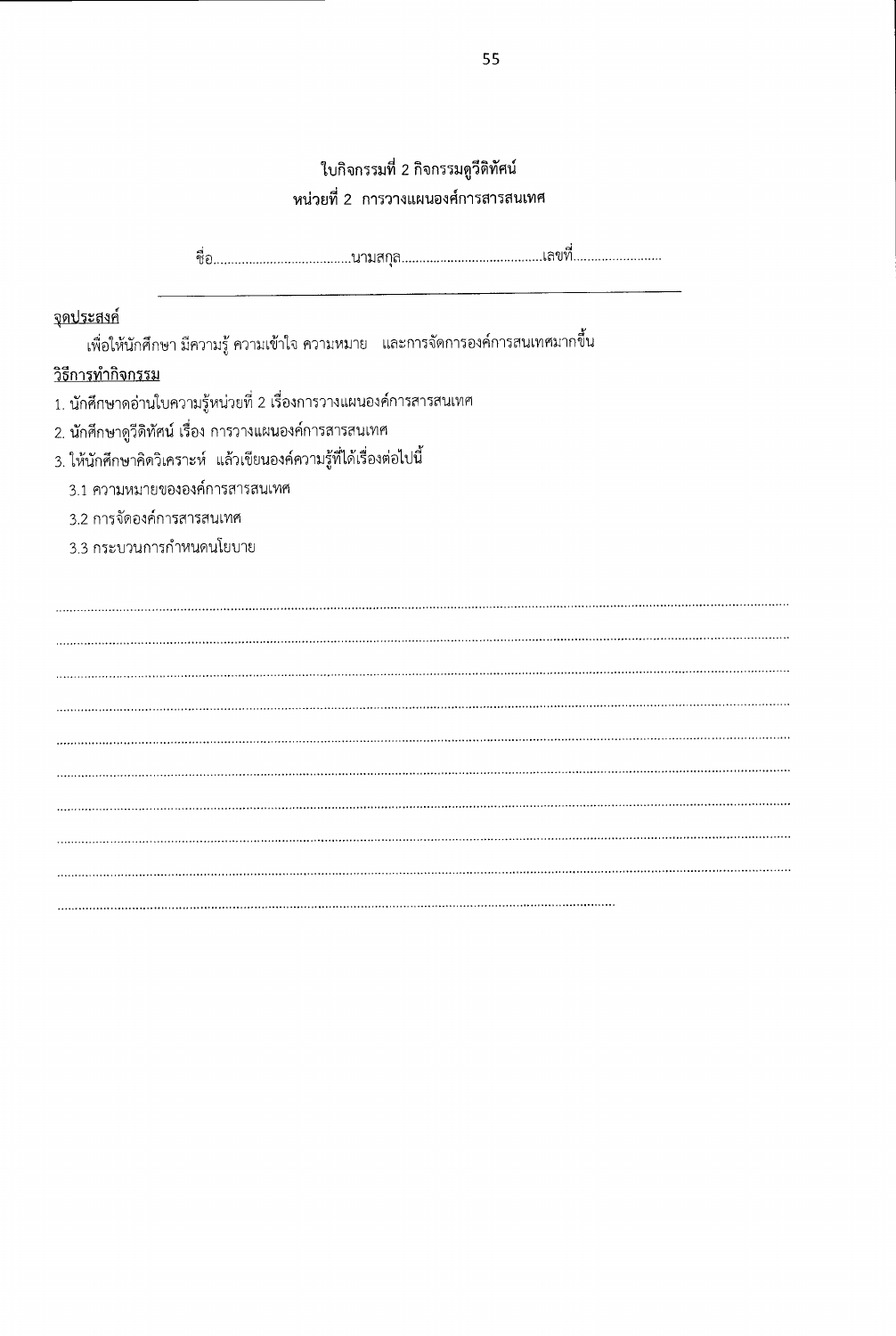#### ใบกิจกรรมที่ 3 กิจกรรมระดมพลังสมอง หน่วยที่ 3 การจัดการองศ์การสารสนเทศ

#### จุดประสงค์

เพื่อให้นักศึกษา มีความรู้ ความเข้าใจ ความหมาย และการจัดการองค์การสนเทศมากขึ้น

#### วิธีการทำกิจกรรม

1. นักศึกษาดอ่านใบความรู้หน่วยที่ 3เรื่อง การจัดการองค์สารสนเทศ

- 2. นักศึกษาดู ซีดี เรื่อง การวางแผนองค์การสารสนเทศ
- 3. นักศึกษาเขียนองค์ความรู้ที่ได้เรื่องต่อไปนี้

3.1 ความหมายของการจัดองค์การสารสนเทศ

3.2 ปัจจัยเกี่ยวกับการจัดองค์การสารสนเทศ

3.3 ประโยชน์ของการแบ่งโครงสร้างองค์การแต่ละแบบ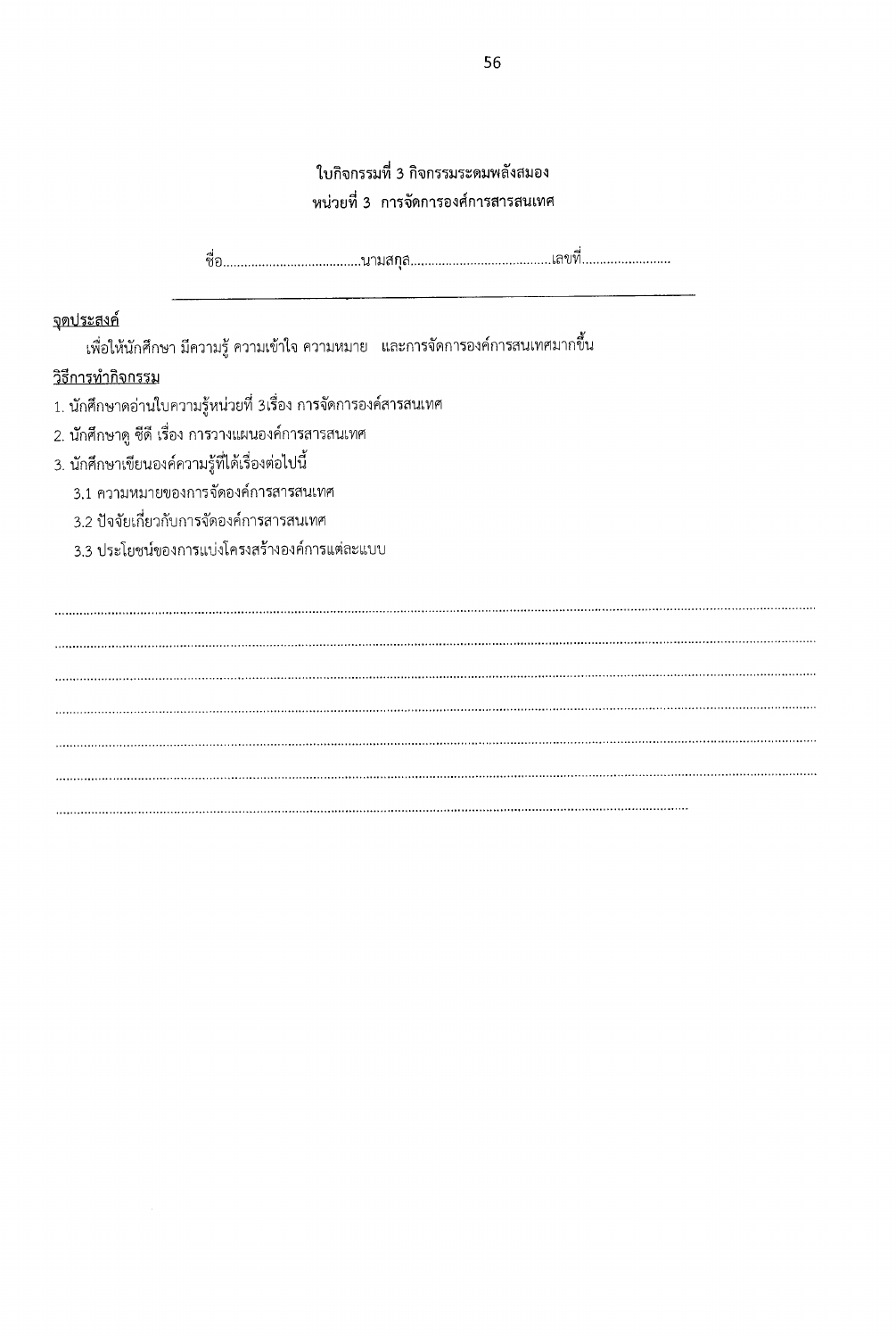ใบกิจกรรมที่ 4 กิจกรรมบทบาทสมมติ หัวข้อ การจัดการทรัพยากรมนุษย์ 

ขอให้นักศึกษาแบ่งกลุ่มๆ ละ 4-5 คน สร้างเหตุการณ์สมมติและมีการแสดงบทบาท(Role Playing)ของเหตุการณ์ที่แสดง ให้เห็น การจัดการทรัพยากรมนุษย์ในประเด็นหัวข้อต่อไปนี้ การจัดการทรัพยากรมนุษย์ ด้วยหลักคุณธรรม การจัดการ ทรัพยากรมนุษย์ด้วยหลักอุปถัมภ์ การสรรหาทรัพยากรมนุษย์ การเลือกสรรทรัพยากรมนุษย์ และการธำรงรักษาและพัฒนา ทรัพยากรมนุษย์

ข้อสรุปจากกิจกรรมหัวข้อการจัดทรัพยากรมนุษย์ด้วยหลักคุณธรรม

ข้อสรุปจากกิจกรรมหัวข้อการจัดทรัพยากรมนุษย์ด้วยหลักอุปถัมภ์

ข้อสรุปจากกิจกรรมหัวข้อการสรรหาทรัพยากรมนุษย์

and the contract of the contract of the contract of the contract of the contract of the contract of the contract of the contract of the contract of the contract of the contract of the contract of the contract of the contra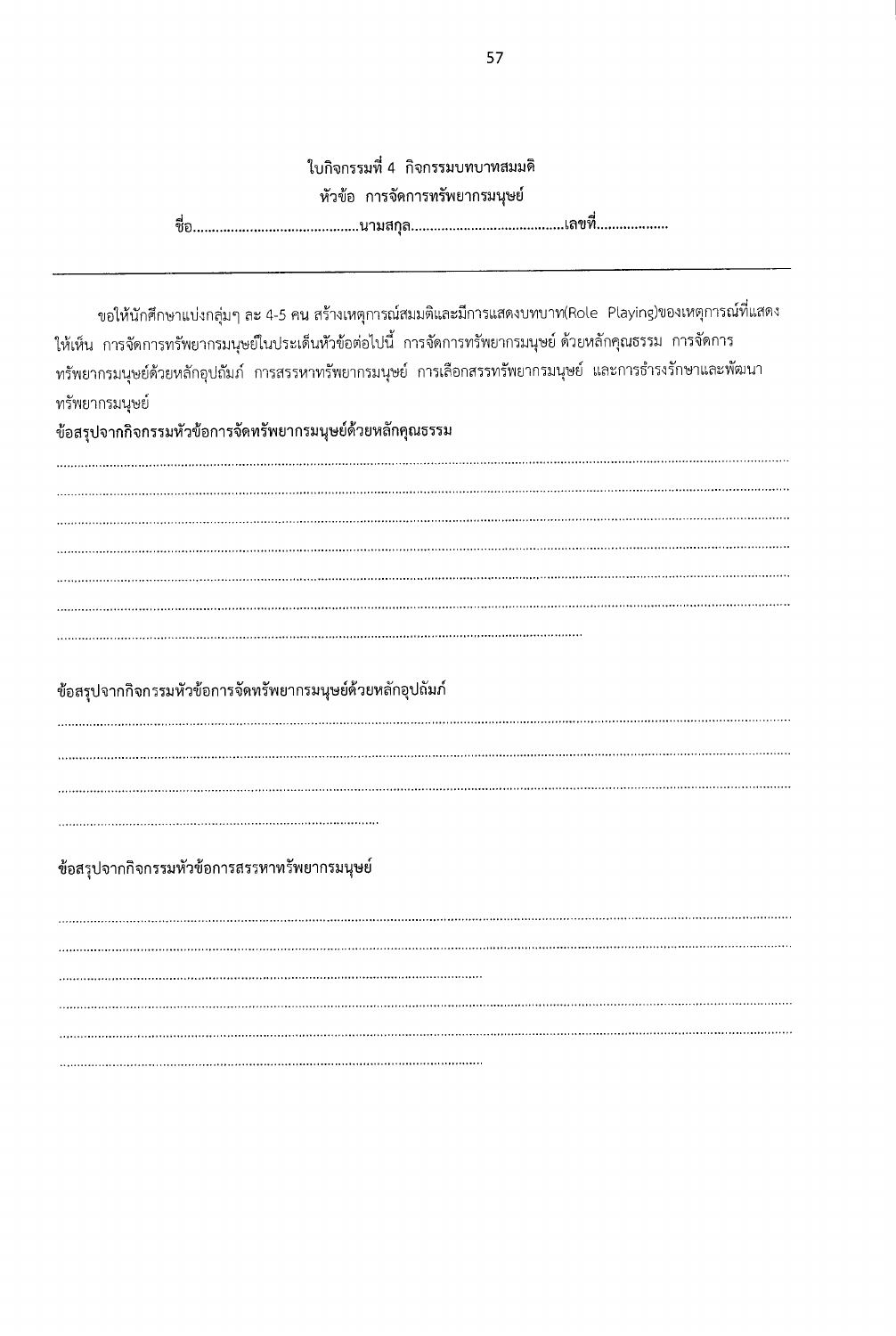ข้อสรุปจากกิจกรรมหัวข้อการเลือกสรรทรัพยากรมนุษย์

ข้อสรุปจากกิจกรรมหัวข้อการธำรงรักษาและพัฒนาทรัพยากรมนุษย์

#### ข้อคิดเห็นจากกิจกรรมนี้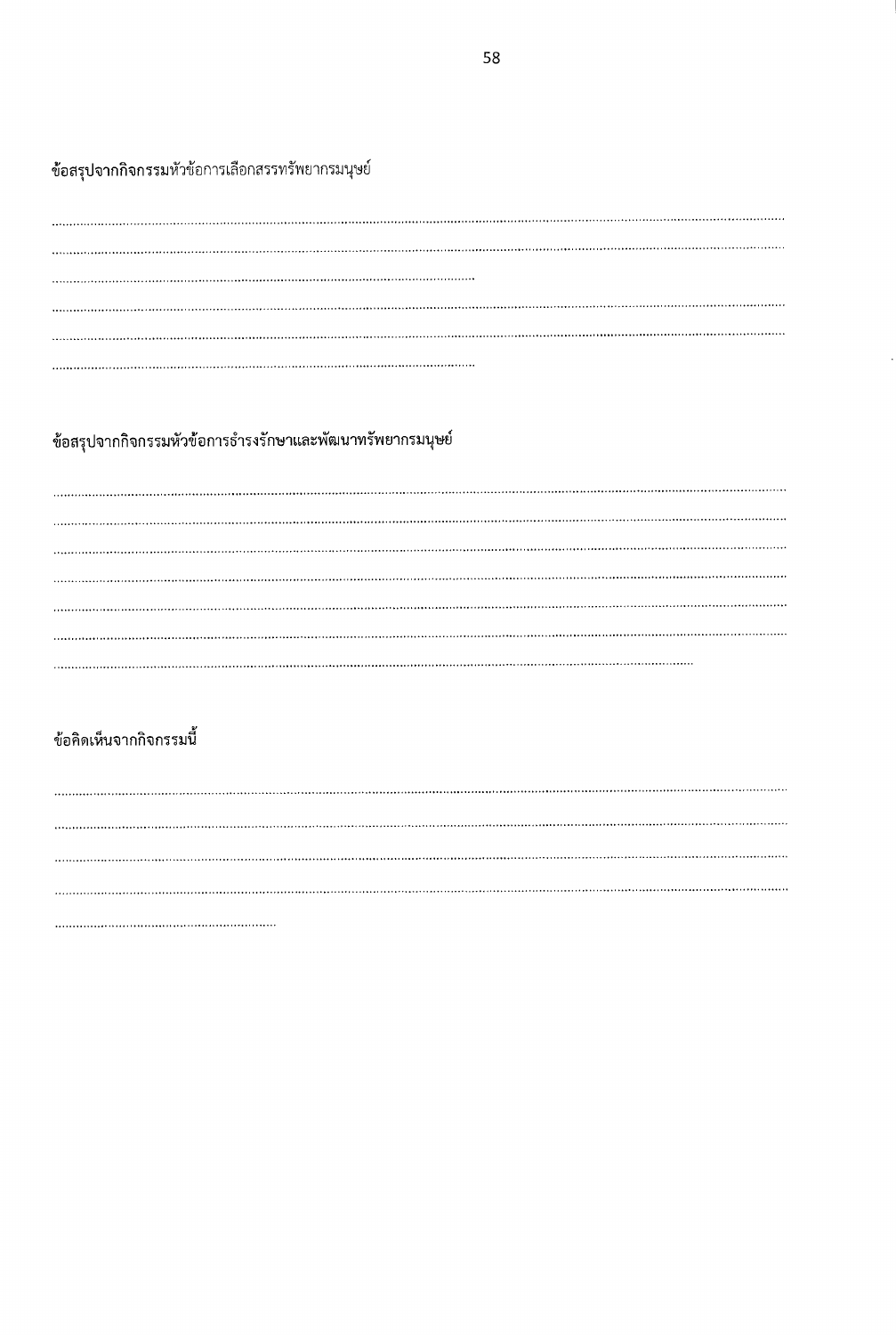|                             | ใบกิจกรรมที่ 5 กิจกรรมคิดเดี่ยว คิดคู่ คิดร่วมกัน                                               |                          |
|-----------------------------|-------------------------------------------------------------------------------------------------|--------------------------|
|                             | หัวข้อ การจัดการทรัพยากรการเงินในองค์การสารสนเทศ                                                |                          |
|                             |                                                                                                 |                          |
|                             | ขอให้นักศึกษาและคิดด้วยตนเอง จับคู่ซ่วยกันคิด และคิดร่วมกันทั้งห้องเรียน โดยศึกษาหัวข้อต่อไปนี้ |                          |
| 1. ความหมายของงบประมาณ      | 2. ประเภทของงบประมาณ<br>4. กระบวนการงบประมาณ               5. ขั้นตอนการใช้จ่ายงบประมาณ         | 3. แหล่งที่มาของงบประมาณ |
|                             |                                                                                                 |                          |
| คิดคู่คิดร่วมกัน            |                                                                                                 |                          |
|                             |                                                                                                 |                          |
|                             |                                                                                                 |                          |
|                             |                                                                                                 |                          |
|                             |                                                                                                 |                          |
|                             |                                                                                                 |                          |
| ประโยชน์ที่ได้จากกิจกรรมนี้ |                                                                                                 |                          |
|                             |                                                                                                 |                          |
|                             |                                                                                                 |                          |
|                             |                                                                                                 |                          |
|                             |                                                                                                 |                          |
|                             |                                                                                                 |                          |
|                             |                                                                                                 |                          |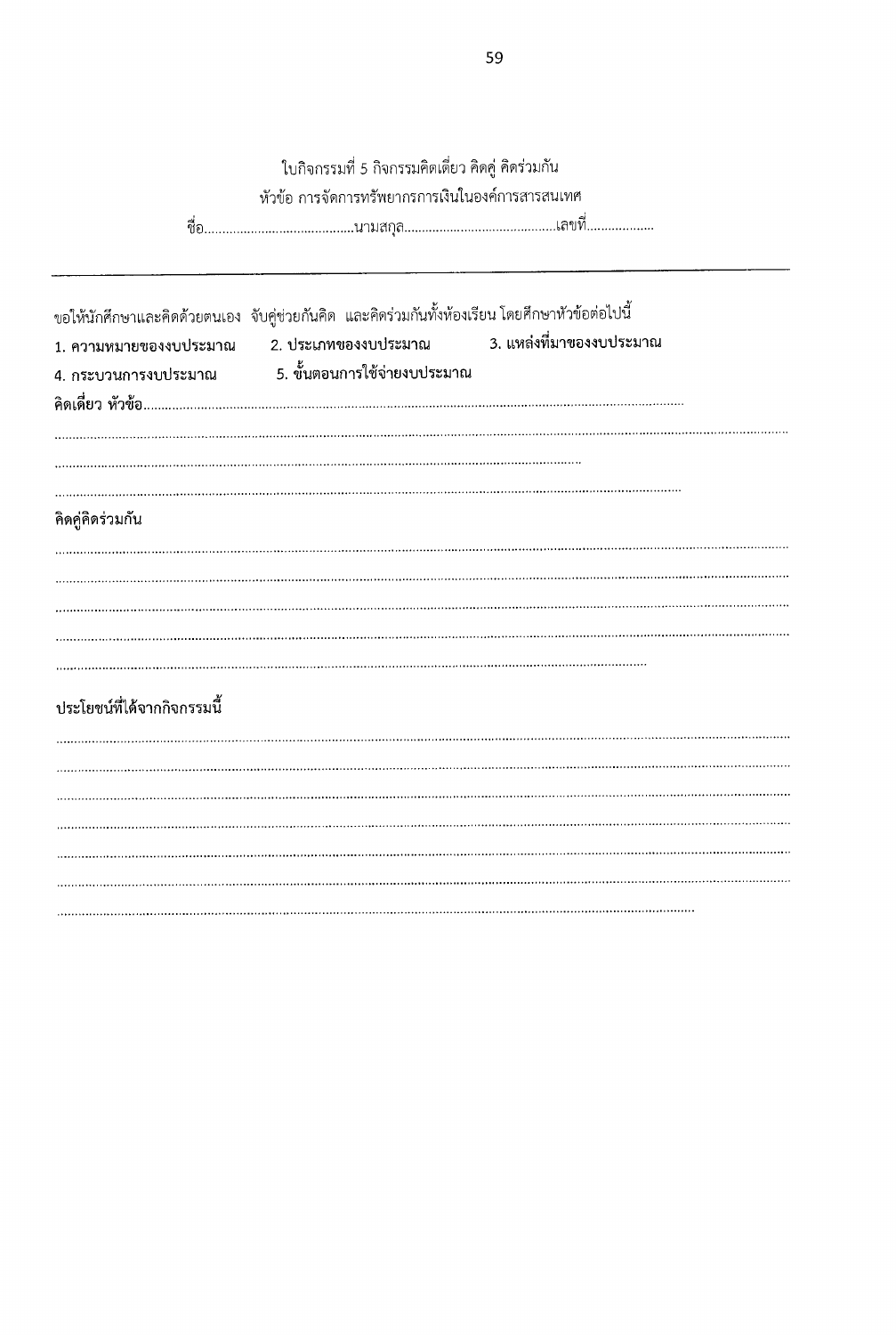| ใบกิจกรรมที่ 6 กิจกรรมสะท้อนคิด<br>หัวข้อ การจัดการงานพัสดุขององค์การสารสนเทศ                                                  |
|--------------------------------------------------------------------------------------------------------------------------------|
| ขอให้นักศึกษาจัดทำบทสะท้อนคิดในเรื่อง <mark>การจัดการงานพัสดุขององค์การสารสนเทศ</mark> หลังจากได้รับฟังความรู้ในเรื่องดังกล่าว |
|                                                                                                                                |
|                                                                                                                                |
|                                                                                                                                |
|                                                                                                                                |
|                                                                                                                                |
| ข้อคิดเห็นที่ได้จากกิจกรรมนี้                                                                                                  |
|                                                                                                                                |
|                                                                                                                                |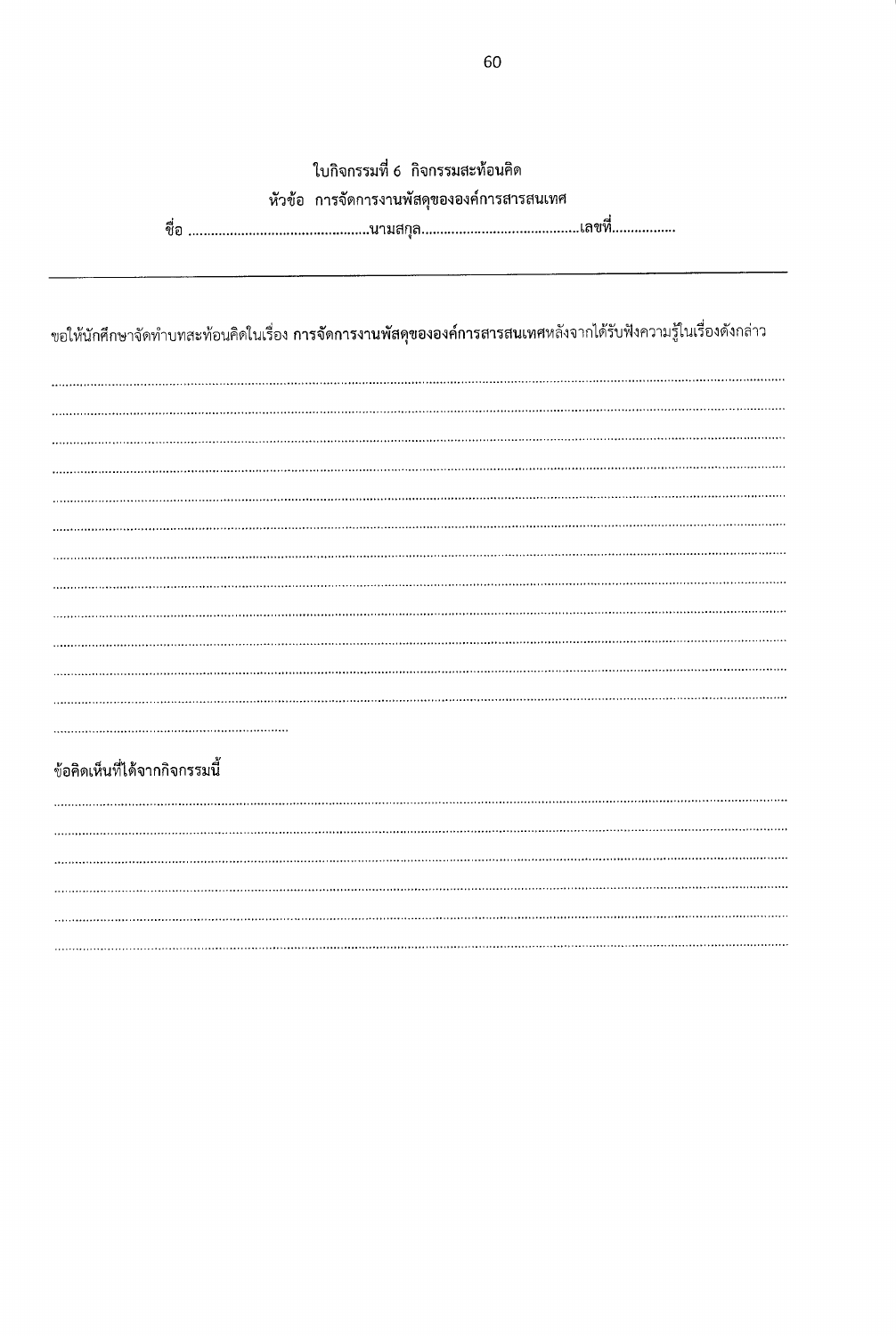#### ใบกิจกรรมที่ 7 กิจกรรมกรณีศึกษา หน่วยที่ 7 การจัดการอาคารสถานที่

#### <u>จุดประสงค์</u>

เพื่อให้นักศึกษา มีความรู้ ความเข้าใจ การจัดการอาคารสถานที่มากชื้น

#### <u>วิธีการทำกิจกรรม</u>

- 1. นักศึกษาอ่านใบความรู้หน่วยที่ 7เรื่อง การจัดการอาคารสถานที่ชององค์การสารสนเทศ
- 2. ให้นักศึกษาแบ่งกลุ่มๆละ 4-5 คน ศึกษากรณีศึกษาเกี่ยวกับ การจัดการสำนักงานในองค์การมา

กลุ่มละ 1 แห่ง คิดวิเคราะห์เชียนองค์ความรู้ แล้วนำเสนอพร้อมสรุปกรณีศึกษาของแต่ละกลุ่ม

#### ประโยชน์ที่ได้จากกิจกรรมนี้

 $\frac{1}{2}$  ,  $\frac{1}{2}$  ,  $\frac{1}{2}$  ,  $\frac{1}{2}$  ,  $\frac{1}{2}$  ,  $\frac{1}{2}$  ,  $\frac{1}{2}$  ,  $\frac{1}{2}$  ,  $\frac{1}{2}$  ,  $\frac{1}{2}$  ,  $\frac{1}{2}$  ,  $\frac{1}{2}$  ,  $\frac{1}{2}$  ,  $\frac{1}{2}$  ,  $\frac{1}{2}$  ,  $\frac{1}{2}$  ,  $\frac{1}{2}$  ,  $\frac{1}{2}$  ,  $\frac{1$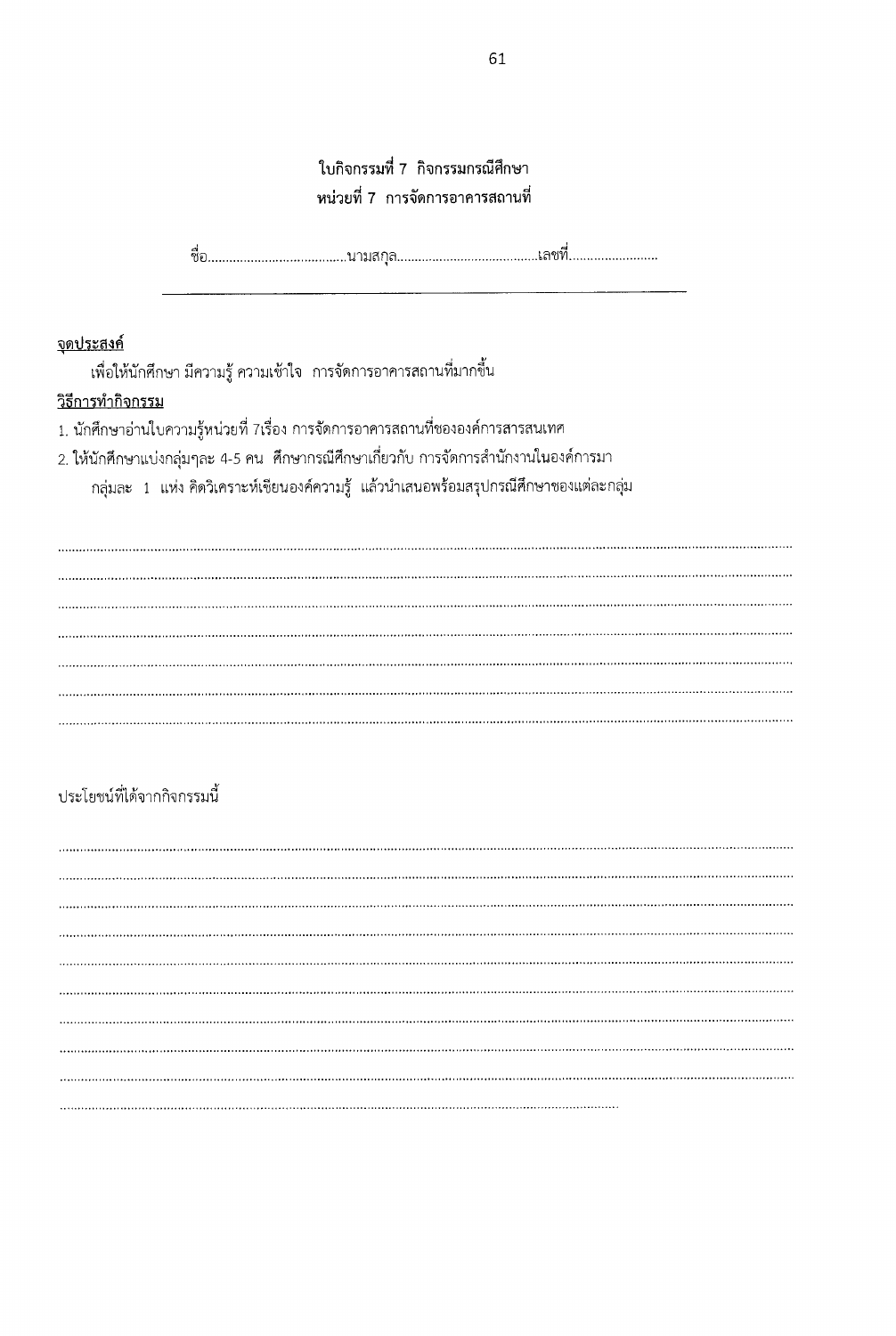# ใบกิจกรรมที่ 8 กิจกรรมสืบค้นข้อมูล<br>หน่วยที่ 8 การจัดการสำนักงานองค์การ

| จุดประสงค์                                                                    |  |  |  |  |  |  |  |  |  |  |  |
|-------------------------------------------------------------------------------|--|--|--|--|--|--|--|--|--|--|--|
| เพื่อให้นักศึกษา มีความรู้ ความเข้าใจ   การจัดการสำนักงานองค์การมากขึ้น       |  |  |  |  |  |  |  |  |  |  |  |
| วิธีการทำกิจกรรม                                                              |  |  |  |  |  |  |  |  |  |  |  |
| 1. นักศึกษาอ่านใบความรู้หน่วยที่ 8เรื่องการจัดการสำนักงานองค์การ              |  |  |  |  |  |  |  |  |  |  |  |
| 2. นักศึกษาสืบค้นจากอินเทอร์เน็ต  เรื่องการจัดการสำนักงานองค์การ              |  |  |  |  |  |  |  |  |  |  |  |
| 3. ให้นักศึกษาคิดวิเคราะห์  แล้วมาร่วมกันเขียนองค์ความรู้ที่ได้เรื่องต่อไปนี้ |  |  |  |  |  |  |  |  |  |  |  |
| 3.1 งานสำนักงานองค์การสารสนเทศ                                                |  |  |  |  |  |  |  |  |  |  |  |
| 3.2 ประเภทของสารสนเทศสำนักงาน                                                 |  |  |  |  |  |  |  |  |  |  |  |
| 3.3 การจัดทำนโยบาย                                                            |  |  |  |  |  |  |  |  |  |  |  |
|                                                                               |  |  |  |  |  |  |  |  |  |  |  |
|                                                                               |  |  |  |  |  |  |  |  |  |  |  |
|                                                                               |  |  |  |  |  |  |  |  |  |  |  |
|                                                                               |  |  |  |  |  |  |  |  |  |  |  |
|                                                                               |  |  |  |  |  |  |  |  |  |  |  |
|                                                                               |  |  |  |  |  |  |  |  |  |  |  |
|                                                                               |  |  |  |  |  |  |  |  |  |  |  |
|                                                                               |  |  |  |  |  |  |  |  |  |  |  |
|                                                                               |  |  |  |  |  |  |  |  |  |  |  |
|                                                                               |  |  |  |  |  |  |  |  |  |  |  |
|                                                                               |  |  |  |  |  |  |  |  |  |  |  |
|                                                                               |  |  |  |  |  |  |  |  |  |  |  |
|                                                                               |  |  |  |  |  |  |  |  |  |  |  |
|                                                                               |  |  |  |  |  |  |  |  |  |  |  |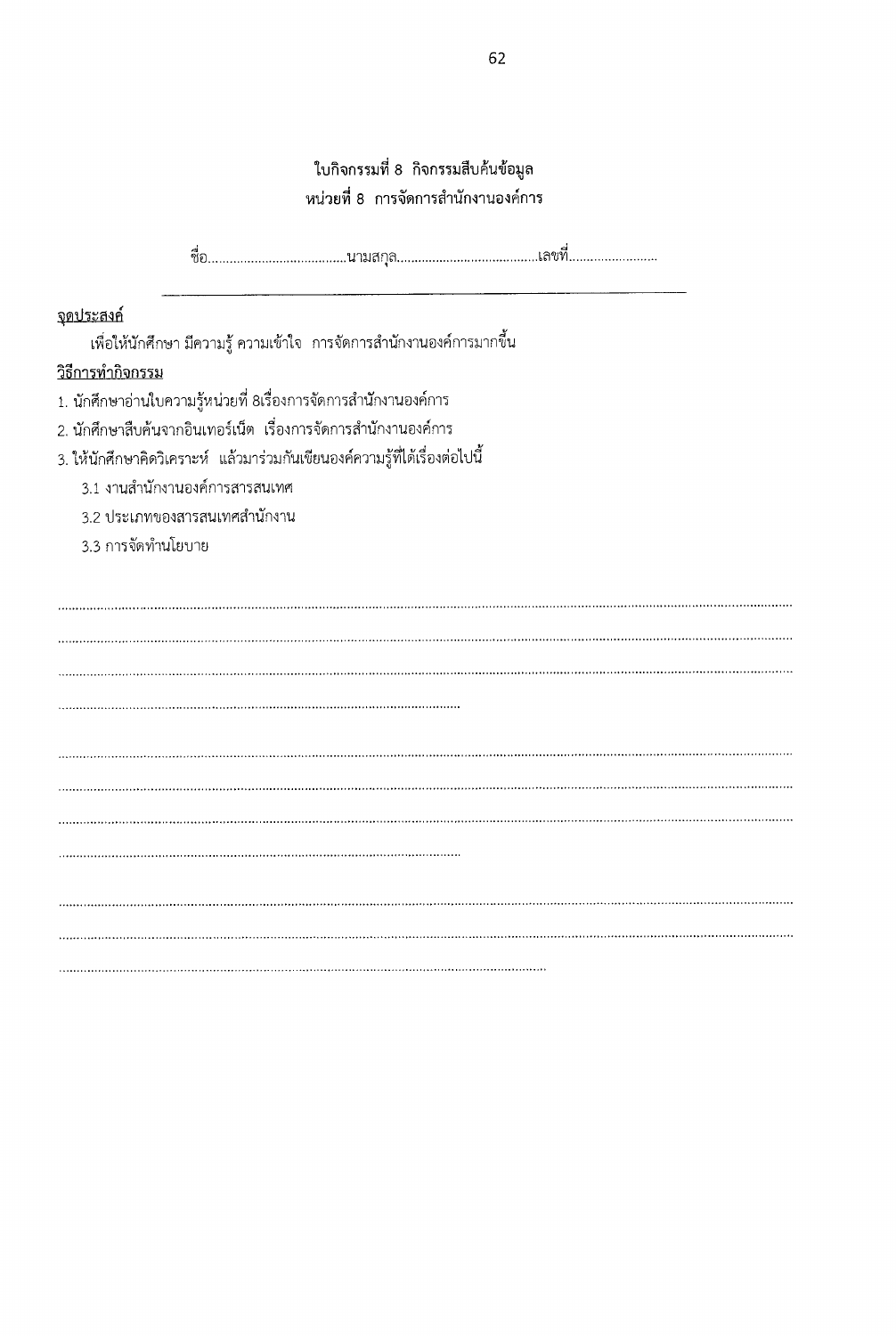ภาคผนวก จ แบบบันทึกคะแนนการตรวจผลงาน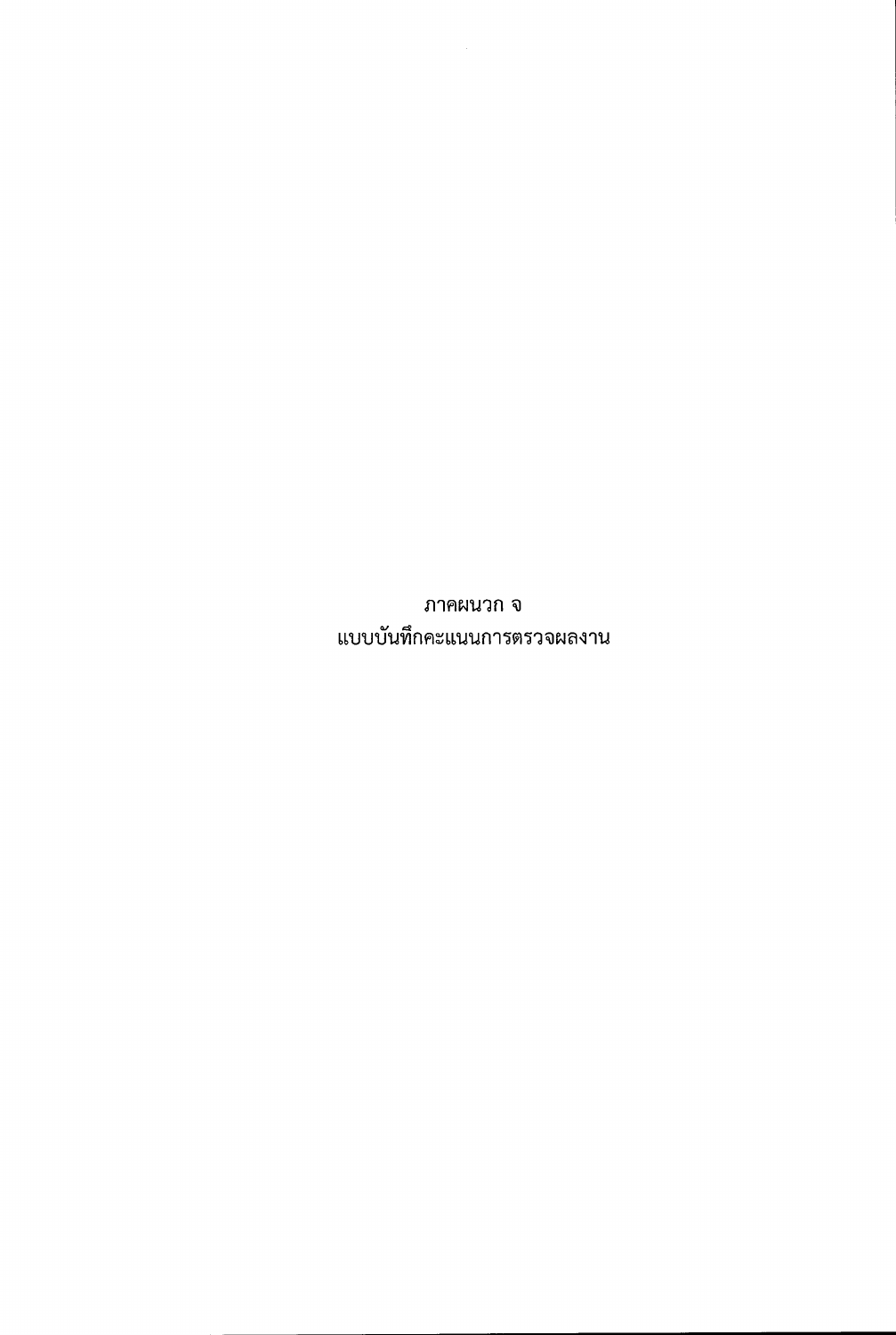#### แบบบันทึกคะแนนการตรวจผลงาน

|        |             |                                    | รายการพฤติกรรม           |                   |                  |                            |                                   |                                      |                               |                      |                                         |                               |                                         |                      |  |
|--------|-------------|------------------------------------|--------------------------|-------------------|------------------|----------------------------|-----------------------------------|--------------------------------------|-------------------------------|----------------------|-----------------------------------------|-------------------------------|-----------------------------------------|----------------------|--|
| เลขที่ |             |                                    | ความรับผิดชอบ            |                   |                  | ความมีวินัย                |                                   |                                      | ความกระตือรือร้น              |                      |                                         | ความมีน้ำใจ                   |                                         |                      |  |
|        | ชื่อ - สกุล | เอาใจใส่ในการทำงานที่ได้รับมอบหมาย | ส่งงานตรงตามเวลาที่กำหนด | มีความตั้งใจเรียน | เข้าเรียนตรงเวลา | ปฏิบัติงานเรียบร้อยเหมาะสม | ปฏิบัติตามกฏระเบียบของมหาวิทยาลัย | แสวงหาข้อมูลจากแหล่งการเรียนรู้ต่างๆ | แสดงความคิดเห็นและร่วมอภิปราย | ทบทวนเนื้อหาที่เรียน | ทำงานที่มอบหมายโดยไม่เกี่ยงหรือเลือกงาน | อาสาข่วยงานโดยไม่หวังผลตอบแหน | เอื้ออาทรและแสดงต่อผู้อื่นด้วยความสุภาพ | ข้อแนะนำในการประเมิน |  |
|        |             |                                    |                          |                   |                  |                            |                                   |                                      |                               |                      |                                         |                               |                                         |                      |  |